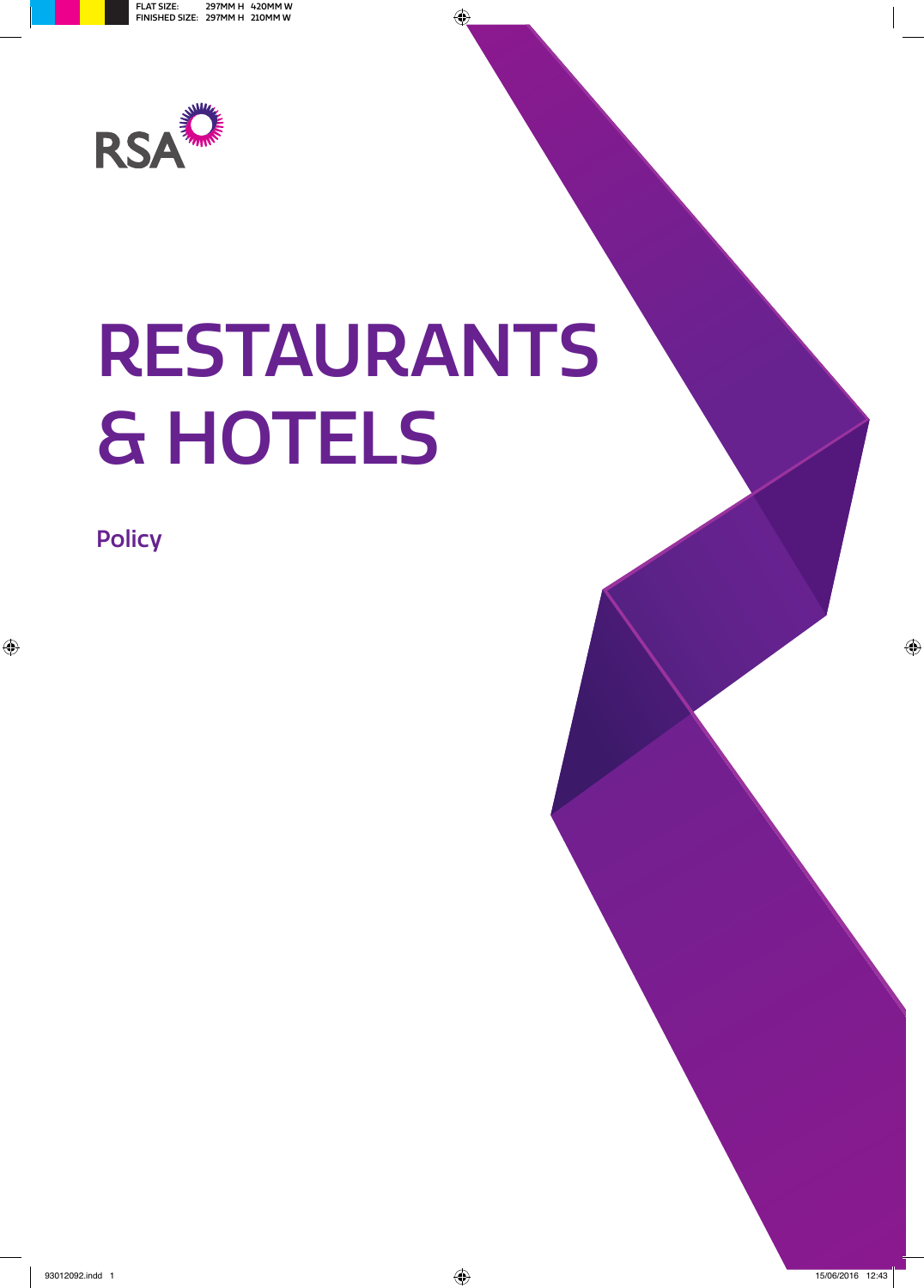# **Contents**

| Section                                                   | Page     | Section                                    | Page |
|-----------------------------------------------------------|----------|--------------------------------------------|------|
| About Your insurance Policy                               | 4        | Liabilities Insurance                      | 53   |
|                                                           |          | Section 1 Employers' Liability             | 53   |
| The insurance contract                                    | 4        | What is covered/What is not covered        | 53   |
| <b>Customer Care Services and Helplines</b>               | 5        | How We settle claims                       | 55   |
|                                                           |          | Section 2 Public/Products Liability        | 56   |
| <b>Property Damage Insurance</b>                          | 6        | What is covered/What is not covered        | 56   |
| What is covered/What is not covered                       | 6        | How We settle claims                       | 61   |
| How We settle claims                                      | 17       | Requirements which You must comply with    | 61   |
| Requirements which You must comply with                   | 19       | - Car Parks                                |      |
| - Fire Extinguishing Appliances                           |          | Section 3 Legal Defence Costs              | 62   |
| <b>Security Precautions</b><br>$\overline{\phantom{0}}$   |          | What is covered/What is not covered        | 62   |
| Minimum Standards of Security<br>$\overline{\phantom{0}}$ |          | How We settle claims                       | 63   |
| - Kitchen Equipment                                       |          |                                            |      |
|                                                           |          | <b>Terrorism Insurance</b>                 | 64   |
| <b>Deterioration of Stock Insurance</b>                   | 22       | What is covered/What is not covered        | 64   |
| What is covered/What is not covered                       | 22       | Special Conditions                         | 65   |
| How We settle claims                                      | 24       | <b>Fidelity Insurance</b>                  | 66   |
|                                                           | 25       | Special Condition                          | 66   |
| All Risks Insurance                                       | 25       | Definitions specific to Fidelity Insurance | 66   |
| Section 1 Unspecified Equipment                           | 25       | What is covered/What is not covered        | 68   |
| What is covered/What is not covered                       | 25       | How We settle claims                       | 72   |
| Section 2 Specified Equipment                             | 25       | Requirements which You must comply with    | 72   |
| What is covered/What is not covered                       | 29       | - References Condition                     |      |
| How We settle claims                                      |          | - Minimum Standards of Control             |      |
| <b>Business Interruption Insurance</b>                    | 30       | - 20/80 Extension                          |      |
| (Including Outstanding Debit Balances)                    |          | - Termination of Employment                |      |
| What is covered/What is not covered                       | 30       |                                            |      |
| How We settle claims                                      | 37       | <b>Personal Accident Insurance</b>         | 75   |
| Requirements which You must comply with                   | 38       | What is covered/What is not covered        | 75   |
| - Duplicate Records                                       |          | How <b>We</b> settle claims                | 78   |
|                                                           |          | Legal Expenses Insurance                   | 79   |
| Loss of Liquor Licence Insurance                          | 39<br>39 | Section 1 Employment                       | 79   |
| What is covered/What is not covered                       | 42       | What is covered/What is not covered        | 79   |
| How We settle claims                                      |          | Section 2 Prosecution                      | 80   |
| Money Insurance                                           | 44       | What is covered/What is not covered        | 80   |
| (Including Personal Injury - Robbery)                     |          | Section 3 Property                         | 81   |
| What is covered/What is not covered                       | 44       | What is covered/What is not covered        | 81   |
| How We settle claims                                      | 46       | Section 4 Taxation                         | 82   |
| Requirements which You must comply with                   | 46       | What is covered/What is not covered        | 82   |
| <b>Security Precautions</b><br>$\overline{\phantom{0}}$   |          | Section 5 Data Protection                  | 83   |
| Money in Transit<br>$\overline{\phantom{0}}$              |          | What is covered/What is not covered        | 83   |
|                                                           |          | Section 6 Bodily Injury                    | 84   |
| <b>Transit Insurance</b>                                  | 47       | What is covered/What is not covered        | 84   |
| Section 1 Vehicles owned/operated by You                  | 47       | Section 7 Contract                         | 85   |
| What is covered/What is not covered                       | 47       | What is covered/What is not covered        | 85   |
| Section 2 Exhibitions                                     | 49       | How <b>We</b> settle claims                | 88   |
| What is covered/What is not covered                       | 49       |                                            |      |
| How We settle claims                                      | 52       |                                            |      |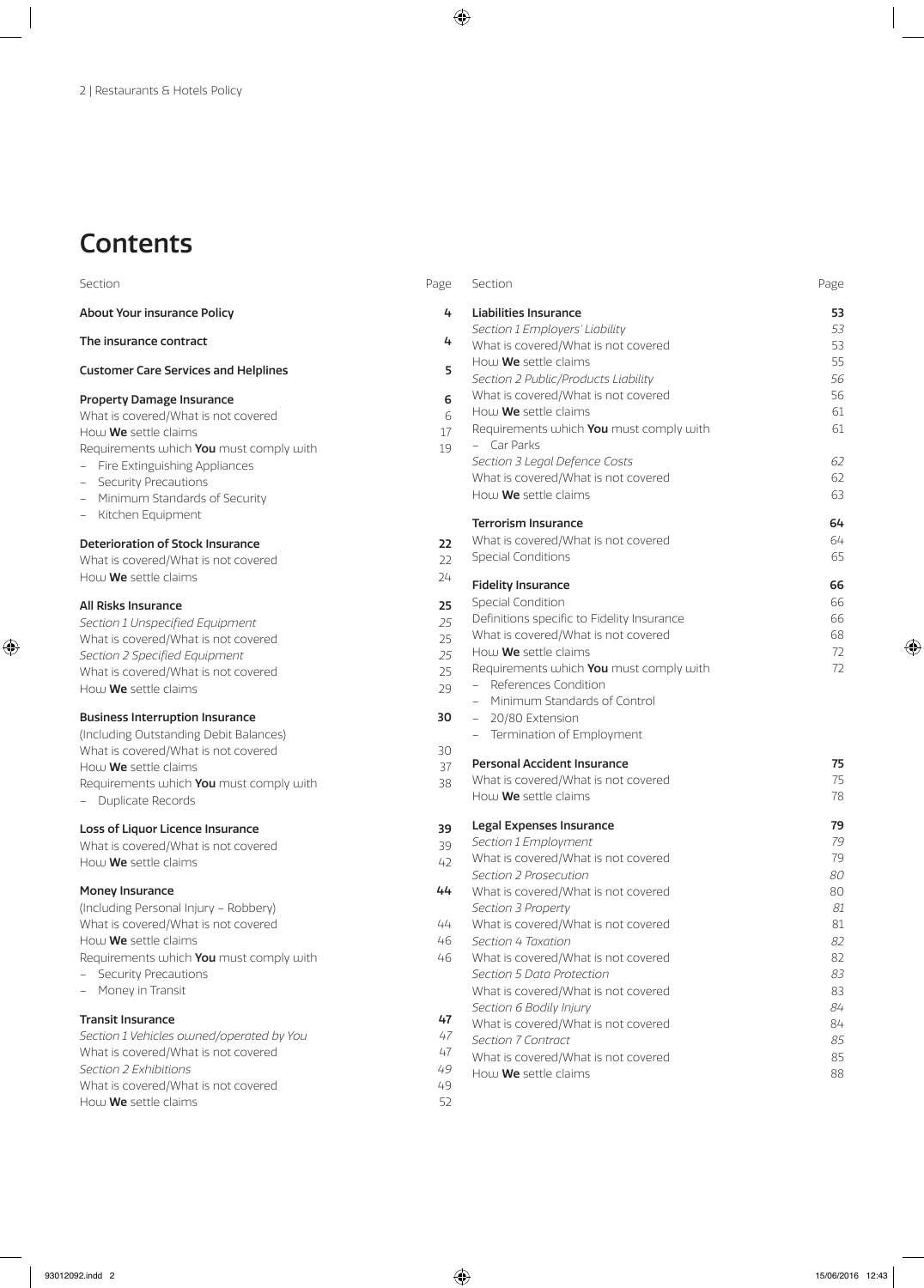| Section                                                                                                                                                                                                                                                                                                         | Page |  |
|-----------------------------------------------------------------------------------------------------------------------------------------------------------------------------------------------------------------------------------------------------------------------------------------------------------------|------|--|
| Requirements which <b>You</b> must comply with<br>Notification of Claims / Special Procedure<br>$\overline{\phantom{a}}$<br>Consent<br>Minimising Claims or Legal Proceedings<br>$\overline{\phantom{a}}$<br>- Conduct of Legal Proceedings<br>Appeal Procedure<br>$\overline{\phantom{0}}$<br>- Record Keeping | 88   |  |
| <b>Claims Conditions</b>                                                                                                                                                                                                                                                                                        | 91   |  |
| <b>Policy Conditions</b>                                                                                                                                                                                                                                                                                        | 92   |  |
| Definitions - Words with special meanings                                                                                                                                                                                                                                                                       | 94   |  |
| <b>Complaints Procedure</b>                                                                                                                                                                                                                                                                                     |      |  |
| How We Use Your Information                                                                                                                                                                                                                                                                                     | 103  |  |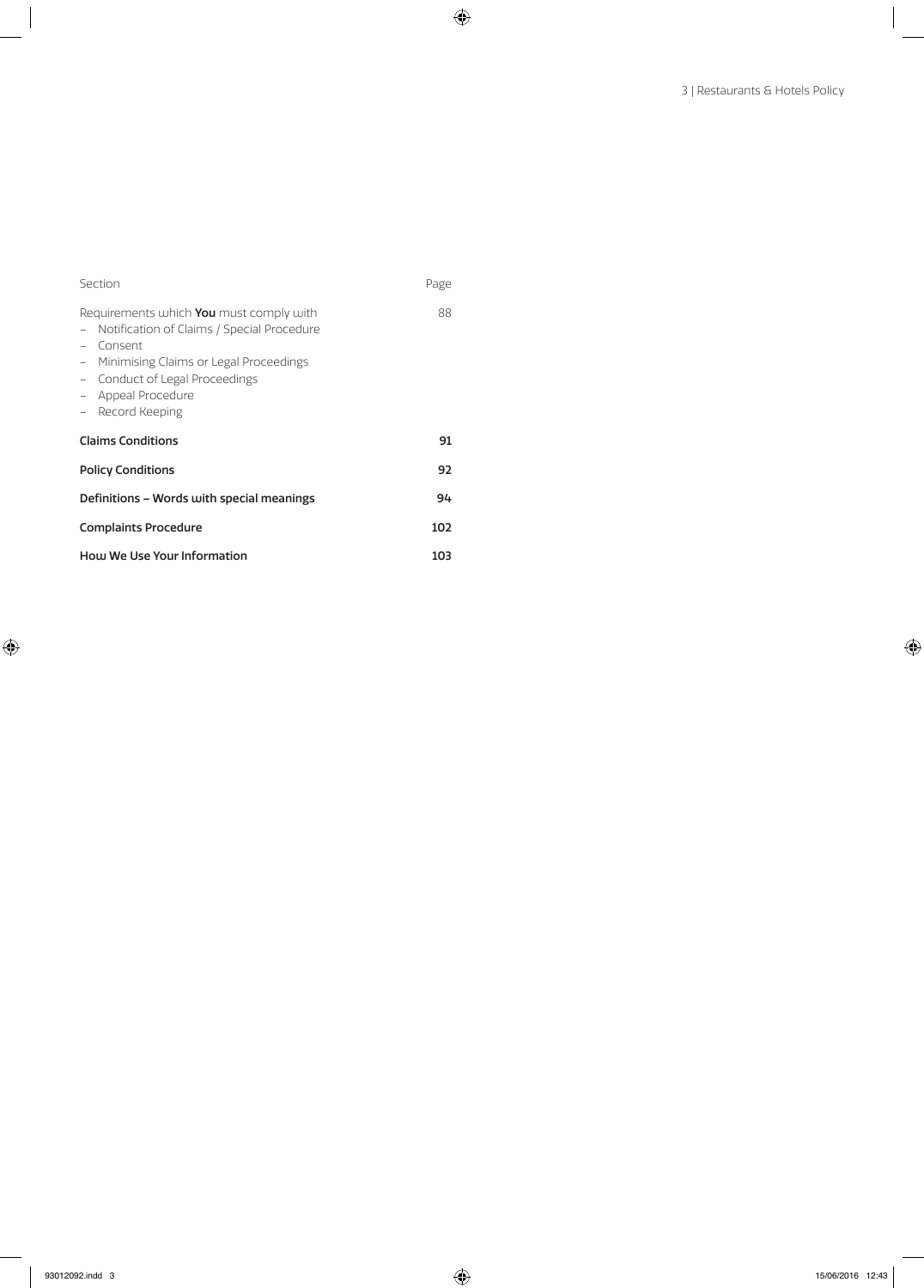

Welcome to RSA. Thank you for choosing Us as Your insurer.

#### About Your insurance Policy

Your insurance Policy is made up of this Policy wording, Your Statement of Fact and the **Schedule** which shows the sums insured, **Our Limits of Liability**, the premium You will pay and any other terms which apply to Your Policy.

You should read the Statement of Fact, Schedule and the Policy wording together, to tell You what is covered and what is not covered, how We settle claims and other important information.

Some words in this **Policy** have a special meaning. They start with a capital letter and are in **bold type** whenever they appear in the **Policy**, and are listed under "Definitions" at the end of the **Policy**.

We have set out 'What is covered' to the left of each page, and 'What is not covered' to the right.

There are also some special exclusions which apply to the whole of certain Insurances.

### The insurance contract

This Insurance Policy is a legal contract between You and Us. Our acceptance of this risk is based on the information presented to Us prior to the commencement of the Policy, and at subsequent stages in respect of mid-term changes and renewal. Provided the on-line questions have been completed accurately and in good faith, and assumptions generated on the Statement of Fact checked, We will accept this as being a fair presentation of the risk.

We will provide the insurance described in this Policy (subject to all the terms, conditions and exclusion of this **Policy**) for the **Period of Insurance** shown in the **Schedule** and any subsequent period for which **You** shall pay and **We** shall agree to accept the premium.

This **Policy** has been issued by Royal & Sun Alliance Insurance plc.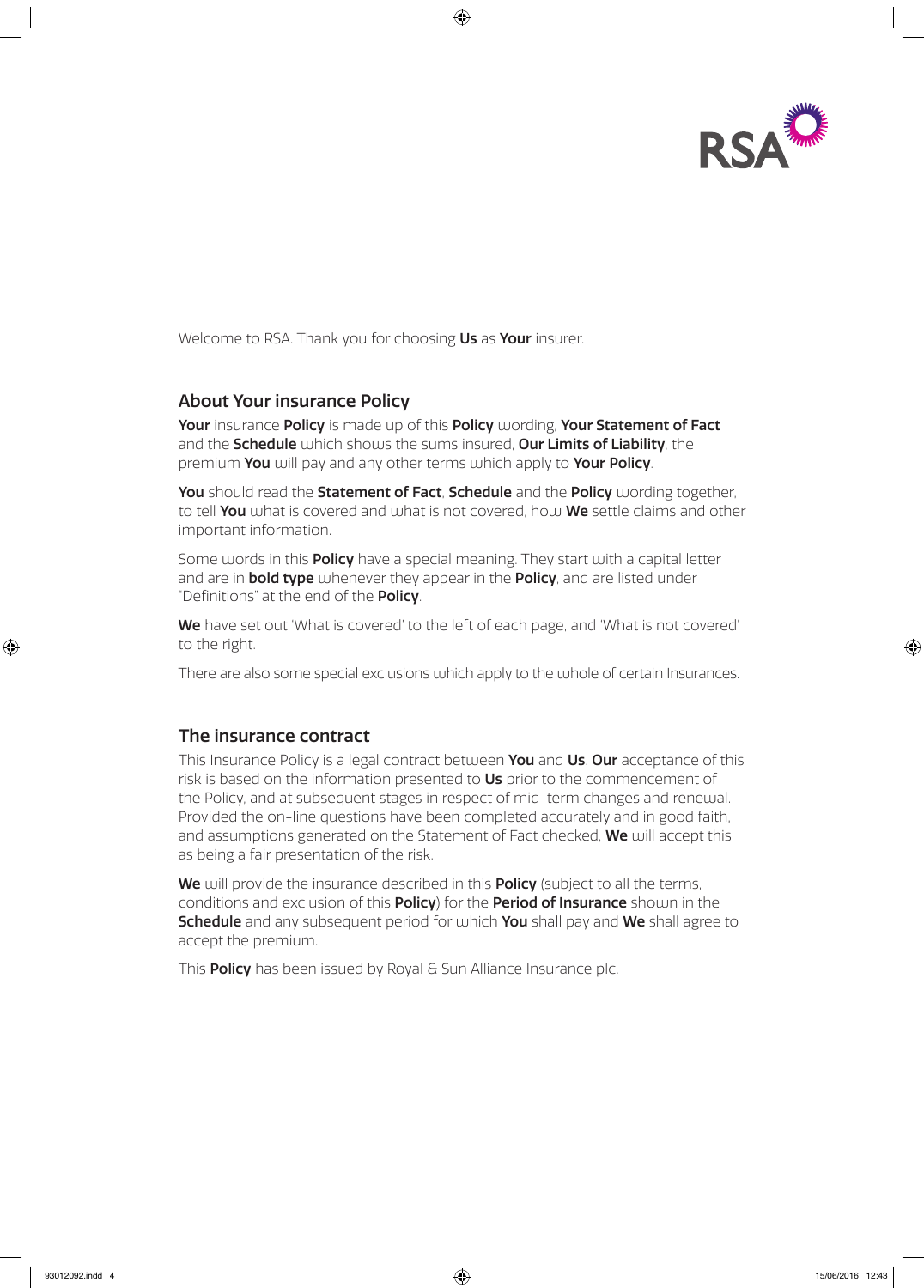# Customer Care Services

As part of Our commitment to customer care, We have provided additional services to help **You** when **You** need it most.

### Claims Helpline

We recognise that losses mean disruption to Your Business and that the ultimate test of any insurance policy is providing a fast, effective claims service. We also realise that running a business means that it might not be convenient for **You** to report a claim to **Us** during normal office hours. That's why You can now notify Us of any claim when it suits You - any time of the day or night. All You have to do is call!

#### • 24 hour Claims Helpline (including Emergency Repairs and Catastrophe Claim)

0345 300 4006 (Please quote Your Policy number)

#### Emergency Repairs

Should emergency repairs be needed to Your Property, We will put You in touch with a tradesman from our carefully selected panel. You will have to pay the cost of any work done, but where the **Damage** is caused by an insured Event, You can of course submit the cost as part of Your claim. Whatever the nature of the emergency, You just need to make a single phone call.

### Catastrophe Claim

If You are faced with a major catastrophe, such as a serious fire or flood, We recognise that You will need expert assistance immediately. We will send a representative to help You in a major crisis, 24 hours a day, 365 days a year.

### Advice Lines

Where do You turn to for answers to questions that affect Your Business? Our advice lines will put You in touch with highly qualified experts who can offer information and assistance on a wide range of issues:

Legal Assistance (available 24 hours)

Health and Safety issues (available 24 hours)

Tax advice (available Monday to Friday, 9am to 5pm)

Stress Counselling (available 24 hours)

**Advice Lines** 

01455 251500 (Please quote reference number 70108)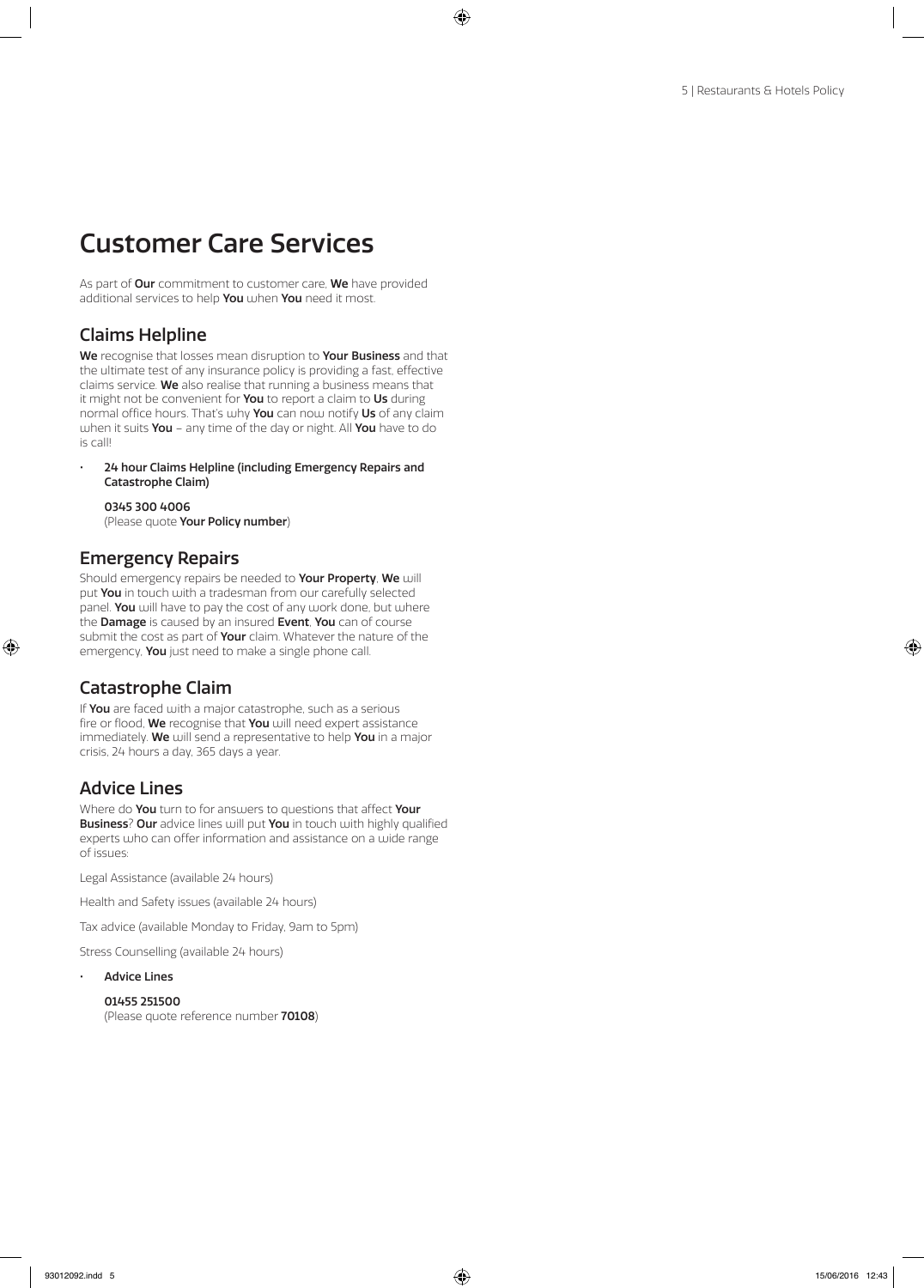# Property Damage Insurance

### THIS INSURANCE ONLY APPLIES WHERE SHOWN AS INCLUDED IN THE SCHEDULE

### Events

#### THE FOLLOWING EVENTS ONLY APPLY WHERE SHOWN AS INCLUDED UNDER OPERATIVE EVENTS IN THE SCHEDULE.

- 1 Fire, smoke, lightning, explosion and earthquake. 1 Your Contribution as shown in the Schedule
- 2 Riot, civil commotion, strikers, locked-out workers or persons taking part in labour disturbances or malicious persons.

- 
- 4 Escape of water from any tank, apparatus, pipe or appliance. 1 Your Contribution as shown in the Schedule.
- 5 Impact by
	- A) any road vehicle including any fork lift truck or other industrial vehicle or
	- B) an aircraft or other aerial devices or articles dropped from them or
	- C) an animal.
- 6 Accidental escape of water from any automatic sprinkler installation.

- 
- 2 Damage to Property caused by its undergoing any process involving the application of heat.
- 1 Your Contribution as shown in the Schedule.
- 2 Damage arising from nationalisation, confiscation, requisition or destruction by order of the government or any public authority.
- 3 **Damage** arising from stoppage of work.
- 4 Damage in the course of theft or attempted theft directly caused by malicious persons not acting on behalf of or in connection with any political organisation.
- 5 **Damage** in respect of any **Building** which is empty or not in use directly caused by malicious persons not acting on behalf of or in connection with any political organisation.
- 3 Storm or flood. 2 and 1 Your Contribution as shown in the Schedule.
	- 2 Damage caused solely by change in the Water Table Level.
	- 3 Damage caused by frost, Subsidence, Ground Heave or Landslip.
	- 4 Damage caused to fences, gates and moveable Property in the open.
	-
	- 2 Damage by water discharged or leaking from an automatic sprinkler installation.
	- 3 Damage in respect of any Building which is empty or not in use.
	- 1 Your Contribution as shown in the Schedule.
	- 1 Your Contribution as shown in the Schedule.
	- 2 Damage in respect of any Building which is empty or not in use.
	- 3 Damage by heat caused by fire.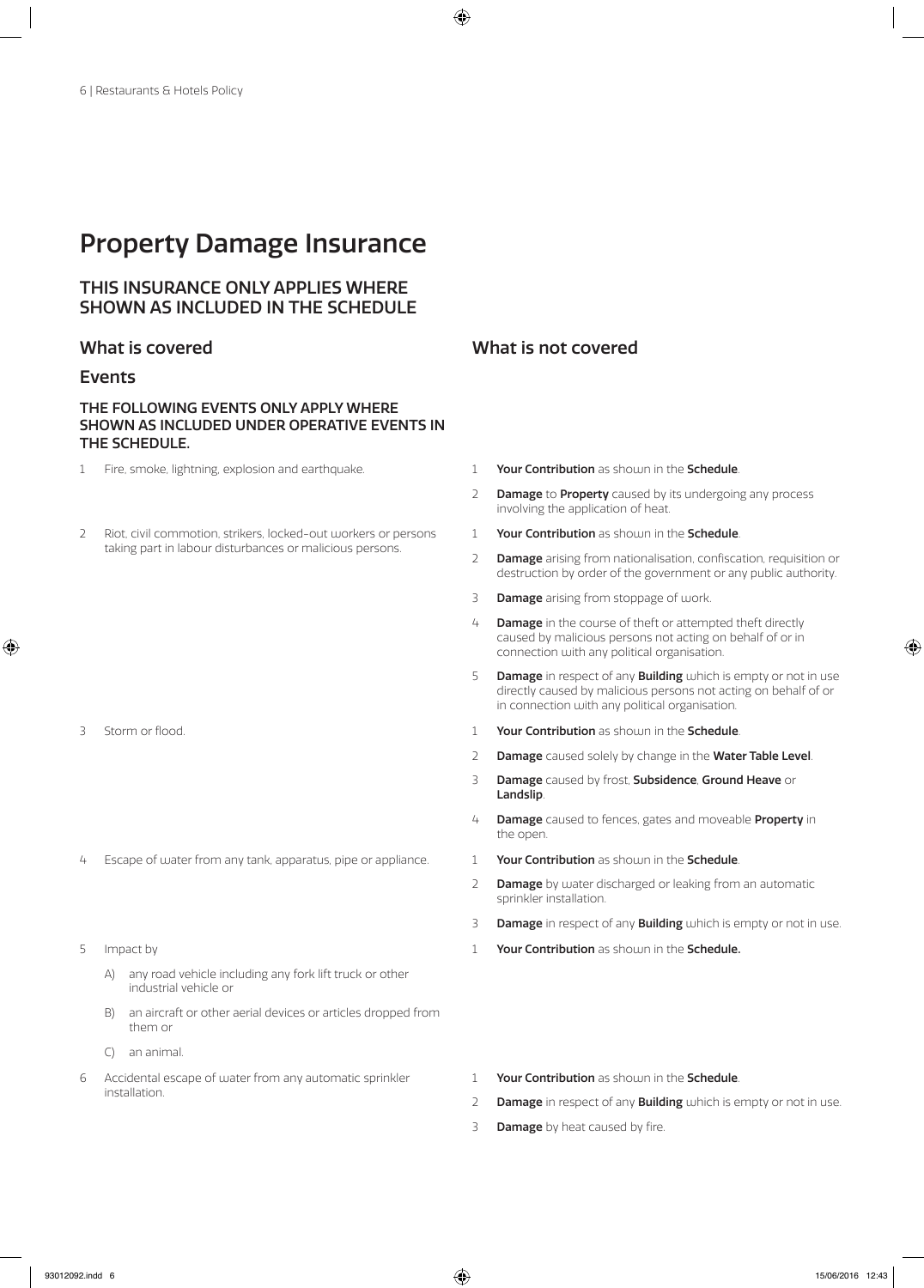8 Subsidence, Ground Heave or Landslip. 1 Your Contribution as shown in the Schedule.

- 9 Oil escaping from a fixed heating installation or connected apparatus.
- 
- 11 Leakage of alcoholic drinks and soft drinks from storage containers or connected apparatus.
- 12 A) Accidental breakage of fixed Glass and fixed sanitary ware
	- B) Accidental **Damage** to neon and illuminated signs and electric light fitments

forming part of the **Buildings** at the Premises and either owned by You or for which You are legally responsible for repair.

- Theft or attempted theft. 1 1 Your Contribution as shown in the Schedule.
	- 2 Damage to Property in any part of the Building not occupied by You for the purpose of the Business or by You or any of Your directors, Employees or family members for private residential purposes.
	- 3 Damage to lead forming part of the exterior of the Premises.
	- 4 Damage to moveable Property in the open.
	- 5 Damage to Property in any outbuilding.
	- 6 Damage expedited or in any way brought about by You or by any of **Your** directors, partners or **Employees**.
	- 7 Damage due to a person obtaining any Property by deception.
	- 8 Damage to Money and securities of any description.
	- 9 Damage due to disappearance or unexplained or inventory shortage.
	-
	- 2 **Damage** arising from the settlement or movement of made-up ground or by coastal erosion or erosion by any water course.
	- 3 Damage occurring as a result of the construction, demolition, structural alteration or structural repair of any **Property** at the Premises.
	- 4 Damage arising from normal settlement or bedding down of new structures.
	- 5 **Damage** commencing prior to the granting of cover under this Insurance.
	- 1 Your Contribution as shown in the Schedule.
	- 2 The cost of replacing the oil.
- 10 Falling trees or their branches. 1 Your Contribution as shown in the Schedule.
	- 2 Damage caused by felling or lopping by You or on Your behalf.
	- 1 Your Contribution as shown in the Schedule.
	- 2 The cost of replacing the alcoholic and soft drinks.
	- 3 Leakage of bottled stock.
	- 1 Your Contribution as shown in the Schedule.
	- 2 Damage
		- A) as a direct result of alterations to the framework or position of any Glass or neon and illuminated signs and electric light fitments or sanitary ware
		- B) while the **Premises** are empty or not in use
		- C) existing prior to the commencement of this Insurance and not subsequently replaced.
	- 3 Any amount in excess of £10,000 any one loss.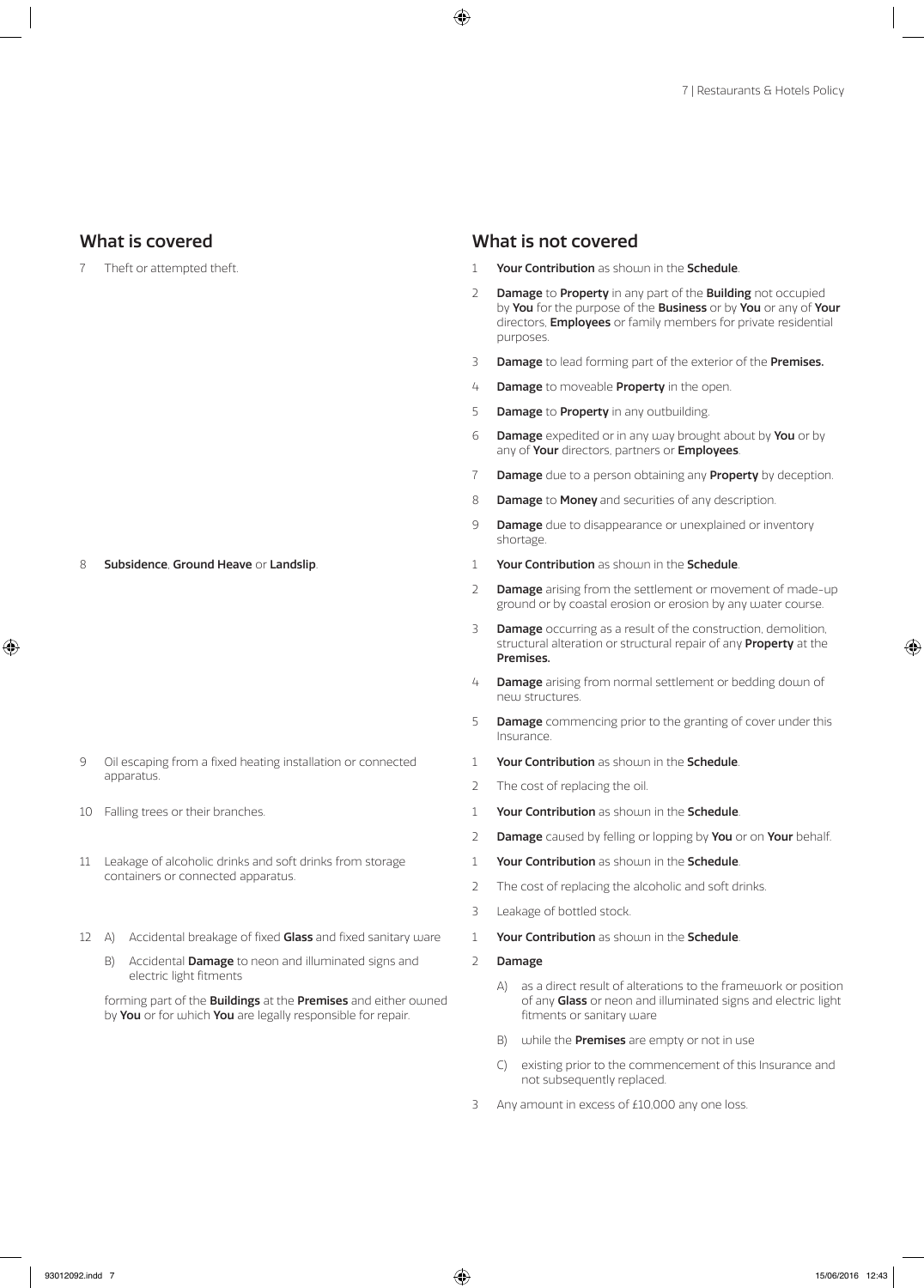- 13 Any other accident. 1 1 Your Contribution as shown in the Schedule.
	- 2 Damage by any of the Events  $1 12$  or the causes shown under 'What is not covered' for each of these Events (whether or not insured).
	- 3 Damage to any Property caused by
		- A) its own faulty or defective design or materials
		- B) inherent vice, latent defect, wear and tear, gradual deterioration or any gradually operating cause
		- C) faulty or defective workmanship, operational error or omission on Your part or that of Your Employees

but this shall not exclude subsequent **Damage** which itself results from an insured Event.

- 4 **Damage** caused by
	- A) corrosion, rust, wet or dry rot, shrinkage, evaporation, loss of weight, dampness, dryness, marring, scratching, vermin, pests or insects
	- B) change in temperature, colour, flavour, texture or finish
	- C) joint leakage, failure of welds, cracking, fracturing, collapse or overheating of boilers, economisers, superheaters, pressure vessels or any range of connected steam and feed piping
	- D) mechanical or electrical breakdown or derangement in respect of the particular machine, apparatus or equipment in which the breakdown or derangement originates

but not

- i) such Damage which itself results from other Damage which is covered by this Insurance
- ii) subsequent **Damage** which itself results from an insured Event.
- 5 Damage caused by pollution or contamination.
- 6 **Damage** caused by acts of fraud or dishonesty.
- 7 Damage caused by disappearance, unexplained or inventory shortage, misfiling or misplacing of information.
- 8 Damage to a building or structure caused by its own collapse or cracking.
- 9 Damage to fences, gates and moveable Property in the open by wind, rain, hail, sleet, snow, flood or dust.
- 10 **Damage** to **Property** resulting from its undergoing any process of production, packing, treatment, testing, commissioning, servicing or repair.
- 11 **Damage to Property** in transit.
- 12 **Damage to Money** and securities of any description.
- 13 **Damage** to vehicles licensed for road use (including attached accessories), caravans, trailers, railway locomotives, rolling stock, watercraft or aircraft.
- 14 **Damage to Property** or structures in course of construction or erection and to materials or supplies relating to such Property or structures.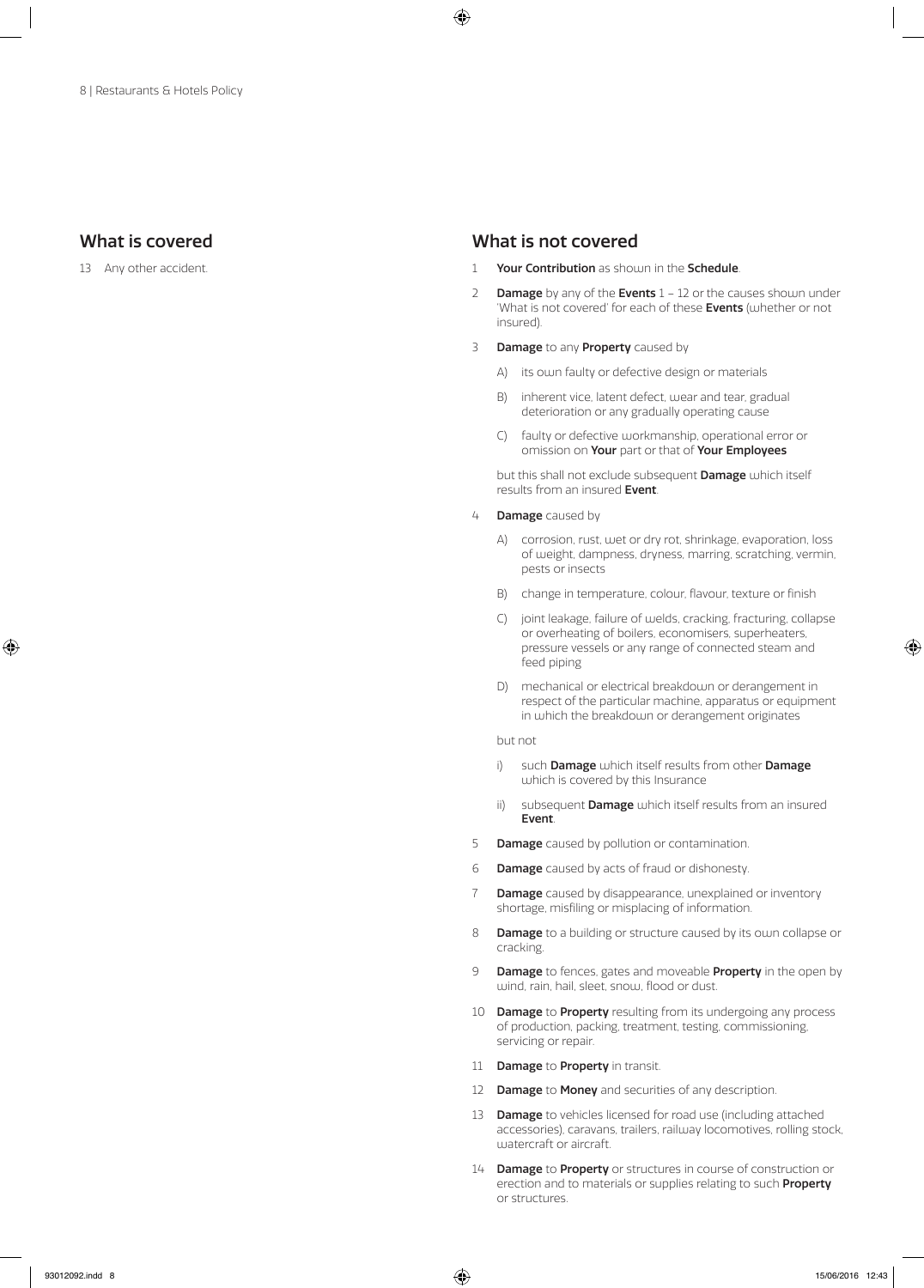# Extensions to Cover

### THIS INSURANCE ALSO COVERS

#### 1 Extinguishment Expenses

The costs incurred by You in refilling fire extinguishing appliances and replacing used sprinkler heads solely as a result of insured Damage to the Property Insured.

#### 2 Emergency Services

**Damage** to landscaped gardens and grounds caused by the emergency services when attending the Premises as a result of Damage by any of the insured Events 1 to 13 of this Insurance.

#### 3 Trace and Access and Repair or Replacement

**Damage** occurring as a result of escape of water or oil as insured by Events 4, 6 and 9 including

- A) the costs necessarily incurred in locating the source of such Damage
- B) the costs necessarily incurred in repairing and making good any Damage caused in locating the source of the Damage and
- C) the costs of repairing or replacing tanks, apparatus, pipes or appliances which have been damaged by freezing.

#### 4 Glazing Repairs

The costs of

- A) any necessary boarding up or temporary glazing in order to secure the **Premises** pending replacement of broken Glass if a replacement cannot be made at the same time
- B) removing and re-fixing window fittings, framework and other obstacles to replacement
- C) repairing or replacing window frames
- D) replacing fixed Glass and sanitary ware in any part of the **Buildings** at the **Premises** also occupied by **You** as a private dwelling provided that such Glass and sanitary ware are not insured on another policy

incurred as a result of **Damage** by any of the insured Events 1 –13 of this Insurance.

#### 5 Theft Cover Extension

- A) The cost of repairing **Damage** to the **Buildings** as a result of theft (whether or not the Buildings are insured by this Insurance) if You are responsible for the repairs and the **Damage** is not insured by another policy.
- B) The expenses incurred up to £1,000 in necessarily replacing locks to the **Buildings** or any safes or strongrooms in them following theft of keys from such **Buildings** or from the residence of any of Your authorised keyholding directors, partners or Employees.
- C) Damage by theft or attempted theft to items of garden furniture and play equipment kept in the open at the Premises.

### What is covered What is not covered

- 1 Your Contribution as shown in the Schedule.
- 2 Any amount in excess of £10,000 any one loss.

#### 1 Your Contribution as shown in the Schedule.

- 2 Any amount in excess of £10,000 any one loss.
- 1 Your Contribution as shown in the Schedule.
- 2 Any amount in excess of £10,000 any one loss.

1 Any amount in excess of £10,000 any one loss including **Damage** covered by **Event** 12.

- 1 Damage to Buildings which You own but have failed to insure under this **Policy** or any other policy.
- 1 Any amount in excess of £5,000 any one loss.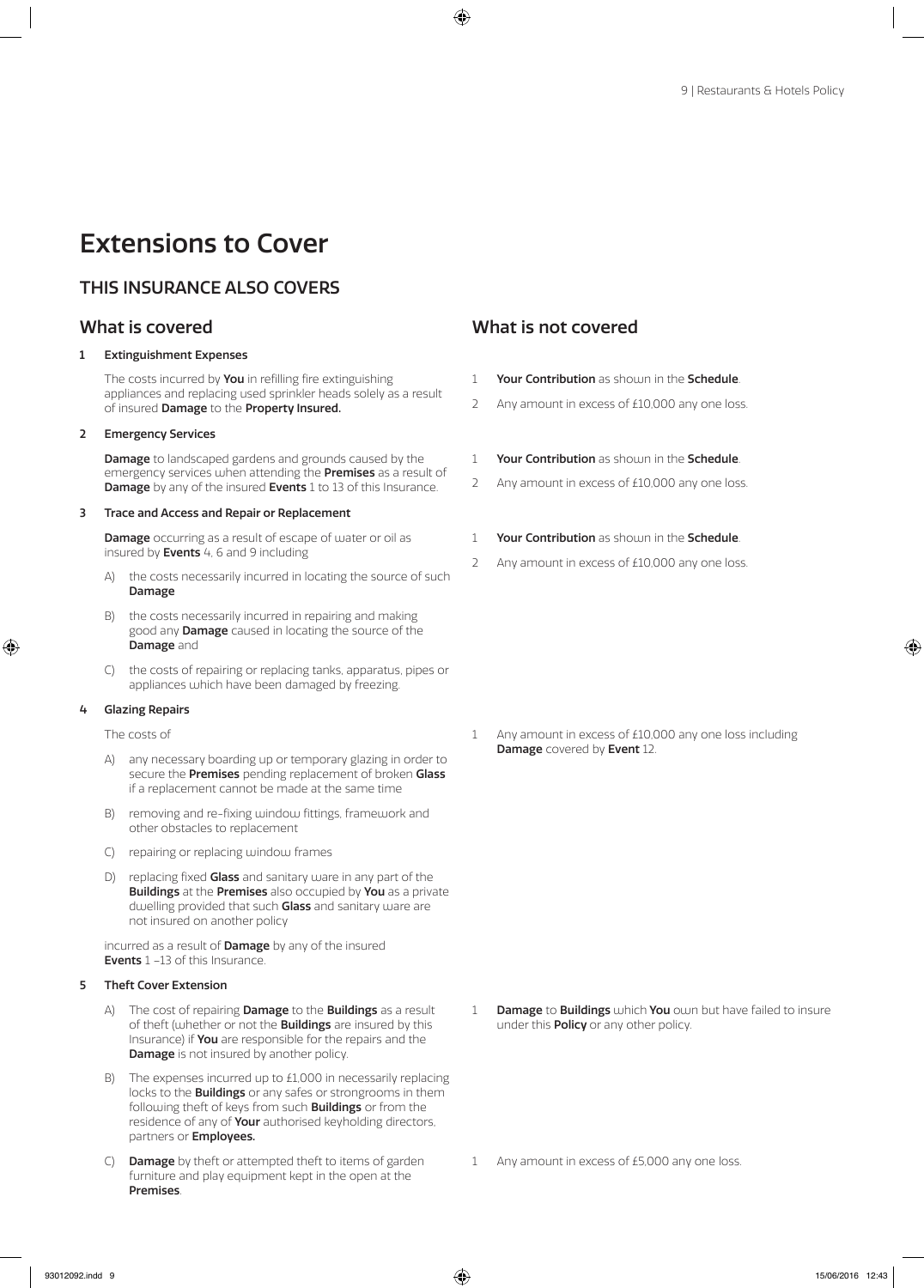#### 6 Repair Costs

Repair costs for which You are responsible in respect of Damage to

- A) the **Buildings** caused by falling television or radio receiving aerials, aerial fittings and masts or satellite dishes
- B) underground water, gas and drainpipes or electricity cabling extending from the **Buildings** to the public mains.

#### 7 Unauthorised Use of Electricity, Gas or Water

The cost of metered electricity, gas or water for which You are legally responsible arising from its unauthorised use by persons taking possession, keeping possession or occupying the Premises without Your authority.

#### 8 Loss of Metered Water

The additional metered water charges incurred by You as a result of Damage caused by any of the Events insured.

The amount payable shall be ascertained by comparing the charge made by the water suppliers on their accounts for the period during which the loss occurred with the normal charge but adjusted for any relevant factors affecting Your liability for metered water charges during such period.

#### 9 Property at Other Locations

#### Damage to

- A) documents and business books whilst removed from the **Premises** to any location and whilst in transit
- B) any other General Contents (excluding vehicles licensed for road use) whilst temporarily removed from the **Premises** to any location and whilst in transit for cleaning, renovation, repair or other similar purposes.

#### What is covered What is not covered

#### 1 Your Contribution as shoum in the Schedule

- 2 Any amount in excess of £2,500 in any one **Period of Insurance.**
- 3 **Damage** unless
	- A) the Premises have been inspected weekly by You or a responsible person on Your behalf prior to the unauthorised occupation of the Premises
	- B) all practicable steps are taken to terminate such unauthorised occupation and use of the electricity, gas or water as soon as it is discovered.

#### 1 Your Contribution as shown in the Schedule.

- 2 Any amount in excess of £10,000 any one loss.
- 3 Any loss for which remedial action has not been taken within 14 days of the discovery of the Damage.

#### 1 Your Contribution as shoum in the Schedule.

- 2 Any amount in excess of the following amounts
	- A) in respect of documents and business books £25,000 any one loss
	- B) in respect of any other General Contents

the Limit of Liability shown in the Schedule for Contents temporarily removed but not exceeding £250,000 any one loss.

- 3 **Damage** by theft from
	- A) any building not permanently occupied by **You** for the purpose of the **Business** unless the building is securely locked
	- B) any unattended vehicle unless all points of access to the vehicle are locked or the vehicle is stolen at the same time
	- C) any vehicle which is away from Your own Premises or a site where **You** are working between the hours of 1800 and 0800 unless such vehicle is contained in a securely locked building or guarded security park.
- 4 Any **Property** that is insured on another policy.
- 5 Damage occurring outside the Territorial Limits as shown in the **Schedule** for Contents temporarily removed.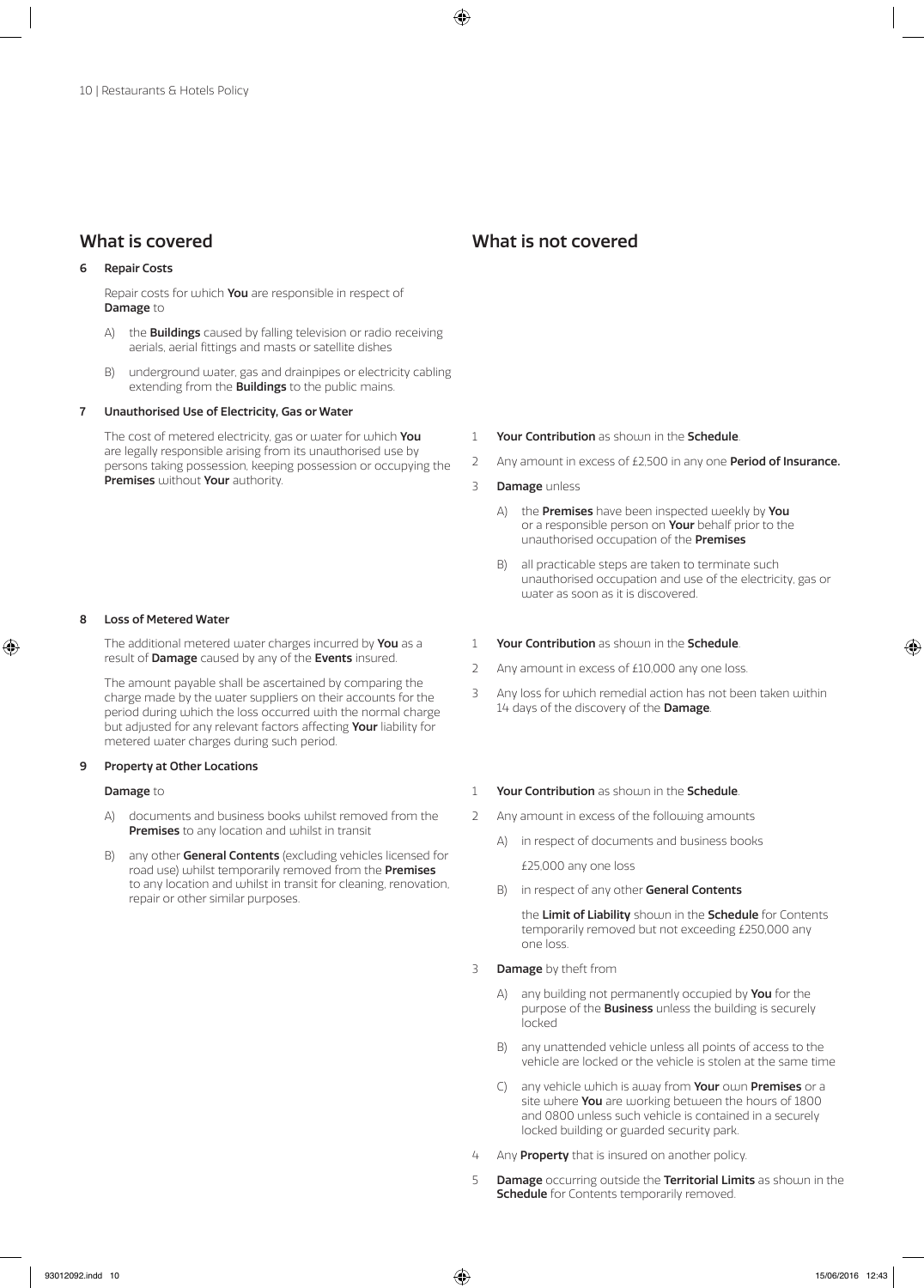10 Alterations and Additions – Buildings, Shop Front, Tenant's Improvements and General Contents

Alterations or additions made to any **Buildings** or **Shop Front** insured or Buildings, Shop Front, Tenant's Improvements or General Contents acquired or constructed during the Period of Insurance at any Premises covered by this Insurance or elsewhere in Great Britain, Northern Ireland, the Channel Islands or the Isle of Man. Cover will be subject to the terms of this Insurance and will apply from the time from which You became responsible for such **Property** until the next renewal of the Policy at which date specific insurance should be effected.

The sum insured (and Declared Value) by each item shall be deemed to be increased for that period only by the value of the additional **Property** insured under the item but by not more than 10% and subject to **Our** liability not exceeding £500,000 in respect of additional **Property** at any one premises.

#### 11 Seasonal Increase in Stock

An increase in the sum insured on **Stock** for the Amount of Increase and Period(s) of the year shown in the **Schedule.** 

#### 12 Index Linking

An adjustment in the sums insured (and Declared Values where appropriate) shown on the **Schedule**, excluding **Rent**, will automatically be applied monthly in line with the relevant recognised index. Index linking of the sums insured will continue during repair or replacement following **Damage** provided the sums insured at the time of the **Damage** represent the full rebuilding or replacement cost as appropriate, and work is carried out without undue delay.

For Your protection We will not reduce Your sums insured if the index moves down unless You ask Us to.

No extra charge will be made for any increase in sums insured until the renewal of the **Policy** when the renewal premium will be based on adjusted sums insured.

- 1 Your Contribution as should in the Schedule.
- 2 Damage to Property insured on another policy.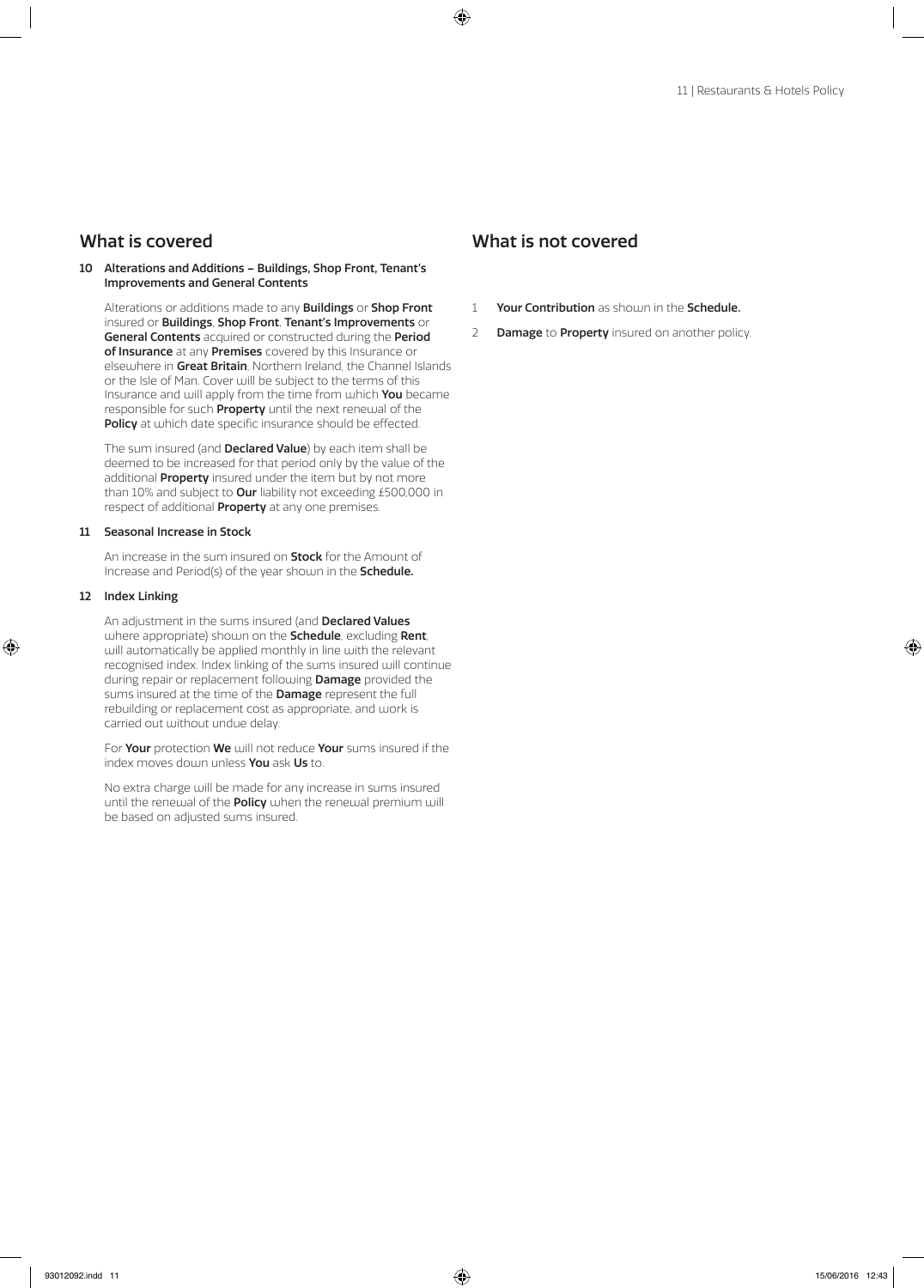# Additional Extension to Cover in respect of Personal Insurance

### IF OWNER'S PERSONAL EFFECTS IS SHOWN AS INCLUDED IN THE SCHEDULE THIS INSURANCE (OR THE INSURANCE REFERRED TO WHERE APPLICABLE) ALSO COVERS

#### 1 Property at Other Locations

In respect of **Owner's Personal Effects We** will cover **Damage** to

- A) jewellery, watches, cameras, binoculars, mobile phones and other personal items normally worn by You or any member of Your family permanently residing with You
- B) pedal cycles and their accessories

whilst temporarily removed from the **Premises** to any location and whilst in transit.

#### 2 Alternative Accommodation Costs

If Premises occupied for private residential purposes by You or members of Your family suffer Damage We will pay the costs incurred in providing similar short-term accommodation including any incidental removal costs and expenses if the residential portions cannot be lived in or accessed because of **Damage** covered by this Insurance.

#### 3 Personal Money and Credit Cards

If Money Insurance is shown as Included in the **Schedule** the cover provided under such Insurance section is extended to include

A) personal Money belonging to You or to any members of Your family permanently residing with You.

Limit of Liability any one loss - £300

- 1 Your Contribution as should in the Schedule
- 2 Any amount in excess of
	- A) £1,000 in respect of theft from any unattended vehicle
	- B) £5,000 in respect of any other loss.
- 3 **Damage** by theft
	- A) from any unattended vehicle unless all points of access to the vehicle are locked or the vehicle is stolen at the same time
	- B) of pedal cycles which have been left unattended unless the pedal cycle was in a building or locked to an object that cannot be moved at the time it was stolen.
- 4 Any **Property** that is insured on another policy.
- 5 Damage occurring outside Great Britain, Northern Ireland, the Channel Islands, the Isle of Man or the Republic of Ireland.
- 1 The costs of alternative accommodation for anyone who is not permanently residing at the Premises at the time of the Damage.
- 2 Any costs incurred once the **Buildings** can be lived in again or after a period of 24 months if sooner.
- 3 Any costs You agree to pay without Our written permission.
- 4 Any amount in excess of £25,000 any one loss and in total in any one Period of Insurance.
- 1 As detailed under Money Insurance.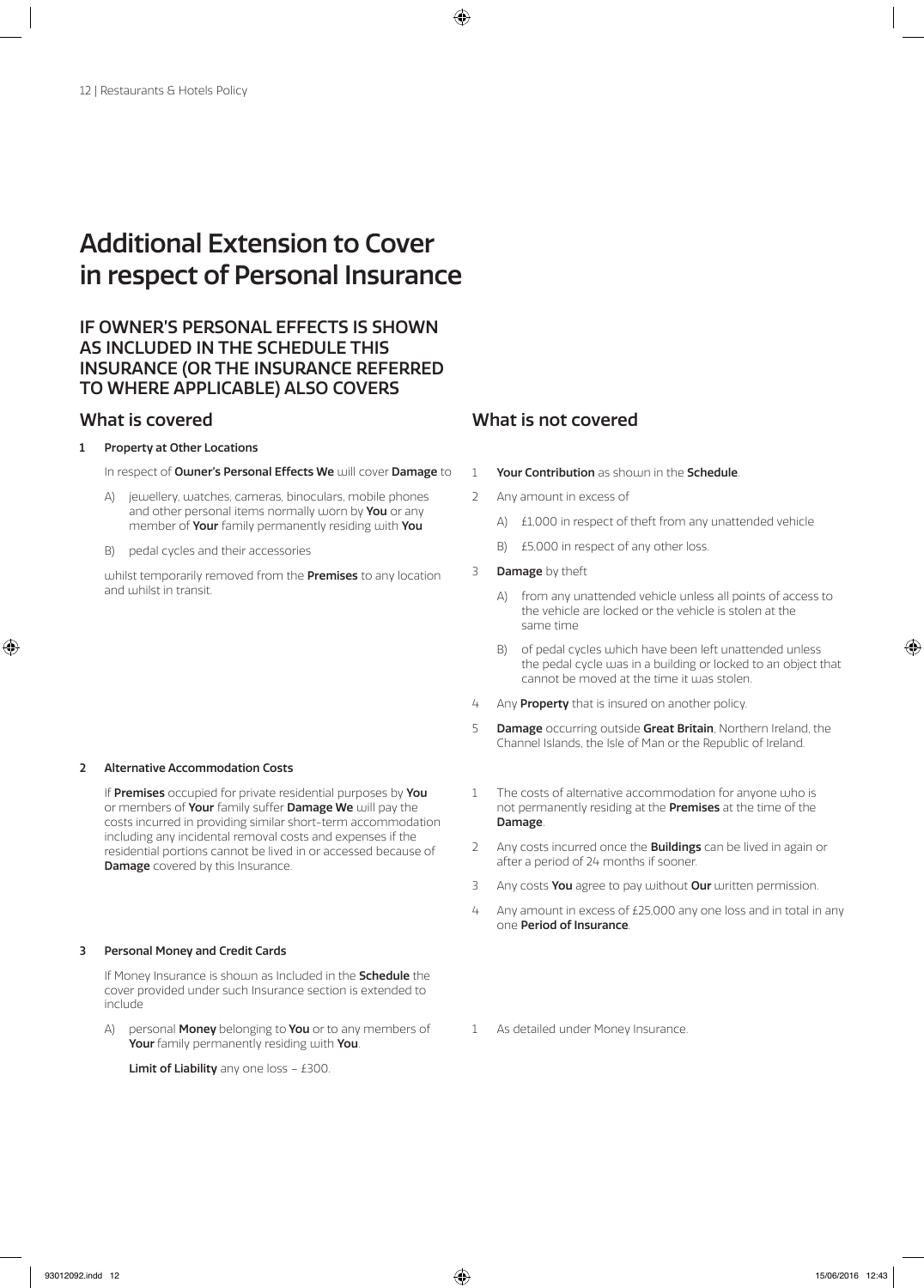B) any liability under the terms of issue of a **Credit Card** incurred by You or by any member of Your family permanently residing with You if such Credit Card is used fraudulently by any unauthorised person

provided that

- i) any loss of **Credit Cards** has been reported to the issuing company immediately the loss is discovered
- ii) all conditions of the issue of the **Credit Cards** have been complied with.

Limit of Liability any one Event - £500.

#### 4 Deterioration of Food

If Deterioration of Refrigerated Stock Insurance is shown as Included in the Schedule cover under such Insurance in respect of **Stock in the Cold Chamber** is extended to include food belonging to You or any member of Your family permanently residing with You.

For the purposes of this Personal Insurance Extension where the Policyholder is a private limited company the definition of You/Your will be deemed to be those of Your directors who were permanently residing at the **Premises** at the time of the **Damage.** 

#### What is covered What is not covered

- 1 As detailed under Money Insurance.
- 2 Damage caused by or resulting from
	- A) unauthorised use of a **Credit Card** by any member of Your family
	- B) confiscation or detention of a **Credit Card**
	- $\mathsf{C}$  theft of a **Credit Card** from an unattended vehicle
	- D) depreciation.
- 1 As detailed under Deterioration of Refrigerated Stock Insurance.

#### THIS INSURANCE ALSO DOES NOT COVER

#### 1 Marine Policies

Damage to Property which at the time of the Damage is insured or would but for the existence of this Insurance be insured by a marine policy or policies except in respect of any excess beyond the amount which would have been payable under the marine policy or policies had this Insurance not been effected.

2 Sonic Bangs

**Damage** caused by pressure waves caused by aircraft or other aerial devices travelling at sonic or supersonic speeds.

3 War and Allied Risks

#### **Damage** caused by

- A) riot or civil commotion unless such Event is specifically insured and then only to the extent stated
- B) war, invasion, act of foreign enemy, hostilities (whether war be declared or not), civil war, rebellion, revolution, insurrection or military or usurped power.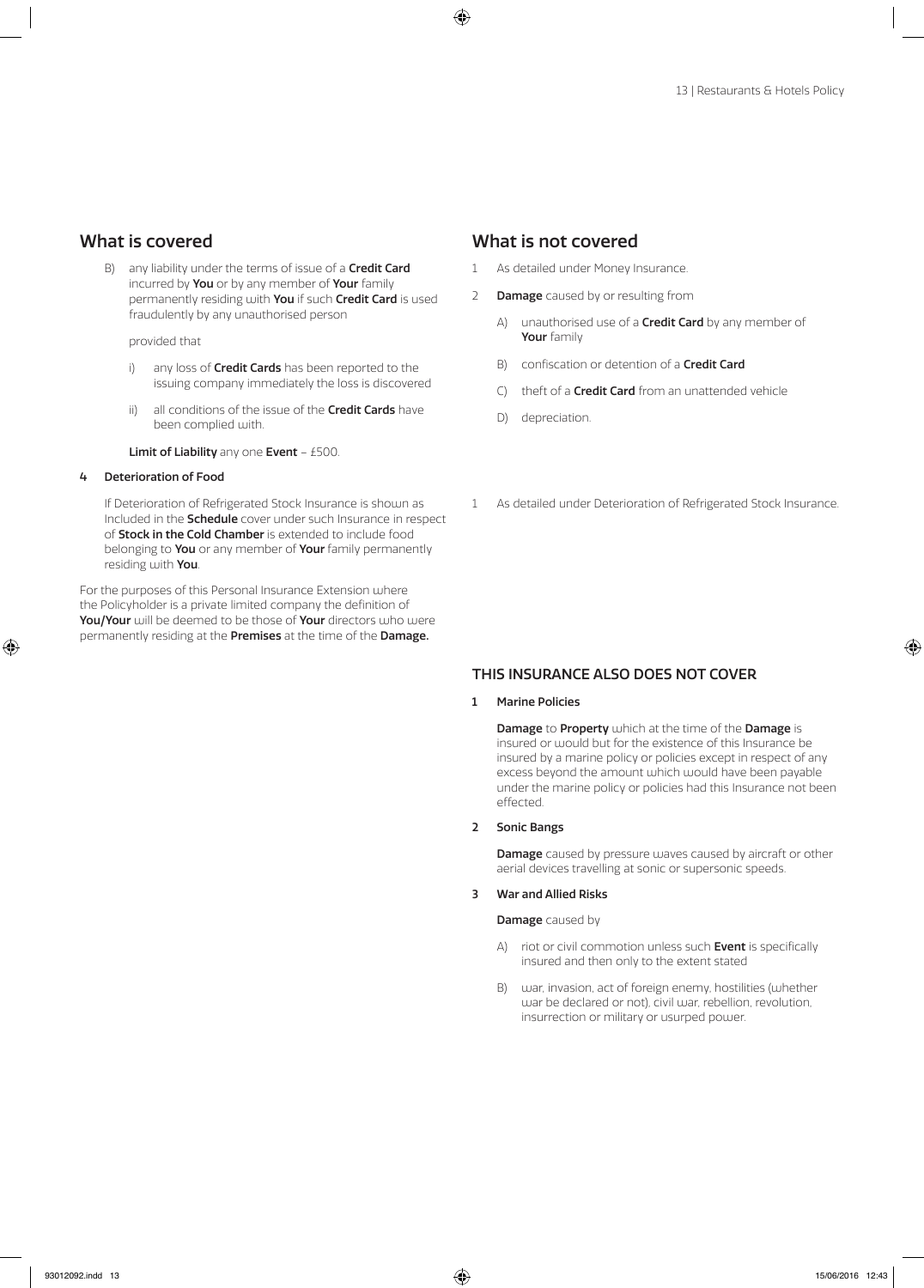#### 4 Pollution and Contamination

**Damage** caused by pollution or contamination except (unless otherwise excluded) destruction of or Damage to the Property Insured caused by

- A) pollution or contamination which itself results from any **Event** insured (other than **Event** 13)
- B) any Event insured (other than Event 13) which itself results from pollution or contamination.

#### 5 Radioactive Contamination

**Damage** to any **Property** whatsoever or any loss or expense whatsoever resulting or arising therefrom or any loss directly or indirectly caused by or contributed to by or arising from

- A) ionising radiations or contamination by radioactivity from any nuclear fuel or from any nuclear waste from the combustion of nuclear fuel
- B) the radioactive, toxic, explosive or other hazardous properties of any explosive nuclear assembly or nuclear component of it.

#### 6 Terrorism

**Damage** caused by or happening through or in consequence directly or indirectly of

- A) Terrorism regardless of any other cause or event contributing concurrently or in any other sequence to the loss and
- B) in Northern Ireland civil commotion.

This Insurance also excludes **Damage** or loss resulting from **Damage** directly or indirectly caused by resulting from or in connection with any action aimed at controlling, preventing, suppressing or in any way relating to an act of Terrorism.

In Great Britain and Northern Ireland Terrorism means

acts of persons acting on behalf of or in connection with any organisation which carries out activities directed towards the overthrowing or influencing by force or violence of Her Majesty's government in the United Kingdom or any other government de jure or de facto.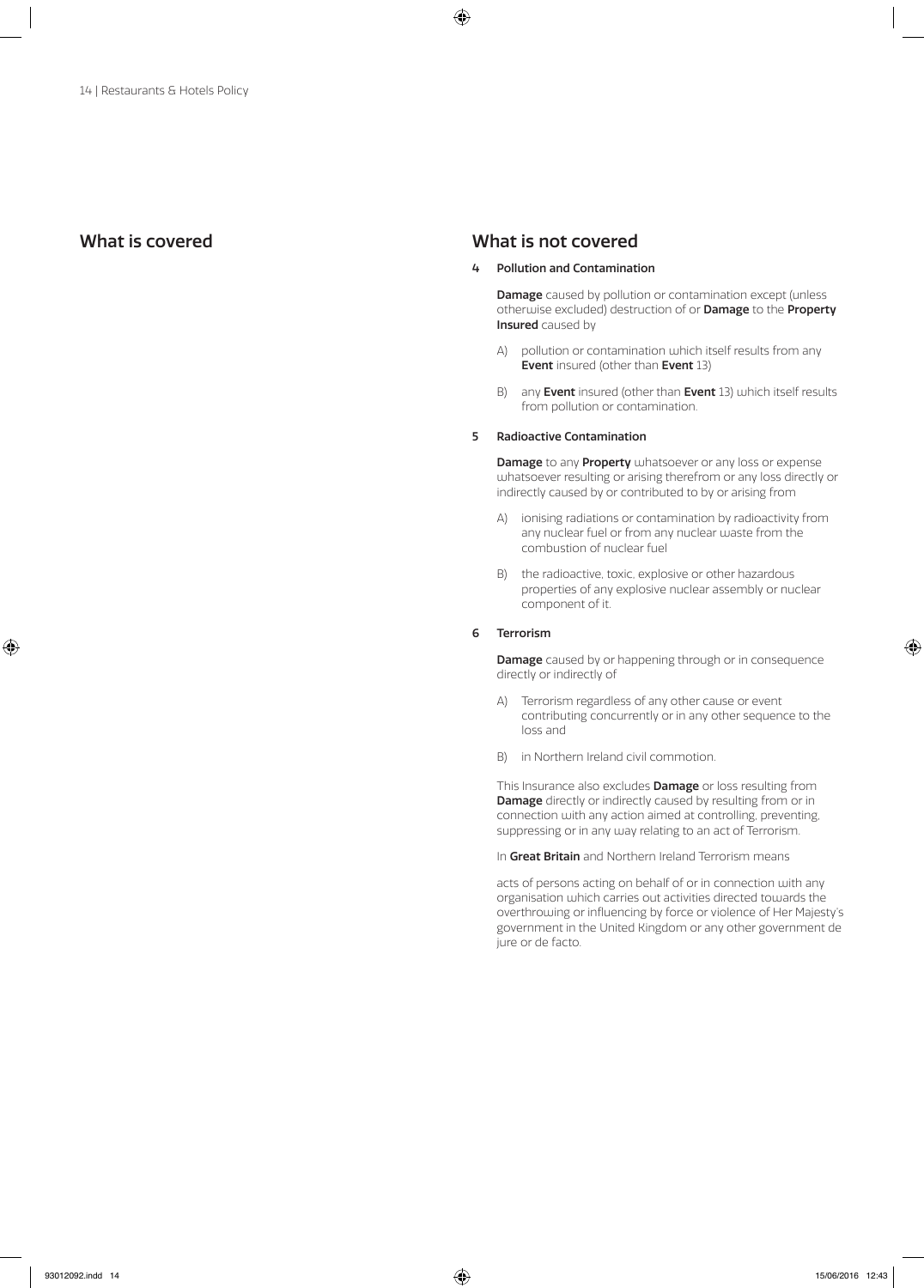In so far that this Insurance is extended to include any situation elsewhere than in Great Britain and Northern Ireland Terrorism means

any act including but not limited to the use of force or violence or the threat of any person or group of persons whether acting alone or on behalf of or in connection with any organisation or government committed for political, religious, ideological or similar purposes including the intention to

- A) influence any government or any international governmental organisation or
- B) put the public or any section of the public in fear.

In any action, suit or other proceedings where We allege that by reason of this exclusion any **Damage** or loss resulting from **Damage** is not covered by this Insurance the burden of proving that such Damage or loss is covered shall be upon You.

#### 7 Electronic Risk

- A) Damage to Data which shall include but shall not be limited to
	- i) Damage to or corruption of Data whether in whole or in part
	- ii) unauthorised appropriation of use of access to or modification of Data
	- iii) unauthorised transmission of **Data** to any third parties
	- iv) Damage arising out of any misinterpretation, use or misuse of Data
	- v) **Damage** arising out of any operator error in respect of Data.
- B) Damage to the Property Insured arising directly or indirectly from
	- i) the transmission or impact of any  $Virus$
	- ii) unauthorised access to a **System**
	- iii) interruption of or interference with electronic means of communication used in the conduct of Your **Business** including but not limited to any diminution in the performance of any website or electronic means of communication

#### iv) Failure of a System

v) anything described in A) above

but in respect of B) i), B) ii), B) iii) and B) iv) this shall not exclude subsequent **Damage** which itself results from any of the Events insured provided that such Damage does not arise by reason of any malicious act or omission.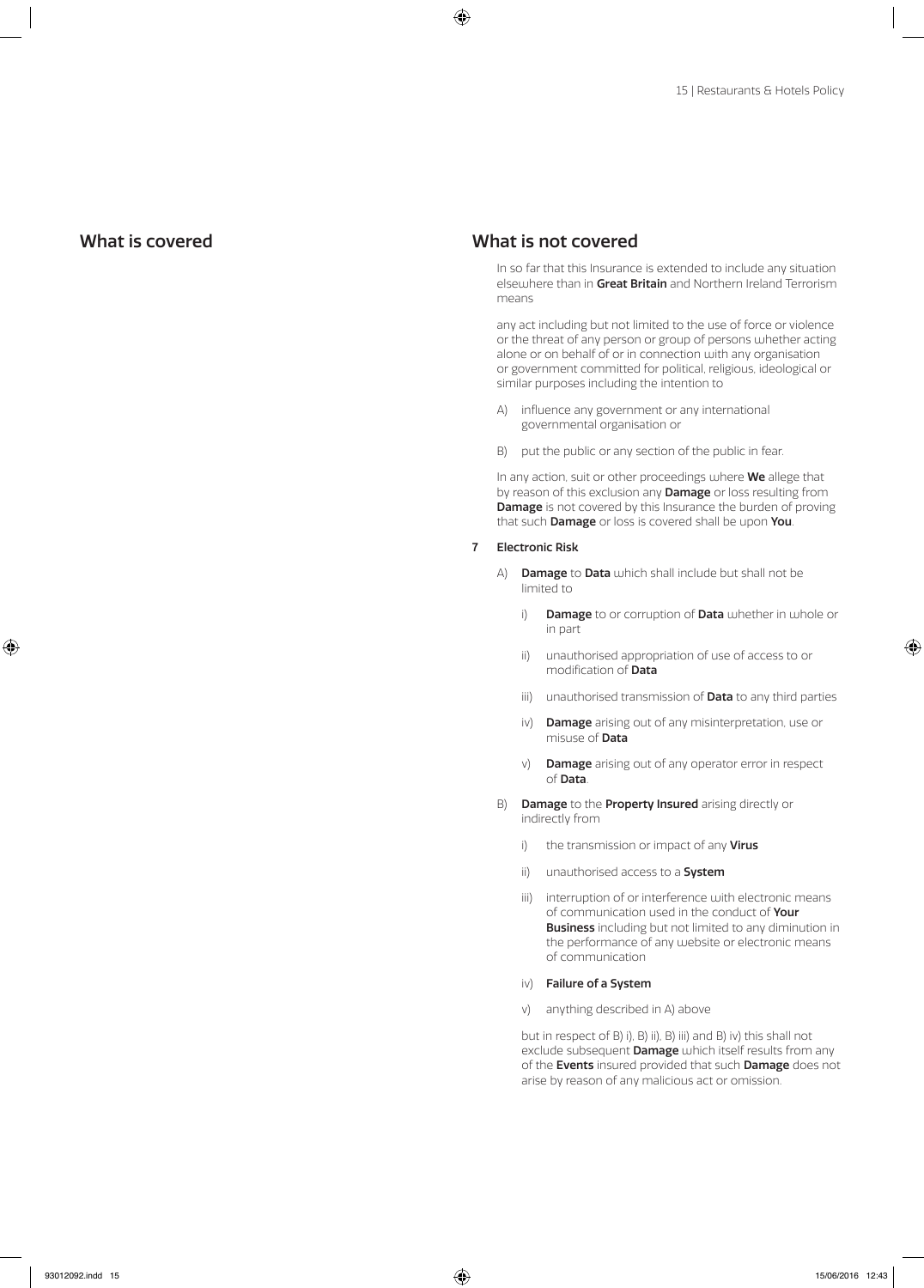#### 8 Unoccupancy

Damage caused during any period of Unoccupancy

- A) exceeding 30 consecutive days
- B) between 1st October and 31st March inclusive exceeding
	- i) 2 consecutive days unless all water supplies are turned off at the main or there is an automatic central heating system in constant operation during the period of Unoccupancy
	- ii) 21 consecutive days unless all water supplies are turned off at the main and drained down or there is an automatic central heating system in constant operation during the period of **Unoccupancy**.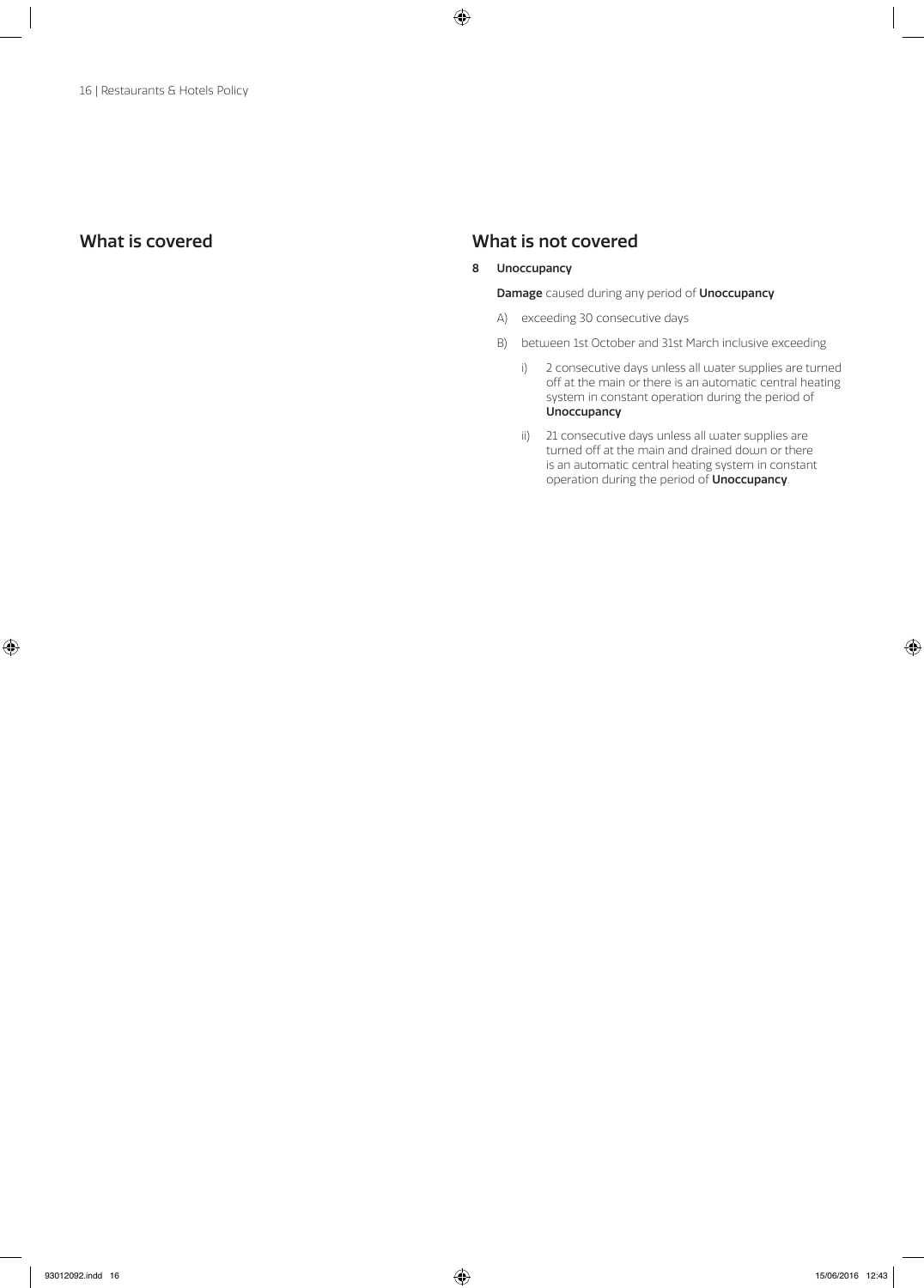#### Property Damage Insurance - how We settle claims

If any of the **Property Insured** described in the **Schedule** suffers Damage by any Event covered under this Insurance We will pay You the amount of loss or at Our option reinstate or replace such Property provided that Our liability in any one Period of Insurance shall not exceed in the whole the total sum insured or in respect of any one item its sum insured or any other stated Limit of Liability.

### How We settle claims for Damage to Buildings, Shop Front, Tenant's Improvements and General Contents

(other than motor vehicles, directors', partners' and **Employees'** personal effects, documents and business books)

As long as the **Damage** is covered under this Insurance We will pay You.

#### Cost A

#### The cost of reinstatement which is

- 1 the cost of rebuilding where the **Property** is destroyed or the cost of replacement by similar Property in the case of General **Contents**
- 2 the cost of repairing or restoring the damaged portions where the **Property** is damaged

all to a condition substantially the same as but not better or more extensive than its condition when new.

#### Cost B

The cost of complying with Public Authorities requirements which is the additional cost of reinstatement of the **Property** incurred with Our consent in complying with Building Regulations or local authority or other statutory requirements first imposed upon You following the Damage

provided that

- 1 the reinstatement is completed within twelve months of the occurrence of the Damage or
- 2 within such further time as **We** may allow in writing

#### excluding

- 1 the cost of compliance with any of the above regulations or requirements relating to undamaged **Property** or undamaged portions of **Property** other than foundations
- 2 any rate, tax, duty, development or other charge or assessment which may arise out of capital appreciation as a result of complying with any of the above regulations or requirements.

#### Cost C

The cost of removing debris which is the cost incurred with Our consent in removing debris, dismantling, demolishing, shoring up and propping portions of the **Property** excluding any costs or expenses

- incurred in removing debris except from the site of such damaged Property and the area immediately adjacent to it
- 2 arising from pollution or contamination of **Property** not insured by this Insurance.

#### Cost D

The cost of professional fees which are those professional fees necessarily incurred in the reinstatement of the Property but not for preparing any claims.

### Additional factors when settling these claims

#### The work of reinstatement on another site

The work of reinstatement may be carried out wholly or partially upon another site and in any manner suitable to **Your** requirements provided that it does not increase Our liability.

#### Partial Damage

Where **Damage** occurs to only part of the **Property Our** liability shall not exceed the amount which **We** would have been liable to pay had the **Property** been wholly destroyed.

#### Alternative Basis of Settlement

Our liability shall be limited to the Alternative Basis of Settlement

- 1 until the cost of reinstatement has actually been incurred
- 2 if the work of reinstatement is not carried out as quickly as is reasonably practicable
- 3 if at the time of its **Damage** the **Property** is covered by any other insurance effected by You or on Your behalf and such other insurance is not on the identical basis of reinstatement defined in Cost A above
- 4 if in the **Schedule** it is stated that the Alternative Basis of Settlement applies.

Where the Alternative Basis of Settlement applies We will pay the value of the **Property** at the time of its destruction or the amount of the Damage including the cost of

- complying with Public Authorities' requirements
- removing debris
- professional fees

as defined in Costs B, C and D above and subject to the provisions and exceptions applying to those costs.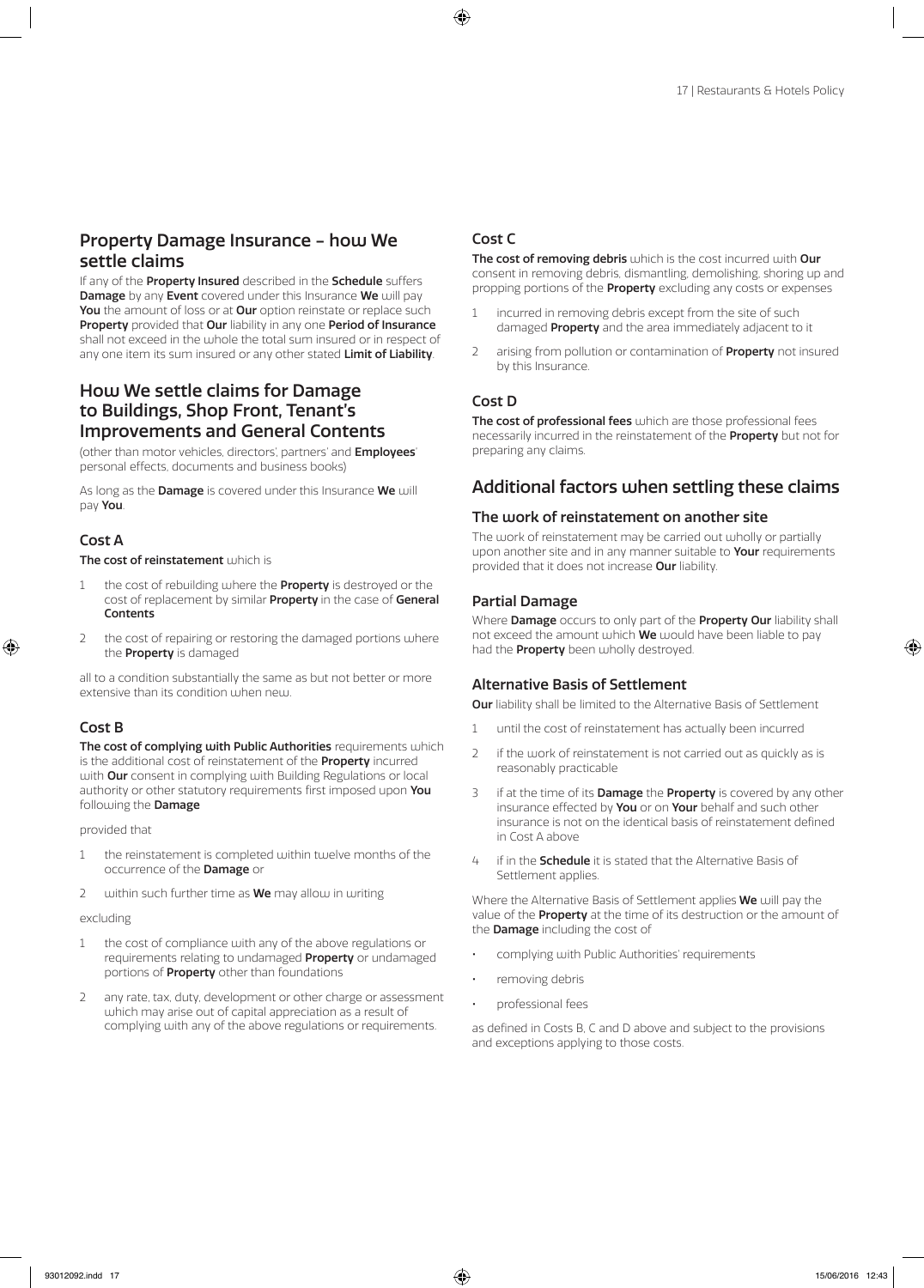#### Your sum insured – the penalty for underinsurance

If at the time of the **Damage** the **Declared Value** applying to the relevant Buildings, Shop Front, Tenant's Improvements and General Contents item is less than 85% of the Insurable Amount (see below) You will be responsible for the difference and You will bear a proportionate share of the loss.

Insurable Amount is the total of the above Costs A, B, C and D in reinstating the **Property Insured** to a condition substantially the same as when new at the level of costs applying at the commencement of the Period of Insurance.

However, if the loss is settled under the Alternative Basis of Settlement the **Declared Value** of the relevant item shall be 115% of the base value shown and the Insurable Amount shall be the total of the value at the time of the **Damage** of the **Property** insured by the item and the additional Costs B, C and D above.

### How We settle claims for Damage to documents and business books

We will pay You

- 1 the value of the materials as stationery
- the cost of clerical labour in writing up such documents
- 3 the costs necessarily incurred in connection with the reproduction of any information to be recorded excluding
	- A) the value to **You** of the information
	- B) any amount in excess of £25,000 any one loss
- the cost incurred with **Our** consent in removing debris, dismantling, demolishing, shoring up and propping portions of the Property but excluding any costs or expenses incurred
	- A) in removing debris except from the site of such damaged Property and the area immediately adjacent to it
	- B) arising from pollution or contamination of **Property** not insured by this Insurance.

#### How We settle claims for Damage to Owner's Personal Effects and Guests' Personal Effects

As long as **Damage** is covered under this Insurance

Where the **Damage** can be economically repaired. We will either arrange or authorise repair and **We** will pay the cost of repair. Otherwise We will replace the item with a new one of similar quality through **Our** preferred suppliers or if a replacement is not available We will pay the replacement cost of a new item of similar quality.

If We agree at Your request not to repair or replace an item We will make a cash or voucher payment equal to the cost **We** would have paid for replacement or repair through **Our** preferred suppliers.

#### Undamaged items or parts of items

When the **Damage** relates to a specific part of an item **We** will not pay the cost of replacing or changing undamaged items or parts of items which belong to a set or suite or which have a common design or use such as suites of furniture and carpets which are only damaged in one area.

#### Loss of Value

We will not pay for any loss of value to any item that We have repaired or replaced.

#### Owner's Personal Effects – the penalty for underinsurance

If at the time of the Damage the Declared Value in respect of **Owner's Personal Effects** is less than 85% of the cost of replacing the property as new at the commencement of the Period of Insurance We will where appropriate take off an amount for wear and tear from the cost of the new item unless the item can be economically repaired when only the cost of the repair will be paid.

#### Owner's Personal Effects – Valuables Limits

The most **We** will pay in respect of **Damage** to **Valuables** included under Owner's Personal Effects is

- 1 £1,500 in respect of any one item
- 2 £7,500 in respect of any one loss

unless a lower limit applies elsewhere in this **Policy** that will replace the above limits.

#### Guest's Personal Effects – Limit per Guest

In respect of Guest's Personal Effects the most We will pay in respect of the personal effects of any one guest is the Limit any one Guest shown in the Schedule.

### How We settle claims for Damage to Stock and other insured Property not specifically provided for

We will pay You

- the value of the Property at the time of its destruction or the amount of the **Damage**
- 2 the cost incurred with **Our** consent in removing debris, dismantling, demolishing, shoring up and propping portions of the **Property** but excluding any costs or expenses incurred
	- A) in removing debris except from the site of such damaged Property and the area immediately adjacent to it
	- B) arising from pollution or contamination of **Property** not covered by this Insurance.

#### Your sum insured – the penalty for underinsurance

If at the time of the **Damage** the sum insured for **Stock** or other insured Property not specifically provided for is less than 85% of the Insurable Amount (see below), You will be responsible for the difference and You will bear a proportionate share of the loss.

The Insurable Amount shall be the value at the time of Damage of the **Property** insured by the item.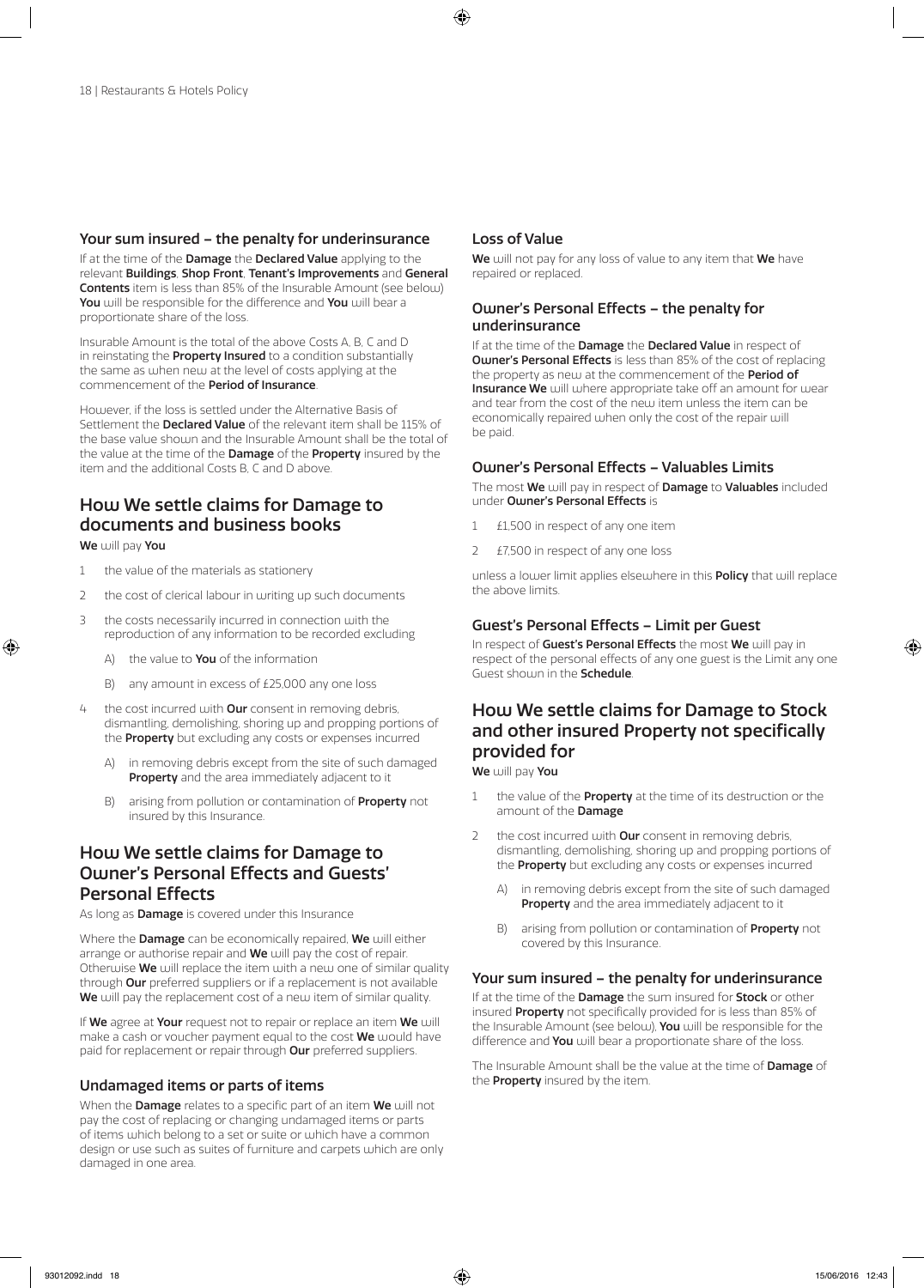#### How We settle claims in respect of Rent of Buildings which suffer Damage

We will pay You

- 1 the actual reduction in **Rent** received solely as a result of the Damage if the loss relates to Rent receivable by You
- the amount of Rent which continues to be payable by You in respect of the **Buildings** or portions of the **Buildings** whilst unfit for occupation solely as a result of the **Damage** if the loss relates to Rent payable by You

but Our liability shall be limited to the loss suffered within the Period of Rent insured (as shown in the Schedule) commencing from the date of the **Damage**.

#### Your sum insured – the penalty for underinsurance

If at the time of the **Damage** the sum insured for **Rent** is less than 85% of the Insurable Amount (see below), **You** will be responsible for the difference and You will bear a proportionate share of the loss.

The Insurable Amount shall be the annual Rent receivable or payable as the case may be at the commencement of the Period of Insurance. Such amount to be proportionately increased to correspond with the Period of Rent insured where that period exceeds twelve months.

### Other considerations when settling any claims under this Insurance

#### **Designation**

Where necessary the item heading under which any **Property** is insured shall be determined by the designation under which such Property appears in Your books.

#### Workmen

We accept that this Insurance will not be prejudiced by the presence of workmen on the **Premises** for the purpose of effecting repairs and minor structural and other alterations and also for general maintenance purposes and the like.

#### When We reinstate or replace Property

We may at Our own option reinstate or replace any Property destroyed or damaged without being bound to reinstate exactly or completely but only as circumstances permit and in reasonably sufficient manner.

#### Plans and documents in support of a claim

You shall at Your own expense produce and provide Us with all such plans, documents, books and information as We may reasonably require.

#### Transfer of interest

If at the time of any insured **Damage** to any **Buildings** covered by this Insurance You shall have contracted to sell Your interest in such **Buildings** and the purchase is subsequently completed the purchaser shall be entitled on completion of the purchase to the benefit of this Insurance in respect of such Damage. Such benefit shall be without prejudice to Your or Our rights and liabilities under this Insurance and up to the date of completion of the purchase provided the **Property** is not insured by the purchaser or on his behalf against such **Damage** on another policy.

#### Automatic reinstatement after a loss

In the absence of written notice by **You** or **Us** to the contrary within 30 days of the occurrence of any **Damage** the applicable sum insured (or other restriction on the amount of **Our** liability under this Insurance) shall not be reduced by the amount of any loss provided that You shall pay the appropriate additional premium for such automatic reinstatement of cover and provided also that in respect of Damage by theft (if insured) such automatic reinstatement shall apply on the first occasion only in each **Period of Insurance**.

#### Requirements which You must comply with to prevent loss or Damage

#### Fire Extinguishing Appliances

You shall maintain all fire extinguishing appliances in efficient working order.

#### Security Precautions

It is a requirement of this Insurance that whenever the **Business** Premises are left unattended You ensure that

- A all locks, bolts and other protective devices are in full and effective operation
- B all keys (including those relating to any part of the Intruder Alarm System) are removed from the Business Premises.

Further, where We have specified in Your Schedule that the Business Premises must be protected by an Intruder Alarm System it is a requirement of this Insurance that You comply with the following conditions in respect of such Premises

- 1 You shall maintain the Intruder Alarm System at the Premises in full and effective working order under a contract to provide both corrective and preventive maintenance with the installer or such other contractor agreed by Us in writing.
- 2 You shall ensure the Business Premises are not left unattended
	- A) unless the **Intruder Alarm System** is tested and set in its entirety and is together with the means of communication used to transmit signals in full and effective operation and where the equipment permits any alarm receiving centre to which the **Intruder Alarm System** is connected has acknowledged the setting signal
	- B) if police response to alarm calls has been withdrawn

without **Our** written agreement.

- 3 You shall ensure that any Intruder Alarm System required or approved by Us is installed in accordance with a specification agreed in writing by Us.
- 4 You shall not make any alteration to or substitution of
	- A) any part of the Intruder Alarm System
	- B) the procedures agreed by **You** for police or any other response to any activation of or other warning signal pertaining to the Intruder Alarm System
	- C) the maintenance contract

without **Our** written agreement.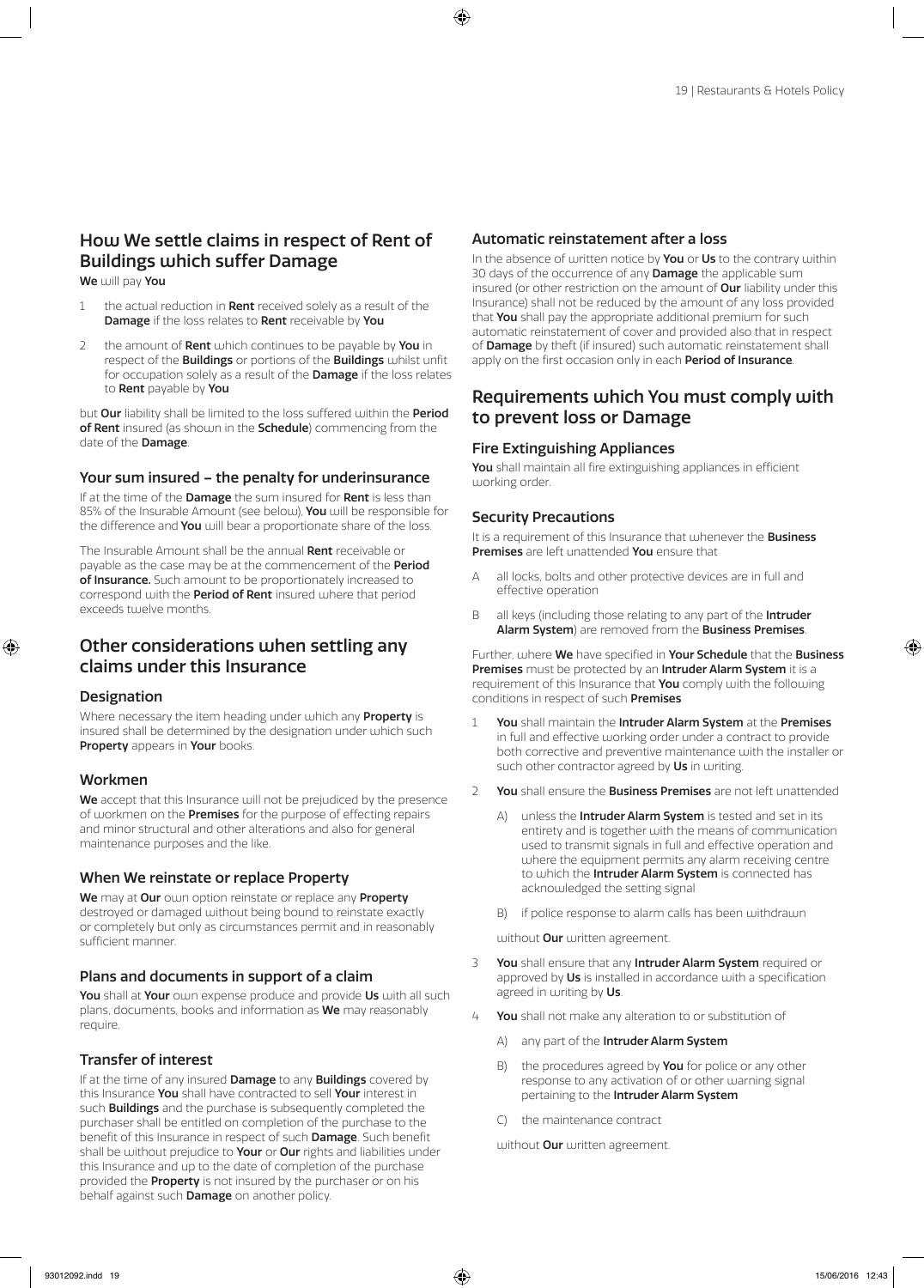- 5 You shall not make any structural alteration of or changes in layout to the **Premises** that could affect operation of the Intruder Alarm System without Our written agreement.
- 6 You shall maintain secrecy of codes for operation of the Intruder Alarm System and shall not leave details of such codes at the **Business Premises** when the **Business Premises** are unattended.
- 7 You shall appoint at least two **Keyholders** and shall record details of the **Keyholders** with the police and any alarm receiving centre to which the Intruder Alarm System signals.
- You shall immediately notify any change of **Keyholder** details to the police and any alarm receiving centre to which the Intruder Alarm System signals.
- 9 You shall ensure that in the event of notification of any activation of the **Intruder Alarm System** or interruption of the means of communication during any period that the system is set a **Keyholder** shall attend and allow access to the **Business** Premises without delay.
- 10 You shall advise Us as soon as possible and in any event not later than 10.00am on Our next working day and comply with any subsequent requirements stipulated by Us if You receive any notification
	- A) from the police, alarm installer/maintenance contractor or alarm receiving centre that response to alarm signals or line interruptions from the **Intruder Alarm System** may be withdrawn or the level of response reduced or delayed
	- B) from a Local Authority or Magistrate imposing any requirement for abatement of nuisance
	- C) that the **Intruder Alarm System** cannot be returned to or maintained in full working order.

#### Failure to comply with any of these requirements may result in Us not paying Your Property Damage claim.

#### Minimum Standards of Security

It is a requirement of this Insurance that the following security measures are in place at **Your Premises** unless otherwise stated in the Schedule.

- The final exit door of the **Business Premises** must be secured with one of the following
	- A) a mortice deadlock which has 5 or more levers and/or conforms to British Standard BS3621 for timber or steel framed doors
	- B) a cylinder operated mortice deadlock or deadlocking multi-point locking system with a minimum of three locking points for aluminium or UPVC framed doors
	- a close shackle padlock with a minimum shackle thickness of 10mm together with the manufacturer's corresponding locking bar irrespective of the door construction.
- 2 All external doors and all internal doors giving access to any part of the **Buildings** not occupied by You for the purpose of the **Business** must be secured with either
	- any of the locking arrangements specified in 1 above according to the construction of the doors

or

- B) two key operated security bolts for doors fitted internally one fitted near the top and the other near the bottom of the door.
- 3 Where any of the doors described in 1 or 2 above are of double leaf construction
	- A) the first closing leaf must be secured with two key operated security bolts fitted internally and shooting vertically one at the top and the other at the bottom of the door

and

- B) the final closing leaf must be secured with either
	- i) any of the locking arrangements specified in 1 above according to the construction of the doors
	- or
	- ii) two key operated security bolts fitted internally and shooting vertically one at the top and the other at the bottom of the door.
- All ground floor and basement opening windows/skylights and readily accessible opening windows/skylights on other floors (see below) must be secured with either key operated locking devices or other locking devices which rely upon a removable component for their security.

Readily accessible opening windows/skylights are those that can be reached from the ground without the use of a ladder or via extension balconies, downpipes, external staircases and fire escapes, canopies, outbuildings, garages, walls, nearby trees or roofs, adjoining or next door premises.

This requirement does not apply to windows/skylights which are protected by solid steel bars, grilles, locked gates, shutters, expanded metal or weld mesh.

Any door or window designated as a fire exit following a fire risk assessment is excluded from these requirements. Fire exit doors and windows must be secured by means of a device suitable for use in emergency escape situations whenever that part of the **Business** Premises is left unattended.

#### Failure to comply with any of these requirements may result in Us not paying Your Property Damage claim.

#### Kitchen Equipment

It is a requirement of this Insurance that where cooking equipment is used at the Business Premises

- 1 all cooking equipment is operated and serviced in accordance with the manufacturer's instructions
- 2 all cooking equipment is not left unattended whilst the heat source is operating and the power or fuel supply to such equipment is shut off outside working hours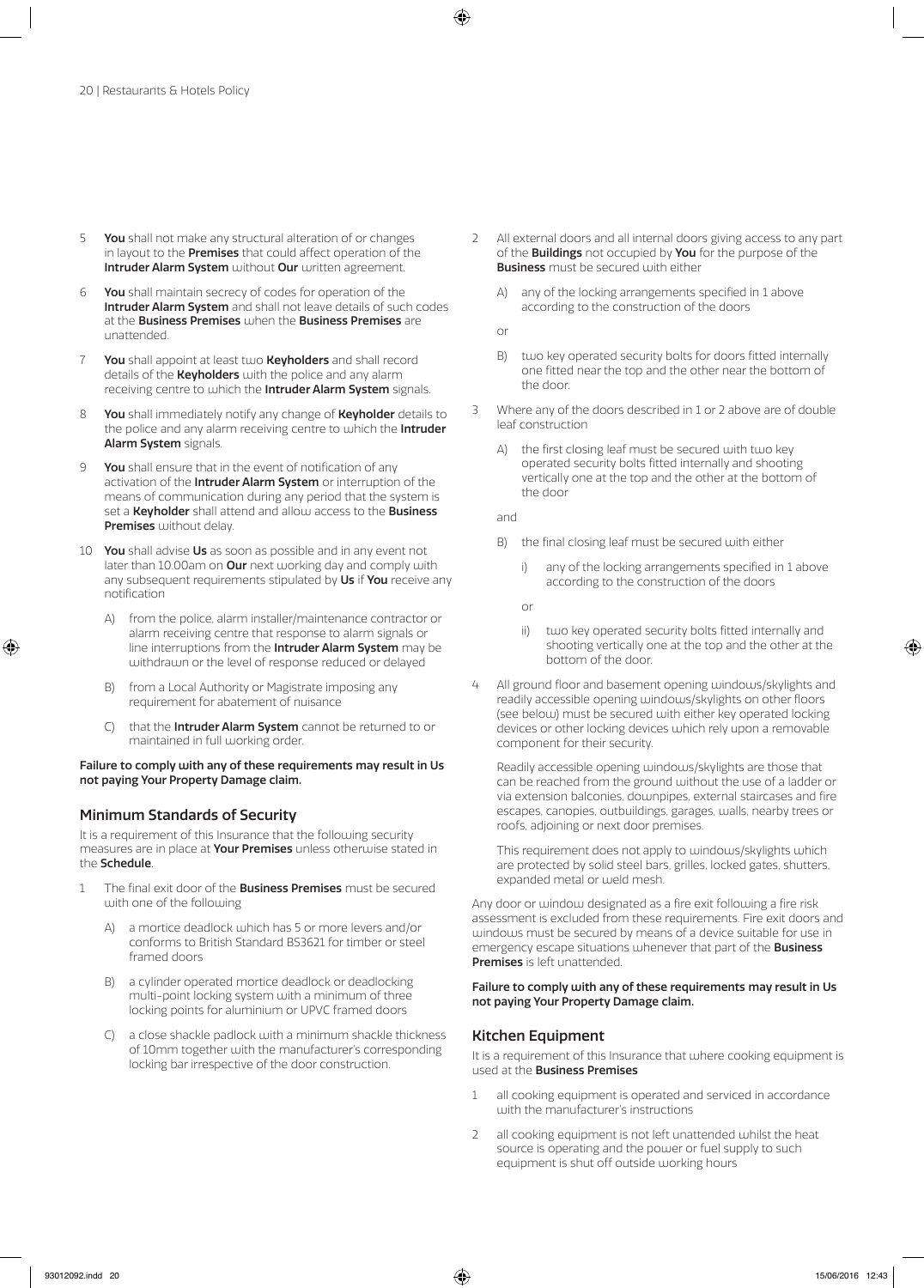- 3 all fat frying ranges are equipped with cooking thermostats arranged to prevent the temperature of fat rising above 205 degrees centigrade or the manufacturer's recommended temperature and such thermostats are serviced at least once in every 12 month period
- 4 all cooking equipment hoods grease traps filters and other grease removal devices are cleaned at least monthly
- 5 all extract ducting is inspected and cleaned at least annually by professional contractors with a report issued and kept available for inspection
- 6 a minimum of one Class F fire extinguisher conforming to BS7937 and a fire blanket conforming to BS EN 1869 is located in each cooking area.

Failure to comply with any of these requirements may result in Us not paying Your Property Damage claim.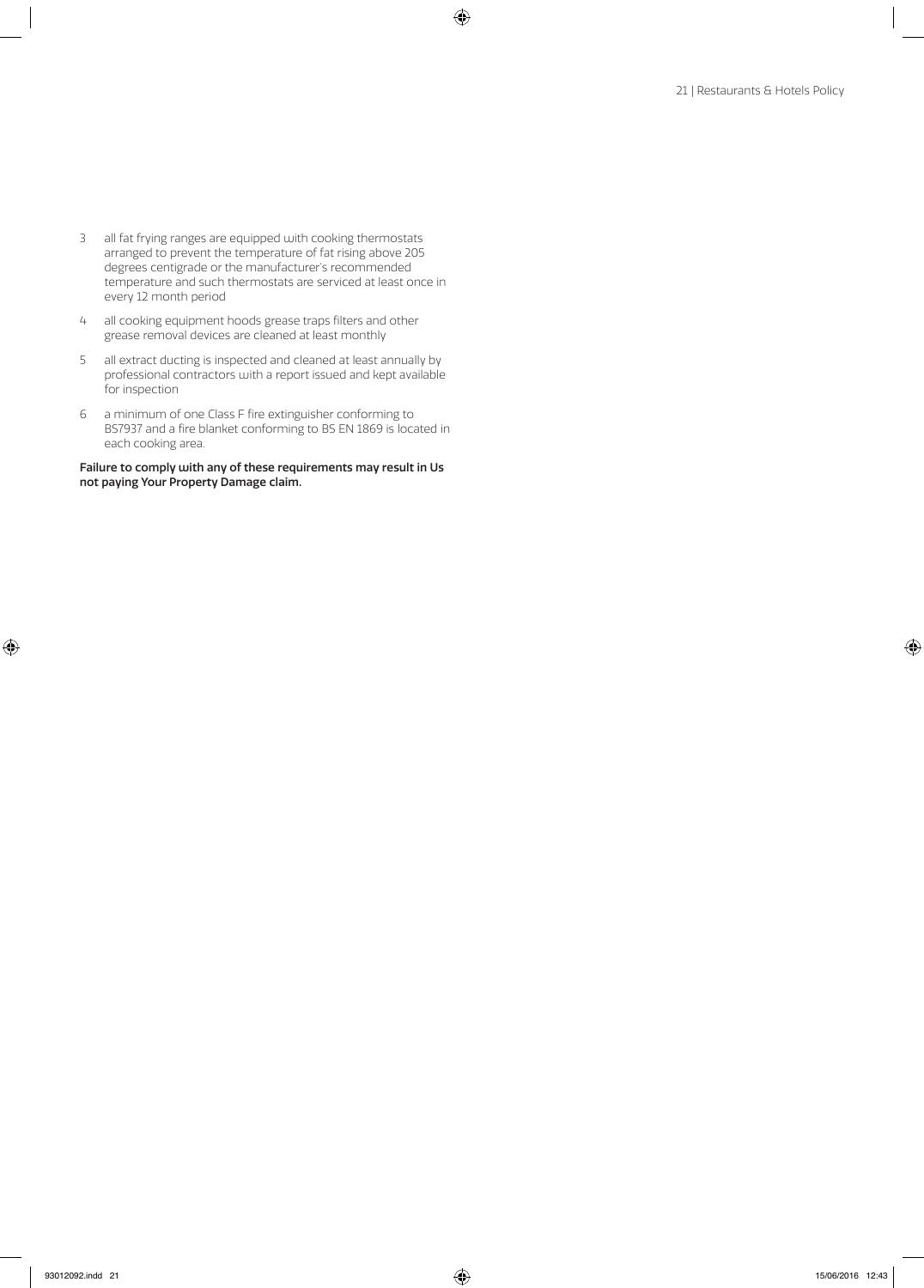# Deterioration of Stock Insurance

### THIS INSURANCE ONLY APPLIES WHERE SHOWN AS INCLUDED IN THE SCHEDULE

- **Damage** that occurs as a result of deterioration or putrefaction of Stock in the Cold Chamber of any refrigeration unit while at the Premises
	- A) due to the rise or fall in temperature resulting from any cause not excluded
	- or
	- B) due to the action of refrigerant fumes which have escaped from the machine during the **Period of Insurance**.

- 1 Your Contribution as shown in the Schedule
- 2 Damage to Stock in the Cold Chamber of any refrigeration unit which at the commencement of the **Period of Insurance** in which the **Damage** occurred was more than fifteen years of age.
- 3 Damage in excess of the Sum Insured shown in the Schedule.
- 4 Deterioration or putrefaction resulting from **Damage** at the **Premises** by fire, lightning, explosion, flood, earthquake, aircraft or other aerial devices or articles dropped from them or by leakage from a sprinkler installation.
- 5 Damage resulting from the deliberate act of any public electricity supply authority or the exercise by any such authority of its power to withhold or restrict supply.
- 6 Damage resulting from Your deliberate neglect.
- 7 Loss of goodwill or any loss which is not a direct result of the **Event** which led to a claim under this Insurance.
- 8 Damage by pressure waves caused by aircraft and other aerial devices travelling at sonic or supersonic speeds.
- 9 Damage to any Property whatsoever or any loss or expense whatsoever resulting or arising therefrom or any loss directly or indirectly caused by or contributed to, by or arising from
	- A) ionising radiations or contamination by radioactivity from any nuclear fuel or from any nuclear waste from the combustion of nuclear fuel
	- B) the radioactive, toxic, explosive or other hazardous properties of any explosive nuclear assembly or a nuclear component of it.
- 10 **Damage** caused by war, invasion, act of foreign enemy, hostilities (whether war be declared or not), civil war, rebellion, revolution, insurrection, military or usurped power or riot or civil commotion in Northern Ireland or the Republic of Ireland.
- 11 A) Damage to Data which shall include but shall not be limited to
	- i) Damage to or corruption of Data whether in whole or in part
	- ii) unauthorised appropriation of use of access to or modification of Data
	- iii) unauthorised transmission of **Data** to any third parties
	- iv) **Damage** arising out of any misinterpretation, use or misuse of **Data**
	- v) Damage arising out of any operator error in respect of Data.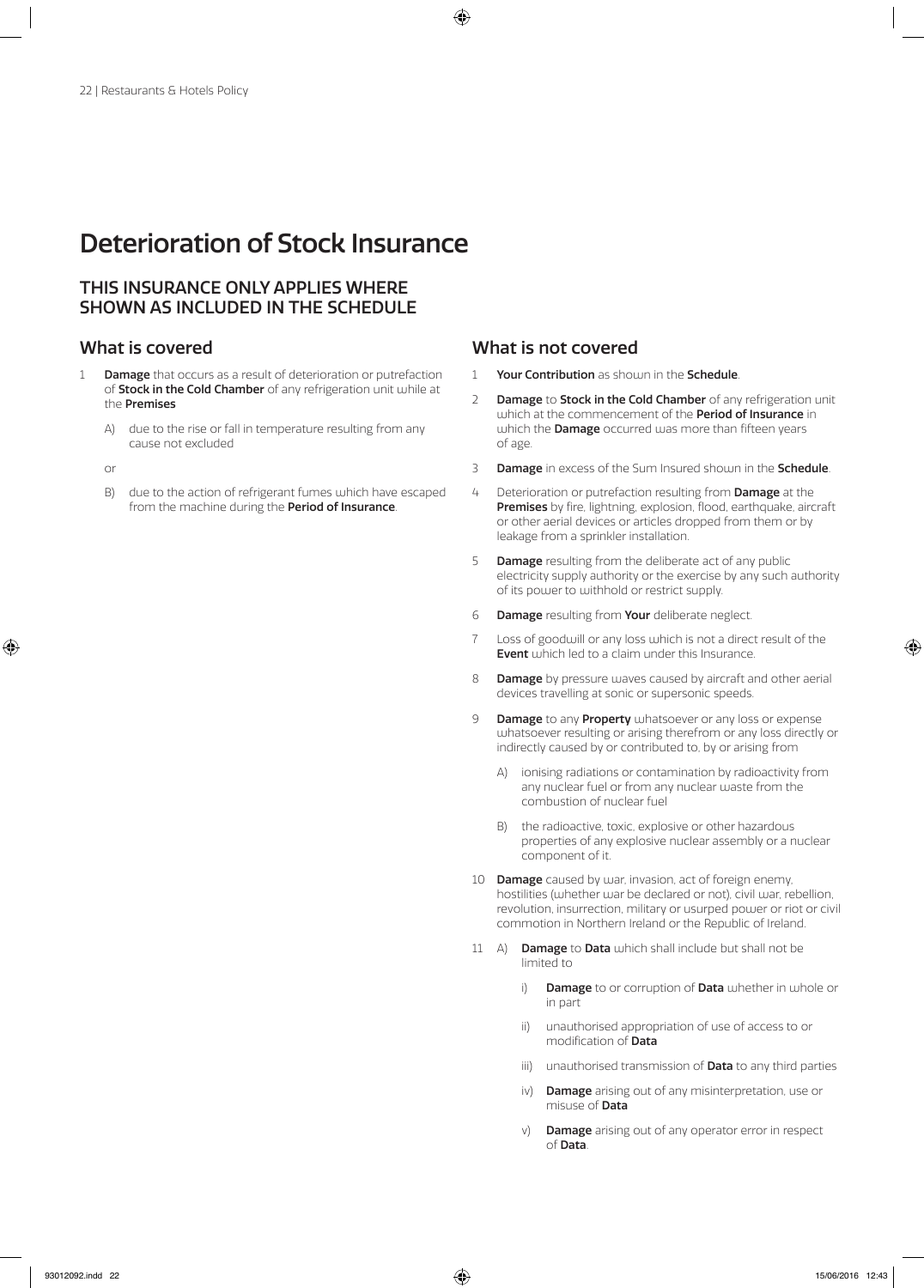- B) Damage to the Property Insured arising directly or indirectly from
	- i) the transmission or impact of any **Virus**
	- ii) unauthorised access to a **System**
	- iii) interruption of or interference with electronic means of communication used in the conduct of Your **Business** including but not limited to any diminution in the performance of any website or electronic means of communication

#### iv) Failure of a System

v) anything described in A) above

but in respect of B) i), B) ii), B) iii) and B) iv) this shall not exclude subsequent **Damage** which itself results from a cause not otherwise excluded provided that such **Damage** does not arise by reason of any malicious act or omission.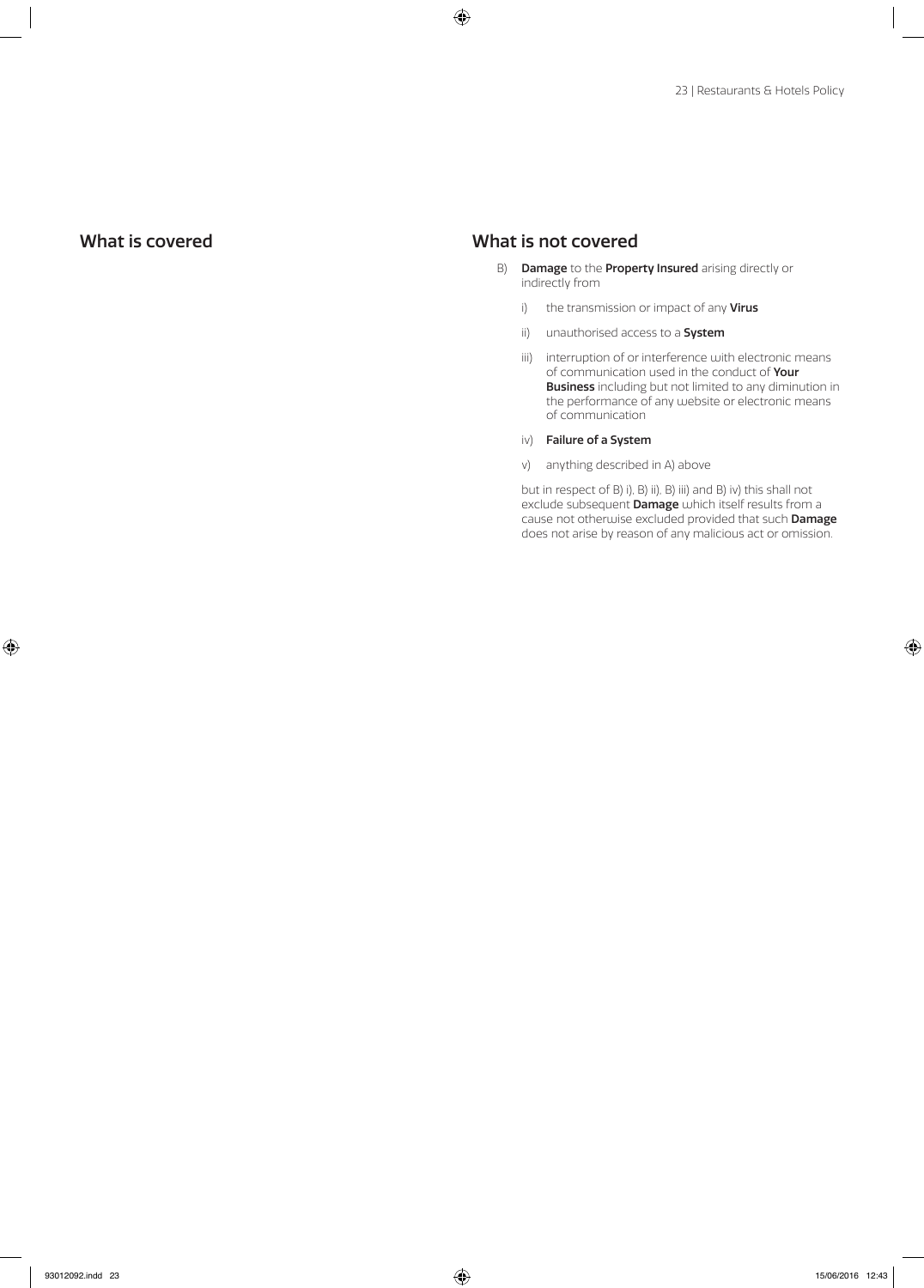#### How We settle claims for Stock in the Cold Chamber

We will pay the value of the Stock in the Cold Chamber at the time of the Damage.

#### Your sum insured – the penalty for underinsurance

If at the time of the Damage the sum insured for Stock in the Cold Chamber is less than 85% of the Insurable Amount (see below), You will be responsible for the difference and You will bear a proportionate share of the loss.

The Insurable Amount shall be the total value at the time of Damage to Stock in the Cold Chamber at the Premises held in all refrigeration units.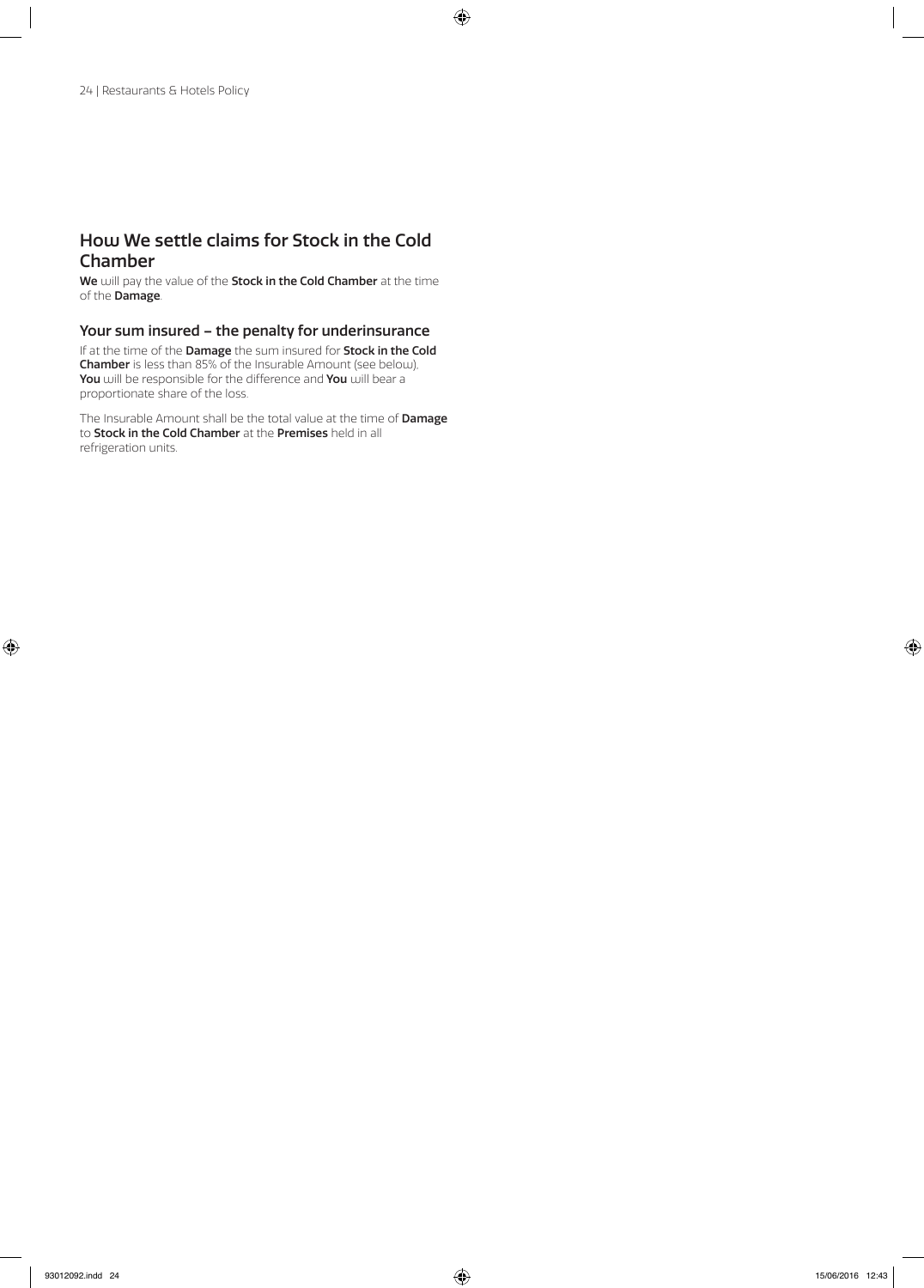# All Risks Insurance

### THIS INSURANCE ONLY APPLIES WHERE SHOWN AS INCLUDED IN THE SCHEDULE

#### Section 1

#### Section 2

#### What is covered What is not covered

- 1 Damage to Unspecified Equipment 1 1 Your Contribution as shown in the Schedule.
	- 2 Any item with a value in excess of the Single Article Limit shown in the Schedule.
- 1 Damage to Specified Equipment 1 Your Contribution as shown in the Schedule.
	- 2 Any amount in excess of the Maximum Value any one Item shoum in the **Schedule**.

#### THIS INSURANCE ALSO DOES NOT COVER (IN RESPECT OF BOTH SECTION 1 AND SECTION 2)

- 1 Any **Property** that is insured on another policy.
- 2 **Damage** by theft from any vehicle left unattended for the night.
- 3 Damage by theft from any vehicle unless the Property is concealed in a glove compartment or locked luggage compartment and either
	- A) all windows and sunroofs are fully closed and all doors and other means of access to the vehicle including the boot are locked

or

- B) entry or access to the vehicle has been effected by forcible and violent means.
- 4 **Damage** caused by
	- A) delay, confiscation or detention by order of any Government or Public Authority
	- B) counterfeit, substitute or foreign coins.
- 5 Damage to the contents of machines unless such contents are shown in the **Schedule**.
- 6 Damage as a result of any person obtaining any Property by deception.
- 7 **Damage** occurring outside the **Territorial Limits** as shown in the Schedule.
- 8 Damage caused by pollution or contamination.
- 9 **Damage** caused by disappearance, unexplained or inventory shortage, misfiling or misplacing of information.
- 10 **Damage** to **Property** resulting from its undergoing any process of production, packing, treatment, testing, commissioning, servicing or repair.
- 11 **Damage** commencing prior to the granting of cover under this Insurance.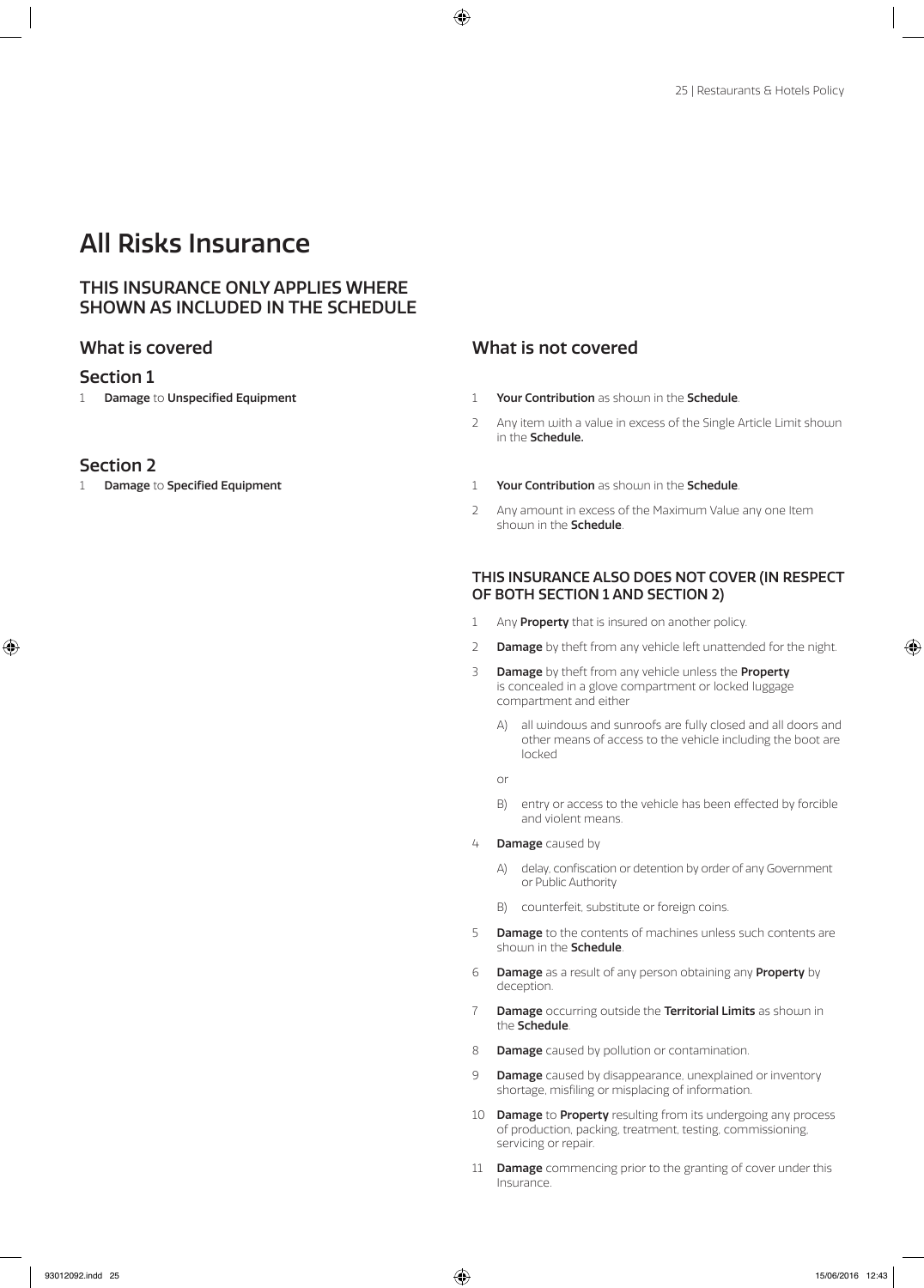#### 12 **Damage** caused by

- A) its own faulty or defective design or materials
- B) inherent vice, latent defect, wear and tear, gradual deterioration or gradually operating cause, frost or change in the Water Table Level

but not subsequent **Damage** which itself results from other **Damage** which is covered by this Insurance

- C) corrosion, rust, wet or dry rot, shrinkage, evaporation, loss of weight, dampness, dryness, marring, scratching, vermin, pests or insects
- D) change in temperature, colour, flavour, texture or finish
- E) mechanical or electrical breakdown, failure or derangement

but not such Damage or subsequent Damage which itself results from other **Damage** which is covered by this Insurance.

- 13 **Damage to Money** and securities of any description.
- 14 **Damage** to vehicles licensed for road use (including attached accessories), caravans, trailers, railway locomotives, rolling stock, watercraft or aircraft.
- 15 **Damage** by pressure waves caused by aircraft and other aerial devices travelling at sonic or supersonic speeds.
- 16 Damage or any loss or expense whatsoever resulting or arising therefrom or any loss directly or indirectly caused by or contributed to by or arising from
	- A) ionising radiations or contamination by radioactivity from any nuclear fuel or from any nuclear waste from the combustion of nuclear fuel
	- B) the radioactive, toxic, explosive or other hazardous properties of any explosive nuclear assembly or a nuclear component of it.
- 17 **Damage** caused by war, invasion, act of foreign enemy, hostilities (whether war be declared or not), civil war, rebellion, revolution, insurrection, military or usurped power.
- 18 A) Damage to Data which shall include but shall not be limited to
	- i) Damage to or corruption of Data whether in whole or in part
	- ii) unauthorised appropriation of use of access to or modification of Data
	- iii) unauthorised transmission of Data to any third parties
	- iv) Damage arising out of any misinterpretation, use or misuse of Data
	- v) Damage arising out of any operator error in respect of Data.
	- B) Damage to the Property Insured arising directly or indirectly from
		- i) the transmission or impact of any  $Virus$
		- ii) unauthorised access to a **System**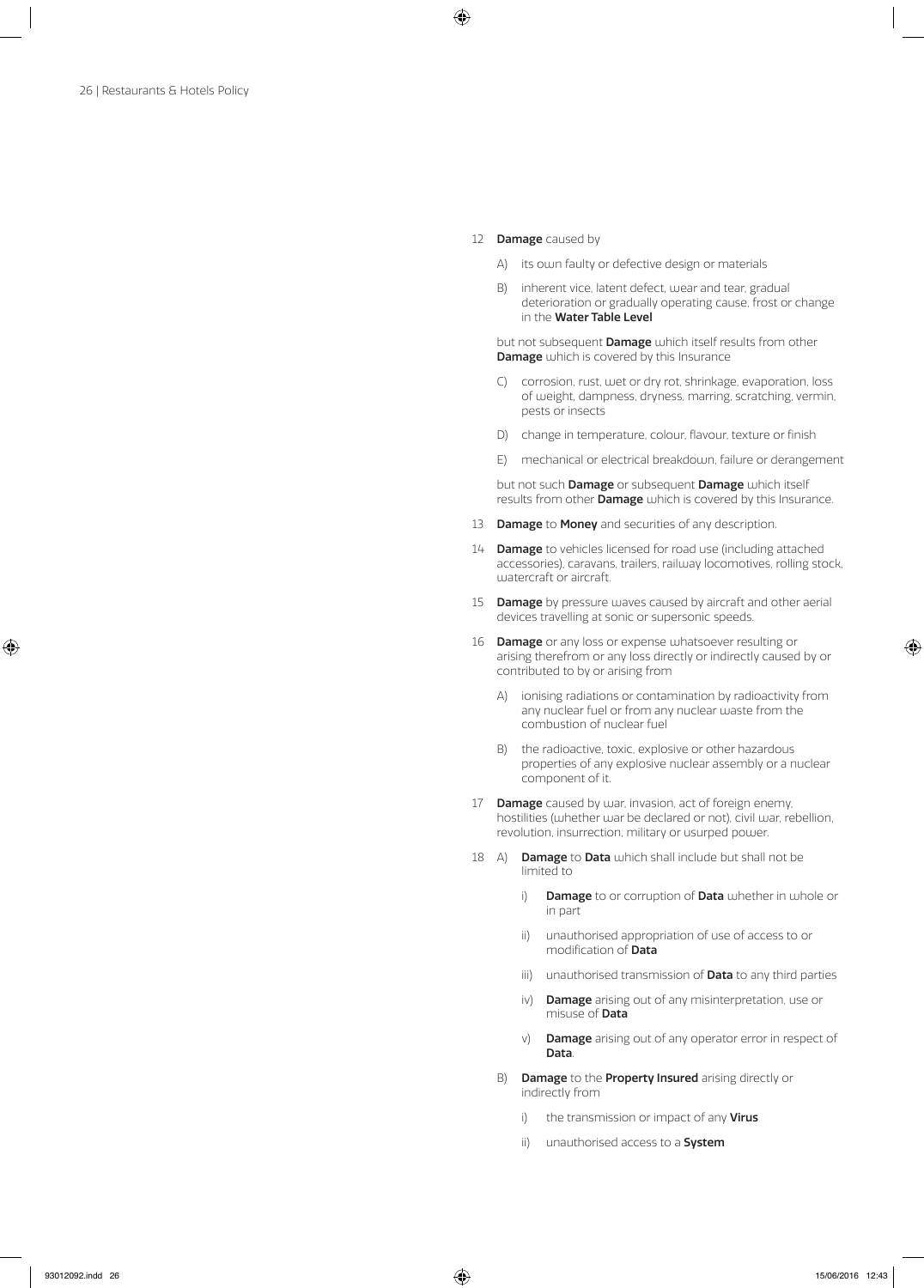iii) interruption of or interference with electronic means of communication used in the conduct of Your **Business** including but not limited to any diminution in the performance of any website or electronic means of communication

#### iv) Failure of a System

v) anything described in A) above

but in respect of B) i), B) ii), B) iii) and B) iv) this shall not exclude subsequent **Damage** which itself results from a cause not otherwise excluded provided that such Damage does not arise by reason of any malicious act or omission.

#### 19 Terrorism

**Damage** occasioned by or happening through or in consequence directly or indirectly of

- A) Terrorism regardless of any other cause or event contributing concurrently or in any other sequence to the loss and
- B) in Northern Ireland
	- 1) riot or civil commotion
	- 2) strikers, locked-out workers or persons taking part in labour disturbances or malicious persons but this shall not apply to **Damage** by fire or explosion.

This Insurance also excludes **Damage** or loss resulting from **Damage** directly or indirectly caused by resulting from or in connection with any action aimed at controlling, preventing, suppressing or in any way relating to an act of Terrorism.

In Great Britain and Northern Ireland, Terrorism means

acts of persons acting on behalf of or in connection with any organisation which carries out activities directed towards the overthrowing or influencing by force or violence of Her Majesty's government in the United Kingdom or any other government de jure or de facto.

In so far that this Insurance is extended to include any situation elsewhere than in Great Britain and Northern Ireland Terrorism means

any act including but not limited to the use of force or violence or the threat of any person or group of persons whether acting alone or on behalf of or in connection with any organisation or government committed for political, religious, ideological or similar purposes including the intention to

- A) influence any government or any international governmental organisation or
- B) put the public or any section of the public in fear.

In any action, suit or other proceedings where We allege that by reason of this exclusion any **Damage** or loss resulting from **Damage** is not covered by this Insurance the burden of proving that such Damage or loss is covered shall be upon You.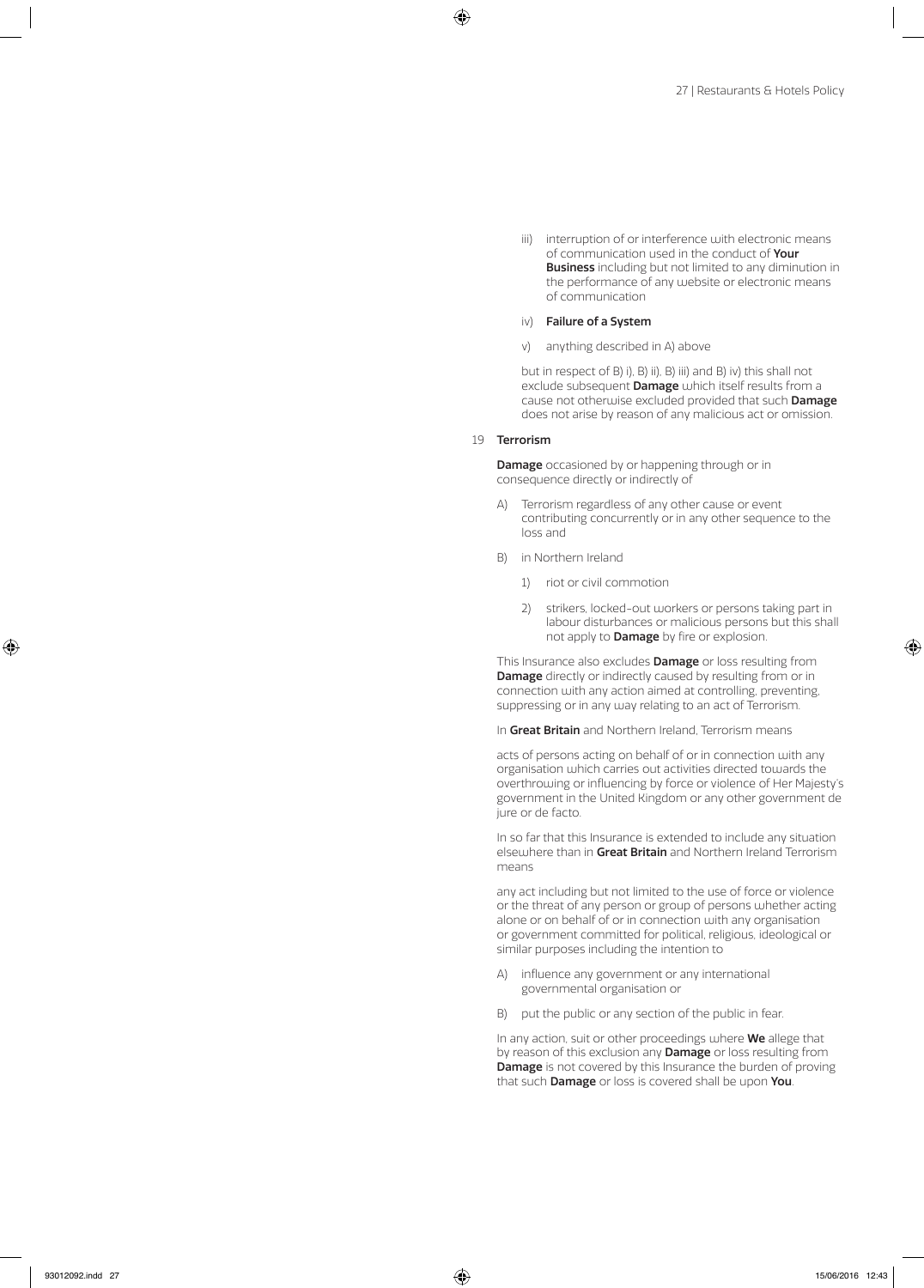# Extensions to Cover

### THIS INSURANCE ALSO COVERS

#### 1 Index Linking in respect of Section 2

An adjustment in the sums insured in respect of Specified Equipment shown on the Schedule will automatically be applied monthly in line with the relevant recognised index. Index linking of the sums insured will continue during repair or replacement following **Damage** provided the sums insured at the time of the **Damage** represent the full replacement cost and work is carried out without undue delay.

For Your protection We will not reduce Your sums insured if the index moves down unless You ask Us to.

No extra charge will be made for any increase in sums insured until the renewal of the **Policy** when the renewal premium will be based on adjusted sums insured.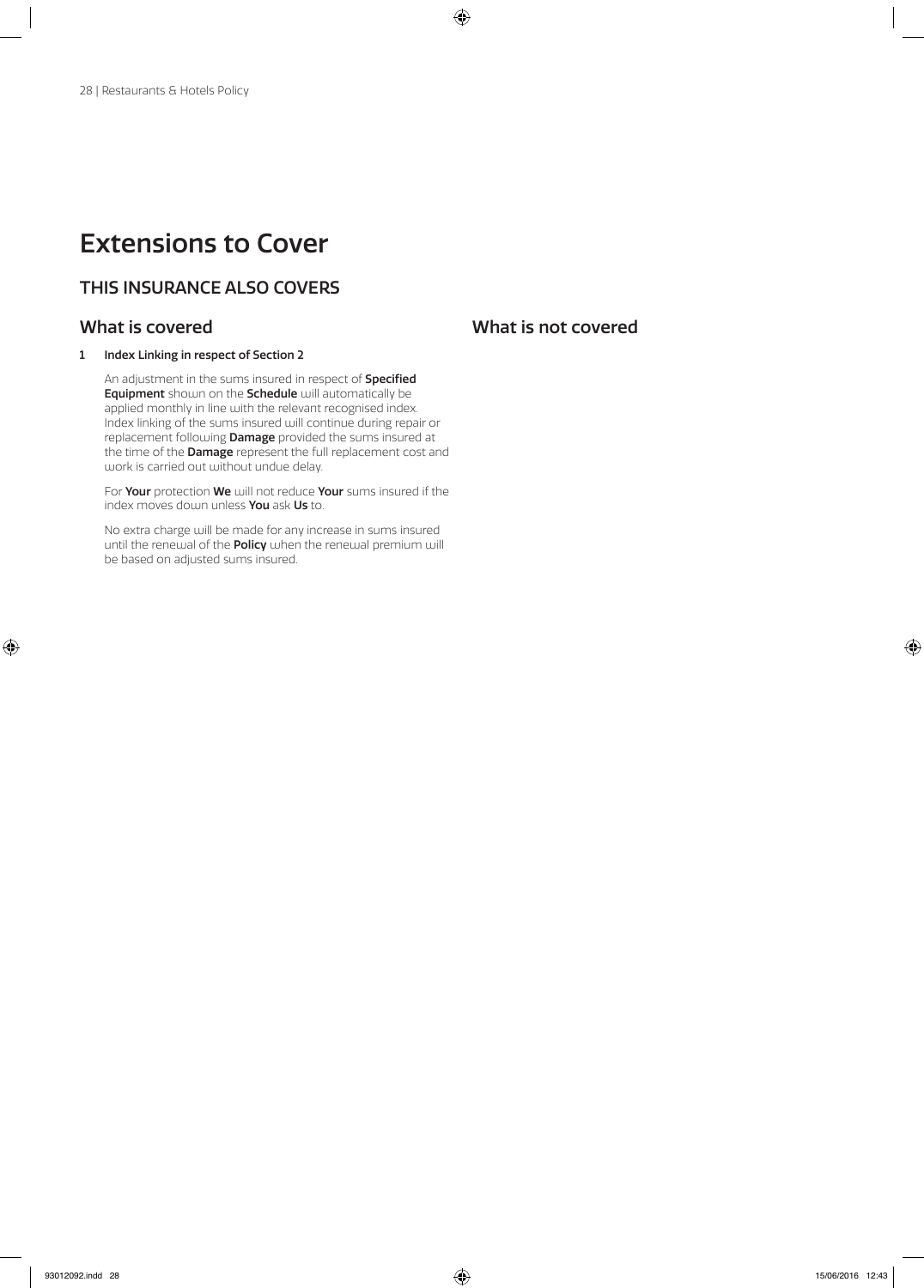### All Risks Insurance - how We settle claims

If any of the Property described in the Schedule suffers Damage We will pay You the amount of loss or at Our option reinstate or replace such Property provided that Our liability shall not exceed the applicable sum insured or Limit of Liability shown in the Schedule.

We will pay You the cost of reinstatement which is

- 1 the cost of replacement by similar **Property** where the **Property** is destroyed
- 2 the cost of repairing or restoring the damaged portions where the **Property** is damaged

all to a condition substantially the same but not better or more extensive than its condition when new.

### Other considerations when settling any claims under this Insurance

#### Partial Damage

Where **Damage** occurs to only part of the **Property Our** liability shall not exceed the amount which We would have been liable to pay had the **Property** been wholly destroyed.

#### Your sum insured – the penalty for underinsurance

If at the time of the **Damage** the sum insured for the **Specified Equipment** is less than 85% of the Insurable Amount (see below) You will be responsible for the difference and You will bear a proportionate share of the loss.

The Insurable Amount shall be the value of reinstating the Property to a condition substantially the same as when new at the level of costs applying at the commencement of the Period of Insurance.

#### Plans and documents in support of the claim

You shall at Your own expense produce and provide Us with all such plans, documents, books and information as **We** may reasonably require.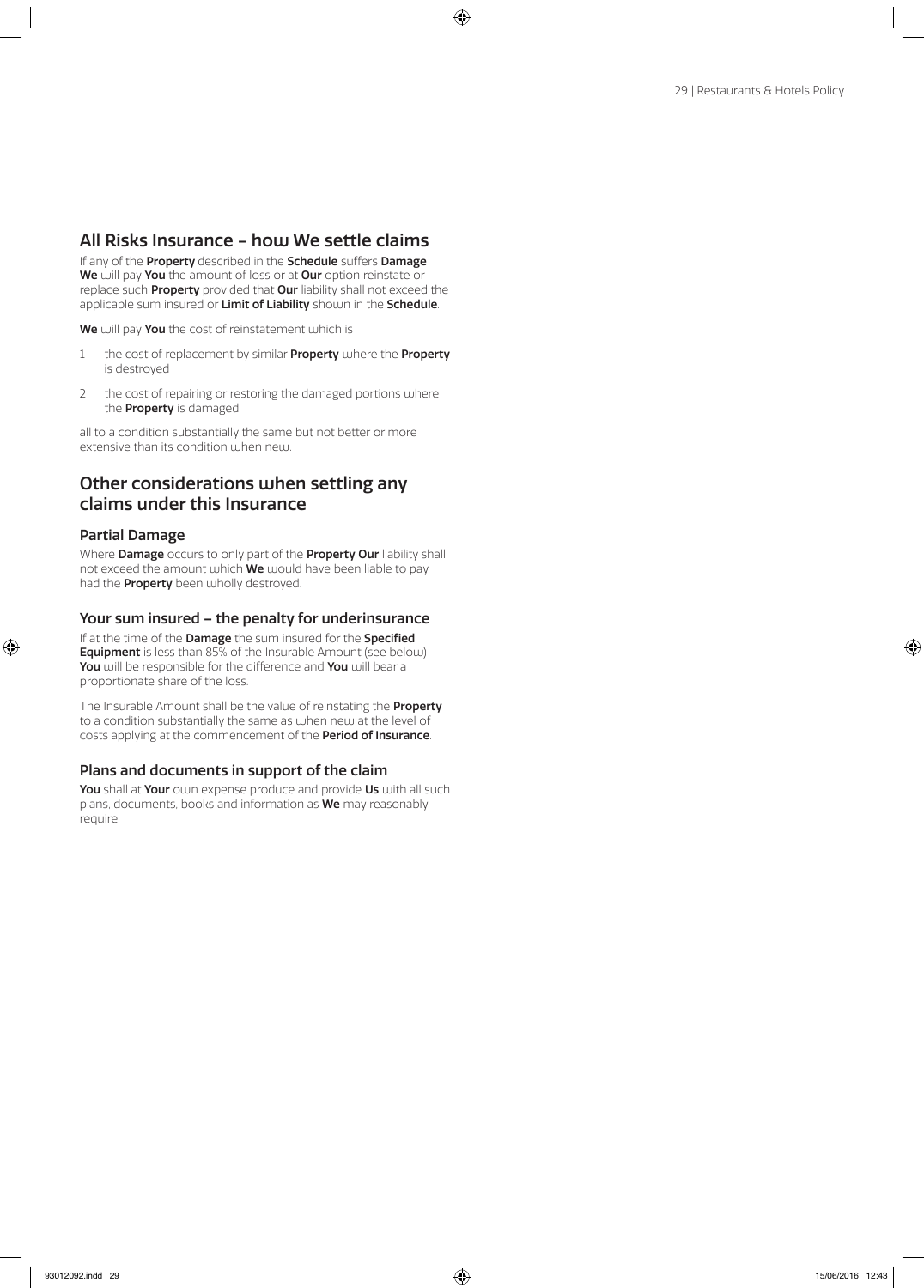# Business Interruption Insurance

### THIS INSURANCE ONLY APPLIES WHERE SHOWN AS INCLUDED IN THE SCHEDULE

#### Events

#### THE FOLLOWING EVENTS ONLY APPLY WHERE SHOWN AS INCLUDED UNDER PROPERTY DAMAGE INSURANCE OPERATIVE EVENTS IN THE SCHEDULE.

- 
- 2 Riot, civil commotion, strikers, locked-out workers or persons taking part in labour disturbances, or malicious persons.

- 
- 4 Escape of water from any tank, apparatus, pipe or appliance.  $1$  Damage by water discharged or leaking from an automatic
- 5 Impact by
	- A) any road vehicle including any fork lift truck or other industrial vehicle or
	- B) an aircraft or other aerial devices or articles dropped from them or
	- C) an animal.
- 6 Accidental escape of water from any automatic sprinkler installation.
- 

- 1 Fire, smoke, lightning, explosion and earthquake. 1 **1 Damage to Property** caused by its undergoing any process involving the application of heat.
	- 1 **Damage** arising from nationalisation, confiscation, requisition or destruction by order of the government or any public authority.
	- 2 **Damage** arising from stoppage of work.
	- 3 Damage in the course of theft or attempted theft directly caused by malicious persons not acting on behalf of or in connection with any political organisation.
	- 4 Damage in respect of any Building which is empty or not in use directly caused by malicious persons not acting on behalf of or in connection with any political organisation.
- 3 Storm or flood. 1 Damage caused solely by change in the Water Table Level.
	- 2 Damage caused by frost, Subsidence, Ground Heave or Landslip.
	- 3 Damage caused to fences, gates and moveable Property in the open.
	- sprinkler installation.
	- 2 Damage in respect of any Building which is empty or not in use.

- 1 Damage in respect of any Building which is empty or not in use.
- 2 Damage by heat caused by fire.
- 7 Theft or attempted theft. 1 **1 Damage to Property** in any part of the **Building** not occupied by You for the purpose of the Business or by You or any of Your directors, **Employees** or family members for private residential purposes.
	- 2 Damage to lead forming part of the exterior of the Premises.
	- 3 Damage to moveable Property in the open.
	- 4 Damage to Property in any outbuilding.
	- 5 Damage expedited or in any way brought about by You or by any of **Your** directors, partners or **Employees**.
	- 6 Damage due to a person obtaining any **Property** by deception.
	- 7 Damage to Money and securities of any description.
	- 8 Damage due to disappearance or unexplained or inventory shortage.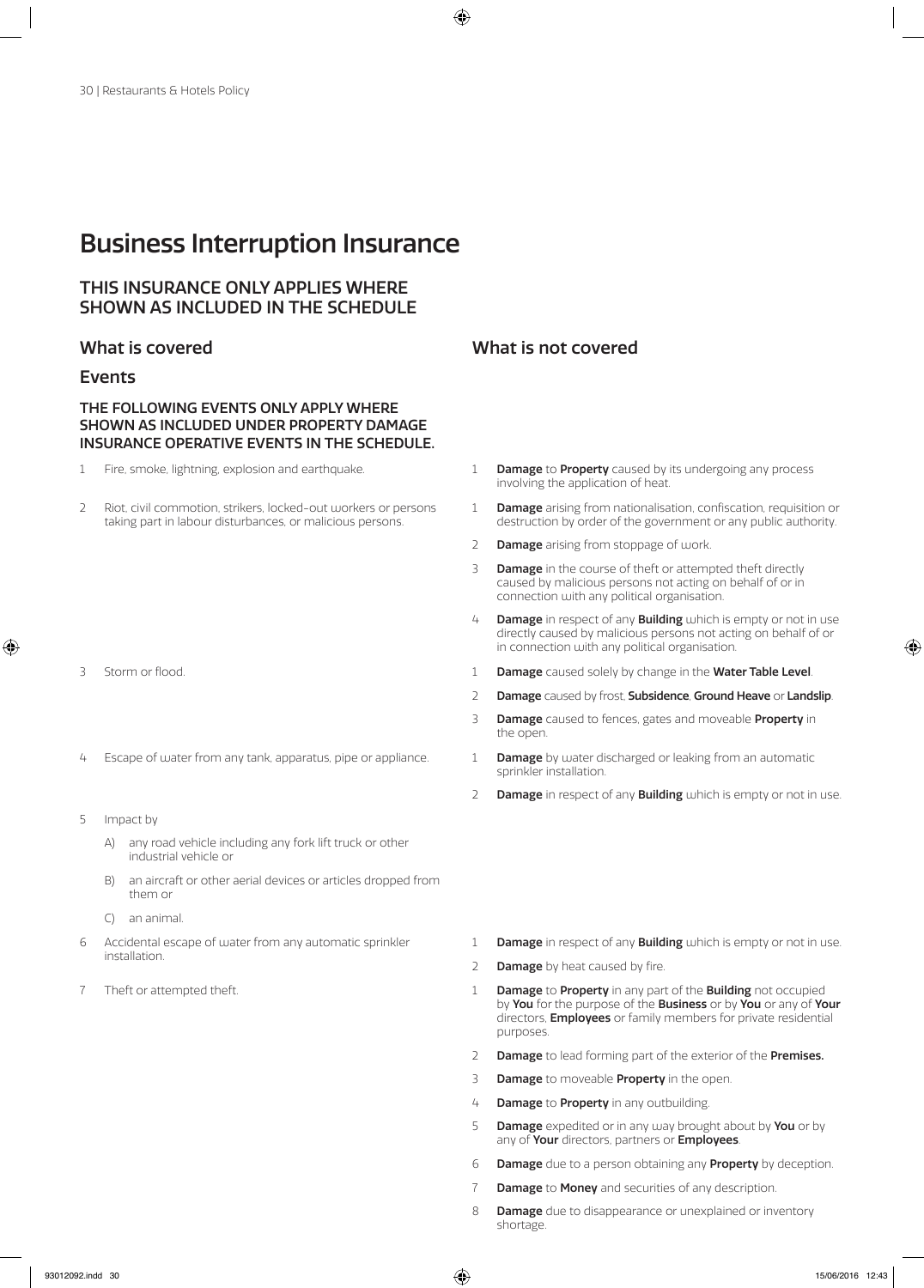- 9 Oil escaping from a fixed heating installation or connected apparatus.
- 
- 11 Leakage of alcoholic or soft drinks from storage containers or connected apparatus.
- 12 A) Accidental breakage of fixed Glass and fixed sanitary ware
	- B) Accidental **Damage** to neon and illuminated signs and electric light fitments

forming part of the **Buildings** at the Premises and either owned by You or for which You are legally responsible for repair.

#### What is covered What is not covered

- 8 **Subsidence, Ground Heave** or Landslip. 1 **1 Damage** arising from the settlement or movement of made-up ground or by coastal erosion or erosion by any water course.
	- 2 Damage occurring as a result of the construction, demolition, structural alteration or structural repair of any **Property** at the Premises.
	- 3 **Damage** arising from normal settlement or bedding down of new structures.
	- 4 Damage commencing prior to the granting of cover under this Insurance.
- 10 Falling trees or their branches. 1 Damage caused by felling or lopping by You or on Your behalf.
	- 1 Leakage of bottled stock.
	- 1 Damage
		- A) as a direct result of alterations to the framework or position of any Glass or neon and illuminated signs and electric light fitments or sanitary ware
		- B) while the **Premises** are empty or not in use
		- C) existing prior to the commencement of this Insurance and not subsequently replaced.
- 13 Any other accident. 1 1 **Damage** by any of the **Events** 1 12 or the causes should under 'What is not covered' for each of these Events (whether or not insured).
	- 2 Damage to any Property caused by
		- A) its own faulty or defective design or materials
		- B) inherent vice, latent defect, wear and tear, gradual deterioration or any gradually operating cause or
		- C) faulty or defective workmanship, operational error or omission on Your part or that of Your Employees

but this shall not exclude subsequent **Damage** which itself results from an insured Event.

- 3 **Damage** caused by
	- A) corrosion, rust, wet or dry rot, shrinkage, evaporation, loss of weight, dampness, dryness, marring, scratching, vermin or insects
	- B) change in temperature, colour, flavour, texture or finish
	- C) joint leakage, failure of welds, cracking, fracturing, collapse or overheating of boilers, economisers, superheaters, pressure vessels or any range of connected steam and feed piping
	- D) mechanical or electrical breakdown or derangement in respect of the particular machine, apparatus or equipment in which the breakdown or derangement originates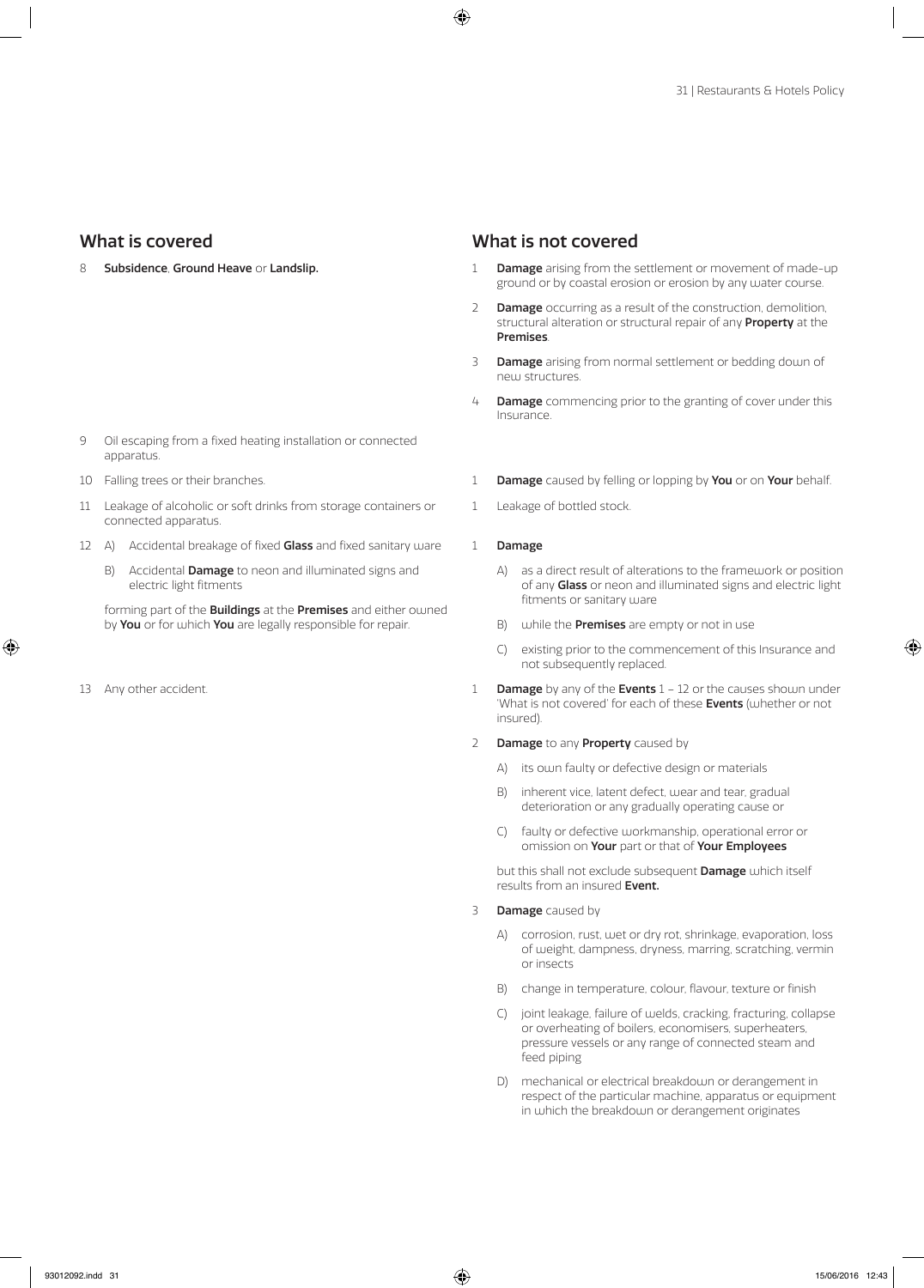E) the deliberate act of a supply undertaking in withholding the supply of water, gas, electricity, fuel or telecommunications services

but not

- i) such Damage which itself results from other Damage which is covered by this Insurance
- ii) subsequent **Damage** which itself results from an insured Event.
- 4 **Damage** caused by pollution or contamination.
- 5 **Damage** caused by acts of fraud or dishonesty.
- 6 Damage caused by disappearance, unexplained or inventory shortage, misfiling or misplacing of information.
- 7 Damage to a building or structure caused by its own collapse or cracking.
- 8 Damage to fences, gates and moveable Property in the open by wind, rain, hail, sleet, snow, flood or dust.
- 9 Damage to Property resulting from its undergoing any process of production, packing, treatment, testing, commissioning, servicing or repair.
- 10 Damage to Property in transit.
- 11 **Damage to Property** or structures in course of construction or erection and to materials or supplies relating to such Property or structures.
- 12 **Damage** to vehicles licensed for road use (including attached accessories), caravans, trailers, railway locomotives, rolling stock, watercraft or aircraft.
- 13 Damage to land, roads, pavements, piers, jetties, bridges, culverts or excavations.
- 14 Damage to livestock, growing crops or trees.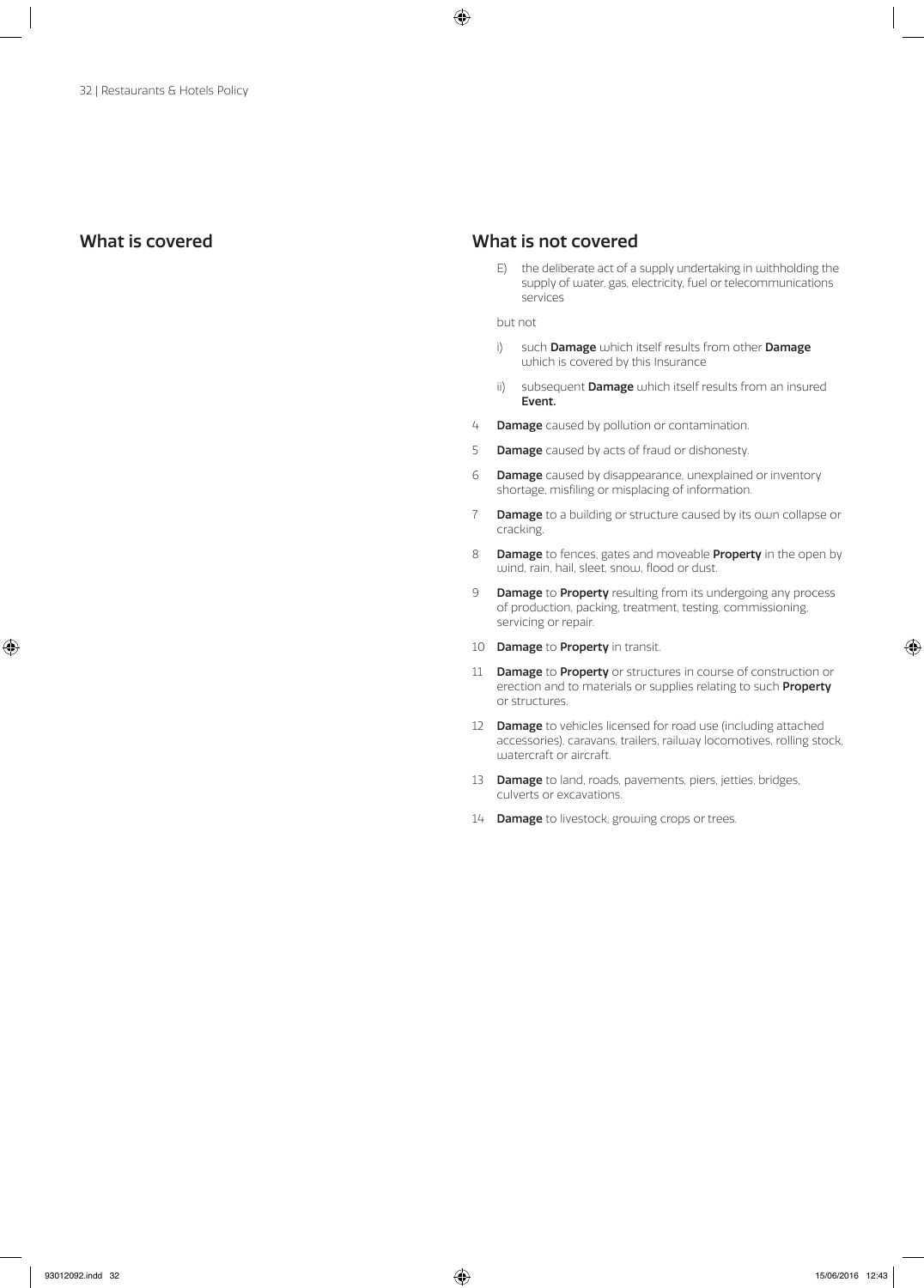# Extensions to Cover

### THIS INSURANCE ALSO COVERS

#### 1 Loss at Suppliers' Premises

Damage by any of the insured Events to any suppliers' premises within Great Britain, Northern Ireland, the Channel Islands or the Isle of Man.

#### 2 Failure of Public Supply

Loss as a result of accidental failure of the public supply of

- A) electricity at the terminal ends of the supply authority's service feeders at the **Premises**
- B) gas at the supply authority's meters at the **Premises**
- C) water at the supply authority's main stop cock serving the Premises.

#### 3 Disease, Murder, Suicide, Vermin and Pests

Loss as a result of

- A) closure or restrictions placed on the **Premises** on the advice or with the approval of the Medical Officer of Health of the Public Authority as a result of a notifiable human disease manifesting itself at the **Premises**
- B) injury or illness sustained by any customer or **Employee** arising from or traceable to foreign or injurious matter in food or drink sold from the **Premises**
- C) closing of the whole or part of the **Premises** by order of the Public Authority for the area in which the **Premises** are situate as a result of defects in the drains and other sanitary arrangements at the **Premises**
- D) murder or suicide occurring at the **Premises**
- E) vermin and pests at the **Premises**.

#### 4 Denial of Access and Loss of Attraction

Damage to Property in the vicinity of the Premises by any of the insured Events which

- A) hinders or prevents the use of the **Premises** or access to them or
- B) causes a fall in the number of customers attracted to the vicinity of the Premises whether the Property used by You for the purpose of the **Business** shall be damaged or not.

- 1 Any amount in excess of 10% of the Gross Profit Sum Insured or £250,000 whichever is the lower after the application of all other terms and conditions of this Insurance.
- 1 Loss as a result of an accidental total failure of the public supply lasting less than 30 consecutive minutes.
- 2 Loss as a result of failure of the public supply caused by drought or the deliberate act of any supply authority or service provider or by the exercise by any authority of its power to withhold or restrict supply or services.
- 3 Any loss in excess of £250,000 after the application of all other terms and conditions of this Insurance.
- 4 Loss as a result of the failure or restriction of the public supply caused by industrial action or strikes.
- 1 Any amount in excess of £250,000 after the application of all other terms and conditions of this Insurance.

- 1 Loss as a result of **Damage** which prevents or hinders the supply of electricity, gas, water or telecommunications services.
- 2 Any amount in excess of £250,000 after the application of all other terms and conditions of this Insurance.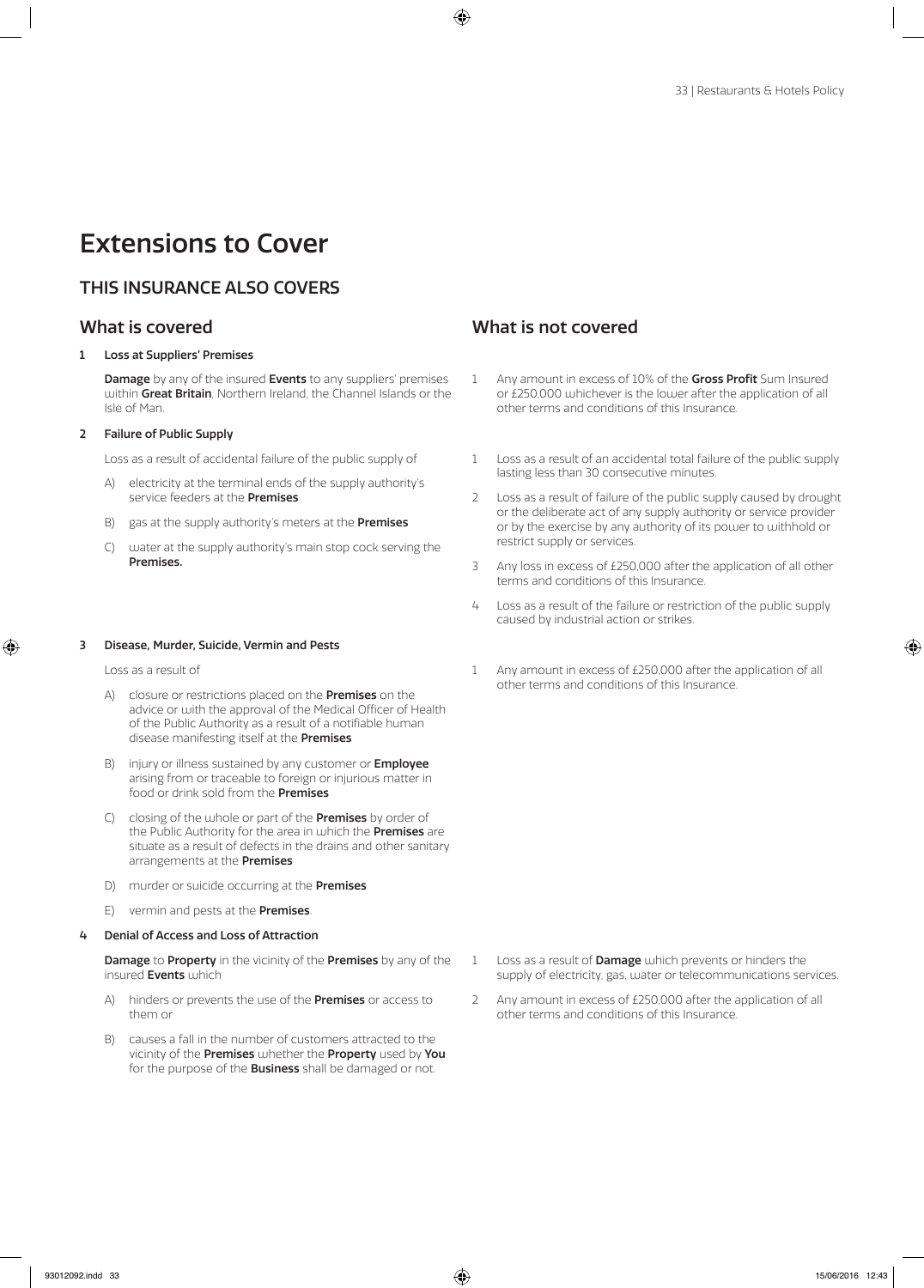#### 5 Telecommunications System

Loss as a result of accidental failure of the telecommunications system serving the Premises at the incoming telephone line terminals at the **Premises**.

#### 6 Property at Other Locations and In Transit

#### Damage by any insured Event to

- A) documents and business books whilst removed from the **Premises** to any location and while in transit within the **Territorial Limits** shown in the **Schedule** for Contents temporarily removed
- B) any other **Property Insured** (excluding vehicles licensed for road use)
	- i) whilst temporarily removed from the **Premises** to any location and whilst in transit for cleaning, renovation, repair or other similar purposes within the Territorial Limits shown in the Schedule for Contents temporarily removed
	- in transit to and from the Premises in a vehicle owned or operated by You within Great Britain, Northern Ireland, the Channel Islands or the Isle of Man.

#### 7 Outstanding Debit Balances

#### THIS EXTENSION ONLY APPLIES IF OUTSTANDING DEBIT BALANCES IS SHOWN AS INCLUDED IN THE SCHEDULE

Damage by any insured Event at the Premises to Property Insured which prevents You from tracing or establishing customers' **Outstanding Debit Balances** in whole or in part due to You.

#### What is covered What is not covered

- 1 Loss as a result of accidental failure of satellite or mobile phone services.
- 2 Loss as a result of total failure of service lasting less than 60 consecutive minutes.
- 3 Loss as a result of failure of the telecommunications system caused by the deliberate act of the service provider or the exercise by any authority of its power to withhold or restrict services.
- 4 Any loss in excess of £5,000 after the application of all other terms and conditions of this Insurance.
- 5 Loss as a result of a failure or restriction of the telecommunication system caused by industrial action or strikes.
- 6 Loss as a result of upgrading the system by You whether or not undertaken by the telecommunications authority.
- 7 Loss as a result of essential repair for routine maintenance work undertaken by the telecommunications authority.
- 1 Loss as a result of **Damage** to the conveying vehicle or craft by impact.
- 2 Any amount in excess of £25,000 any one loss after the application of all other terms and conditions of this Insurance.

1 Any amount in excess of the Limit of Liability in any Period of Insurance shown in the Schedule.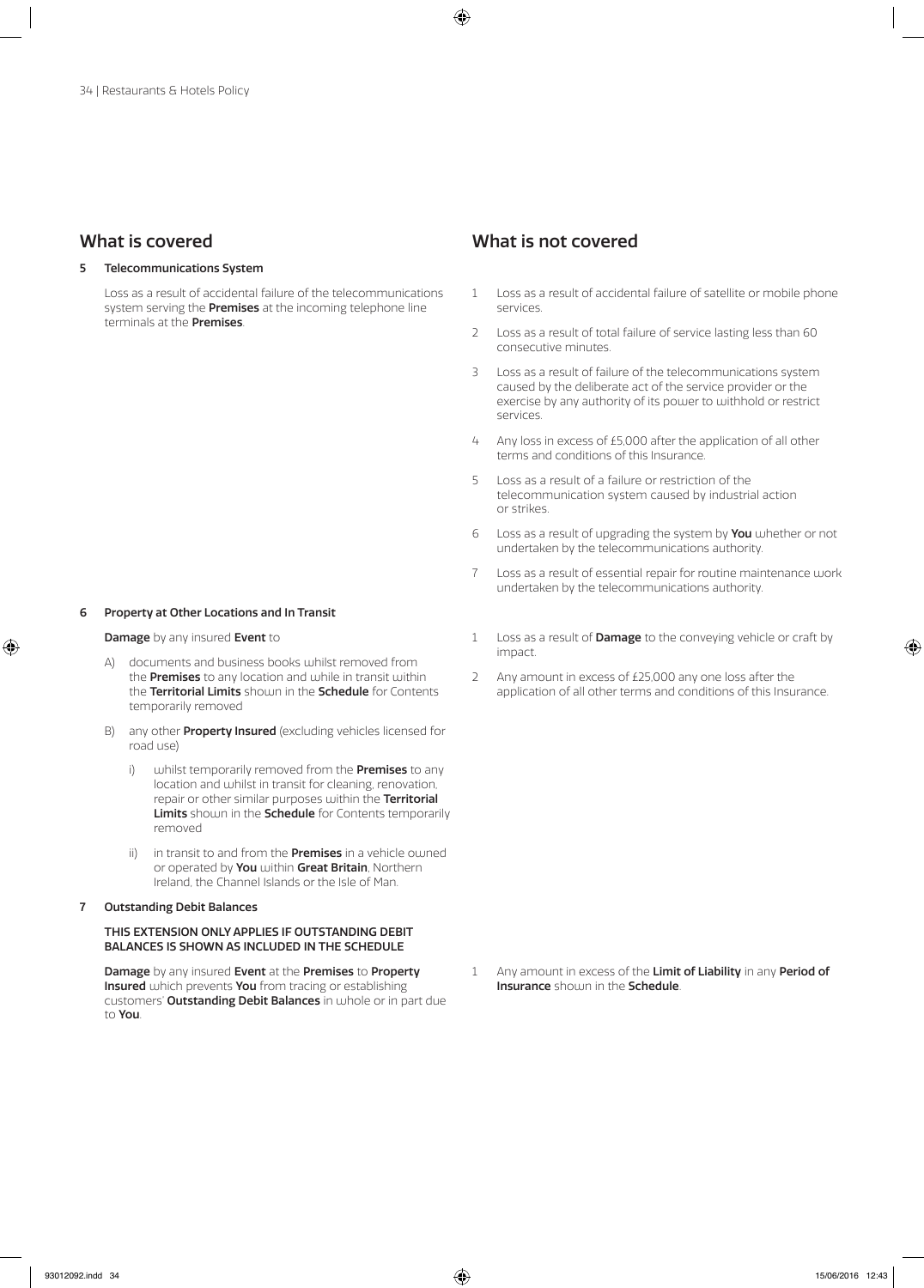#### THIS INSURANCE ALSO DOES NOT COVER

#### 1 Sonic Bangs

Loss as a result of **Damage** by pressure waves caused by aircraft or other aerial devices travelling at sonic or supersonic speeds.

#### 2 War and Allied Risks

Loss as a result of **Damage** caused by

- A) riot or civil commotion unless such **Event** is specifically insured and then only to the extent stated
- B) war, invasion, act of foreign enemy, hostilities (whether war be declared or not), civil war, rebellion, revolution, insurrection or military or usurped power.

#### 3 Pollution and Contamination

Loss as a result of **Damage** caused by pollution or contamination but this shall not exclude loss resulting from **Damage** (not otherwise excluded) caused by

- A) pollution or contamination which itself results from any Event insured (other than Event 13)
- B) any Event insured (other than Event 13) which itself results from pollution or contamination.

#### 4 Radioactive Contamination

Loss as a result of **Damage** caused by or happening through or causing loss or destruction of or Damage to any Property whatsoever or any loss or expense whatsoever resulting or arising therefrom or any loss directly or indirectly caused by or contributed to by or arising from

- A) ionising radiations or contamination by radioactivity from any nuclear fuel or from any nuclear waste from the combustion of nuclear fuel
- B) the radioactive, toxic, explosive or other hazardous properties of any explosive nuclear assembly or a nuclear component of it.

#### 5 Terrorism

Loss as a result of **Damage** caused by or happening through or in consequence directly or indirectly of

A) Terrorism regardless of any other cause or event contributing concurrently or in any other sequence to the loss

and

B) in Northern Ireland civil commotion.

This Insurance also excludes **Damage** or loss resulting from **Damage** directly or indirectly caused by resulting from or in connection with any action aimed at controlling, preventing, suppressing or in any way relating to an act of Terrorism.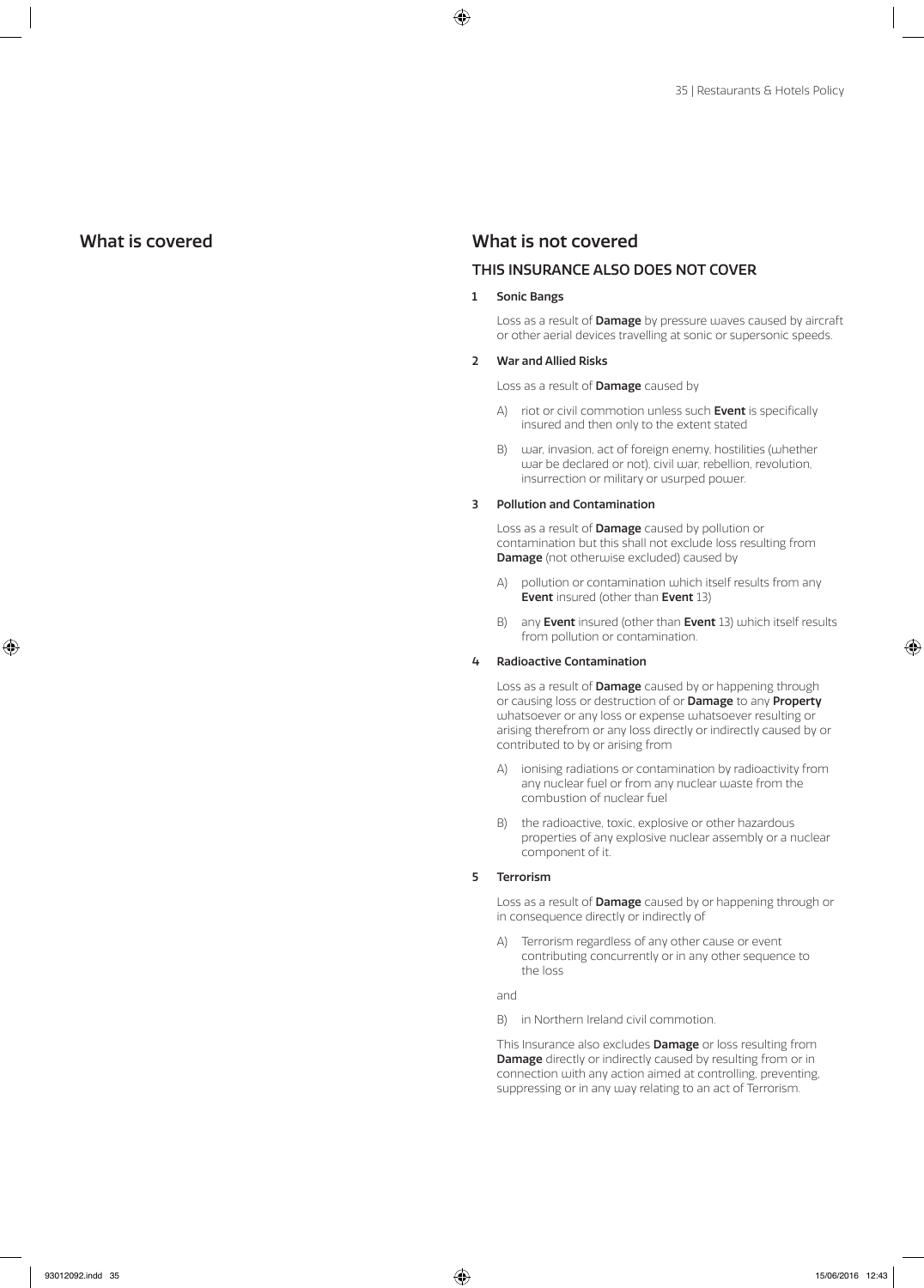In Great Britain and Northern Ireland Terrorism means

acts of persons acting on behalf of or in connection with any organisation which carries out activities directed towards the overthrowing or influencing by force or violence of Her Majesty's government in the United Kingdom or any other government de jure or de facto.

In so far that this Insurance is extended to include any situation elsewhere than in Great Britain and Northern Ireland Terrorism means

any act including but not limited to the use of force or violence or the threat of any person or group of persons whether acting alone or on behalf of or in connection with any organisation or government committed for political, religious, ideological or similar purposes including the intention to

- A) influence any government or any international governmental organisation or
- B) put the public or any section of the public in fear.

In any action, suit or other proceedings where We allege that by reason of this exclusion any **Damage** or loss resulting from **Damage** is not covered by this Insurance the burden of proving that such Damage or loss is covered shall be upon You.

#### 6 Electronic Risk

- A) Loss as a result of **Damage** to **Data** which shall include but shall not be limited to
	- i) **Damage** to or corruption of **Data** whether in whole or in part
	- ii) unauthorised appropriation of use of access to or modification of Data
	- iii) unauthorised transmission of **Data** to any third parties
	- iv) **Damage** arising out of any misinterpretation, use or misuse of Data
	- v) Damage arising out of any operator error in respect of Data.
- B) Loss as a result of **Damage** to the **Property Insured** arising directly or indirectly from
	- i) the transmission or impact of any Virus
	- ii) unauthorised access to a **System**
	- iii) interruption of or interference with electronic means of communication used in the conduct of Your **Business** including but not limited to any diminution in the performance of any website or electronic means of communication
	- iv) Failure of a System
	- v) anything described in A) above

but in respect of B) i), B) ii), B) iii) and B) iv) this shall not exclude subsequent **Damage** which itself results from any of the Events insured provided that such Damage does not arise by reason of any malicious act or omission.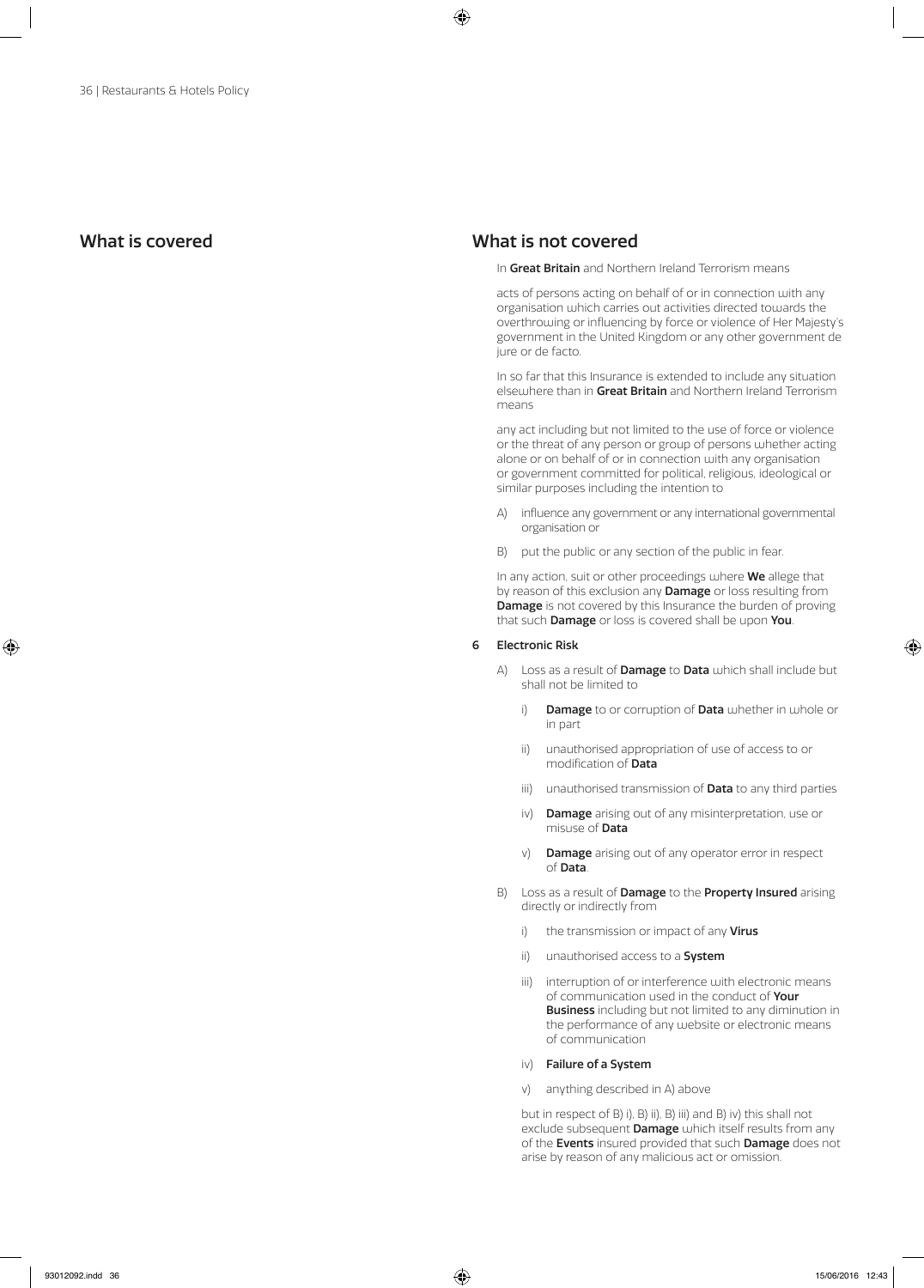# Gross Profit – how We settle claims

If Damage by any Event covered under this Insurance occurs at the **Premises** to **Property Insured** used by **You** for the purpose of the **Business** and causes interruption of or interference with Your Business at the Premises.

We will pay You the amount of loss resulting from the interruption or interference caused by the Damage in accordance with the following

1 in respect of reduction in **Turnover** 

the sum produced by applying the Rate of Gross Profit to the amount by which the Turnover during the Indemnity Period falls short of the **Standard Turnover** 

2 in respect of Increase in Cost of Working

the additional expenditure reasonably incurred in avoiding or minimising the reduction in Turnover which but for that expenditure would have taken place during the Indemnity Period but no more than the total of

- the sum produced by applying the Rate of Gross Profit to the amount of the reduction thereby avoided plus
- B) 5% of the Gross Profit sum insured or £250,000 whichever is the less.

# Gross Revenue – how We settle claims

If Damage by any Event covered under this Insurance occurs at the **Premises** to **Property Insured** by **You** for the purpose of the **Business** and causes interruption of or interference with Your Business at the Premises.

We will pay You the amount of loss resulting from the interruption or interference caused by the **Damage** in accordance with the following

1 in respect of loss of Gross Revenue

the amount by which the Gross Revenue received during the Indemnity Period falls short of the Standard Gross Revenue as a result of the **Damage** 

2 in respect of increase in cost of working

the additional expenditure reasonably incurred in avoiding or minimising the loss of Gross Revenue which but for that expenditure would have taken place during the Indemnity Period but no more than the total of

- A) the amount of the reduction in Gross Revenue thereby avoided plus
- B) 5% of the Gross Revenue sum insured or £250,000 whichever is the less.

# Outstanding Debit Balances - how We settle claims

If Extension to Cover 7 is included and Damage by any Event covered under this Insurance occurs at the **Premises** which prevents You from tracing or establishing customers' **Outstanding Debit Balances** in whole or in part due to You.

### We will pay You

- 1 the difference between the **Outstanding Debit Balances** and the total of the amounts received or traced in connection with such balances
- 2 the additional expenditure incurred with **Our** consent in tracing and establishing customers' debit balances after the Damage.

# Other considerations when settling any claims under this Insurance

### Material Damage Requirement

Payment must have been made or liability admitted for the **Damage** under an insurance covering Your interest in the Property

or

payment would have been made or liability admitted for the **Damage** but for the operation of a term in such insurance excluding liability for losses below a specified amount.

# Limit of Liability

Our liability in any one Period of Insurance shall not exceed in the whole the total sum insured or in respect of any item its sum insured or any other stated Limit of Liability.

### Alternative trading

If during the Indemnity Period (Business Interruption Insurance) goods are sold or services rendered elsewhere than at the Premises for the benefit of the Business either by You or by others on Your behalf the money paid or payable in respect of such sales or services shall be taken into account in arriving at

- 1 the Turnover (where cover is on Gross Profit basis)
	- or
- 2 Gross Revenue

during the Indemnity Period (Business Interruption Insurance).

### Savings

If any of the charges or expenses of the **Business** payable out of Gross Profit or Gross Revenue cease or reduce directly as a result of the **Damage** the amount of such savings during the **Indemnity** Period shall be deducted from the amount payable.

### Underinsurance

If the sum insured is less than the Insurable Amount (see below) You will be responsible for the difference and You will bear a proportionate share of the loss.

The Insurable Amount is the Gross Profit or Gross Revenue which would have been earned in the twelve months immediately following the date of the **Damage** had the **Damage** not occurred after account has been taken of the trends of the **Business** and of the variations in or other circumstances affecting the **Business** either before or after the **Damage** or which would have affected the **Business** had the **Damage** not occurred (subject to the proviso that the amount of Gross Profit or Gross Revenue shall be proportionately increased to correspond with the maximum Indemnity Period where it exceeds twelve months).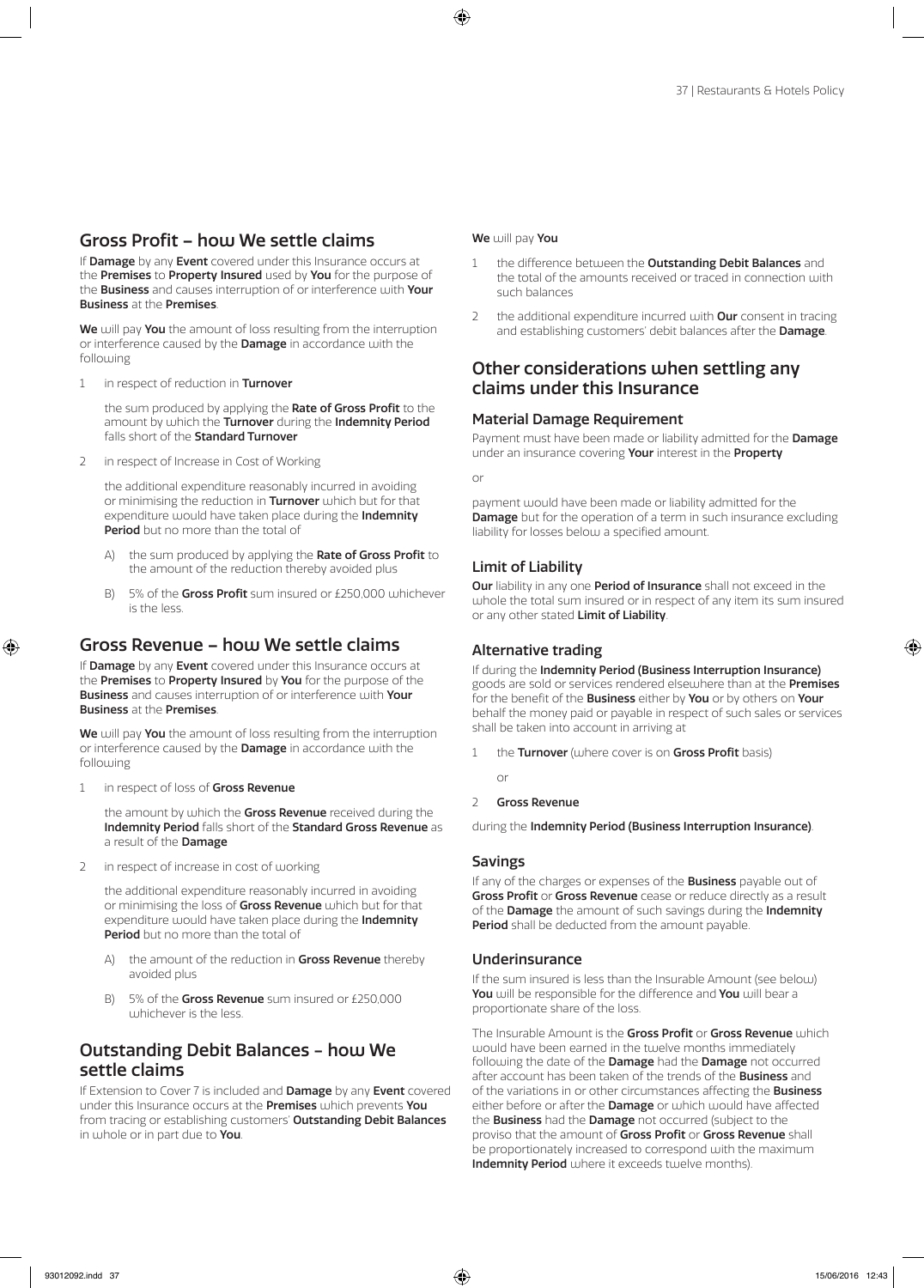- Note 1 Value Added Tax is excluded to the extent that You are accountable to the tax authorities.
	- 2 Any adjustment implemented in current cost accounting is disregarded.

### Professional Accountants' charges

We will pay the reasonable charges payable by You to Your professional accountants for producing information required by Us under the terms of the Claims Conditions and for reporting that such information is in accordance with Your accounts.

### Payments on account

Payments on account may at **Our** discretion be made during the Indemnity Period if requested by You.

### Automatic reinstatement after a loss

In the absence of written notice by **You** or **Us** to the contrary the applicable sum insured (or other restriction on the amount of Our liability) shall not be reduced by the amount of any loss provided that You shall pay the appropriate additional premium for such automatic reinstatement of cover. (Automatic reinstatement will not be provided in respect of the cover for **Outstanding Debit Balances**).

# Requirements which You must comply with to minimise loss of Outstanding Debit Balances

### Duplicate Records

It is a requirement of this Insurance that You shall maintain a record elsewhere than in the building in which the original records are kept showing the total amount outstanding in the credit accounts of the **Business** at the end of each month and in the event of **Damage** giving rise to a claim shall supply that record to Us.

Failure to comply with this requirement may result in Us not paying Your Outstanding Debit Balances claim.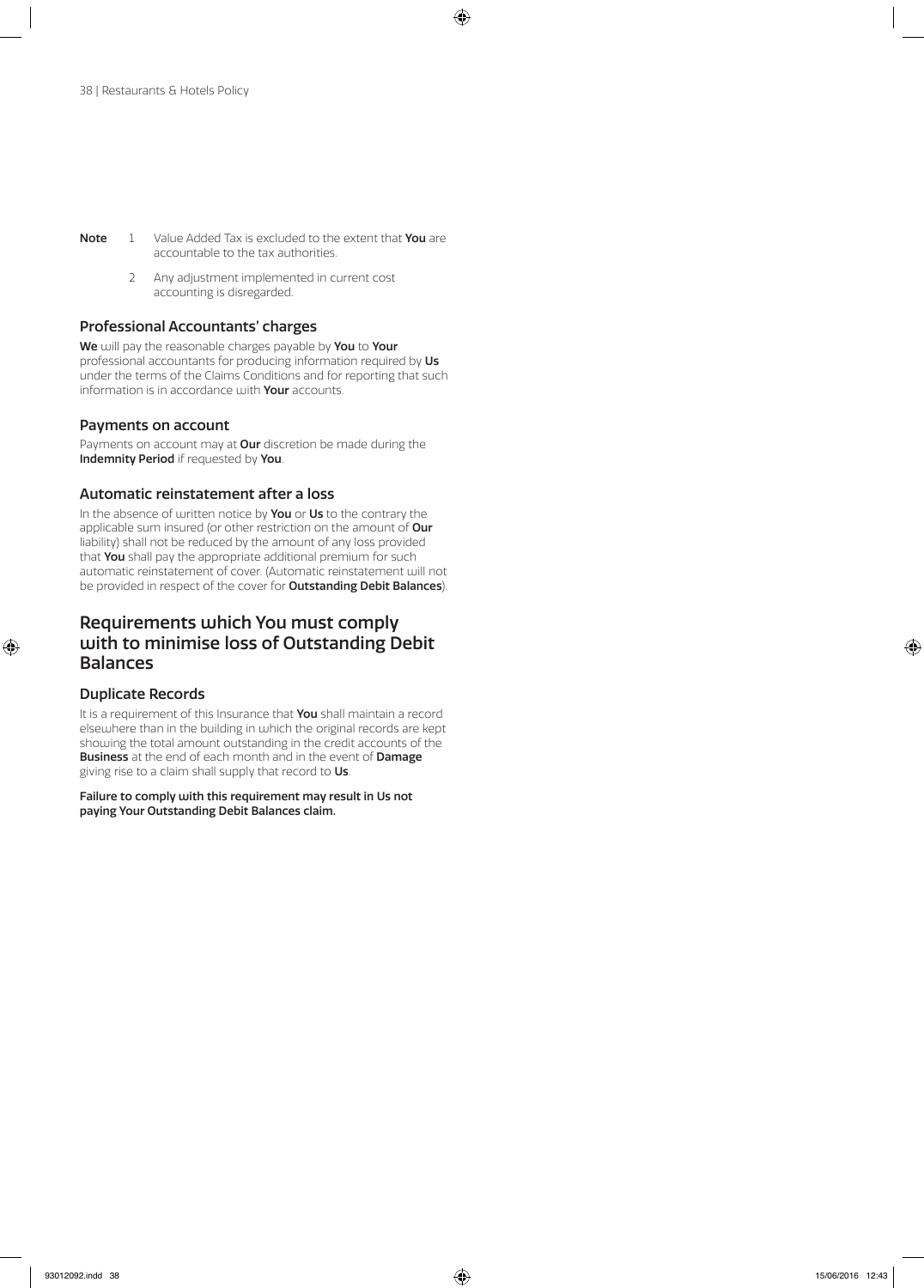# Loss of Liquor Licence Insurance

# THIS INSURANCE ONLY APPLIES WHERE SHOWN AS INCLUDED IN THE SCHEDULE

The loss of Gross Profit suffered by You if the Premises Licence in force is forfeited, suspended or withdrawn due to the operation of the Licensing Act, together with any resulting depreciation in value of the Premises should You be unable to obtain a further Premises Licence within 12 months and You sell the Premises.

# What is covered What is not covered

- 1 Loss arising from
	- A) partial removal
	- B) suspension or
	- C) any failure by the Licensing Authorities to grant any requested alterations of the Premises Licence

unless such partial removal, suspension or alteration is ancillary to the **Premises Licence** being fully removed or suspended.

- 2 Loss arising from
	- A) actual or proposed compulsory acquisition of any of the Premises
	- B) scheme or town or country planning improvement or redevelopment

whether such loss is direct or indirect.

- 3 Loss arising from alteration after the inception of this Insurance of the law governing the grant, suspension, surrender, renewal, forfeiture, withdrawal or transfer of the **Premises Licence** unless We confirm in writing that the Insurance will apply after such alteration.
- 4 Loss arising from such refusal to renew a **Premises Licence** as entitles You to claim compensation under any statute.
- 5 Loss arising from failure
	- A) other than for good cause to keep open the Premises during the times stated on the operating schedule of the Premises Licence
	- B) to maintain the **Premises** in good sanitary and general repair
	- C) to comply with any direction or requirement of the Licensing Authorities.
- 6 Loss arising from forfeiture of the Premises Licence occasioned wholly or in part by any act or omission by **You** or by **Your** failure to take all reasonable action to maintain the **Premises Licence** in force.
- 7 Loss arising from **Your** failure to apply for or follow the correct procedures for applying for a Premises Licence under the regulations of the Licensing Act.

### 8 War and Allied Risks

**Damage** caused by war, invasion, act of foreign enemy, hostilities (whether war be declared or not), civil war, rebellion, revolution, insurrection or military or usurped power.

### 9 Sonic Bangs

Loss resulting from **Damage** by pressure waves caused by aircraft or other aerial devices travelling at sonic or supersonic speeds.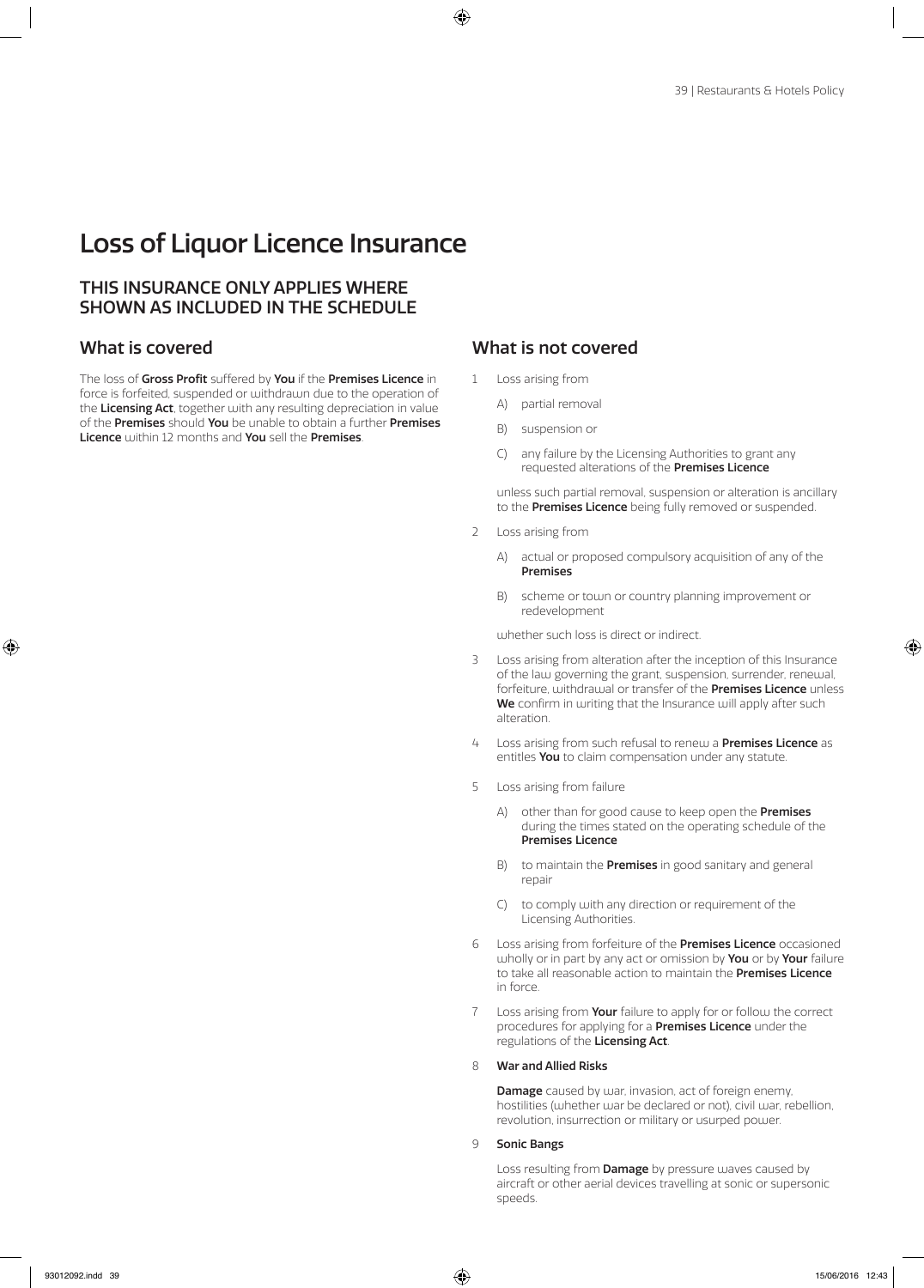## What is covered What is not covered

### 10 Radioactive Contamination

Loss caused by or happening through or causing **Damage** to any **Property** whatsoever or any loss or expense whatsoever resulting or arising therefrom or any loss directly or indirectly caused by or contributed to by or arising from

- A) ionising radiations or contamination by radioactivity from any nuclear fuel or from any nuclear waste from the combustion of nuclear fuel
- B) the radioactive, toxic, explosive or other hazardous properties of any explosive nuclear assembly or a nuclear component of it.

### 11 Terrorism

Loss caused by or happening through or in consequence directly or indirectly of

A) Terrorism regardless of any other cause or event contributing concurrently or in any other sequence to the loss

### and

- B) in Northern Ireland
	- 1) riot or civil commotion
	- 2) strikers, locked-out workers or persons taking part in labour disturbances or malicious persons but this shall not apply to **Damage** by fire or explosion.

This Insurance also excludes **Damage** or loss resulting from **Damage** directly or indirectly caused by resulting from or in connection with any action aimed at controlling, preventing, suppressing or in any way relating to an act of Terrorism.

### In Great Britain and Northern Ireland Terrorism means

acts of persons acting on behalf of or in connection with any organisation which carries out activities directed towards the overthrowing or influencing by force or violence of Her Majesty's government in the United Kingdom or any other government de jure or de facto.

In so far that this Insurance is extended to include any situation elsewhere than in Great Britain and Northern Ireland, Terrorism means

any act including but not limited to the use of force or violence or the threat of any person or group of persons whether acting alone or on behalf of or in connection with any organisation or government committed for political, religious, ideological or similar purposes including the intention to

- A) influence any government or any international governmental organisation or
- B) put the public or any section of the public in fear.

In any action, suit or other proceedings where **We** allege that by reason of this exclusion any **Damage** or loss resulting from Damage is not covered by this Insurance the burden of proving that such **Damage** or loss is covered shall be upon You.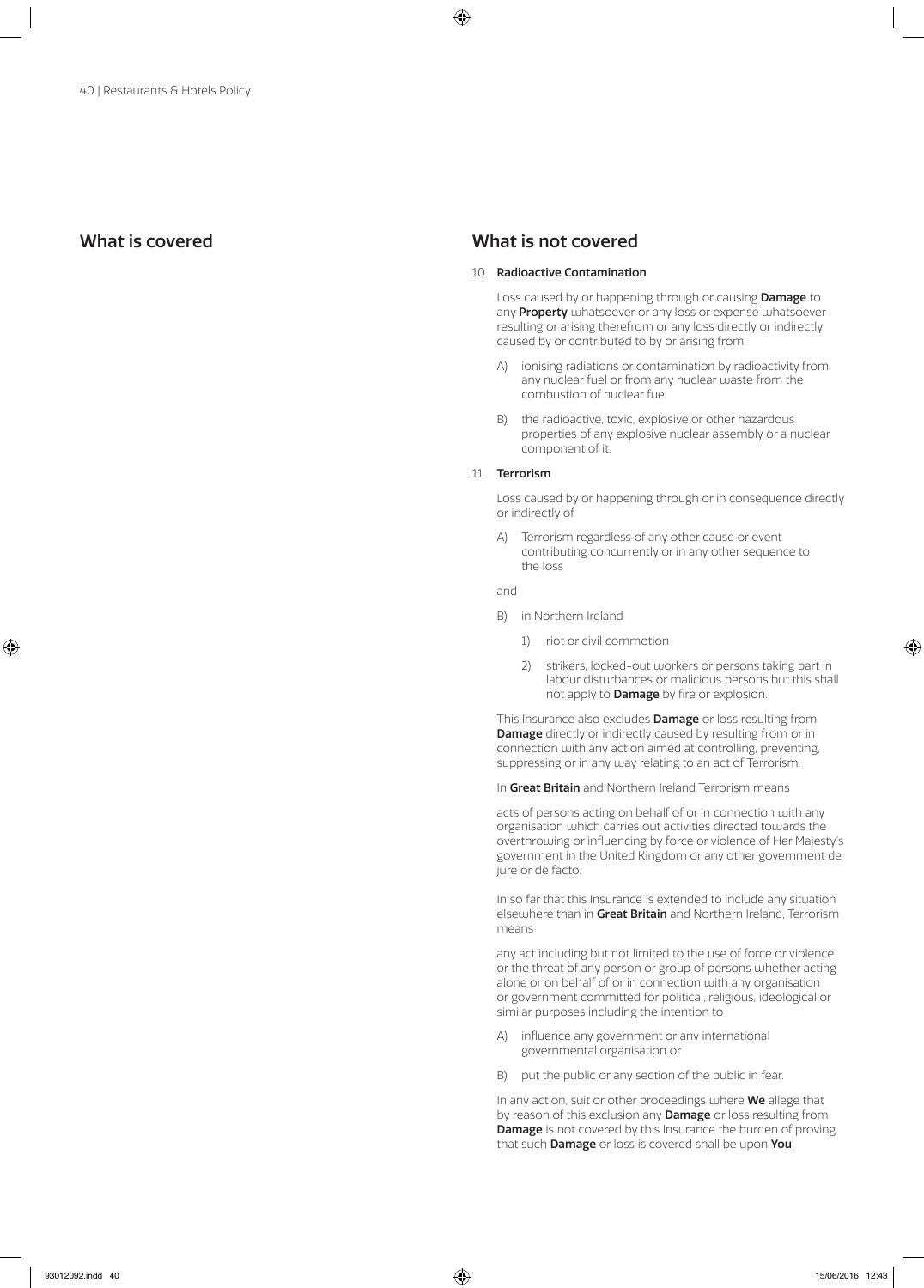# What is covered What is not covered

### 12 Electronic Risk

Loss resulting from

- A) Damage to Data which shall include but shall not be limited to
	- i) Damage to or corruption of Data whether in whole or in part
	- ii) unauthorised appropriation of use of access to or modification of Data
	- iii) unauthorised transmission of **Data** to any third parties
	- iv) Damage arising out of any misinterpretation, use or misuse of Data
	- v) **Damage** arising out of any operator error in respect of Data.
- B) **Damage** to the **Property Insured** arising directly or indirectly from
	- i) the transmission or impact of any Virus
	- ii) unauthorised access to a **System**
	- iii) interruption of or interference with electronic means of communication used in the conduct of Your **Business** including but not limited to any diminution in the performance of any website or electronic means of communication

### iv) Failure of a System

v) anything described in A) above

but in respect of B) i), B) ii), B) iii) and B) iv) this shall not exclude subsequent **Damage** which itself results from a cause not otherwise excluded provided that such Damage does not arise by reason of any malicious act or omission.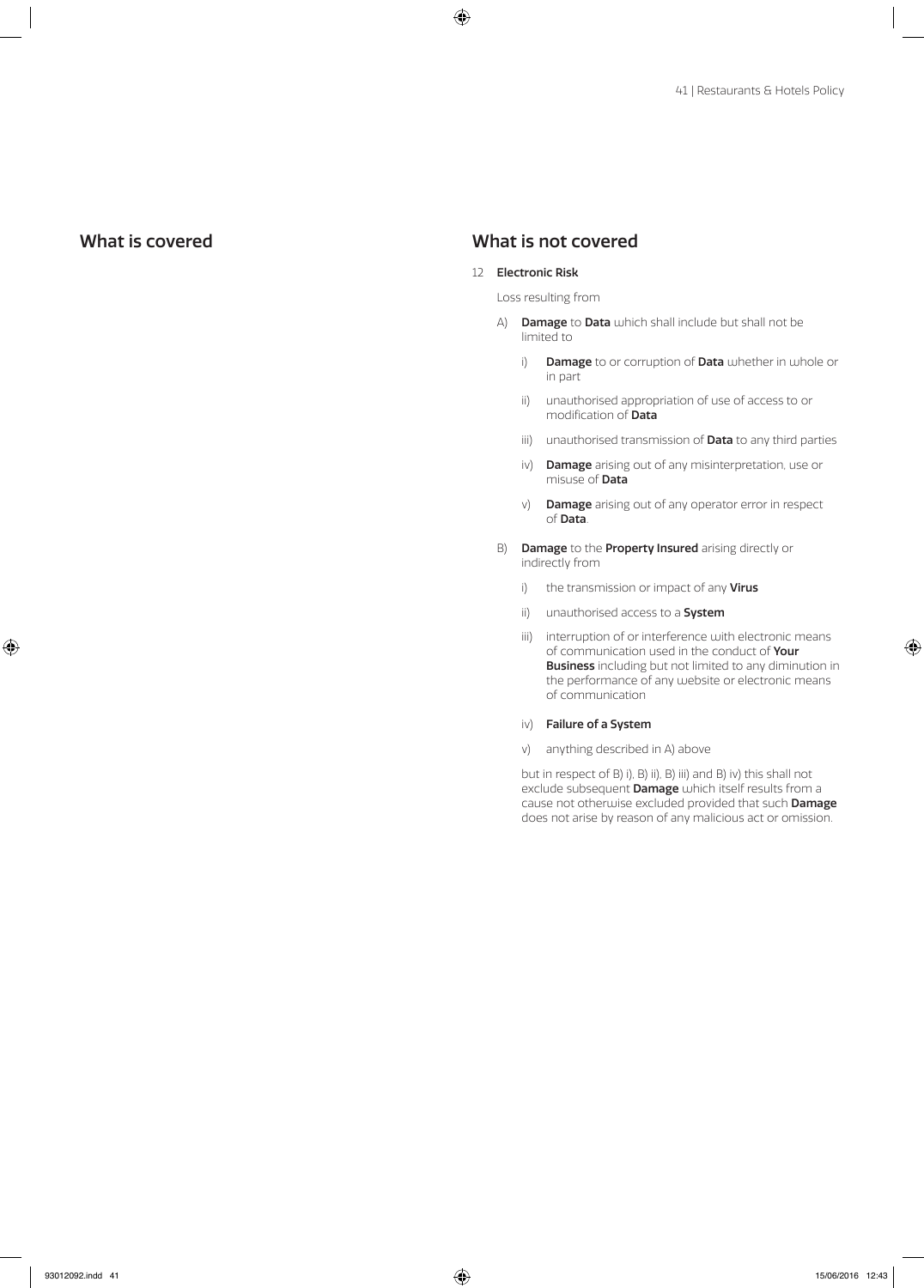# Loss of Liquor Licence Insurance – how We settle claims

We will pay You in accordance with Cover A and Cover B below if during the Period of Insurance the Premises Licence is forfeited, suspended or withdrawn due to the operation of the Licencing Act.

## Cover A

The loss of Gross Profit suffered by You during the Indemnity Period and the amount payable shall be the aggregate of

- 1 Shortage in Turnover less Turnover from Alternative Trading multiplied by the Rate of Gross Profit
- 2 Additional Expenditure less Savings in Costs

but shall be subject to any trend of the **Business** and other circumstances affecting the Business either before or after the loss of the **Premises Licence** or which would have affected the **Business** had the loss of the **Premises Licence** not occurred.

3 Professional Accountants' Charges being the reasonable charges payable by You to Your professional accountants for producing information required by Us under the terms of the Claims Conditions and for reporting that such information is in accordance with **Your** accounts.

## Cover B

The depreciation in value of the Premises solely as a result of You selling the Premises without a Premises Licence, provided that You have been unable to obtain a Premises Licence within twelve months of the date of the forfeiture, suspension or withdrawal of the Premises Licence.

## Reducing the chance of loss

### What We will do

We shall be entitled to appeal in Your name against any such forfeiture, suspension or withdrawal and shall have full discretion in the conduct of any proceedings. You shall give all such assistance as We may require.

### What We expect of You

You shall give written notice to Us as soon as reasonably practicable of the forfeiture, suspension or withdrawal of any **Premises Licence** or of any Event likely to prejudice the Premises Licence coming to Your knowledge stating (as far as is practicable) the grounds on which any order was made or the particulars of such Event.

As soon as practicable after the forfeiture or withdrawal of a **Premises** Licence You shall deliver to Us a detailed statement of the loss with all such proofs and information as may reasonably be required together with (if required) a Statutory Declaration of the truth and accuracy of such statement. You shall permit Us to take proceedings at Our expense to recover compensation or secure indemnity from any party in respect of anything covered by this Insurance.

You shall give written notice to Us of any alteration in the risk which renders void, voidable or liable to be forfeited, suspended or withdrawn any **Premises Licence** or which does or might occasion any disqualification. Subject to such notice You shall be deemed to have reaffirmed at each Renewal Date the information You provided at the inception of cover and contained in the Statement of Fact.

You shall use due diligence to

- 1 comply with the terms of the **Premises Licence** in the provision of accommodation, food, refreshments and entertainment
- 2 comply with the standards required by the fire, planning and food hygiene authorities.

You shall exercise against any Employee or agent who is responsible for the day-to-day running of the licensed Premises all rights powers and privileges which You may be entitled to exercise to protect any **Premises Licence** against loss or to protect Your interest in the Premises. You shall make all such applications as You may be entitled to do under the Licensing Act to prevent the loss of the **Premises Licence** by non-renewal, forfeiture or withdrawal of the Premises Licence.

In the event of the death, bankruptcy or incapacity of any **Employee** or agent responsible for the day-to-day running of the licensed Premises or if such person shall abscond or be convicted of any offence You shall produce a suitable person to replace them.

No alterations shall be made to the **Premises** without the sanction of the Licensing and other competent authorities nor shall any offer be made to surrender or discontinue any **Premises Licence** without **Our** written consent.

## Settlement of a claim under Cover A

If You wish to make claim under this Insurance You shall

- 1 notify Us as soon as reasonably practicable
- 2 take and permit to be taken any action which may be reasonably practicable to minimise or check any interruption of or interference with the Business or to avoid or diminish the loss
- 3 at Your own expense provide Us within 30 days after the expiry of the Indemnity Period or within such further time as We allow full details in writing of the claim
- 4 at Your own expense provide Us with all such books of account, documents, accounting and other information, proofs, explanations and evidence as may reasonably be required by Us for the purpose of verifying the claim. Any such accounting information required may be produced by professional accountants if at the time they are regularly acting as such for You and their report shall be prima facie evidence of the information to which the report relates.

### Penalty for not complying

If You do not comply with what We require of You in Settlement of a claim under Cover A

- 1 no claim under this Insurance shall be payable and
- 2 any payment on account of the claim already made shall be repaid to Us forthwith.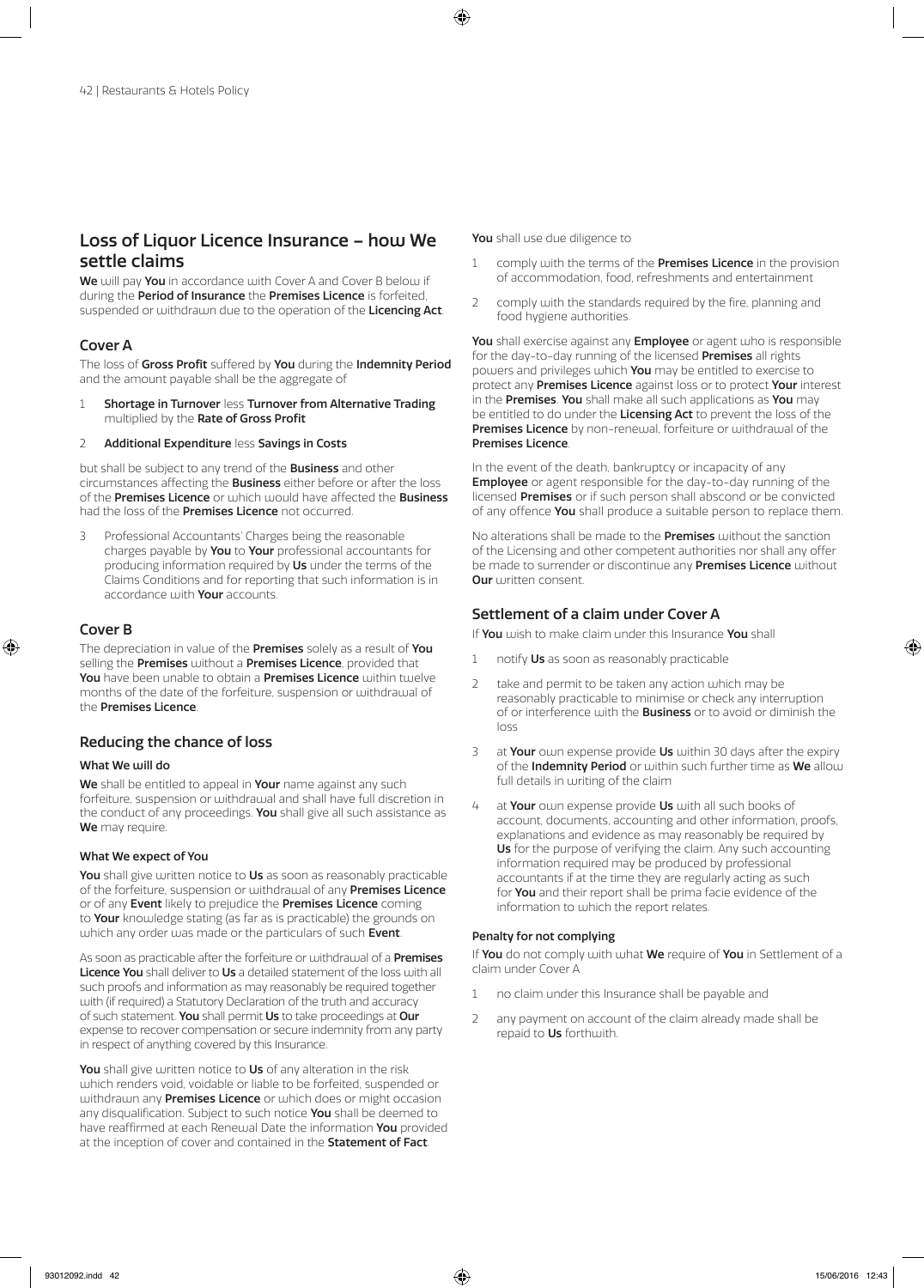# Other considerations when settling any claims under this Insurance

If any difference arises as to the amount to be paid under this Insurance (liability being otherwise admitted) such difference shall be referred to an arbitrator to be appointed by the parties in accordance with the Arbitration Act 1996 or any subsequent legislation replacing that. Where any difference is to be referred to arbitration the making of an award shall be a condition precedent to any right of action against Us.

If any claim under this Insurance is in any respect fraudulent or if any fraudulent means or devices are used by **You** or anyone acting on Your behalf to obtain any benefit under this Insurance all benefit hereunder shall be forfeited.

If at the time of the forfeiture or withdrawal of any **Premises Licence** there is any other insurance covering the same loss We shall not pay more than its rateable portion of any claim.

We shall in no case be bound to accept notice of the transfer of interest arising hereunder and nothing herein contained shall give any right against Us to any person other than You except the transferee approved by Us which approval shall not be unreasonably withheld.

In connection with any claims against You We may at any time pay to You the Limit of Indemnity or any lesser amount for which such claims can be settled and after that We shall relinquish the control of such claims and be under no further liability in connection with them except for costs and expenses for which We may be responsible in respect of matters prior to the date of such payment.

## Current Cost Accounting

For the purpose of the Definitions referred to in this Insurance any adjustment implemented in current cost accounting shall be disregarded.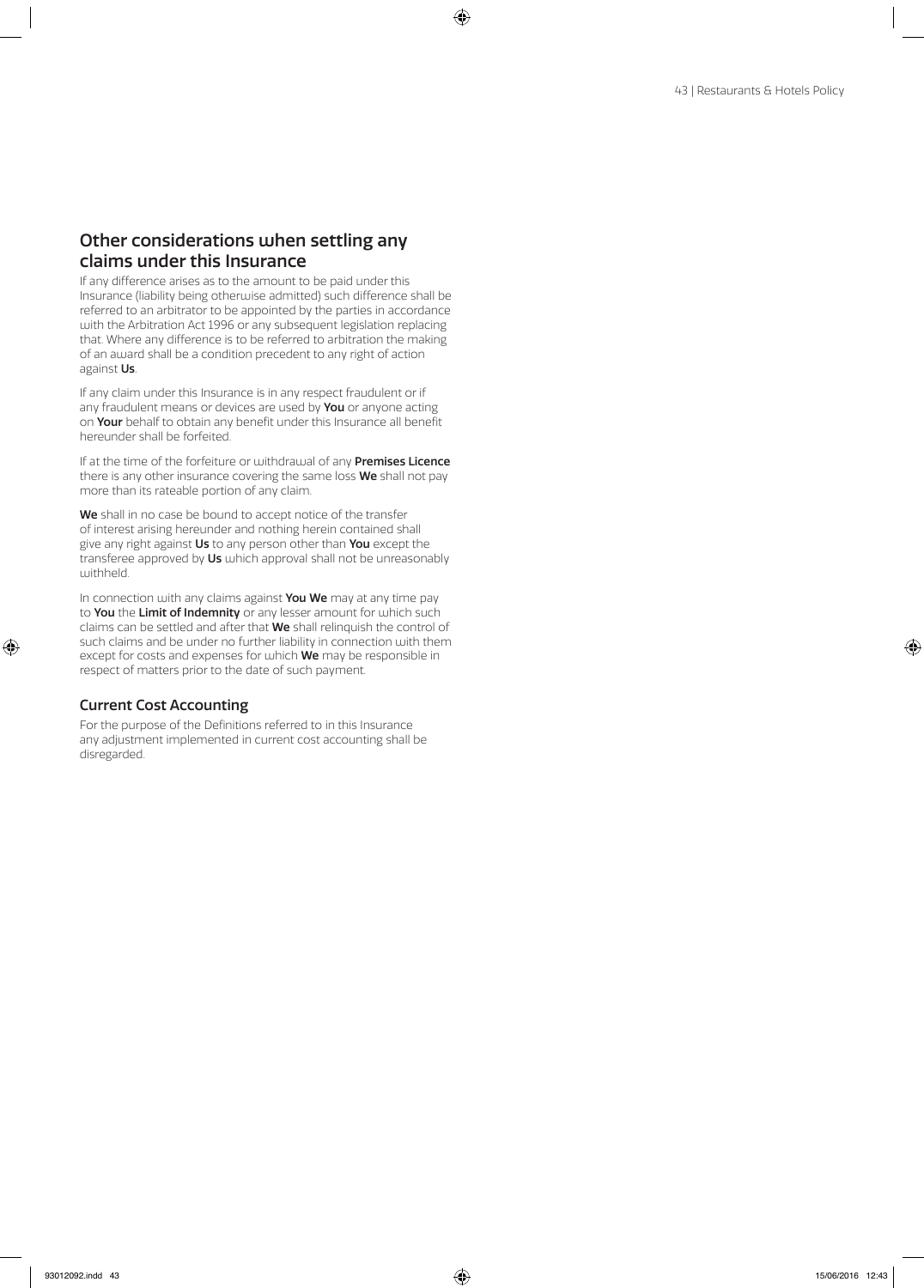# Money Insurance

# THIS INSURANCE ONLY APPLIES WHERE SHOWN AS INCLUDED IN THE SCHEDULE

Damage to Money and property described up to the Limit of Liability any one loss as stated in the Schedule or as below

### 1 Negotiable Money

A) in Your Business Premises during Working Hours or in transit or in a bank night safe and thereafter within bank premises until at the bank's risk

Limit of Liability – as shown in the Schedule.

- B) in Your Business Premises out of Working Hours
	- i) in locked safes or strongrooms as shown in the Schedule

Limit of Liability any one loss - as shown in the Schedule

ii) in all other locked safes or strongrooms

Limit of Liability any one loss - as shown in the Schedule

iii) not in a locked safe or strongroom

Limit of Liability any one loss - as shown in the Schedule.

- C) in Your residence or that of Your directors, partners or Employees
	- i) whilst in a locked safe or whilst an adult is in the residence

Limit of Liability any one loss - £500

ii) otherwise

Limit of Liability any one loss - £250.

### 2 Non-Negotiable Money

Limit of Liability any one loss - £250,000.

3 Damage to clothing and personal effects (not exceeding £25 per person in personal money) belonging to **You** or any of Your directors, partners or **Employees** following a robbery or attempted robbery whilst engaged in the **Business** 

Limit of Liability any one loss - £500 per person.

4 Stamped or impressed National Insurance Cards

Limit of Liability - Unlimited.

5 Damage following theft or attempted theft to any postal franking machine, safe, strongroom or any container or waistcoat used for the carriage of Money belonging to You or for which You are responsible

Limit of Liability - Unlimited.

# What is covered What is not covered

- Your Contribution as shown in the Schedule
- 2 Damage by theft by any of Your directors, partners or **Employees** unless the theft is discovered within seven working days of the occurrence.
- 3 Damage by theft from an unattended vehicle.
- 4 Damage to or corruption of Data whether in whole or part.
- 5 Shortage due to error or omission.
- 6 Damage due to the use of counterfeit Money.
- 7 **Damage** outside of **Great Britain**, Northern Ireland, the Republic of Ireland, the Channel Islands or the Isle of Man.
- 8 Damage by pressure waves caused by aircraft or other aerial devices travelling at sonic or supersonic speeds.
- 9 Damage caused by war, invasion, act of foreign enemy, hostilities (whether war be declared or not), civil war, rebellion, revolution, insurrection, military or usurped power or riot or civil commotion in Northern Ireland or the Republic of Ireland.
- 10 **Damage** to any **Property** whatsoever or any loss or expense whatsoever resulting or arising therefrom or any loss directly or indirectly caused by or contributed to by or arising from
	- A) ionising radiations or contamination by radioactivity from any nuclear fuel or from any nuclear waste from the combustion of nuclear fuel
	- B) the radioactive, toxic, explosive or other hazardous properties of any explosive nuclear assembly or nuclear component of it.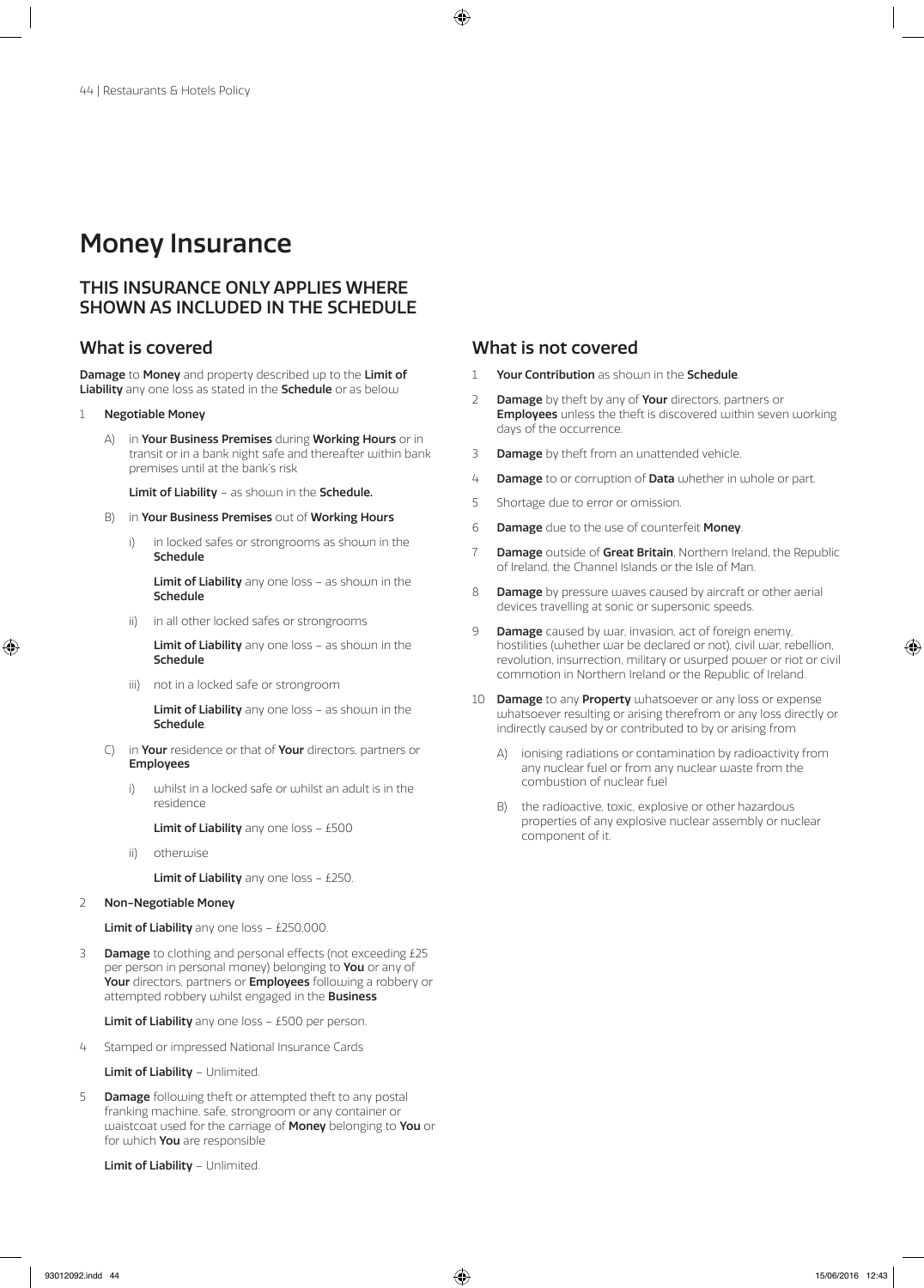# Extensions to Cover

# THIS INSURANCE ALSO COVERS

# Personal Injury (Robbery)

We will pay the appropriate Benefit to You in accordance with the amounts per Unit of cover and the Number of Units shown in the Schedule if accidental bodily injury is sustained by any Insured Person

- 1 solely and directly as a result of robbery or attempted robbery while engaged in the **Business** and
- 2 within two years is the sole cause of Death, **Disablement** or incurring of **Medical Expenses** for which the Benefit is claimed.

## Benefits

- **Death**
- 2 Loss of Eye or Loss of Limb
- 3 Permanent Total Disablement other than by Loss of Eye or Loss of Limb from gainful employment of any and every kind
- 4 Temporary Total Disablement from usual occupation

Benefit payable per week for a maximum of 104 weeks in all and not necessarily consecutive

5 Medical Expenses necessarily incurred in the treatment of the Insured Person

Reimbursement up to the amount shown in the **Schedule** payable per week for a maximum of 104 weeks.

# What is covered What is not covered

Benefit will not be paid for

- 1 Bodily injury sustained by any person before such person attains the age of sixteen years or after the expiry of the Period of Insurance during which such person attains the age of eighty years.
- 2 Bodily injury, Death, **Disablement** or **Medical Expenses** resulting from or contributed to by the **Insured Person** having a physical or mental defect of any sort which was known either to You or the **Insured Person** when the **Policy** was issued or at renewal unless the defect has been notified to Us and accepted in writing by Us.
- 3 Sickness or disease or any naturally occurring condition or degenerative process or the result of a gradually operating cause.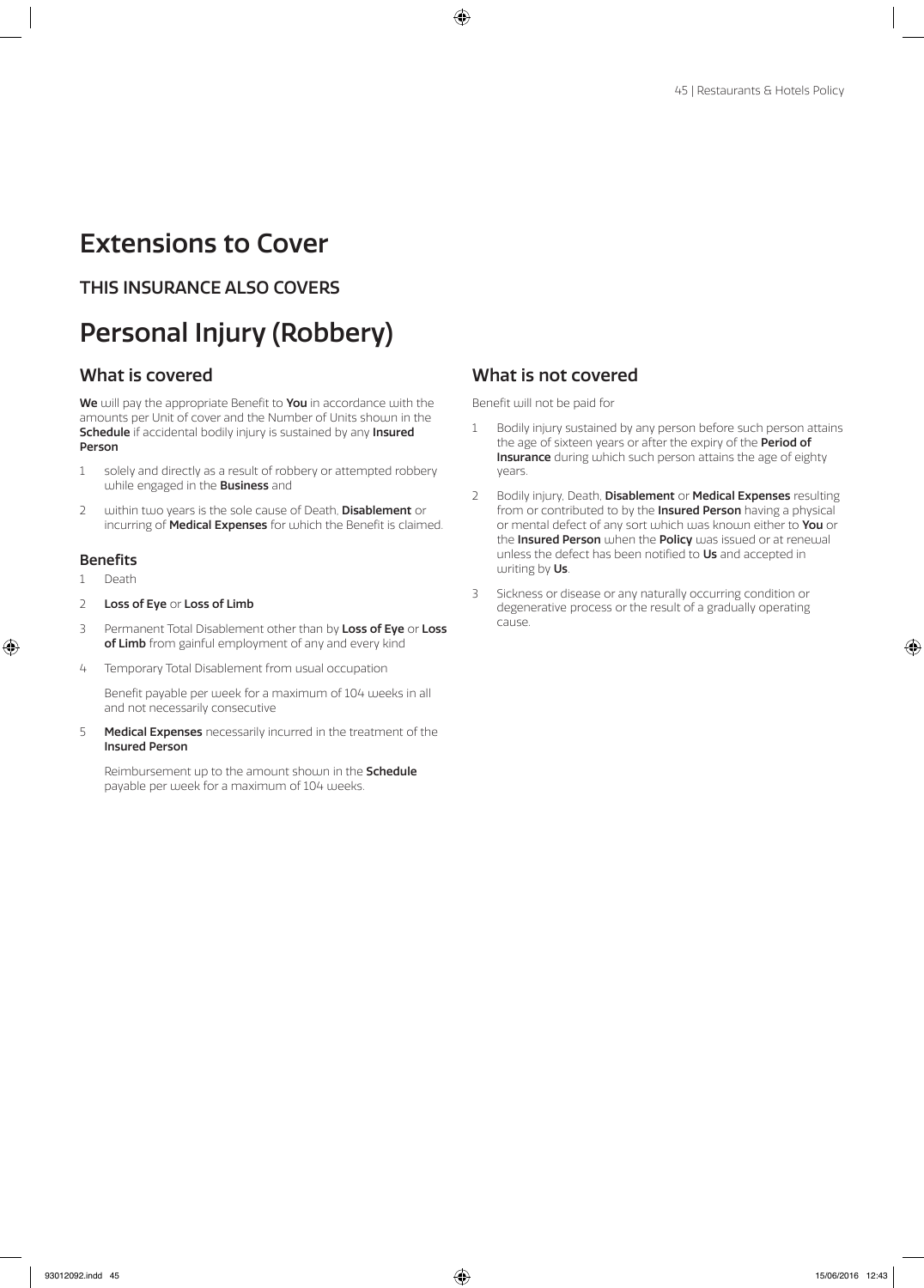# Money Insurance - how We settle claims

If Money and insured Property suffers Damage We will pay You the amount of loss of Money or at Our option reinstate or replace the Property provided that Our liability shall not exceed any stated Limit of Liability.

# Other considerations when settling claims under this Insurance

If at the time of any claim under this Insurance **You** are or would but for the existence of this **Policy** be entitled to indemnity under any other policy or policies We shall not be liable except in respect of any excess beyond the amount which would have been payable under such other policy or policies had this Insurance not been effected.

# Requirements which You must comply with to prevent loss or Damage

### Security Precautions

It is a requirement of this Insurance that whenever the **Business** Premises are left unattended You ensure that

- all locks bolts and other protective devices are in full and effective operation
- B all keys (including those relating to any part of the Intruder Alarm System) are removed from the Business Premises.

Further, where We have specified in Your Schedule that the Business Premises must be protected by an Intruder Alarm System it is a requirement of this Insurance that You comply with the following conditions in respect of such Premises

- 1 You shall maintain the Intruder Alarm System at the Premises in full and effective working order under a contract to provide both corrective and preventive maintenance with the installer or such other contractor agreed by Us in writing.
- 2 You shall ensure the Business Premises are not left unattended
	- A) unless the Intruder Alarm System is tested and set in its entirety and is together with the means of communication used to transmit signals in full and effective operation and where the equipment permits any alarm receiving centre to which the Intruder Alarm System is connected has acknowledged the setting signal
	- B) if police response to alarm calls has been withdrawn

without **Our** written agreement.

- 3 You shall ensure that any Intruder Alarm System required or approved by Us is installed in accordance with a specification agreed in writing by Us.
- You shall not make any alteration to or substitution of
	- A) any part of the **Intruder Alarm System**
	- B) the procedures agreed by You for police or any other response to any activation of or other warning signal pertaining to the Intruder Alarm System
	- C) the maintenance contract

without **Our** written agreement.

- 5 You shall not make any structural alteration of or changes in layout to the **Premises** that could affect operation of the Intruder Alarm System without Our written agreement.
- 6 You shall maintain secrecy of codes for operation of the Intruder Alarm System and shall not leave details of such codes at the **Business Premises** when the **Business Premises** are unattended.
- 7 You shall appoint at least two Keyholders and shall record details of the **Keyholders** with the police and any alarm receiving centre to which the Intruder Alarm System signals.
- 8 You shall immediately notify any change of **Keyholder** details to the police and any alarm receiving centre to which the Intruder Alarm System signals.
- 9 You shall ensure that in the event of notification of any activation of the **Intruder Alarm System** or interruption of the means of communication during any period that the system is set a **Keyholder** shall attend and allow access to the **Business** Premises without delay.
- 10 You shall advise Us as soon as possible and in any event not later than 10.00am on **Our** next working day and comply with any subsequent requirements stipulated by Us if You receive any notification
	- A) from the police, alarm installer/maintenance contractor or alarm receiving centre that response to alarm signals or line interruptions from the **Intruder Alarm System** may be withdrawn or the level of response reduced or delayed
	- B) from a Local Authority or Magistrate imposing any requirement for abatement of nuisance
	- C) that the **Intruder Alarm System** cannot be returned to or maintained in full working order.

### Failure to comply with any of these requirements may result in Us not paying Your Money claim.

### Money in Transit

It is a requirement of this Insurance that **Negotiable Money** in transit is escorted by the number of persons shown below:

| Limit                     | <b>Escorts</b>         |
|---------------------------|------------------------|
| Up to £5,000              | 1 able bodied person   |
| Between £5.001 and £9.000 | 2 able bodied persons  |
| Between £9.001and £15.000 | 3 able bodied persons. |
|                           |                        |

Any amounts in excess of £15,000 must be carried by a Security Company approved by Us.

The maximum amount **We** will pay is the **Limit of Liability** "In Transit" shown in the Schedule.

### Failure to comply with any of these requirements may result in Us not paying Your Money claim.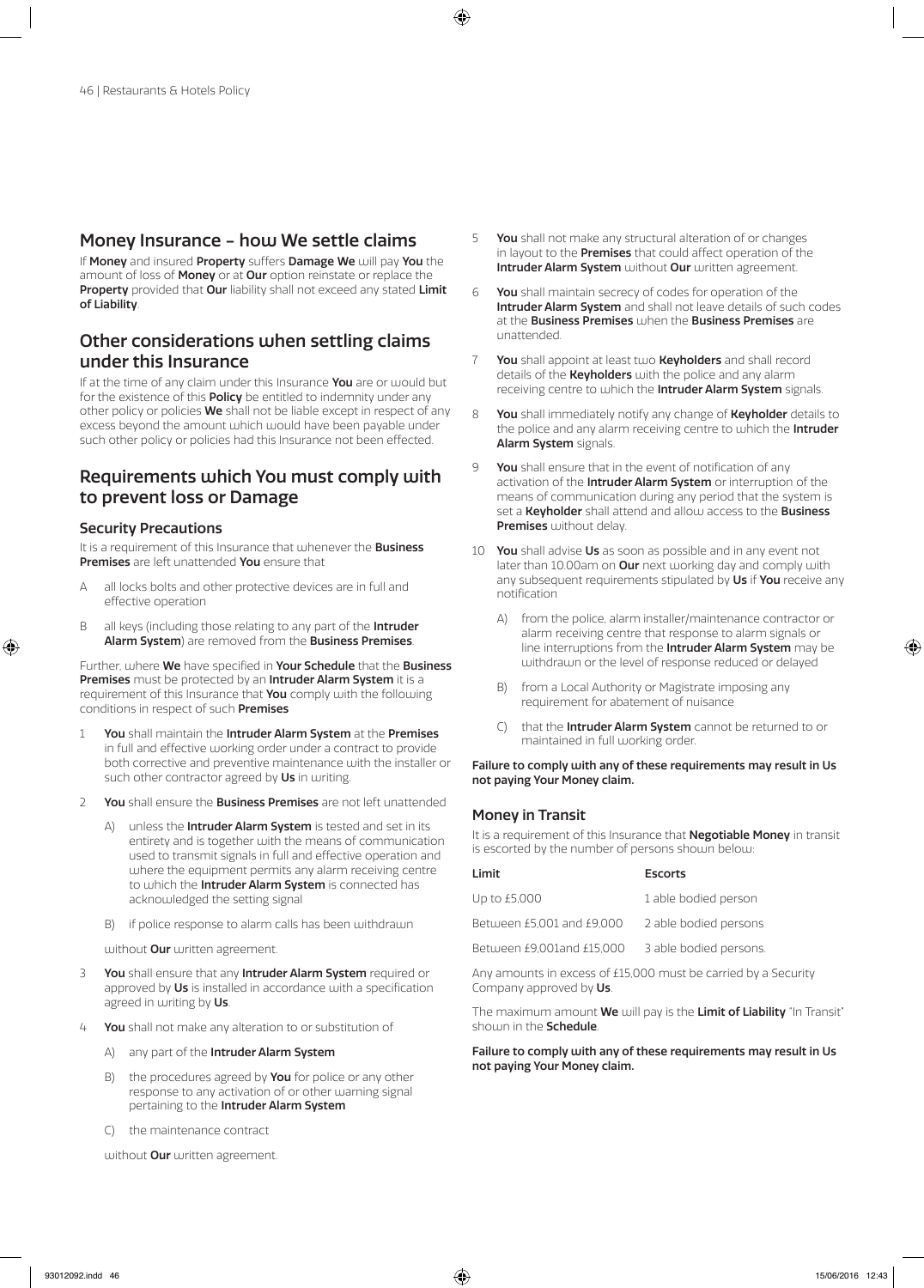# Transit Insurance

# THIS INSURANCE ONLY APPLIES WHERE SHOWN AS INCLUDED IN THE SCHEDULE

# Section 1 Vehicles owned or operated by You

Damage to Goods while being loaded on, carried on, temporarily housed on or unloaded from any vehicle owned or operated by You within the Territorial Limits shown in the Schedule.

# What is covered What is not covered

- Your Contribution as shouln in the Schedule
- 2 Loss of market, loss of profits, delay or any losses that do not directly result from the incident that caused You to claim.
- 3 Damage resulting from dishonesty or insolvency of persons to whom **Goods** are entrusted.
- 4 Damage to glass, china, marble, earthenware, scientific instruments, furniture, antiques, curios, sculptures, works of art, pictures, prints, drawings, engravings and goods of a brittle nature unless caused by fire, theft or as a direct result of collision or overturning of the conveying vehicle.
- 5 Damage to Goods warehoused at a rental or under a contract for storage and distribution.
- 6 Money and securities.
- 7 Damage to Goods carried by or despatched by You for hire or reward.
- 8 **Damage** arising as a result of packing which was inadequate to withstand normal handling during transit.
- 9 Damage due to insufficient labelling or incorrect addressing.
- 10 Damage to Goods
	- A) in any vehicle which is being used outside the normal course of the **Business** for social domestic or pleasure purposes
	- B) in open vehicles caused by atmospheric or climatic conditions unless the Goods are protected by vehicle sheets
	- C) in open vehicles caused by theft when the vehicle has been left unattended
	- D) left in or on any unattended vehicle for the night except where such vehicle is left closed and locked and either
		- i) garaged in a building which is securely closed and locked

or

- ii) parked in a compound secured by locked gates
- E) as a result of theft from any unattended vehicle unless
	- i) all doors, windows and other openings are left closed, securely locked and properly fastened

or

ii) entry or access to the vehicle has been effected by forcible and violent means.

### 11 Damage to Goods while at Exhibitions.

12 Any amount in excess of the sum insured shown in the Schedule for any one claim arising out of any one Event.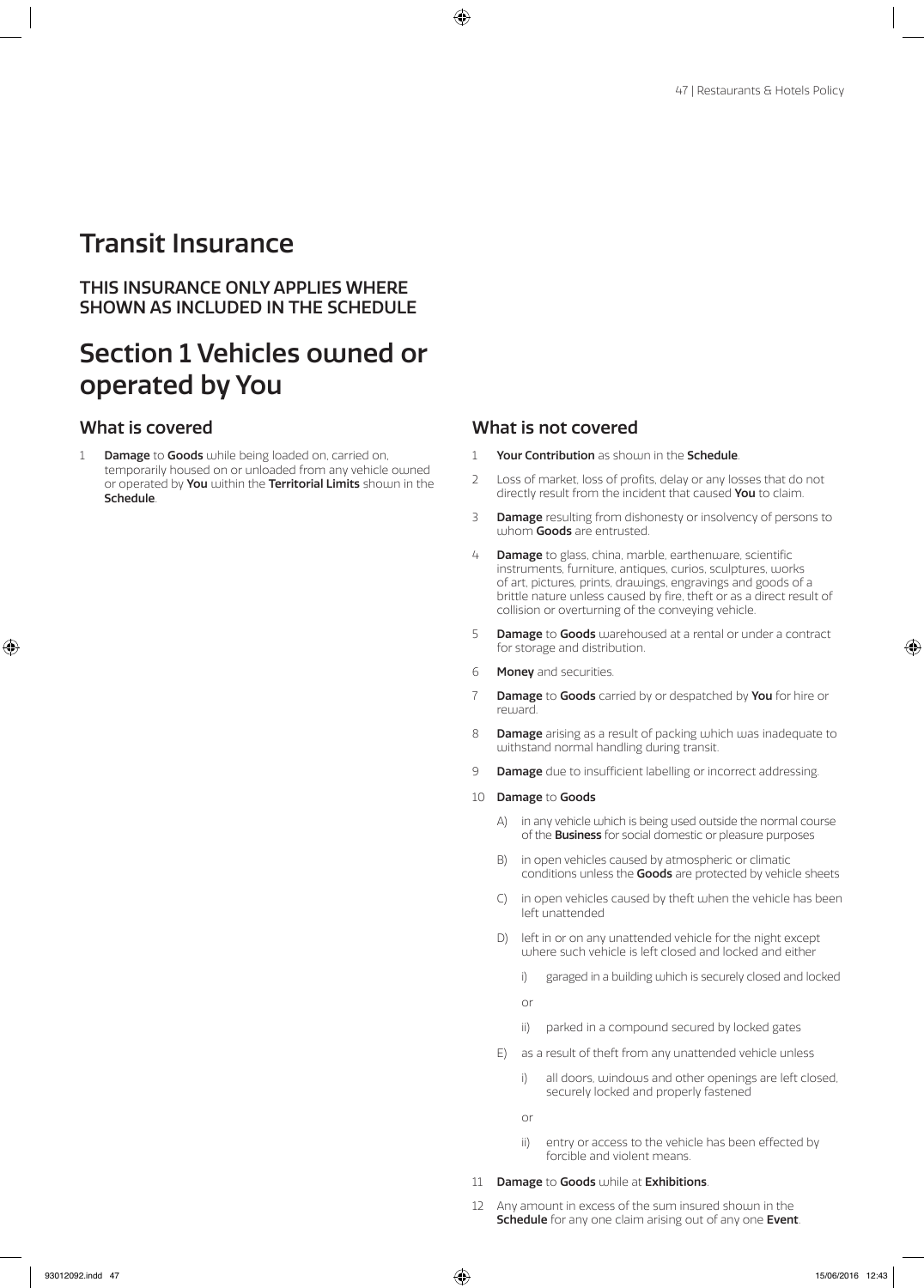# Extensions to Cover

# THIS SECTION ALSO COVERS

- Additional costs incurred in
	- A) transhipping Goods to another vehicle delivering it to the original destination or returning it to the place of despatch following Damage to the Goods or an accident to the conveying vehicle
	- B) the removal of debris following **Damage** to the **Goods** or an accident to the conveying vehicle
	- C) reloading **Goods** on to any vehicle if they fall from a vehicle owned or operated by You.

2 Damage to sheets, ropes, packing materials, dunnage, securing chains and toggles owned by You or in Your charge or control while carried on any vehicle owned or operated by You.

3 Damage to the personal effects belonging to the driver or attendant while carried by any vehicle owned or operated by You in the course of the employment of the driver or attendant with You.

# What is covered What is not covered

- Your Contribution as shown in the Schedule.
- 2 Loss of market, loss of profits, delay or any losses that do not directly result from the incident that caused You to claim.
- 3 Damage resulting from dishonesty or insolvency of persons to whom **Goods** are entrusted.
- 4 Damage to glass, china, marble, earthenware, scientific instruments, furniture, antiques, curios, sculptures, works of art, pictures, prints, drawings, engravings and goods of a brittle nature unless caused by fire or theft or as a direct result of collision or overturning of the conveying vehicle.
- 5 **Money** and securities.
- 6 Damage arising as a result of packing which was inadequate to withstand normal handling during transit.
- 7 Damage due to insufficient labelling or incorrect addressing.
- 8 Any amount in excess of £2,500 for all claims arising out of any one Event.
- 1 Your Contribution as shown in the Schedule.
- 2 Damage resulting from dishonesty or insolvency of persons to whom **Goods** are entrusted.
- 3 **Damage** arising as a result of packing which was inadequate to withstand normal handling during transit.
- 4 Damage due to insufficient labelling or incorrect addressing.
- 5 Loss of sheets, ropes, packing materials, dunnage, securing chains and toggles as a result of disappearance or shortage if such loss is not traceable to any **Event** or is only revealed when an inventory is made.
- 6 Any amount in excess of £2,500 for all claims arising out of any one Event.
- 1 Your Contribution as shown in the Schedule.
- 2 **Money** and securities.
- 3 Jewellery, watches, furs, cameras or any portable electronic entertainment equipment belonging to vehicle drivers or attendants.
- 4 Any amount in excess of £250 for all claims arising out of any one Event for any one person.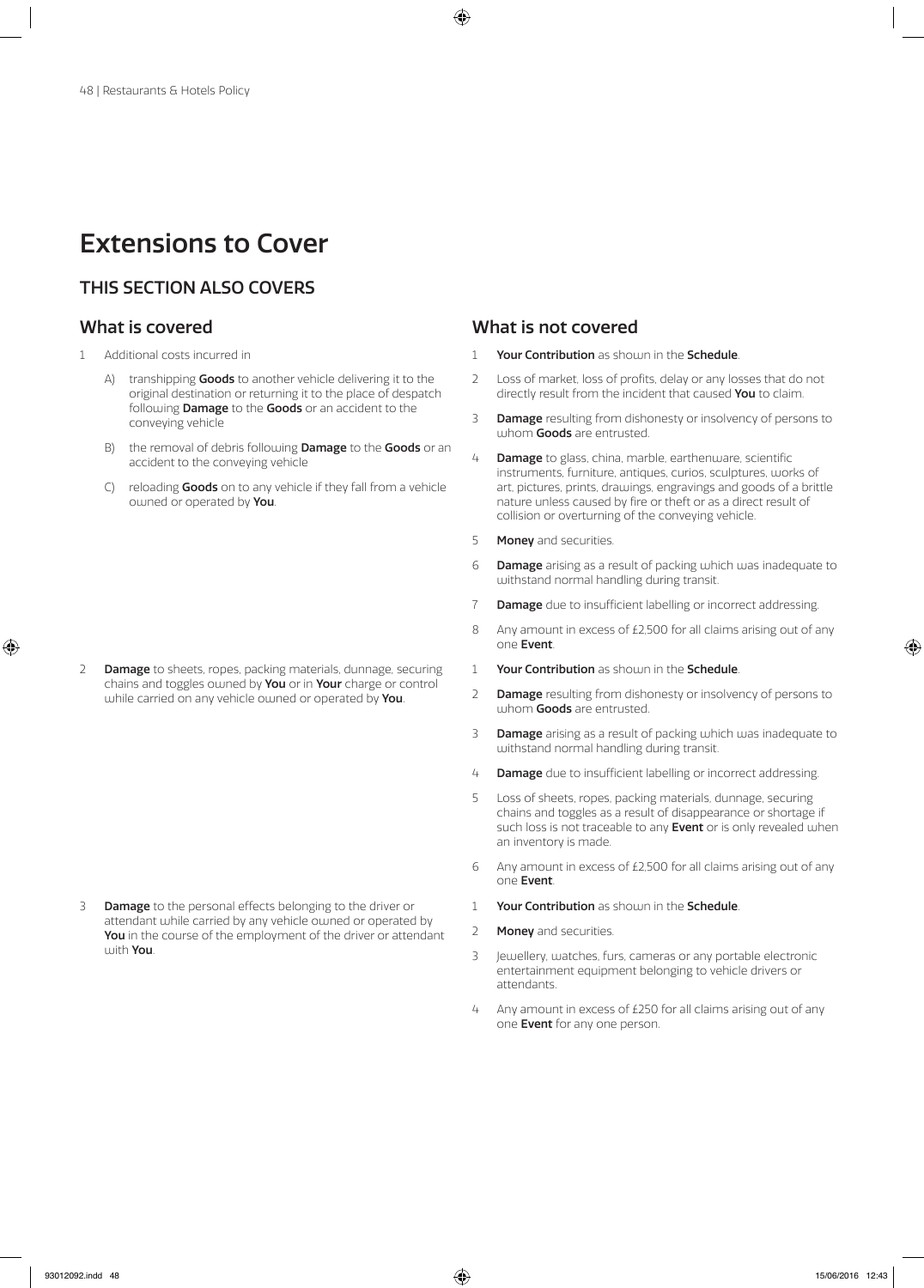# Section 2 Exhibitions

**Damage** by any cause to **Goods** while at **Exhibitions** within the Territorial Limits shown in the Schedule.

## What is covered What is not covered

- Your Contribution as shown in the Schedule
- 2 **Damage** resulting from dishonesty or insolvency of persons to whom **Goods** are entrusted.
- 3 Money and securities.
- 4 **Goods** left at any **Exhibition** premises for longer than 7 days.
- 5 Damage to
	- A) machinery due to its own running or operation
	- B) Goods by atmospheric or climatic conditions in respect of **Exhibitions** held in the open or in marquees or in tents
	- C) Goods whilst being demonstrated, tested or worn.
- 6 Damage as a result of theft of Goods left unattended at the **Exhibition** premises
	- A) during **Exhibition** opening hours
	- B) outside **Exhibition** opening hours unless theft involves entry to or exit from the room containing the Goods by forcible and violent means or the Exhibition premises or site is patrolled by security personnel.
- 7 Any amount in excess of the Limit of Liability for any one Exhibition as shown in the Schedule.

### THIS INSURANCE ALSO DOES NOT COVER (IN RESPECT OF BOTH SECTION 1 AND SECTION 2)

### 1 Wear and Tear

Wear, tear, depreciation, deterioration, mildew, moth, vermin, inherent vice, inherent nature, mechanical or electrical breakdown, failure or derangement unless external Damage has occurred.

2 Sonic Bangs

Damage by pressure waves caused by aircraft or other aerial devices travelling at sonic or supersonic speeds.

### 3 War and Allied Risks

**Damage** caused by war, invasion, act of foreign enemy, hostilities (whether war be declared or not), civil war, rebellion, revolution, insurrection, military or usurped power, confiscation, requisition, seizure or destruction by any government or any public authority.

### 4 Radioactive Contamination

**Damage** to any **Goods** whatsoever or any loss or expense whatsoever resulting or arising therefrom or any loss directly or indirectly caused by or contributed to by or arising from

- A) ionising radiations or contamination by radioactivity from any nuclear fuel or from any nuclear waste from the combustion of nuclear fuel
- B) the radioactive, toxic, explosive or other hazardous properties of any explosive nuclear assembly or nuclear component of it.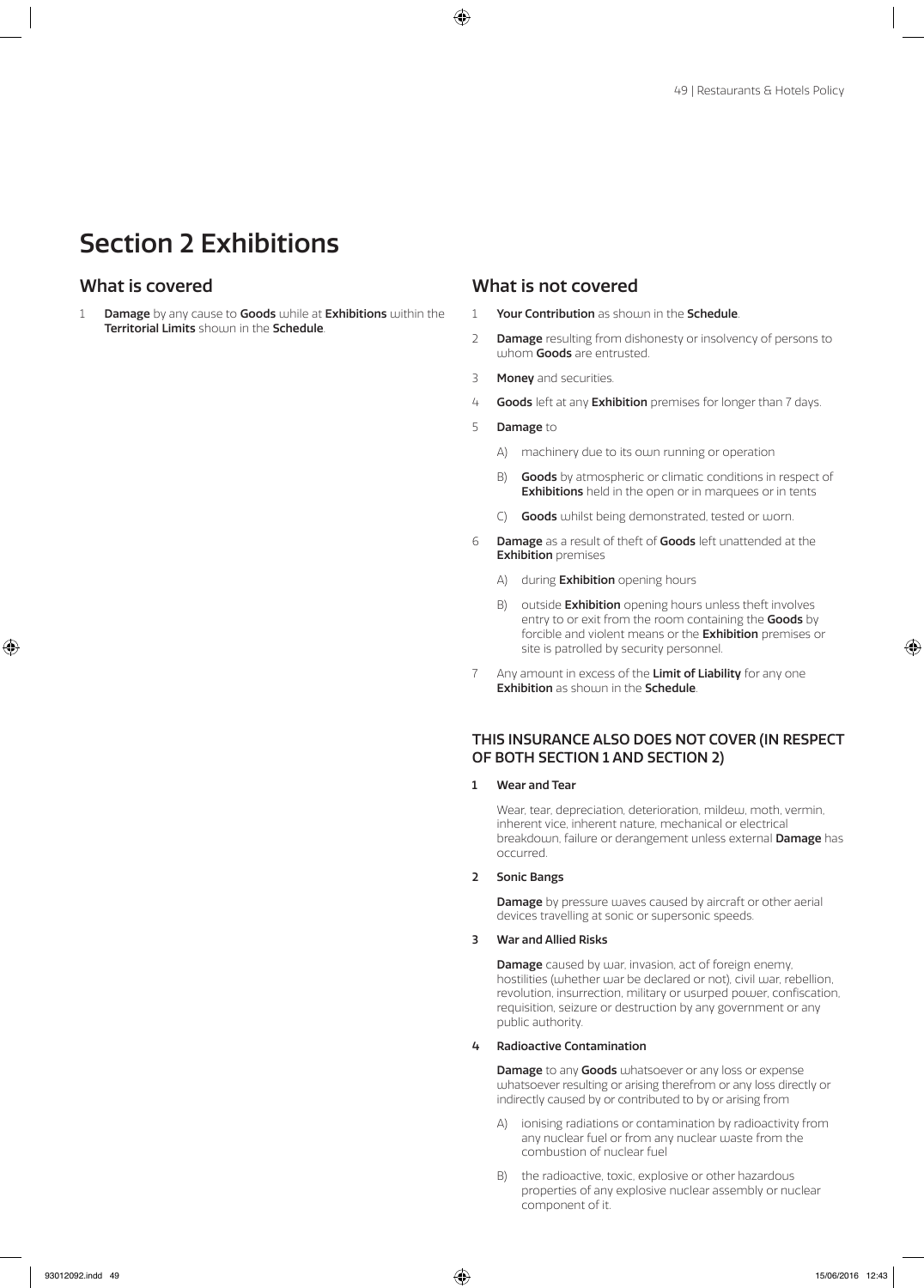# What is covered What is not covered

### 5 Terrorism

**Damage** caused by or happening through or in consequence directly or indirectly of

- A) Terrorism regardless of any other cause or event contributing concurrently or in any other sequence to the loss and
- B) in Northern Ireland
	- i) riot or civil commotion
	- ii) strikers, locked-out workers or persons taking part in labour disturbances or malicious persons but this shall not apply to **Damage** by fire or explosion.

This Insurance also excludes **Damage** or loss resulting from **Damage** directly or indirectly caused by resulting from or in connection with any action aimed at controlling, preventing, suppressing or in any way relating to an act of Terrorism.

In Great Britain and Northern Ireland, Terrorism means

acts of persons acting on behalf of or in connection with any organisation which carries out activities directed towards the overthrowing or influencing by force or violence of Her Majesty's government in the United Kingdom or any other government de jure or de facto.

In so far that this Insurance is extended to include any situation elsewhere than in Great Britain and Northern Ireland Terrorism means

any act including but not limited to the use of force or violence or the threat of any person or group of persons whether acting alone or on behalf of or in connection with any organisation or government committed for political, religious, ideological or similar purposes including the intention to

- A) influence any government or any international governmental organisation or
- B) put the public or any section of the public in fear.

In any action, suit or other proceedings where We allege that by reason of this exclusion any **Damage** or loss resulting from **Damage** is not covered by this Insurance the burden of proving that such **Damage** or loss is covered shall be upon **You**.

### 6 Electronic Risk

- A) **Damage** to **Data** which shall include but shall not be limited to
	- i) Damage to or corruption of Data whether in whole or in part
	- ii) unauthorised appropriation of use of access to or modification of Data
	- iii) unauthorised transmission of **Data** to any third parties
	- iv) Damage arising out of any misinterpretation, use or misuse of Data
	- v) Damage arising out of any operator error in respect of Data.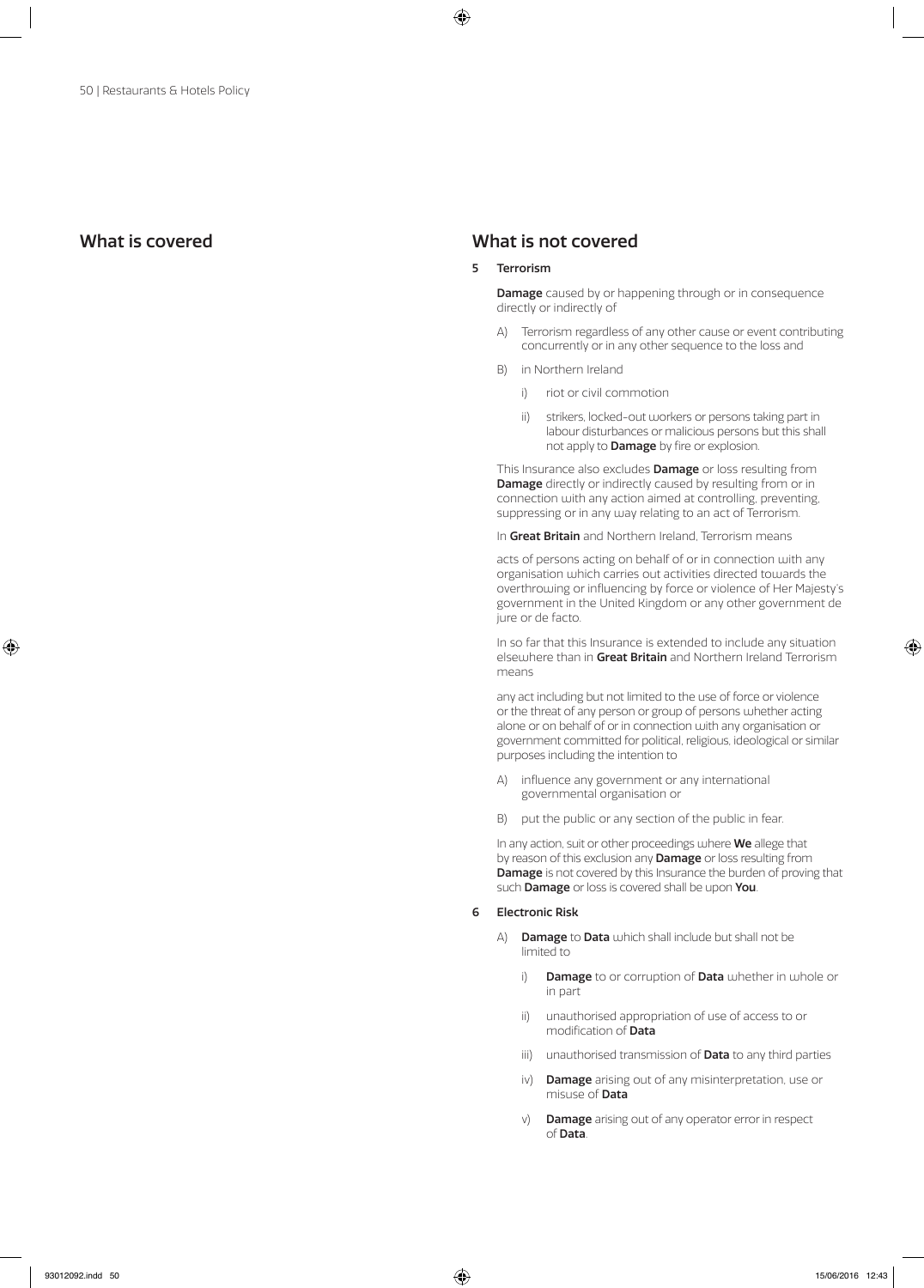# What is covered What is not covered

- B) Damage to the Property Insured arising directly or indirectly from
	- i) the transmission or impact of any **Virus**
	- ii) unauthorised access to a **System**
	- iii) interruption of or interference with electronic means of communication used in the conduct of Your **Business** including but not limited to any diminution in the performance of any website or electronic means of communication

### iv) Failure of a System

v) anything described in A) above

but in respect of B) i), B) ii), B) iii) and B) iv) this shall not exclude subsequent **Damage** which itself results from a cause not otherwise excluded provided that such **Damage** does not arise by reason of any malicious act or omission.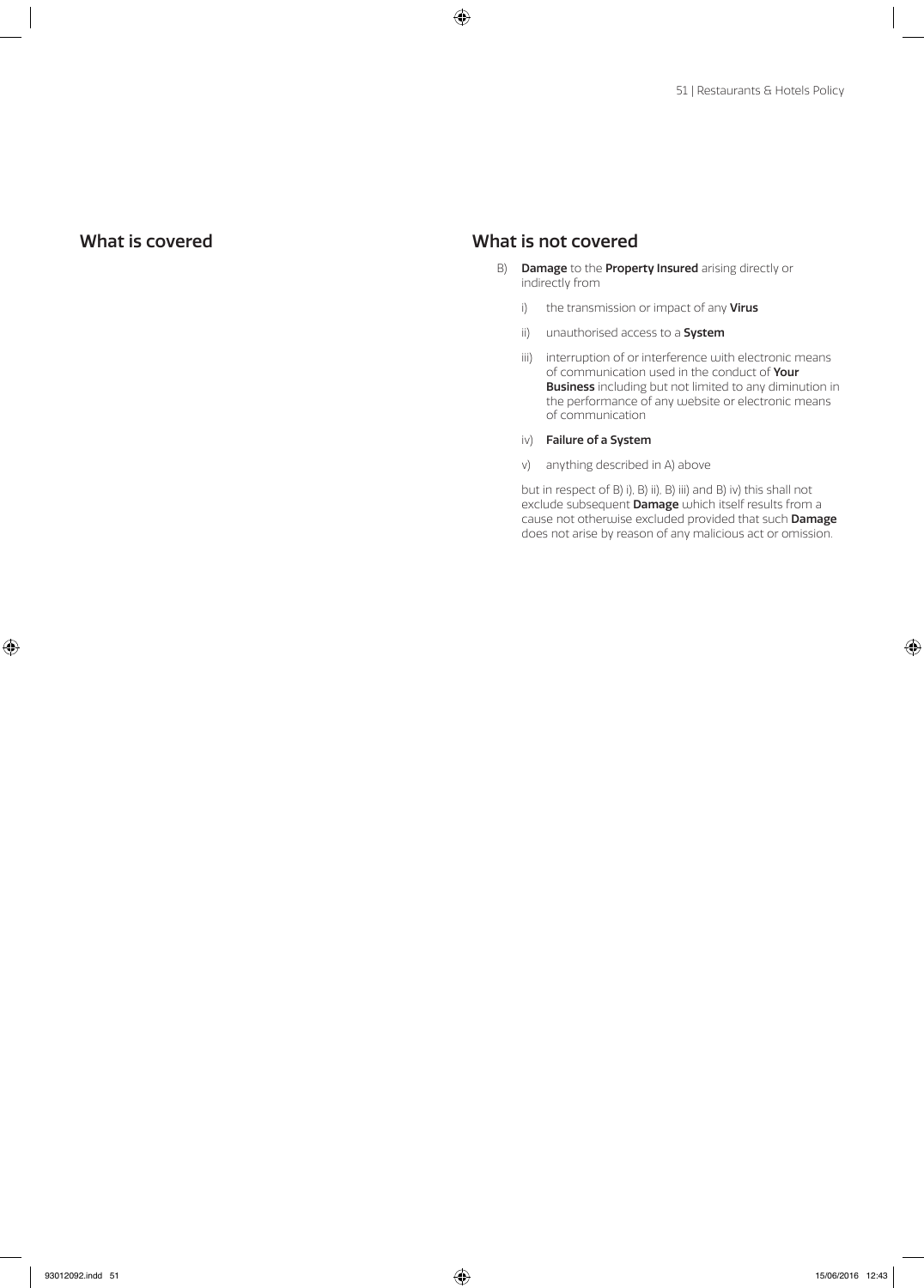# How We settle claims for Vehicles owned or operated by You

If any of the Goods suffer Damage as covered under Section 1 of this Insurance within the Territorial Limits shown in the Schedule We will pay You the amount of loss or at Our option repair reinstate or replace such Goods.

### Your sum insured – the penalty for underinsurance

If at the time of the **Damage** the total sum insured for **Goods** are less than 85% of the Insurable Amount (see below), You will be responsible for the difference and **You** will bear a proportionate share of the loss.

The Insurable Amount shall be the total value at the time of Damage of the Goods insured as carried in all vehicles owned or operated by You.

# How We settle claims for Exhibitions

If any of the Goods suffer Damage as covered under Section 2 of this Insurance within the Territorial Limits shown in the Schedule We will pay You the amount of loss or at Our option repair reinstate or replace such Goods.

## The most We will pay

The most **We** will pay in respect of any one **Exhibition** is the Limit of Liability as shown in the Schedule or any other stated Limit of Liability.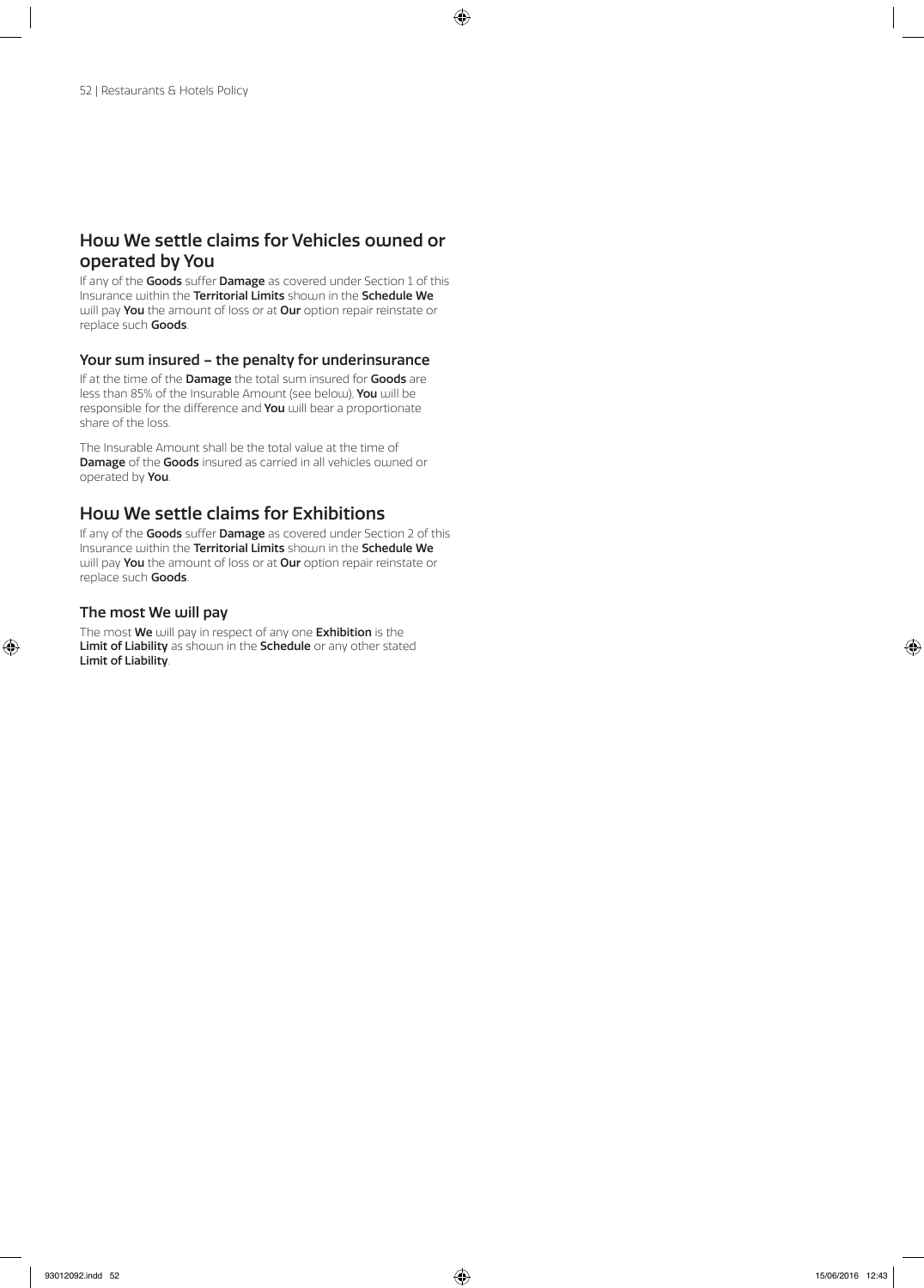# Liabilities Insurance

THIS INSURANCE SECTION ONLY APPLIES WHERE SHOWN AS INCLUDED IN THE **SCHEDULE** 

# Section 1 Employers' Liability

Any Person Entitled to Indemnity is covered

- 1 against legal liability for damages in respect of **Injury** of any Person Employed caused during any Period of Insurance
	- A) in Great Britain, Northern Ireland, the Channel Islands or the Isle of Man

or

B) while temporarily outside these territories

arising out of and in the course of employment by You in the Business

- in respect of
	- A) claimants costs and expenses which **You** are legally liable to pay in connection with any claim
	- B) the costs of legal representation at any coroner's inquest or inquiry in respect of any death
	- C) i) costs of legal representation at proceedings in any Court arising out of any alleged breach of statutory duty resulting in **Injury** including the defence of any criminal proceedings brought against You or Your director or partner or **Employee** for an offence of Corporate Manslaughter or Corporate Homicide or a breach of the Health and Safety at Work etc Act 1974 or the Health and Safety at Work (Northern Ireland) Order 1978
		- ii) costs and expenses of legal representation at any appeal against conviction if in the opinion of Counsel (appointed by mutual consent) such appeal could be contested with the probability of success
	- D) all other legal costs and legal expenses in relation to any matter which may form the subject of a claim for indemnity under this Insurance Section

incurred with **Our** prior written consent.

# What is covered What is not covered

### 1 Radioactive Contamination

Any legal liability directly or indirectly caused by, or contributed to by, or arising from

A) ionising radiation or radioactive contamination from any nuclear fuel or waste which results from the burning of nuclear fuel

or

B) the radioactive, toxic, explosive or other dangerous properties of any nuclear assembly or any part of it

where the legal liability is

- i) that of any principal
- ii) accepted under an agreement without which the legal liability would not exist.

### 2 Road Traffic Legislation

Any legal liability for Injury in respect of which You are required to arrange insurance or security in accordance with road traffic legislation within the European Union.

### 3 Fines or Penalties

Any legal liability for

- A) fines or penalties
- B) the costs of appeal against any improvement or prohibition notices
- C) fees for intervention payable under the Health and Safety Fees (Regulations) 2012
- D) compensation ordered or awarded by a Court of Criminal Jurisdiction.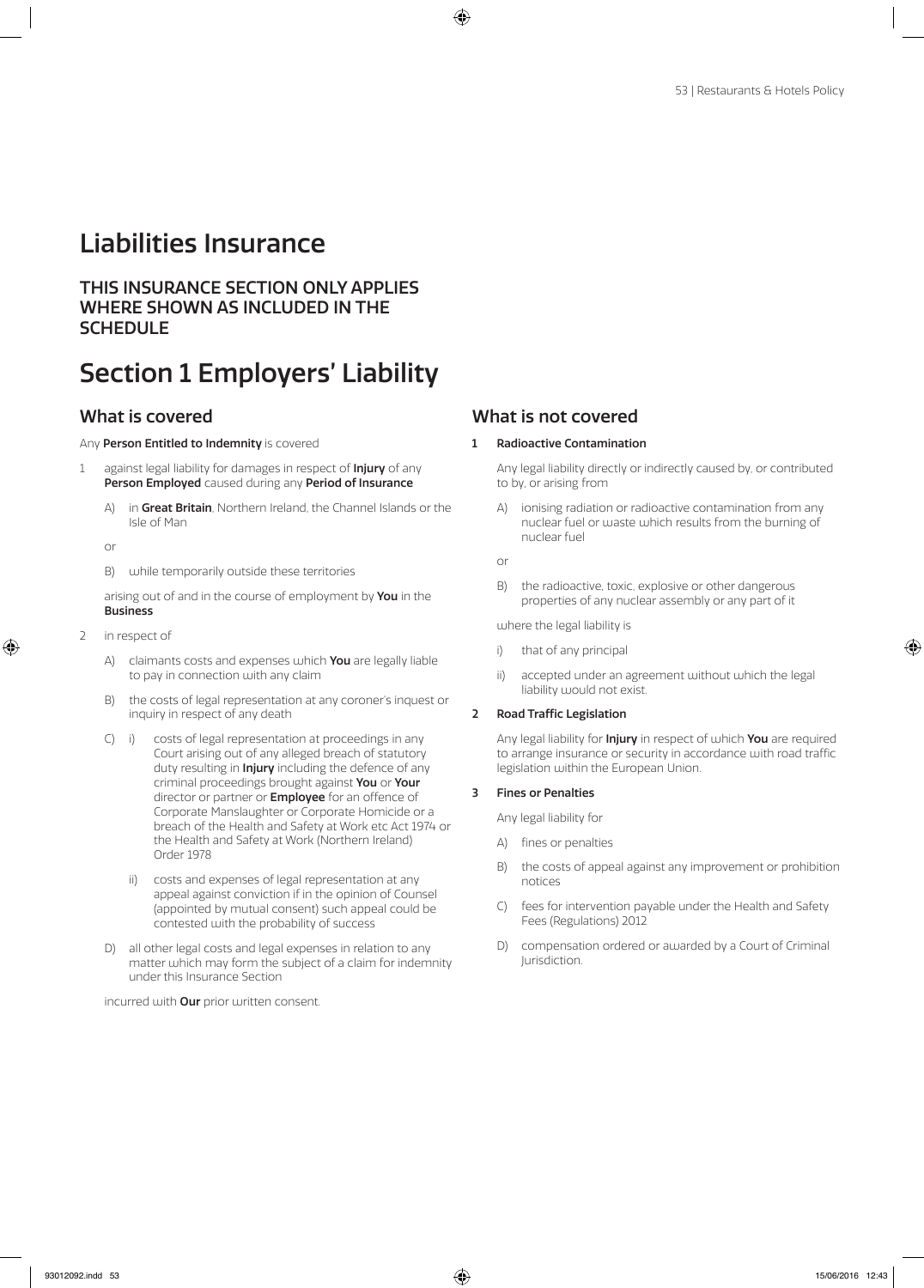# Extensions to Section 1

# THIS INSURANCE ALSO COVERS

1 Compensation for Court Attendance

If We require any director, partner or Employee of Yours to attend Court as a witness in connection with a claim We will pay You the amount shown below

- A) for any director or partner of **Yours** £500 per day
- B) for any **Employee**  $£250$  per day.

### 2 Unsatisfied Court Judgements

If an **Employee** or their personal representative is awarded damages for *Injury* in any Court situated in Great Britain, Northern Ireland, the Channel Islands or the Isle of Man which is not paid, in whole or in part, after 6 months. We will, at Your request, pay the amount of the judgement provided that

- A) the damages are awarded against a company or individual operating from premises in Great Britain, Northern Ireland, the Channel Islands or the Isle of Man
- B) the **Injury** was caused during any **Period of Insurance** in the course of employment by You
- C) there is no on-going, planned or outstanding appeal
- D) the **Employee** or their personal representative shall assign the judgement to Us.

# What is covered What is not covered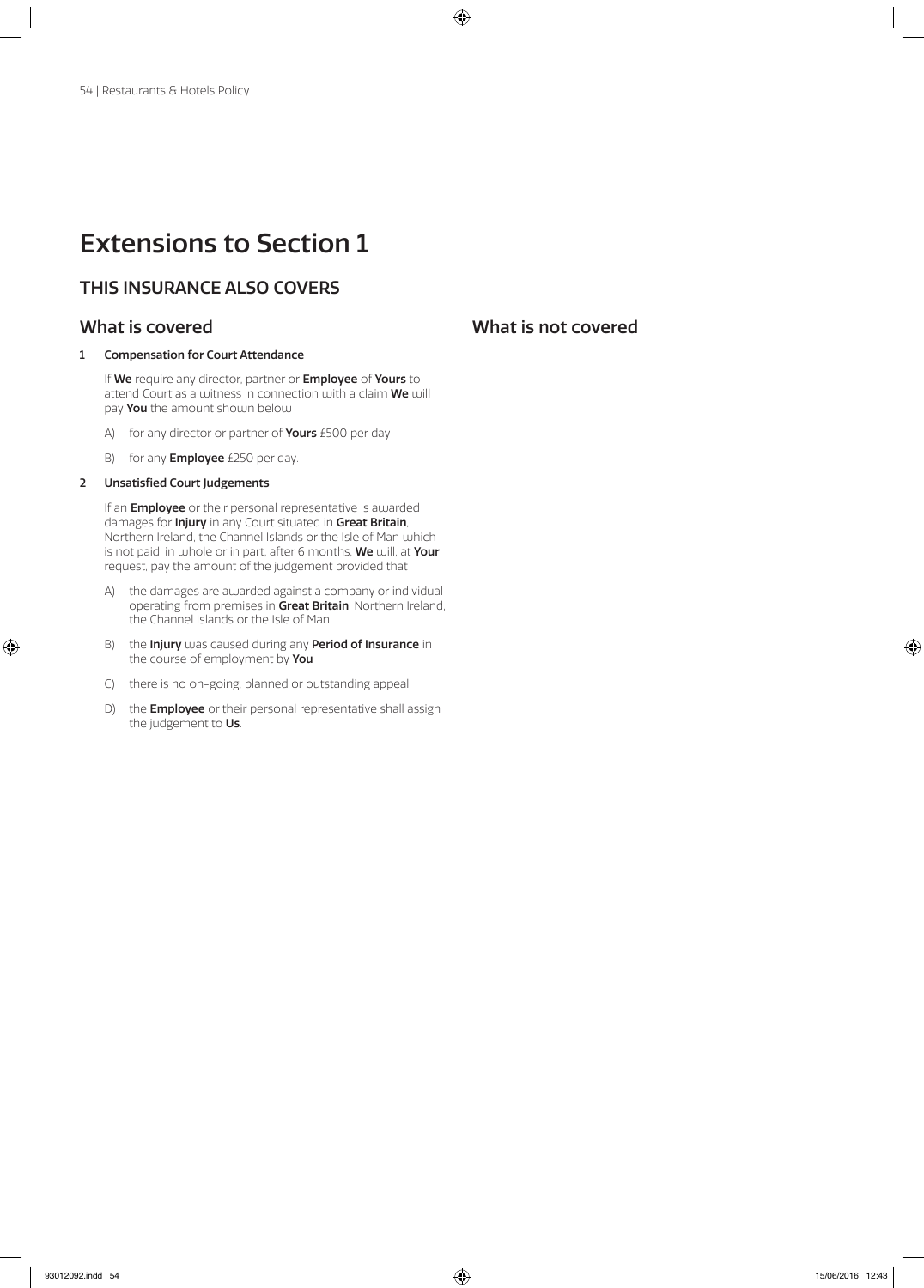# Employers' Liability - how We settle claims

## How We settle claims for Your legal liabilities to Persons Entitled to Indemnity

Subject to the terms and conditions of Your Policy, We will pay the amount of any damages and costs which a Court has ordered You to pay or which You have (with Our written consent) agreed to pay, in addition to any costs that You have incurred with Our written consent.

### The most We will pay

Our liability for Injury and costs and expenses payable in respect of any one Event will not exceed the Limit of Indemnity shown under Section 1 (Employers' Liability) in Your Schedule.

For the purposes of the Limit of Indemnity applying to Terrorism (as shown in the **Schedule**), Terrorism means

acts of persons acting on behalf of or in connection with any organisation which carries out activities directed towards the overthrowing or influencing by force or violence of Her Majesty's government in the United Kingdom or any other government de jure or de facto.

### Our right to pay the full limit at any time

In respect of any one Event, We may pay the Limit of Indemnity shown in Your Schedule (less any sums already paid or incurred) or any lesser amount for which any claims arising from the Event can be settled. We will then relinquish control of such claims and be under no further liability.

### Parties to the contract of insurance

The total amount payable by Us in respect of all damages, costs and expenses arising out of all claims during any one Period of Insurance consequent on or attributable to one source or original cause irrespective of the number of Persons Entitled to Indemnity having a claim under this **Policy** consequent on or attributable to that one source or original cause shall not exceed the Limit of Indemnity shown under Section 1 (Employers' Liability) in Your Schedule.

For the purposes of the Limit of Indemnity all of the Persons Entitled to Indemnity under this Policy shall be treated as one party or legal entity so that there will be only two parties to the contract of insurance namely Us and You.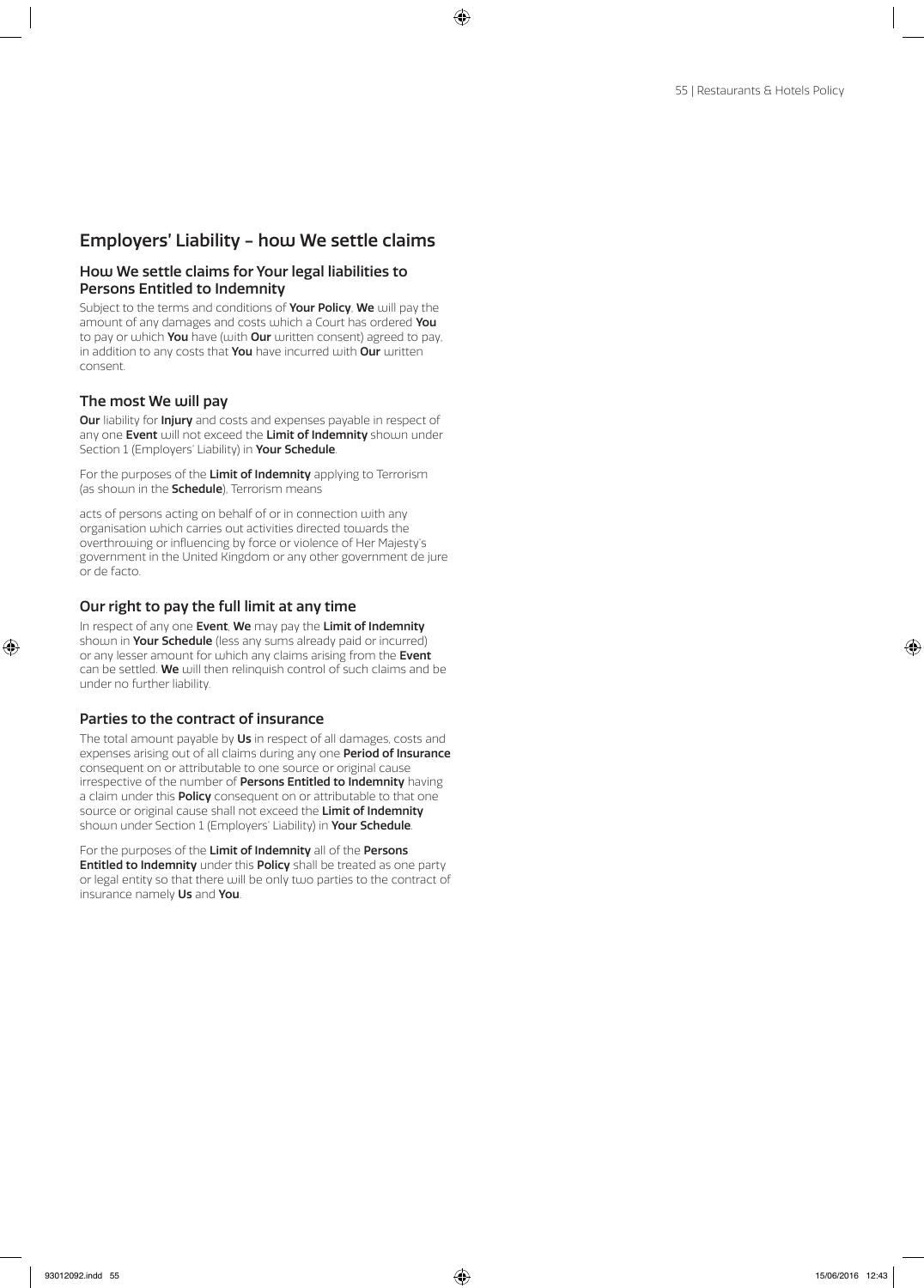# Section 2 Public Liability/ Products Liability

# THIS INSURANCE SECTION ONLY APPLIES WHERE SHOWN AS INCLUDED IN THE **SCHEDULE**

Any Person Entitled to Indemnity is covered

- 1 up to the Limit of Indemnity against legal liability for damages in respect of
	- A) accidental **Injury** of any person
	- B) Damage to Property
	- C) accidental nuisance, accidental trespass to land or goods, or accidental interference with any easement, right of air, light, water or way
	- D) wrongful arrest or false imprisonment

happening during any **Period of Insurance** in connection with the Business

- 2 in respect of
	- A) claimants costs and expenses which You are legally liable to pay in connection with any claim
	- B) the costs of legal representation at any coroner's inquest or inquiry in respect of any death
	- C) i) costs of legal representation at proceedings in any Court arising out of any alleged breach of statutory duty resulting in **Injury** including the defence of any criminal proceedings brought against You or Your director or partner or **Employee** for an offence of Corporate Manslaughter or Corporate Homicide or a breach of the Health and Safety at Work etc Act 1974 or the Health and Safety at Work (Northern Ireland) Order 1978
		- ii) costs and expenses of legal representation at any appeal against conviction if in the opinion of Counsel (appointed by mutual consent) such appeal could be contested with the probability of success
	- D) all other legal costs and legal expenses in relation to any matter which may form the subject of a claim for indemnity under this Insurance Section

incurred with **Our** prior written consent.

## What is covered What is not covered

### 1 Mechanical Vehicles

Any legal liability arising from or out of the ownership possession or use by or on behalf of You or any Person Entitled to Indemnity of any

- A) mechanically propelled vehicle other than legal liability arising out of
	- i) the use of plant as a tool of trade on site
	- ii) the use of plant at Your Premises
	- iii) the loading or unloading of any vehicle

except where You are required to arrange insurance or security in accordance with road traffic legislation, or where cover is provided by a motor insurance policy

- B) aircraft or other aerial device
- C) aerospatial device
- D) hovercraft
- E) water-borne craft (other than hand-propelled or sailing craft in inland or territorial waters).

### 2 Employers' Liability

Any legal liability for bodily injury or mental injury to or death, disease or illness of any **Person Employed** arising out of and in the course of employment by You in the Business.

### 3 Property in Your Custody or Control

Any legal liability for **Damage** to any **Property** which belongs to or is held in trust by or is in the custody or control of You other than

- A) Your directors', partners', Employees' or visitors' personal effects including vehicles and their contents
- B) customers' personal effects held in a cloakroom operated by **You** provided that
	- i) Our liability in respect of any one article shall not exceed £500
	- such cloakroom is securely locked when unattended and the key is kept in the custody of a person authorised by You
- C) premises and their contents which are not owned, leased or rented to You at which You are working in connection with Your Business
- D) premises and their fixtures and fittings which are leased or rented to You unless the legal liability arises solely because of a contract or agreement or where the legal liability arises from an agreement to maintain insurance in respect of **Damage** to any such premises and their fixtures and fittings.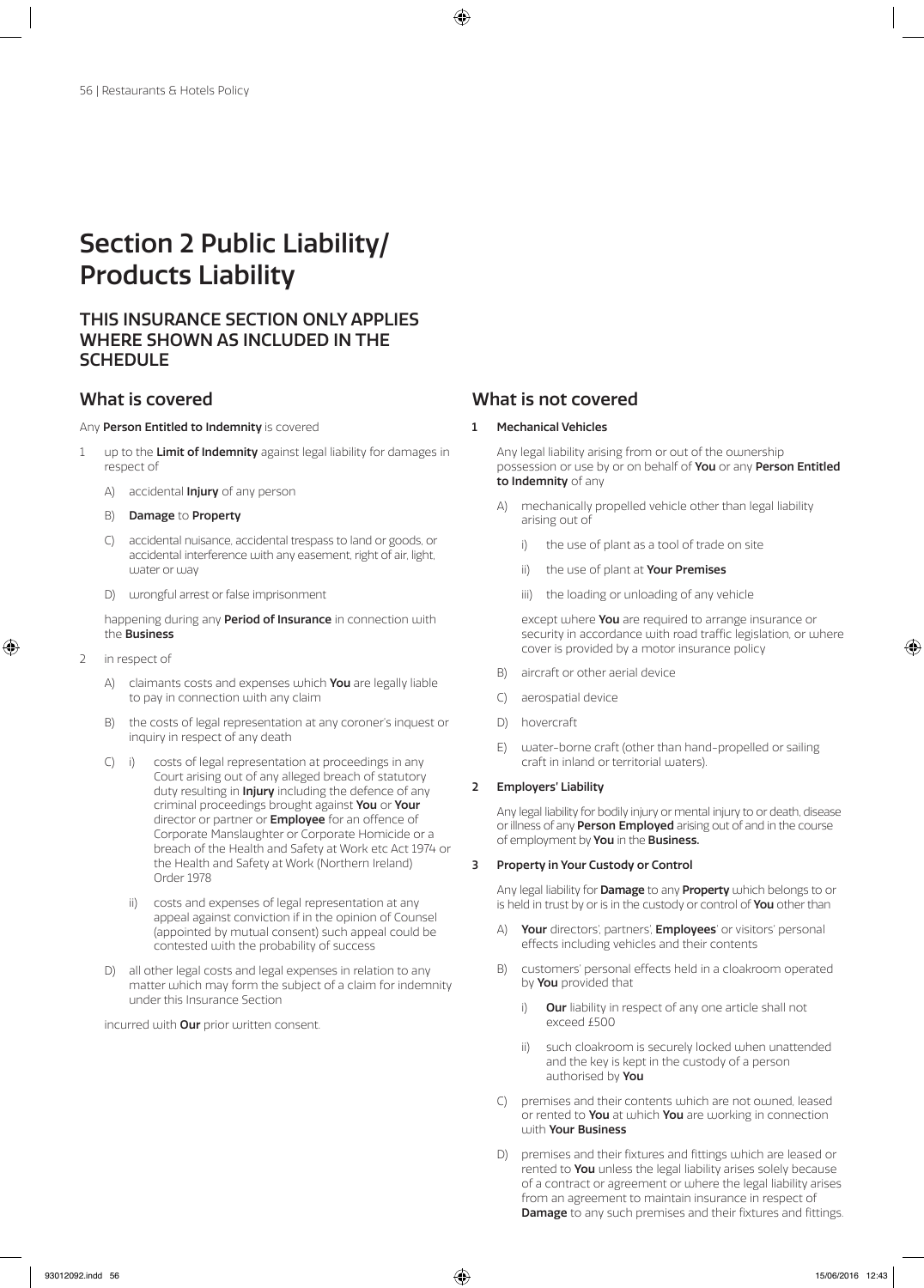## What is covered What is not covered

### 4 Pollution or Contamination

Any legal liability caused by or arising out of pollution or contamination of buildings or other structures or of water or land or the atmosphere unless the pollution or contamination is caused by a sudden, identifiable, unintended and unexpected incident which takes place in its entirety at a specific moment in time and place during any **Period of Insurance**. All pollution and contamination which arises out of one incident shall be considered by Us for the purpose of this Policy to have occurred at the time such incident takes place.

### 5 Product Defects and Recall

- A) Any legal liability in respect of loss of or **Damage** to any product supplied or contract work executed by You caused by any defect or unsuitability for its intended purpose.
- B) Any legal liability in respect of the cost of recall, removal, repair, alteration, replacement or reinstatement arising from the defect or unsuitability of any product supplied by You or any contract work executed by You.

### 6 Professional Risks

Any legal liability arising from or in connection with any advice, design or specification provided by You for a fee.

### 7 Contractual Liability

Any legal liability arising from or in connection with any product supplied or contract work executed by **You** where such liability has been accepted by agreement except to the extent that such liability would have attached in the absence of such agreement. This exclusion shall not apply if such agreement has been accepted by Us in writing.

### 8 Disposed Premises

Any legal liability for the costs of remedying

- A) any defect or alleged defect
- B) the presence of Asbestos, Asbestos Dust or Asbestos Containing Materials

in premises disposed of by You.

### 9 Fines or Penalties

Any legal liability for

- A) fines or penalties
- B) the costs of appeal against any improvement or prohibition notices
- C) fees for intervention payable under the Health and Safety Fees (Regulations) 2012
- D) compensation ordered or awarded by a Court of Criminal Jurisdiction
- E) aggravated, exemplary or punitive damages awarded by any Court outside Great Britain, Northern Ireland, the Channel Islands or the Isle of Man.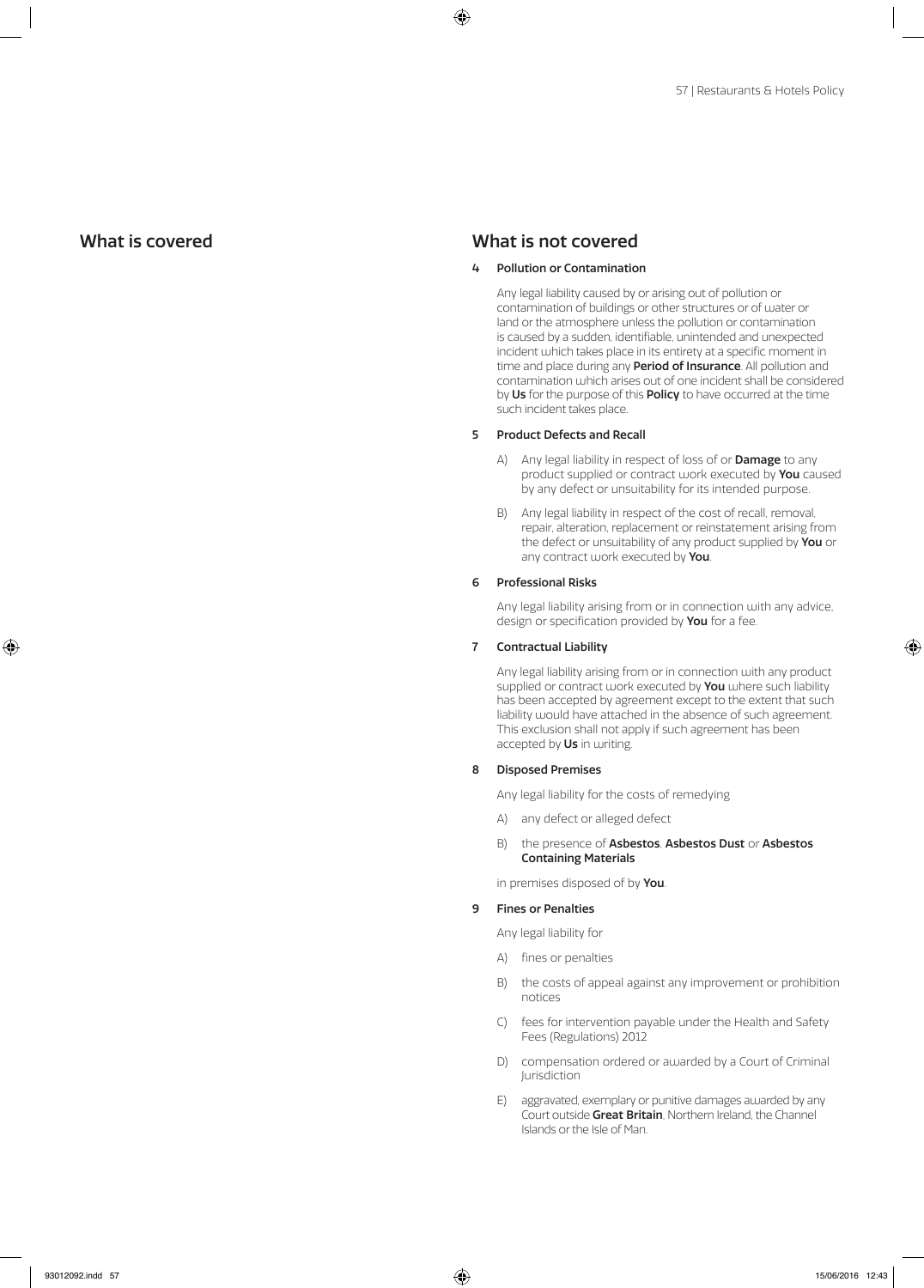# What is covered **What is not covered**

### 10 Radioactive Contamination

Any legal liability directly or indirectly caused by, or contributed to by, or arising from

A) ionising radiation or radioactive contamination from any nuclear fuel or waste which results from the burning of any nuclear fuel

or

B) the radioactive, toxic, explosive or other dangerous properties of any nuclear assembly or any part of it.

### 11 War and Allied Risks

Any legal liability arising from any consequence of war, invasion, act of foreign enemy, hostilities, (whether war be declared or not), civil war, rebellion, revolution, insurrection or military or usurped power.

### 12 Fear of Asbestos

Any legal liability for mental injury or fear of suffering bodily injury, death, disease or illness arising out of actual or suspected exposure to Asbestos, Asbestos Dust or Asbestos Containing Materials.

### 13 Asbestos Removal Costs

Any legal liability for the costs of management (including those of any persons under any statutory duty to manage), removal, repair, alteration, recall, replacement or reinstatement of any property or part thereof arising out of the presence of **Asbestos**, Asbestos Dust or Asbestos Containing Materials.

### 14 Aircraft Products

Any legal liability arising from **Aircraft Products.** 

### 15 Contribution

Your Contribution as shown in the Schedule in respect of

- A) the claimants damages
- B) the claimants costs and expenses.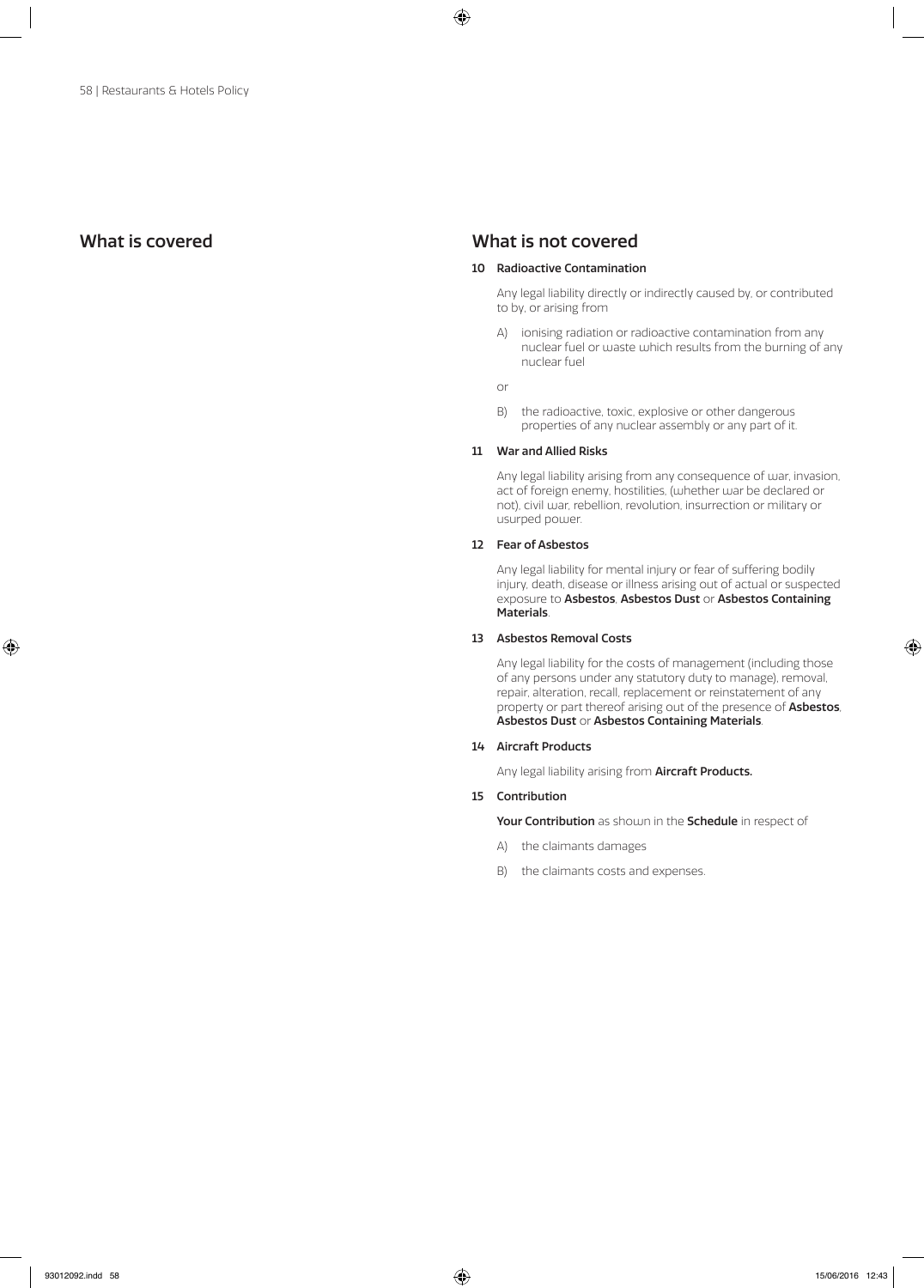# Extensions to Section 2

# THIS INSURANCE ALSO COVERS

### 1 Cross Liabilities

If there is more than one Policyholder specified in the **Schedule** this Section will apply separately to each one as if a separate Policy had been issued to each

Provided that Our total amount payable does not exceed the Limit of Indemnity stated in the Schedule.

### 2 Compensation for Court Attendance

If We require any director, partner or Employee of Yours to attend Court as a witness in connection with a claim We will pay You the amount shown below

- A) for any director or partner of **Yours** £500 per day
- B) for any **Employee** £250 per day.

### 3 Contingent Motor Liability

Your legal liability to pay damages and/or costs resulting from

- A) Injury to others, or
- B) Damage to Property belonging to others

arising out of the use of any motor vehicle by an **Employee** in the course of the Business which is not Your Property nor provided by You.

### 4 Personal Legal Liabilities whilst Overseas

We will cover You or at Your request Your directors, partners, **Employees** or any family member accompanying them for legal liabilities in a personal capacity whilst temporarily outside of Great Britain, Northern Ireland, the Channel Islands or the Isle of Man in connection with the **Business**.

### 5 Data Protection Act 1998

Your legal liability to pay damages and/or costs to others which are the result of damage or distress as described in Section 13 of the Data Protection Act 1998

### Provided that

- A) You are registered in accordance with the terms of the Act, or
- B) You have applied for registration and it has not been refused or withdrawn
- C) You have taken all reasonable precautions to comply with the requirements of the Act.

We will also cover at Your request Your directors, partners or **Employees** under this Extension.

The **Business** shall include the provision of any reciprocal arrangement for the storage or processing of computer data or for the use of computer facilities.

# What is covered What is not covered

- 1 Damage to the vehicle or its contents.
- 2 Any legal liability caused while the vehicle is being driven by You.
- 3 Where cover is provided by any other insurance policy.
- 4 Any legal liability caused while the vehicle is being driven outside of Great Britain, Northern Ireland, the Channel Islands or the Isle of Man.
- 1 Any legal liability arising out of
	- A) the ownership or occupation of land or buildings
	- B) where cover is provided by any other insurance policy
	- C) all exclusions shown under 'What is not covered'.
- 1 Any legal liability You have to pay fines or penalties.
- 2 The cost of rectifying, reinstating, erasing, blocking or destroying any personal data.
- 3 Where cover is provided by any other insurance.
- 4 Any claim arising from or caused by a deliberate or intentional act or omission by anyone entitled to cover under this Extension.
- 5 Any claim arising from or caused by circumstances notified to any of Your previous insurers.
- 6 Any claim arising from circumstances known to You at the time You took out this Insurance.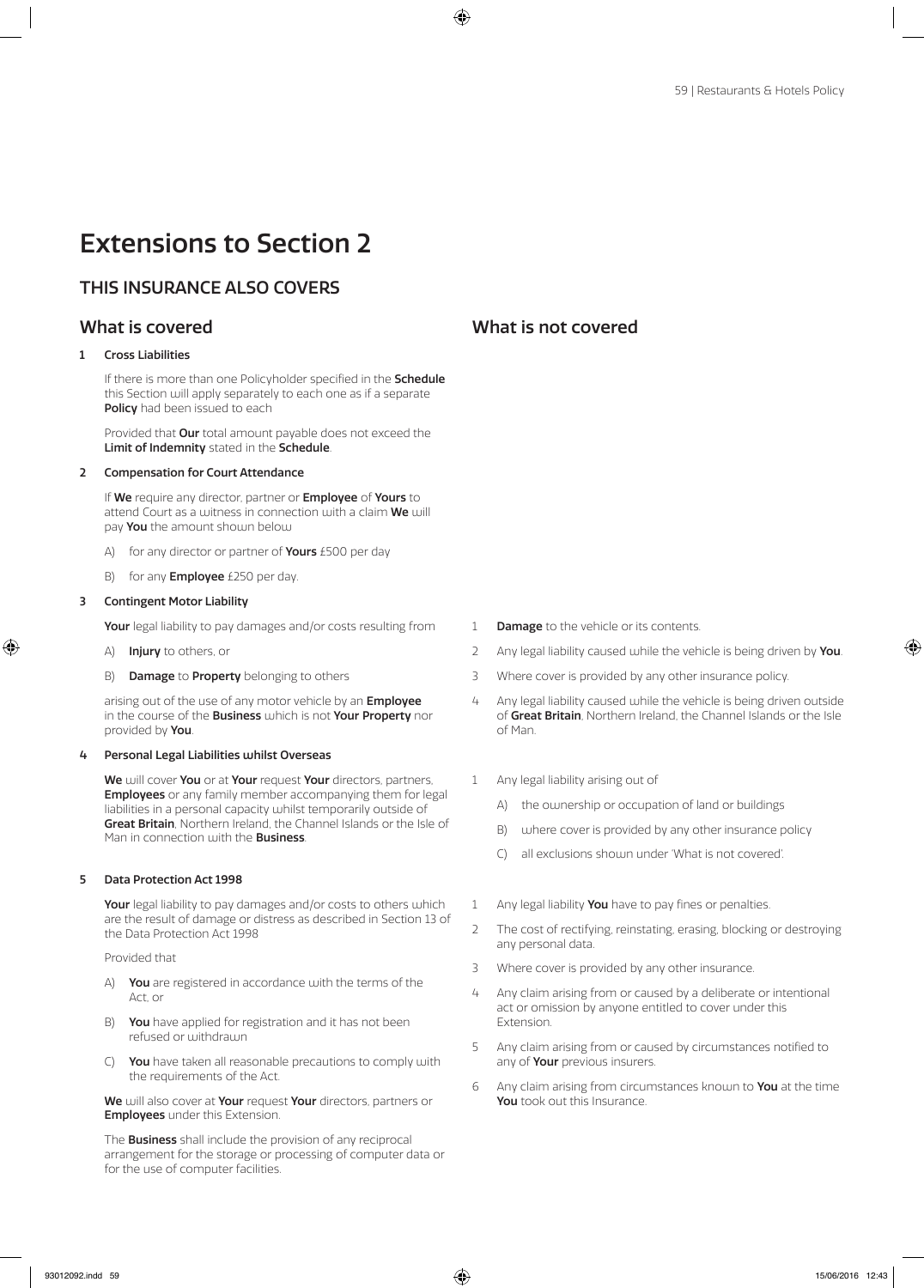### 6 Defective Premises Act

Your legal liability in respect of Injury or Damage to Property under Section 3 of the Defective Premises Act 1972 or Section 5 of the Defective Premises (Northern Ireland) Order 1975.

### 7 Guests' Property

Your legal liability arising out of the following legislation or as may be amended or similar legislation in the United Kingdom, the Channel Islands or the Isle of Man

- A) Hotel Proprietors Act 1956
- B) Hotel Proprietors Act (Northern Ireland) 1958
- C) Tourism (Liability of Proprietors of Registered Premises) (Jersey) Law 1964
- D) Hotel and Guest House Proprietors Liability (Bailiwick of Guernsey) Law 1964
- E) Hotel Keepers Liability Act 1964

### provided that

- i) You display notices where required by and in accordance with the provisions of the appropriate legislation detailed above
- ii) any guest's property deposited with You for safe keeping is kept in a locked safe or strongroom.

### 8 Personal Liability

### THIS EXTENSION ONLY APPLIES IF OWNER'S PERSONAL EFFECTS IS SHOWN AS INCLUDED UNDER PROPERTY DAMAGE INSURANCE IN THE SCHEDULE

Your legal liability or the liability of any member of Your family permanently residing with You incurred in a personal capacity while in Great Britain, Northern Ireland, the Channel Islands or the Isle of Man or whilst temporarily outside Great Britain, Northern Ireland, the Channel Islands or the Isle of Man.

For the purposes of this Extension where the Policyholder is a private limited company the definition of You/Your will be deemed to be those of Your directors who were permanently residing at the **Premises** at the time of the **Damage**.

# What is covered What is not covered

1 Any amount in excess of £25,000 in respect of all Events happening in the Period of Insurance.

- 1 Any legal liability arising out of
	- A) the ownership or occupation of land or buildings other than the Premises
	- B) Injury to any member of Your family permanently residing with You.
- 2 Where indemnity is provided by any other insurance.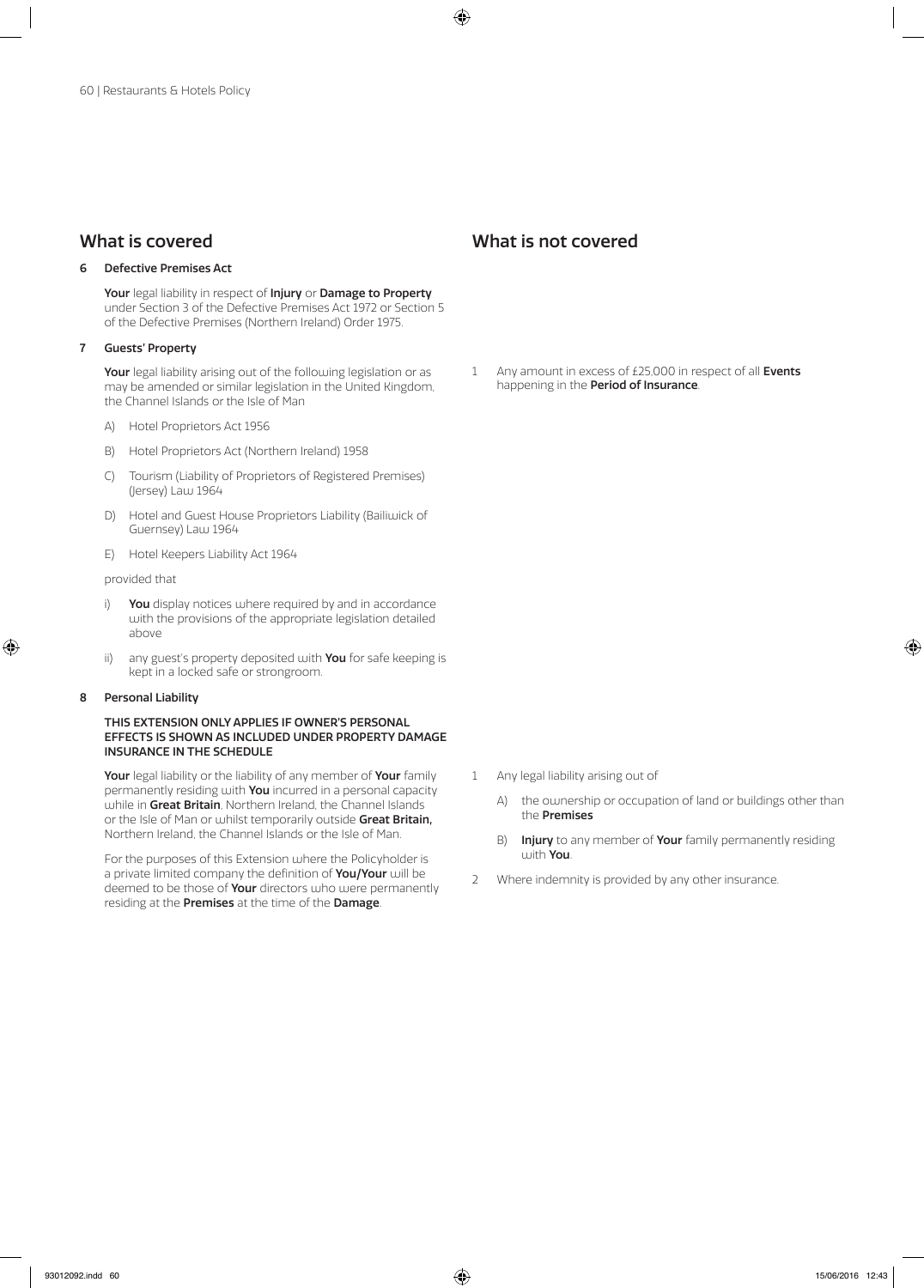# Public Liability/Products Liability – how We settle claims

## How We settle claims for Your legal liabilities to third parties

Subject to the terms and conditions of Your Policy, We will pay the amount of any damages and costs which a Court has ordered You to pay or which **You** have (with **Our** written consent) agreed to pay, in addition to any costs that You have incurred with Our written consent.

Your Contribution as shoum in the Schedule is payable before We will be liable to make any payment.

## The most We will pay

In respect of any one Event the most We will pay is the Limit of Indemnity shown under Section 2 (Public Liability/Products Liability) in Your Schedule.

In respect of all Events happening during any one Period of Insurance in respect of products supplied the most We will pay is the Limit of Indemnity in respect of Products shown under Section 2 (Public Liability/Products Liability) in Your Schedule.

In respect of all incidents considered by Us to have occurred during any one **Period of Insurance** in respect of pollution or contamination of buildings, other structures, water, land or atmosphere the most We will pay is the Limit of Indemnity in respect of Pollution shown under Section 2 (Public Liability/Products Liability) in Your Schedule.

## Our right to pay the full limit at any time

In respect of any one Event We may pay the Limit of Indemnity shown under Section 2 (Public Liability/Products Liability) in Your Schedule (less any sums already paid or incurred) or any lesser amount for which any claims arising from the Event can be settled. We will then relinquish control of such claims and have no further liability in respect of them except for any further costs and expenses for which We are liable under this Policy and which were incurred by You prior to the date of such payment.

### Parties to the contract of insurance

If We have to provide cover for more than one person Our liability will not be more than the Limit of Indemnity shown under Section 2 (Public Liability/Products Liability) in Your Schedule.

The most **We** will pay in respect of all incidents considered by Us to have occurred during any one **Period of Insurance** consequent on or attributable to one source or original cause irrespective of the number of Persons Entitled to Indemnity having a claim under this Policy consequent on or attributable to that one source or original cause shall not exceed the Limit of Indemnity shown under Section 2 (Public Liability/Products Liability) in Your Schedule.

The most **We** will pay in respect of all damages arising out of all claims during any one **Period of Insurance** irrespective of the number of sources or original causes of such claims and irrespective of the number of **Persons Entitled to Indemnity** having claims under this **Policy** in respect of those sources or original causes shall not exceed the **Limit of Indemnity** shown under Section 2 (Public Liability/Products Liability) in Your Schedule.

For the purposes of the Limit of Liability all the Persons Entitled to Indemnity under Your Policy shall be treated as one party or legal entity so that there will be only two parties to the contract of insurance namely Us and You.

## North America Claims

In respect of claims happening or where a claim is brought in North **America** all costs and expenses of the claimant and the costs and expenses (incurred by Us or with Our written consent) of any Person Entitled to Indemnity are included within the Limit of Indemnity shown under Section 2 (Public Liability/Products Liability) in Your Schedule.

# Requirements which You must comply with to benefit from cover under this Section

### Car Parks

It is a requirement of the insurance by this Section that You take the following precautions in respect of any garage or parking area owned by **You** or under **Your** control

- 1 A suitable disclaimer notice or notices must be prominently displayed stating that **You** are not liable for **Damage** to any vehicle or to anything in or about any vehicle
- 2 A similar disclaimer notice must be printed on every ticket issued by You or on Your behalf in respect of the garaging or parking of any vehicle.

Failure to comply with any of the above requirements may result in Us not paying Your Liability claim.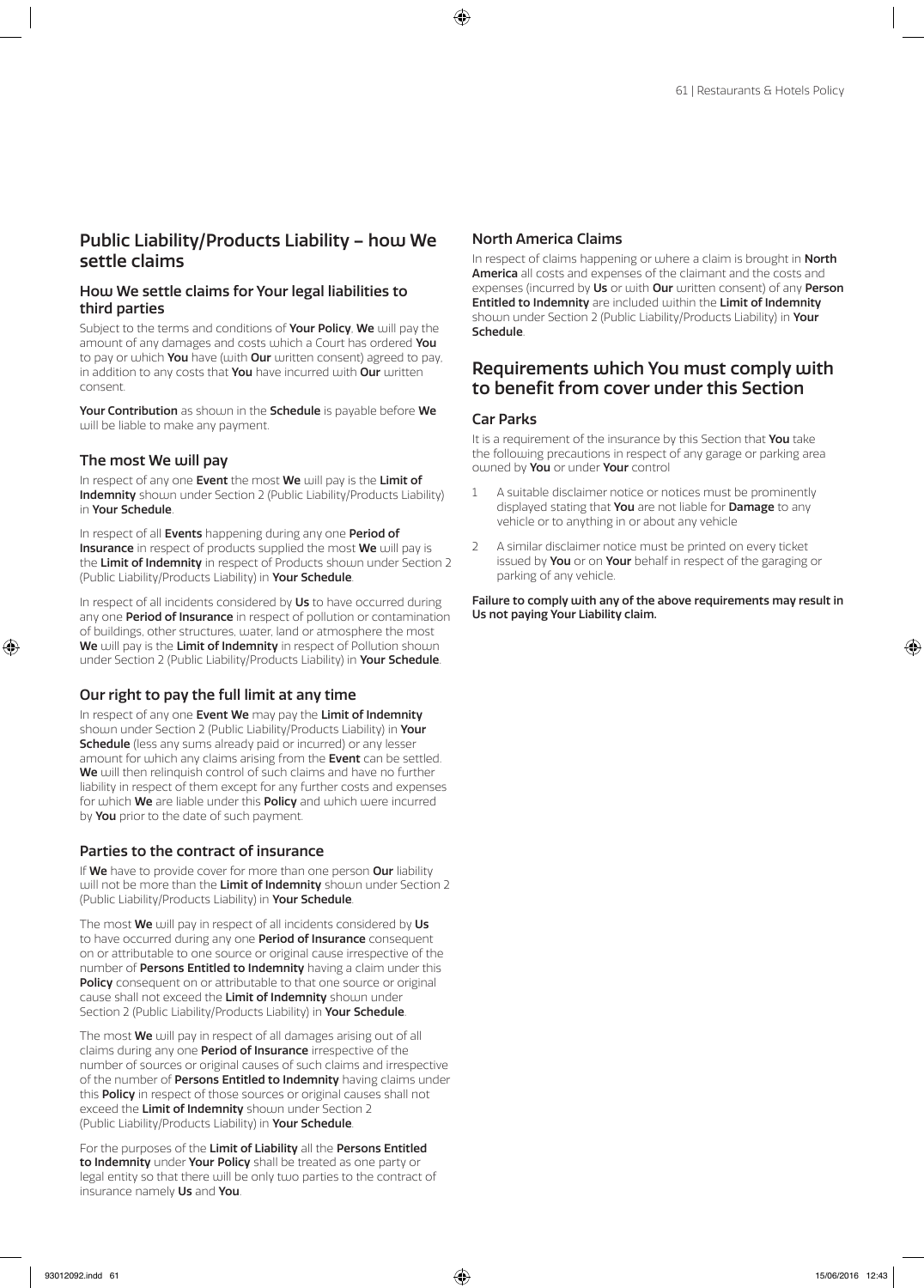# Section 3 Legal Defence Costs

# THIS INSURANCE SECTION ONLY APPLIES WHERE SHOWN AS INCLUDED IN THE **SCHEDULE**

### Part A

Criminal Proceedings relating to Health and Safety at Work in respect of duties to Your Employees.

### We will pay

- 1 legal costs and expenses incurred with **Our** written consent
- 2 costs awarded against You or any director, partner or Person Employed

in respect of criminal proceedings or an appeal against a conviction for an offence which is alleged to have been committed during the Period of Insurance in the course of the Business.

The proceedings must relate to

i) a breach of the Health and Safety at Work Act etc. 1974 or the Health and Safety at Work (Northern Ireland) Order 1978

and

ii) the health, safety and welfare of a director, partner or Person Employed.

### Part B

Criminal Proceedings relating to Health and Safety at Work in respect of duties to members of the public and to Consumer Protection and Food Safety.

### We will pay

- 1 legal costs and expenses incurred with **Our** written consent
- 2 costs awarded against You or any director, partner or Person Employed

in respect of criminal proceedings or an appeal against a conviction for an offence which is alleged to have been committed during the **Period of Insurance** in the course of the **Business.** 

The proceedings must relate to

A i) a breach of the Health and Safety at Work Act etc. 1974 or the Health and Safety at Work (Northern Ireland) Order 1978

and

- ii) the health, safety and welfare of any person other than a director, partner or **Person Employed**
- B a breach of Part II of the Consumer Protection Act 1987
- C a breach of Part II of the Food Safety Act 1990.

# What is covered What is not covered

### 1 Fines or Penalties

- A) Fines or penalties of any kind.
- B) The costs of appeal against any improvement or prohibition notices.
- C) Fees for intervention payable under the Health and Safety Fees (Regulations) 2012.
- D) Compensation awarded by a Court of Criminal Jurisdiction.

### 2 Other Insurances

Where cover is provided by any other insurance policy.

### 3 Deliberate Act

Any proceedings or conviction which arise out of any deliberate act or omission by You or any director or partner of Yours, or by any **Employee** with specific responsibility for compliance with the legislation.

### 4 Asbestos

Any costs or expenses incurred arising out of or in connection with criminal proceedings relating in any way to **Asbestos**, Asbestos Dust or Asbestos Containing Materials.

### 1 Fines or Penalties

- A) Fines or penalties of any kind.
- B) The costs of appeal against any improvement or prohibition notices.
- C) Fees for intervention payable under the Health and Safety Fees (Regulations) 2012.
- D) Compensation awarded by a Court of Criminal Jurisdiction.

### 2 Other Insurances

Where cover is provided by any other insurance policy.

### 3 Deliberate Act

Any proceedings or conviction which arise out of any deliberate act or omission by You or any director or partner of Yours, or by any **Employee** with specific responsibility for compliance with the legislation.

### 4 Asbestos

Any costs or expenses incurred arising out of or in connection with criminal proceedings relating in any way to **Asbestos**, Asbestos Dust or Asbestos Containing Materials.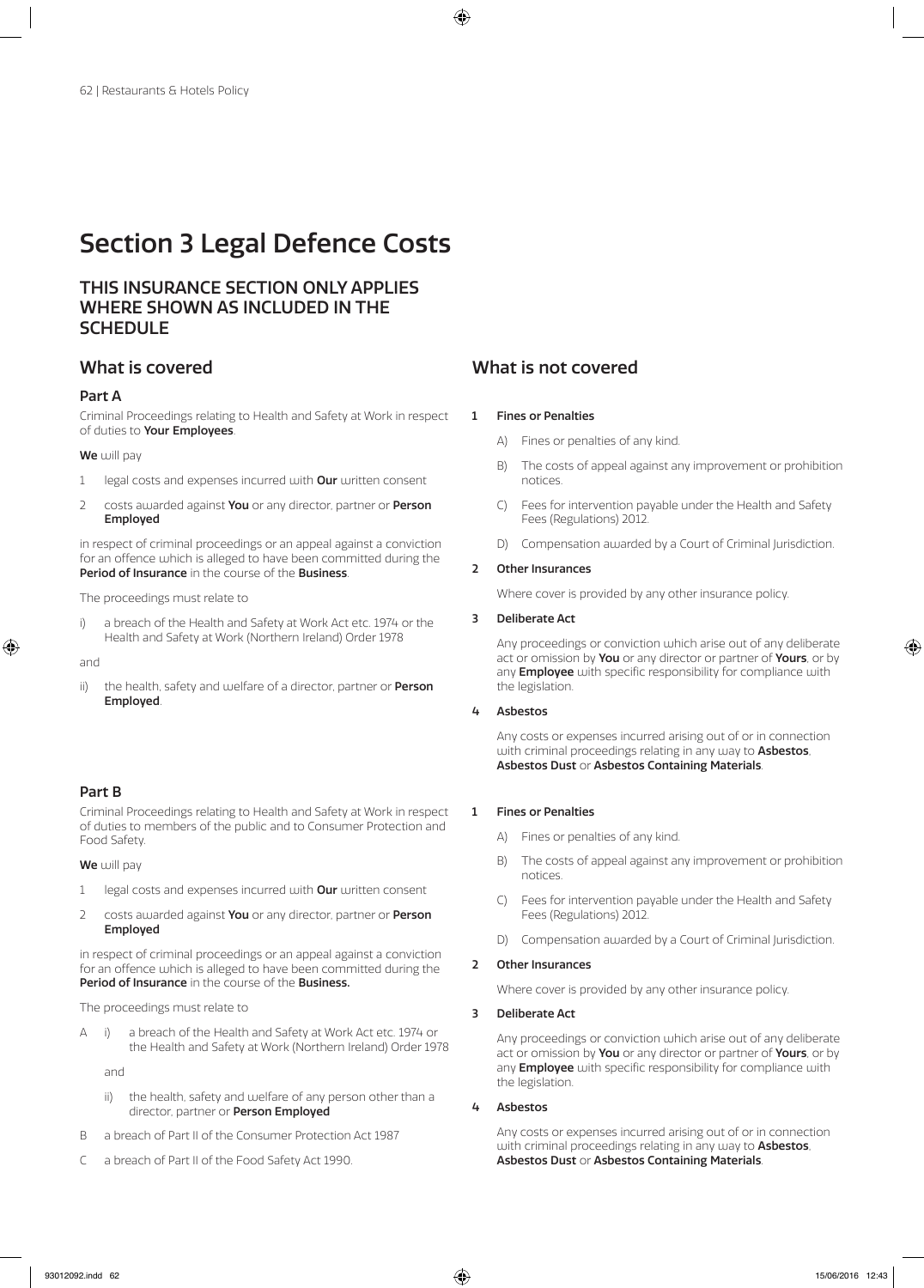# Legal Defence Costs - how We settle claims

## How We settle claims for Your legal defence costs

As long as the legal defence costs are covered under Your Policy We will pay the costs that **You** have incurred with **Our** written consent and the costs awarded against You and at Your request any of Your directors, partners or any **Person Employed**.

We shall pass notification to an independent third party service provider with whom We have an agreement and which shall administer the claim on **Our** behalf.

# The most We will pay

Irrespective of the number of Persons Entitled to Indemnity the most We will pay in any one Period of Insurance for legal defence costs is the Limit of Indemnity shown under Section 3 (Legal Defence Costs) in Your Schedule.

### Our right to pay the full limit at any time

We may pay the Limit of Indemnity shown under Section 3 (Legal Defence Costs) in Your Schedule (less any sums already paid or incurred) or any lesser amount for which any claims You have notified to Us can be settled. We will then relinquish control of such claims and be under no further liability in respect of legal defence costs. We shall pass notification of any claim for legal defence costs to the third party provider approved by Us.

## Parties to the contract of insurance

If We have to provide cover for more than one person Our liability will not be more than the Limit of Indemnity shown under Section 3 (Legal Defence Costs) in Your Schedule.

For the purposes of the Limit of Liability all the Persons Entitled To Indemnity under Your Policy shall be treated as one party or legal entity so that there will be only two parties to the contract of insurance namely Us and You.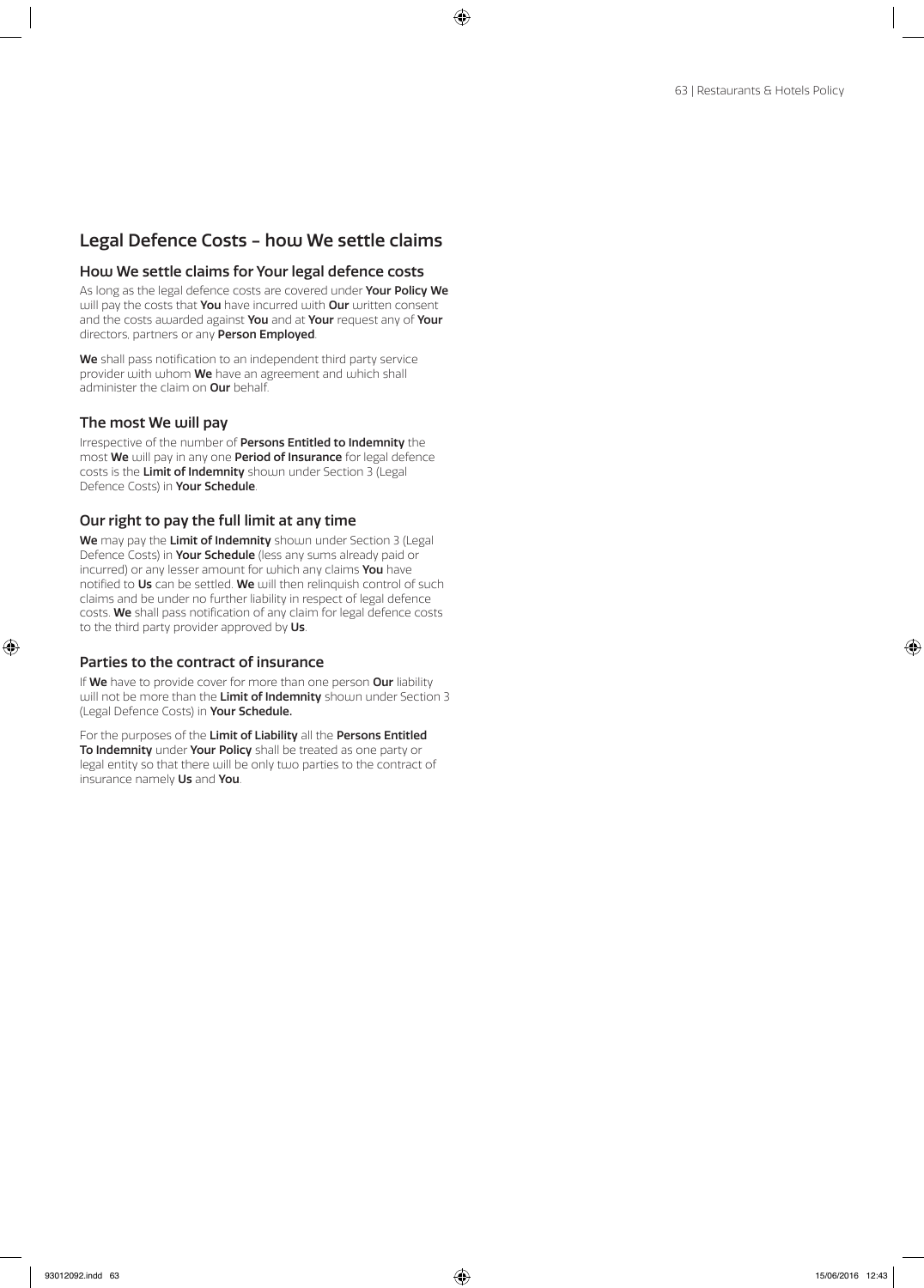# Terrorism Insurance

# THIS INSURANCE ONLY APPLIES WHERE SHOWN AS INCLUDED IN THE SCHEDULE

Notwithstanding any provisions to the contrary within this Policy the cover in respect of all items insured by the Property Damage, All Risks, Transit, Business Interruption and Loss of Liquor Licence Insurances (where operative) is extended to include Terrorism Insurance as specified below.

This Policy includes Damage or loss resulting from Damage to the **Property Insured** and consequential loss resulting therefrom insofar and to the extent that it is insured by this **Policy** whilst situate within the applicable Territory stated below caused by or resulting from an Act of Terrorism (as defined below)

provided always that Terrorism Insurance is

- A) subject to the excluded causes detailed under 'What is not covered'
- B) not subject to any other excluded causes stated in this Policy

provided also that Our liability in any one Period of Insurance shall not exceed

- A) in the whole the total sum insured
- B) in respect of any item its sum insured or any other stated Limit of Liability specified in the Schedule or elsewhere in the Policy

whichever is the lower subject always to the Limit of Liability in respect of the Territory stated below after the application of all the provisions of the insurance including Your Contribution.

Act of Terrorism means the acts of persons acting on behalf of or in connection with any organisation which carries out activities directed towards the overthrowing or influencing by force or violence of Her Majesty's government in the United Kingdom or any other government de jure or de facto.

### Territory Limit of Liability

- 1 Great Britain As otherwise specified in this Policy
- 2 Elsewhere Not insured in the world

# What is covered What is not covered

### 1 Riot, Civil Commotion, War and Allied Risks

Any loss whatsoever or any consequential loss directly or indirectly occasioned by or happening through or in consequence of riot, civil commotion, war, invasion, act of foreign enemy, hostilities (whether war be declared or not), civil war, rebellion, revolution, insurrection or military or usurped power

### 2 Electronic Risks

 Any loss whatsoever directly or indirectly caused by or contributed to by or arising from or occasioned by or resulting from:

A) the alteration modification distortion corruption of or **Damage** to any computer or other equipment or component or system or item which processes stores transmits or receives data or any part thereof whether tangible or intangible (including but without limitation any information or programs or software)

or

B) any alteration modification distortion erasure corruption of data processed by any such computer or other equipment or component or system or item

whether **Your** property or not where such **Damage** is directly or indirectly caused by contributed to by or arising from or occasioned by or resulting from Virus or Similar Mechanism or Hacking or Phishing or Denial of Service Attack.

### 3 Nuclear Installation or Nuclear Reactor

Any loss whatsoever or any consequential loss resulting or arising from Damage to any Nuclear Installation or Nuclear **Reactor** and all fixtures and fittings situated thereon and attached thereto and all pipes, wires, cables, drains or other conduits or service media of any description which are affixed or connected to or in any way serve such **Nuclear Installation** or Nuclear Reactor.

### 4 Nuclear Risks and Chemical, Biological and Radiological Contamination

In respect of Residential Property insured in the name of a Private Individual

any loss whatsoever or any expenditure resulting or arising therefrom or any consequential loss directly or indirectly caused by or contributed to by or arising from

- A) the radioactive, toxic, explosive or other hazardous properties of any explosive nuclear assembly or nuclear component thereof
- B) ionising radiation or contamination by radioactivity or from the combustion of any radioactive material
- C) chemical and/or biological and/or radiological irritants, contaminants or pollutants.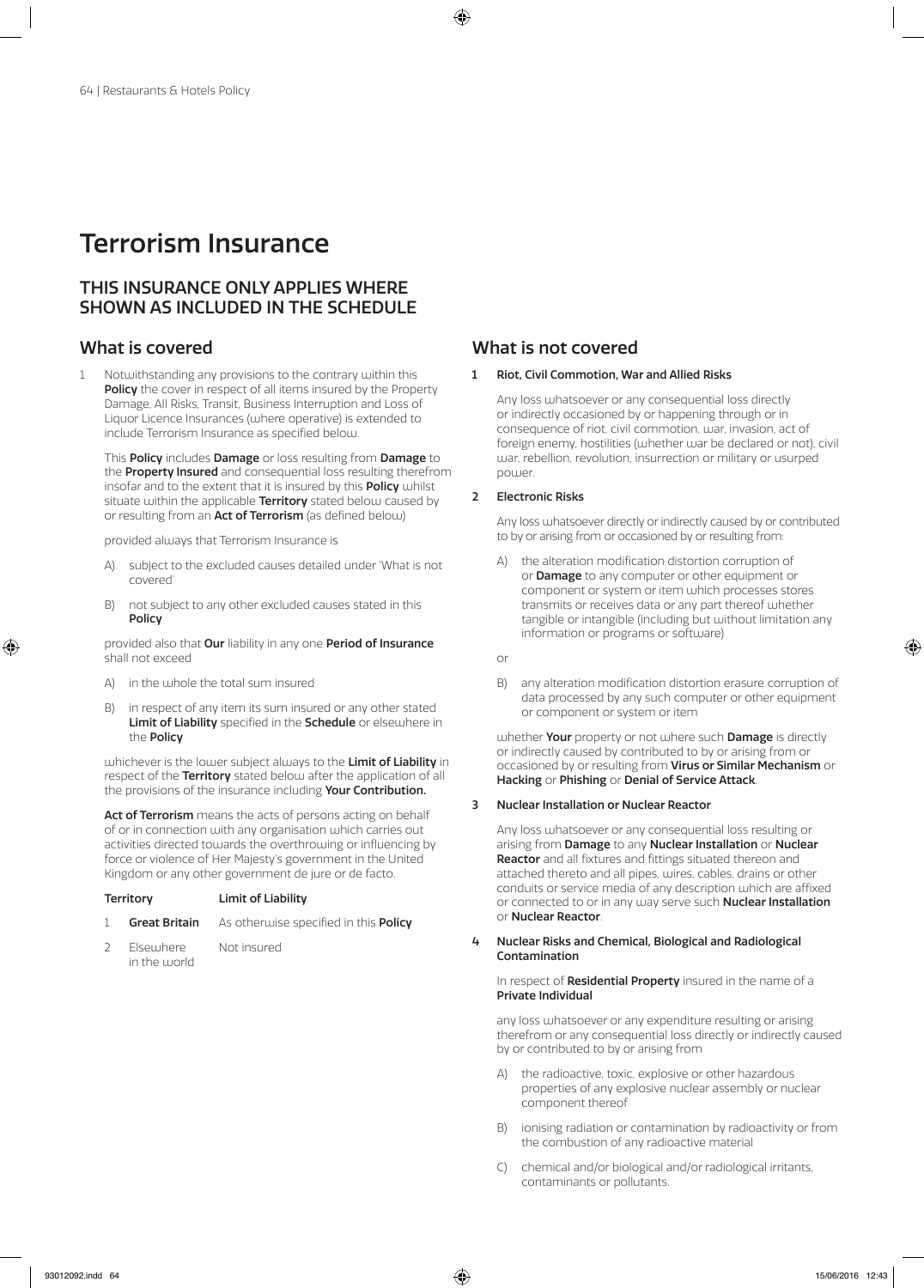# Special Conditions

- 1 In any action, suit or other proceedings where We allege that any **Damage** or loss resulting from **Damage** is not covered by this **Policy** the burden of proving that such **Damage** or loss is covered shall be upon You.
- 2 Any terms in this **Policy** which provide for adjustments of premium based upon declarations on expiry or during the Period of Insurance do not apply to Terrorism Insurance.
- 3 If this **Policy** is subject to any Long Term Agreement/ Undertaking it does not apply to Terrorism Insurance.

All the terms, definitions, provisions, conditions and extensions of the Policy apply except insofar as they are hereby expressly varied.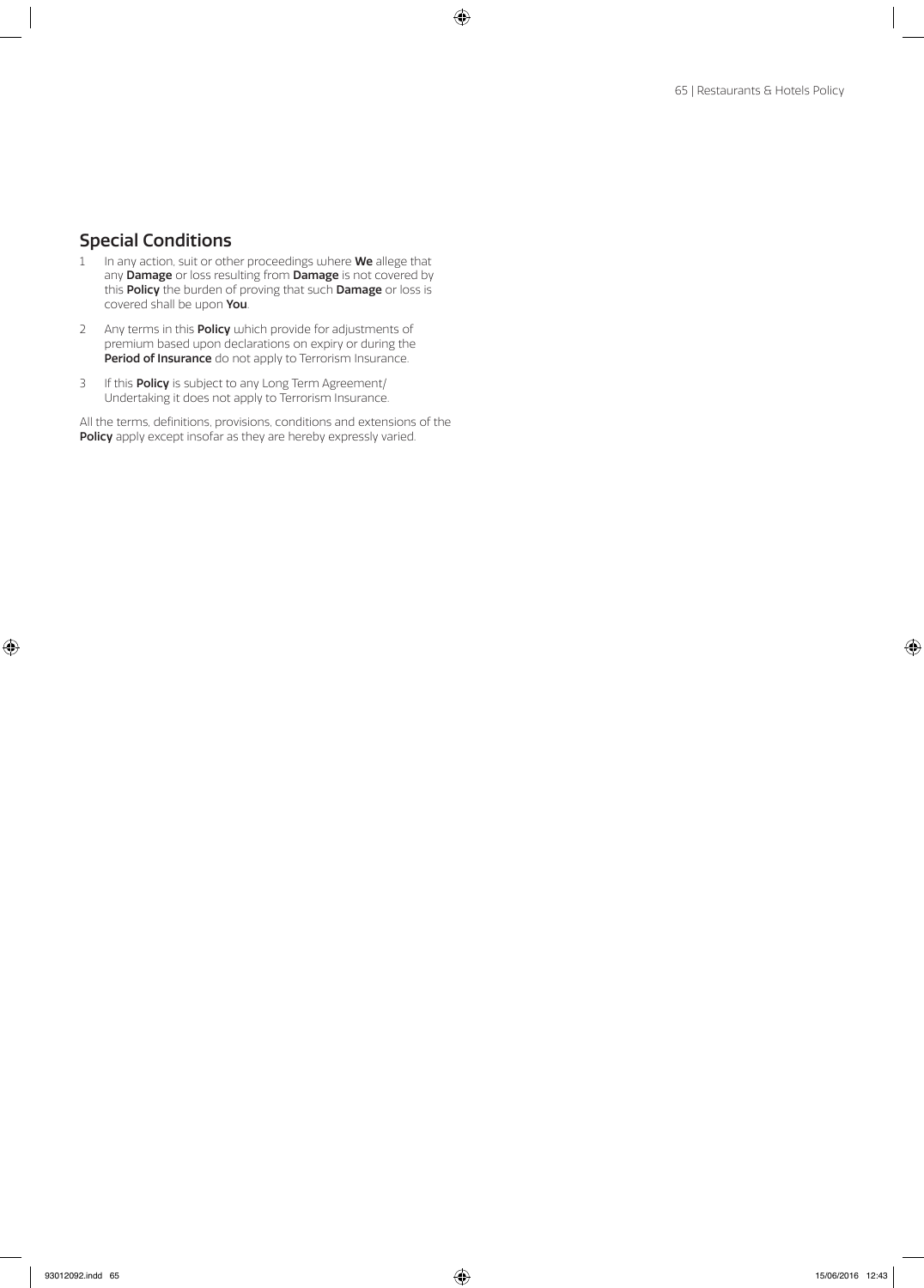# Fidelity Insurance

# THIS INSURANCE ONLY APPLIES WHERE SHOWN AS INCLUDED IN THE SCHEDULE

# Special Condition

# Automatic cancellation of previous policies

From the effective date of this Policy all liability We may have under any previous policies We have issued to You in respect of cover now provided under this Fidelity Insurance, including that arising from any discovery period provided by the previous policy, is cancelled.

# Definitions specific to this Fidelity Insurance

The words shown below shall carry the same meaning throughout this Fidelity Insurance whenever used and shown in **bold type**.

In addition, any words defined in the "Definitions – Words with Special Meanings" section of this **Policy** shall carry that same meaning throughout this Fidelity Insurance whenever used and shown in **bold type** unless expressly varied below, where for the purposes of this Fidelity Insurance they will carry only the meaning shown below. For clarity, if a word is defined both below and defined in the "Definitions – Words with Special Meanings" section, only the definition shown below will be used in respect of this Fidelity Insurance.

## Any One Claim

All losses covered under this Fidelity Insurance which result from a Fraudulent Act or number of Fraudulent Acts

- 1 of one person
	- or
- 2 of two or more persons acting In Collusion.

### Auditors Fees

Independent professional auditors fees necessarily and reasonably incurred by You to prove the amount of loss claimed under this Insurance.

### Benefit Plan

Any pension or benefit plan which You have established for the benefit of current and former Employees.

## Discovered or Discovery

The point when a director, partner, equity partner, member, departmental director or senior manager employed by You

- 1 first becomes aware of facts which would cause a reasonable person to believe that a loss has been incurred or is likely to be incurred
- 2 first receives an allegation of facts that if true would cause a loss to be incurred

under this Fidelity Insurance regardless of

- when the act or acts causing or contributing to the loss occurred
- 2 unhether the exact amount or details of the loss are known

## Employee(s)

Any person

- 1 employed under a contract of service or apprenticeship with You in the normal course of Your Business other than members of Your Board of Directors or equivalent management board
- $2$  who is
	- A) undertaking study, work experience, training placement or secondment
	- B) working exclusively for **You** and for no other party under a contract for services as a consultant having previously been employed by You
	- C) provided to **You** by an agency
	- D) engaged by **You** to develop a **System**

under Your control and direction

- 3 who is a member of **Your** Board of Directors or equivalent management board other than any equity partner, member or partner in You
- 4 who falls into any of the above categories 1 to 3 who You are unable to identify by name but whose Fraudulent Acts have caused a loss and You are able to prove that the loss was due to those Fraudulent Acts
- 5 who falls into any of the above categories 1 to 3 shall remain an employee for the purposes of this Fidelity Insurance for the first sixty days following any termination of any contract of service or contract for services.

In the event that there is more than one Policyholder shown in the Schedule, for the purposes of this Fidelity Insurance an Employee of any one Policyholder shown in the **Schedule** is considered to be an Employee of all Policyholders shown in the Schedule.

## Fraudulent Act(s)

An act or acts of fraud or dishonesty committed by an Employee or **Employees** which is intended to obtain an improper financial gain for themselves or any other person or organisation.

### In Collusion

Two or more **Employees** who materially assist each other or who are both involved, connected, implicated or assist in carrying out any Fraudulent Act.

### Information

Information contained in a manuscript record, account, microfilm, tape or other record whether or not contained in a System.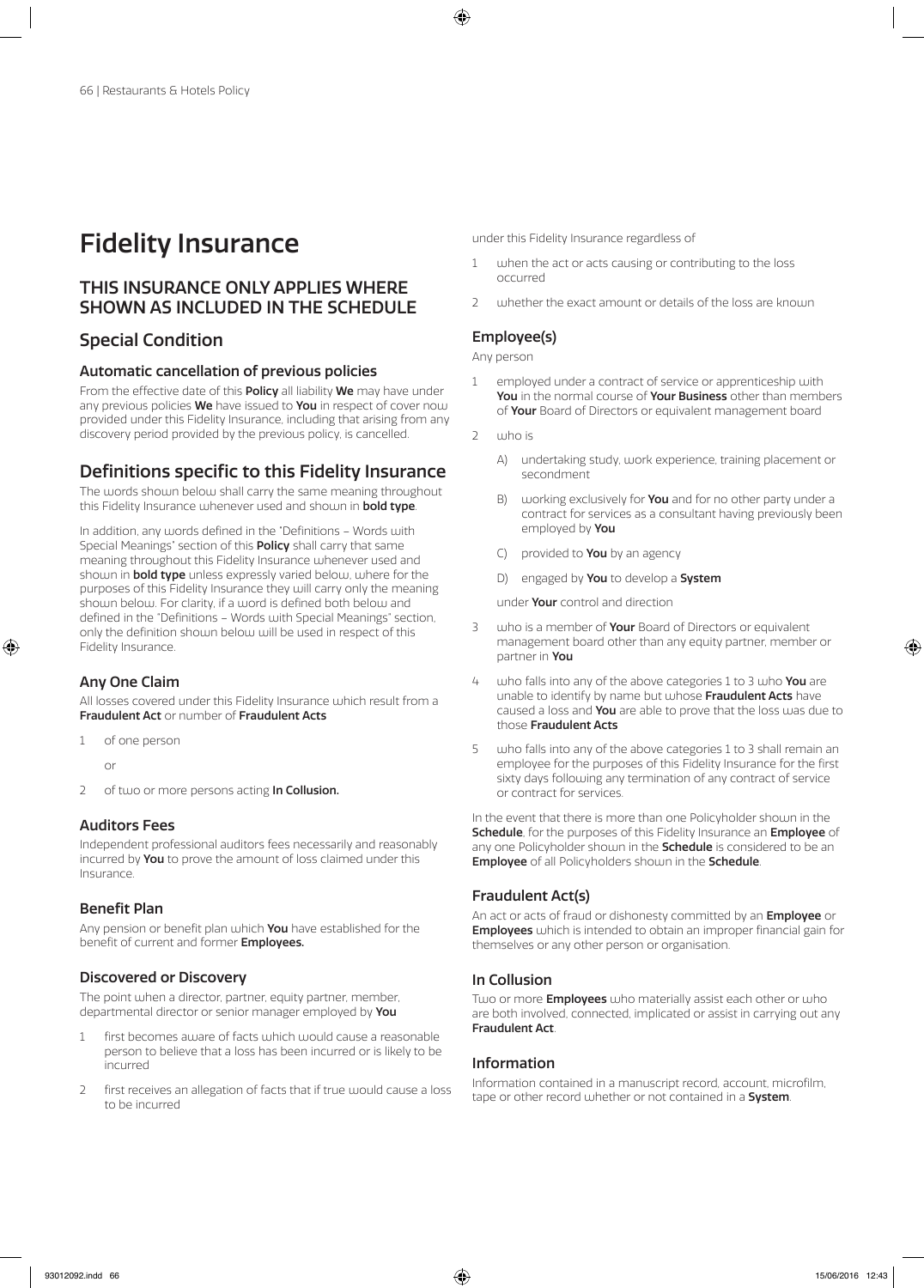### Minimum Standards of Control

The minimum standards of supervision and accounting procedures that are set out in this Fidelity Insurance under the heading "Requirements which You must comply with to prevent loss under this Insurance", which We require You to have in force to protect against the loss of Money, Securities or Property.

### Money

- 1 Currency, coins and bank notes in current use and bullion.
- 2 Travellers cheques, postage stamps, luncheon vouchers, consumer redemption vouchers, gift tokens, trading stamps, phone cards, VAT stamps and petrol cards all in current use and unused credits in franking machines.
- 3 Monetary balances held at a financial institution to **Your** credit.

### Property

Tangible property other than Money, Securities, Information or Data.

## Responsible Official

- 1 Any of Your directors or executive officers or accounting or audit managers.
- 2 Any internal auditor, inspector, accountant or other person responsible for overseeing compliance with standards of supervision, accounting or security.

### **Securities**

Means negotiable and non-negotiable instruments which represent Money or Property but does not include the actual Money or Property represented.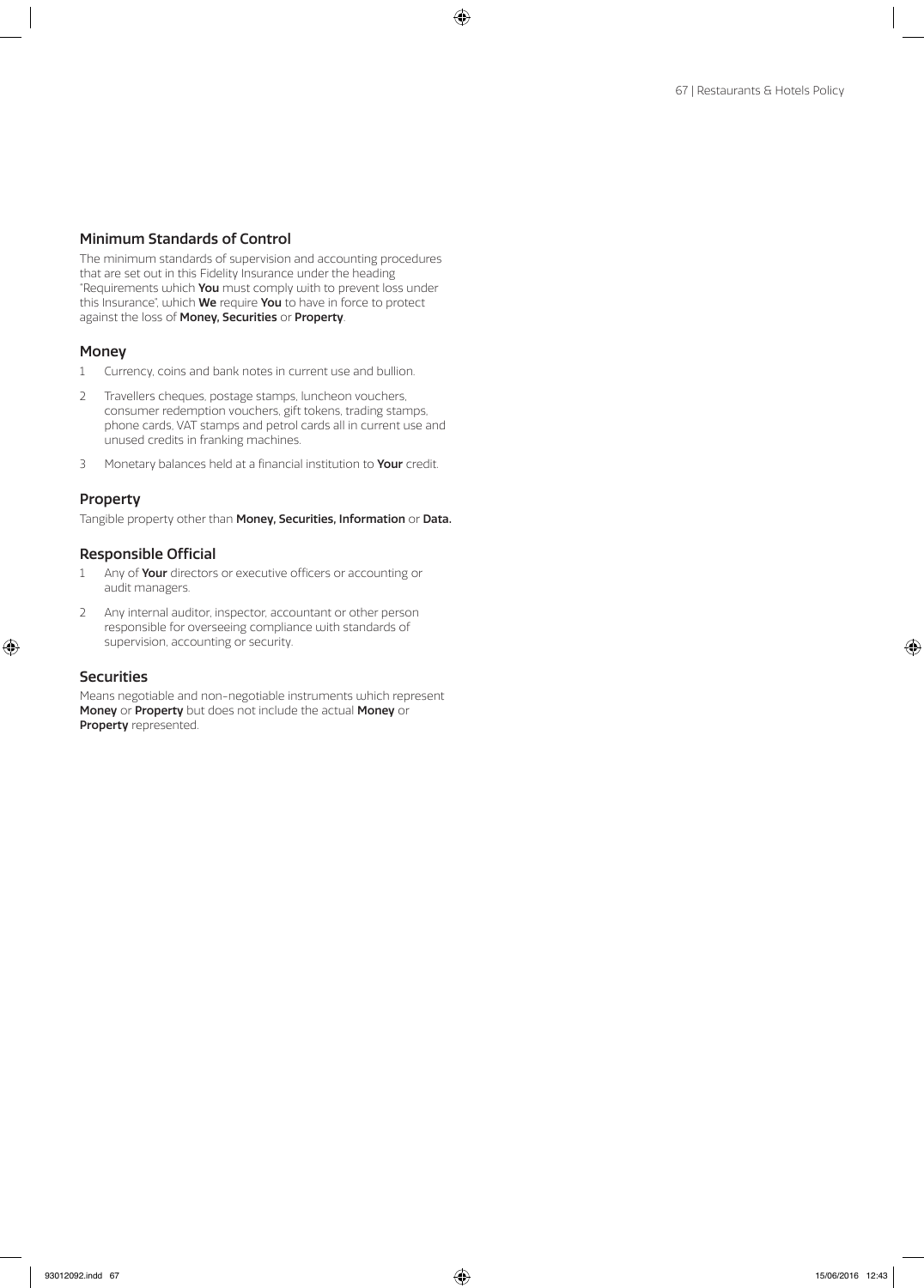### Events

### 1 Employee Fraud

Loss of Money, Securities, or Property owned or leased by You which directly results from a Fraudulent Act by an Employee or Employees.

## What is covered What is not covered

### 1 Your Contribution as shown in the Schedule.

- 2 Salary, commissions, fees, bonuses, promotions, awards, profit sharing, pensions or other earnings or benefits earned in the normal course of employment.
- 3 Profits dividends or other income or interest.
- 4 Taxes, penalties, fines or damages except for direct compensatory damages if specifically covered by this Fidelity Insurance.
- 5 Loss of any nature which is not directly attributable or linked to the Fraudulent Act other than as specifically covered by this Fidelity Insurance.
- 6 Any Damage to proprietary information, confidential processing methods, trade secrets, intellectual property or other confidential information of any kind.
- 7 Any loss arising from private work undertaken by any **Employee** for any of Your directors, partners, equity partners, members or Employees.
- 8 Any loss first **Discovered** 
	- A) prior to the start of the **Period of Insurance**
	- B) after the expiry of the **Period of Insurance** unless cover is provided by the Discovery Period Extension.
- 9 Loss which is alleged solely on the basis of
	- A) a profit and loss comparison
	- or
	- B) a comparison of inventory records with an actual physical count

but this shall not prevent You from providing this information in support of a claim for loss where You have established wholly independently from this information that a loss arising from a Fraudulent Act has occurred.

- 10 Loss arising from a Fraudulent Act committed by
	- A) an **Employee** who controls more than five percent of Your voting share capital at the time of committing the Fraudulent Act
	- B) any of **Your** equity partners, partners or members whether acting alone or In Collusion with another Employee or with other persons.
- 11 Loss arising from any Fraudulent Act committed by an Employee or Employees normally resident outside Great Britain, Northern Ireland, the Isle of Man or the Channel Islands.
- 12 Loss arising from a Fraudulent Act by any Employee which occurs after the time when one of Your directors, partners, equity partners, members, departmental directors or senior managers, who is not acting In Collusion with the Employee, first becomes aware of facts which indicate that an act of fraud or dishonesty has been or is likely to be committed by the **Employee**, regardless of whether the act occurred before or after the commencement of employment with You.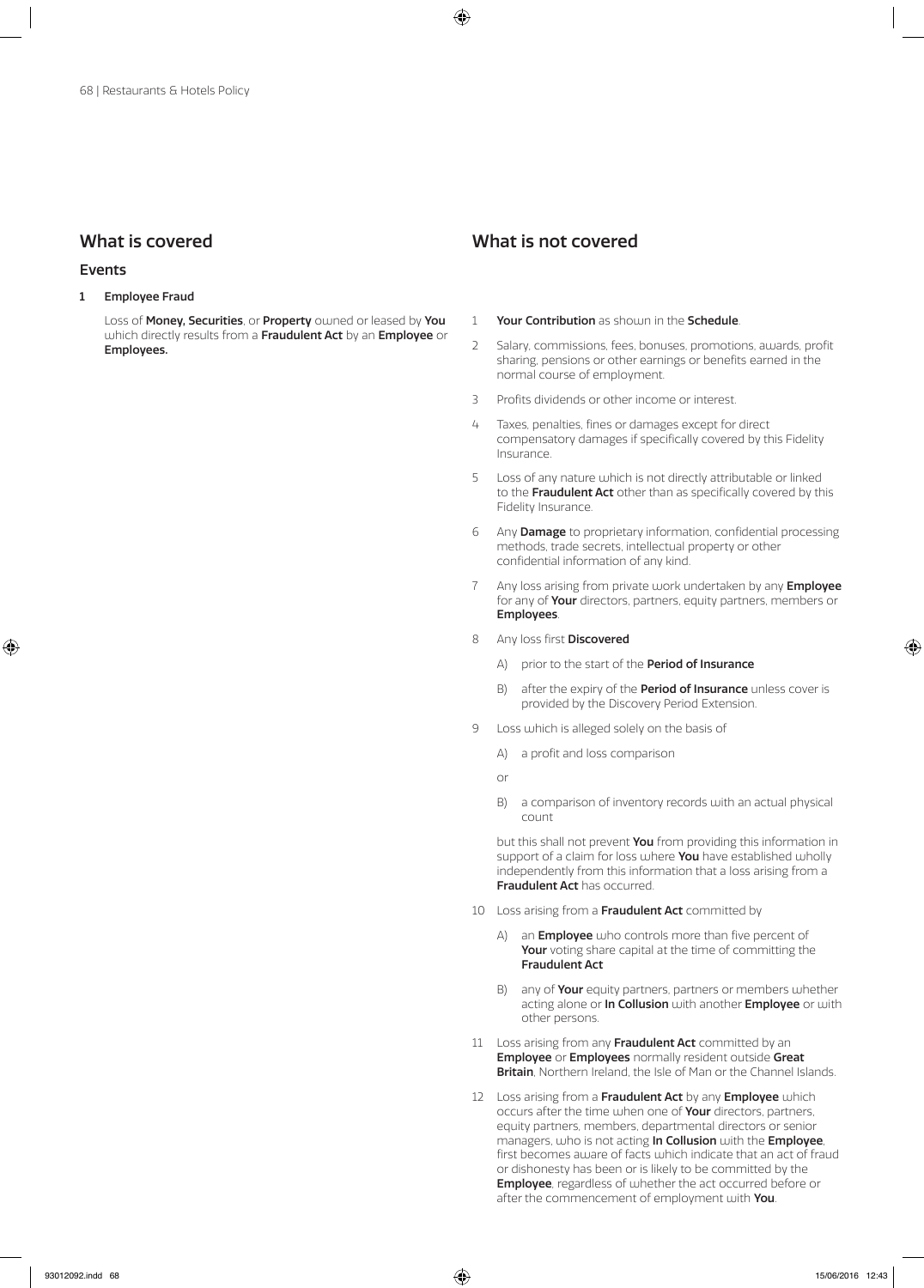# Extensions to Cover

# THIS INSURANCE ALSO COVERS

### 1 Care Custody and Control

Loss of Money, Securities or Property which

- A) is in **Your** care, custody or control
- B) You are legally liable for

directly arising from a Fraudulent Act by an Employee or Employees.

The maximum amount **We** will pay in respect of any loss covered by Event 1 and this extension is the Limit of Indemnity should in the Schedule.

### **Auditors Fees**

Auditors Fees incurred with **Our** prior written consent.

The maximum amount **We** will pay in respect of any loss covered by Event 1 and this extension is the Limit of Indemnity shouln in the **Schedule**.

### 3 Discovery Period

Following the expiry date or earlier termination of this **Policy** You may continue to notify Us of any loss or losses which are first Discovered during the first 24 months after the expiry date of this Policy or the date of earlier termination, whichever is the earliest.

We will deem any loss Discovered during this 24 month period to have been **Discovered** during the **Period of Insurance** in force immediately prior to the expiry date or earlier termination date.

### 4 Previous Insurance

If a loss is **Discovered** which occurred prior to the effective date of this Fidelity Insurance We will provide cover in respect of that loss provided that

A) You or the previous owner of the Business have purchased one or more policies that provided cover in respect of the loss but which has been cancelled or has expired and for which this **Policy** has been issued in substitution

and

B) cover under the previous policy was in force for a continuous period from the date of the loss until the effective date of this Policy

and

C) the loss was **Discovered** after the discovery period of loss under the previous policy had expired

and

D) the loss is first Discovered during the Period of Insurance or any applicable discovery period provided by this Fidelity Insurance

# What is covered What is not covered

1 Any cover excluded under the heading "What is not covered" in respect of **Event** 1 above.

- 1 Any cover excluded under the heading "What is not covered" in respect of **Event** 1 above.
- 1 Any cover excluded under the heading "What is not covered" in respect of **Event** 1 above.
- 2 Any loss or that part of a loss which occurs after the expiry date or earlier termination date of the Policy, whichever is the earliest.
- 3 Any loss **Discovered** during this 24 month period if **You** have arranged cover under a similar policy with Us or any other insurer regardless of whether the other policy provides cover for Fraudulent Acts occurring prior to its effective date.
- 1 Any cover excluded under the heading "What is not covered" in respect of Event 1 above.
- 2 Any amount which exceeds the limit of indemnity provided by the previous policy had it remained in force.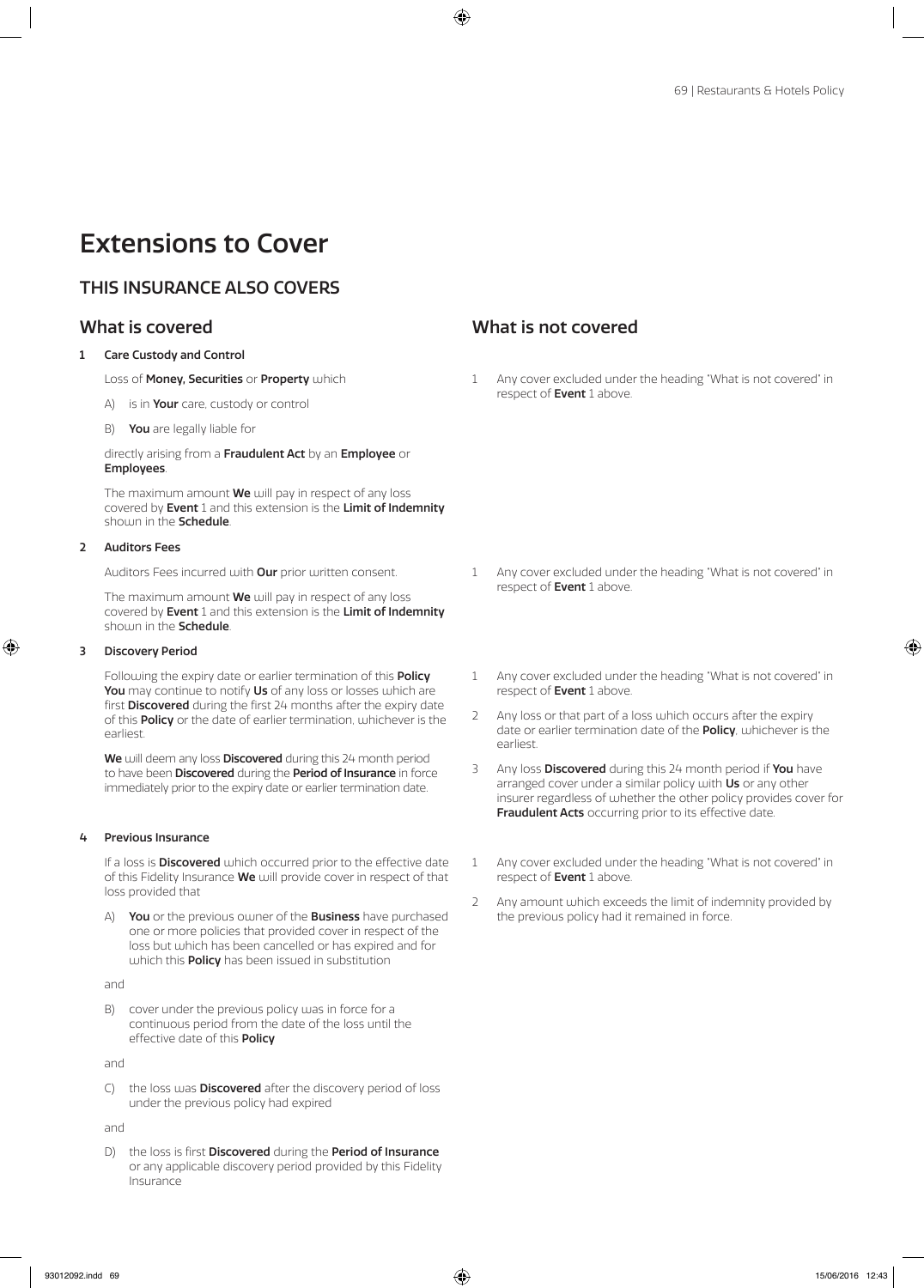and

E) the loss would have been covered by this **Policy** had it been in effect when the Fraudulent Acts causing the loss were committed.

The maximum amount **We** will pay in respect of any loss covered by Event 1 and this extension is the Limit of Indemnity shown in the Schedule.

### 5 Benefit Fund Trustees

We will indemnify the Trustees of any Benefit Fund in respect of loss which the Trust may incur as a result of a Fraudulent Act insured by this Fidelity Insurance which is committed by any of Your Employees.

For the purposes of this extension We agree that all persons nominated as Trustees are treated as Employees.

# What is covered What is not covered

1 Any cover excluded under the heading "What is not covered" in respect of Event 1 above.

### THIS INSURANCE ALSO DOES NOT COVER

### 1 War and Allied Risks

 Loss caused by war, invasion, act of foreign enemy, hostilities (whether war be declared or not), civil war, rebellion, revolution, insurrection or military or usurped power or riot or civil commotion in Northern Ireland or the Republic of Ireland.

### 2 Radioactive Contamination

Loss to any **Money, Securities** or **Property** whatsoever or any expense whatsoever resulting or arising therefrom or any loss directly or indirectly caused by or contributed to by or arising from

- A) ionising radiations or contamination by radioactivity from any nuclear fuel or from any nuclear waste from the combustion of nuclear fuel
- B) the radioactive, toxic, explosive or other hazardous properties of any explosive nuclear assembly or nuclear component of it.

### 3 Terrorism

 Any loss caused by or happening through or in consequence directly or indirectly of

- A) Terrorism regardless of any other cause or event contributing concurrently or in any other sequence to the loss and
- B) in Northern Ireland civil commotion.

 This Insurance also excludes loss directly or indirectly caused by resulting from or in connection with any action aimed at controlling, preventing, suppressing or in any way relating to an act of Terrorism.

In Great Britain and Northern Ireland Terrorism means

 acts of persons acting on behalf of or in connection with any organisation which carries out activities directed towards the overthrowing or influencing by force or violence of Her Majesty's government in the United Kingdom or any other government de jure or de facto.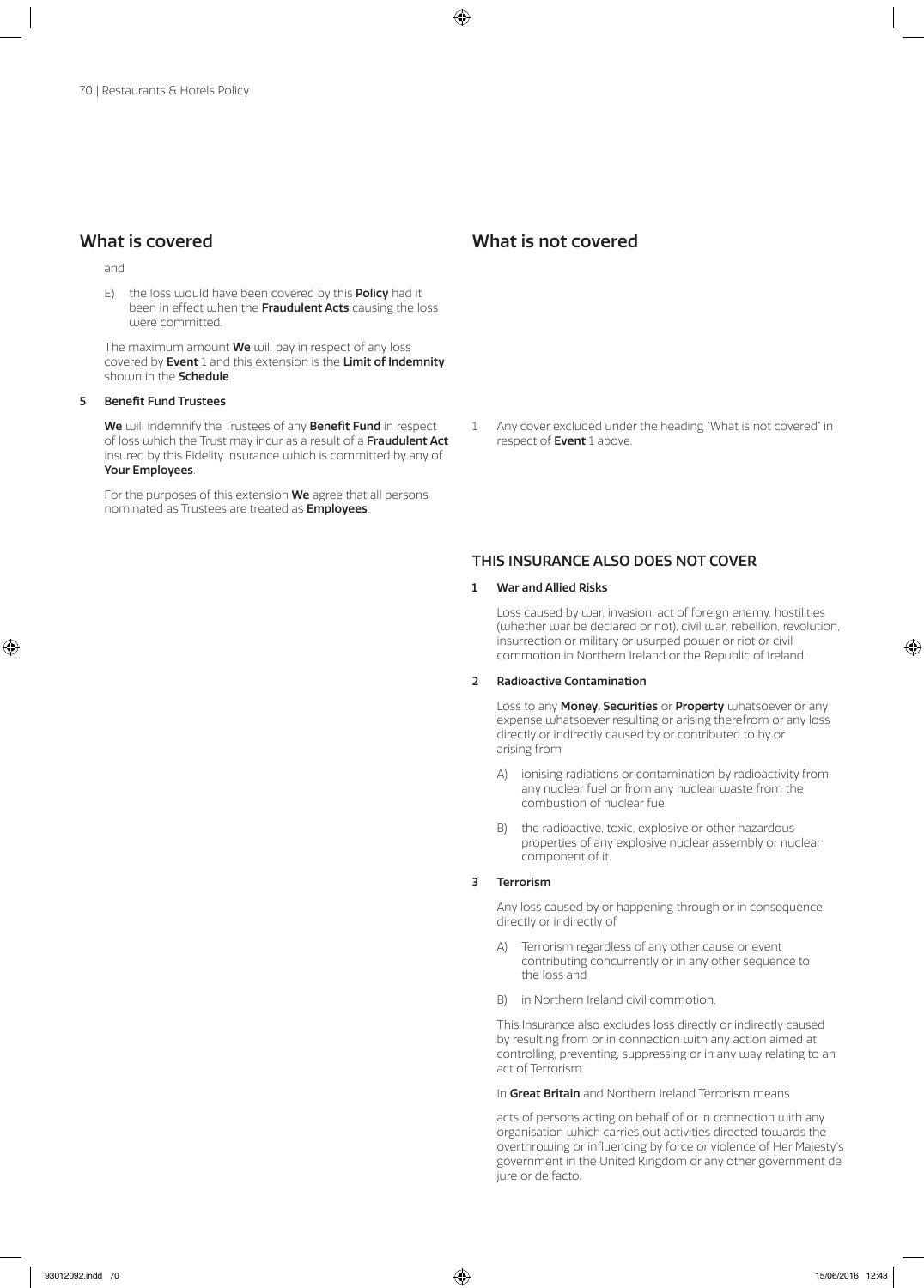# What is covered What is not covered

 In so far that this Insurance is extended to include any situation elsewhere than in Great Britain and Northern Ireland Terrorism means

 any act including but not limited to the use of force or violence or the threat of any person or group of persons whether acting alone or on behalf of or in connection with any organisation or government committed for political, religious, ideological or similar purposes including the intention to

- A) influence any government or any international governmental organisation or
- B) put the public or any section of the public in fear.

In any action, suit or other proceedings where We allege that by reason of this exclusion any loss is not covered by this Insurance the burden of proving that such loss is covered shall be upon You.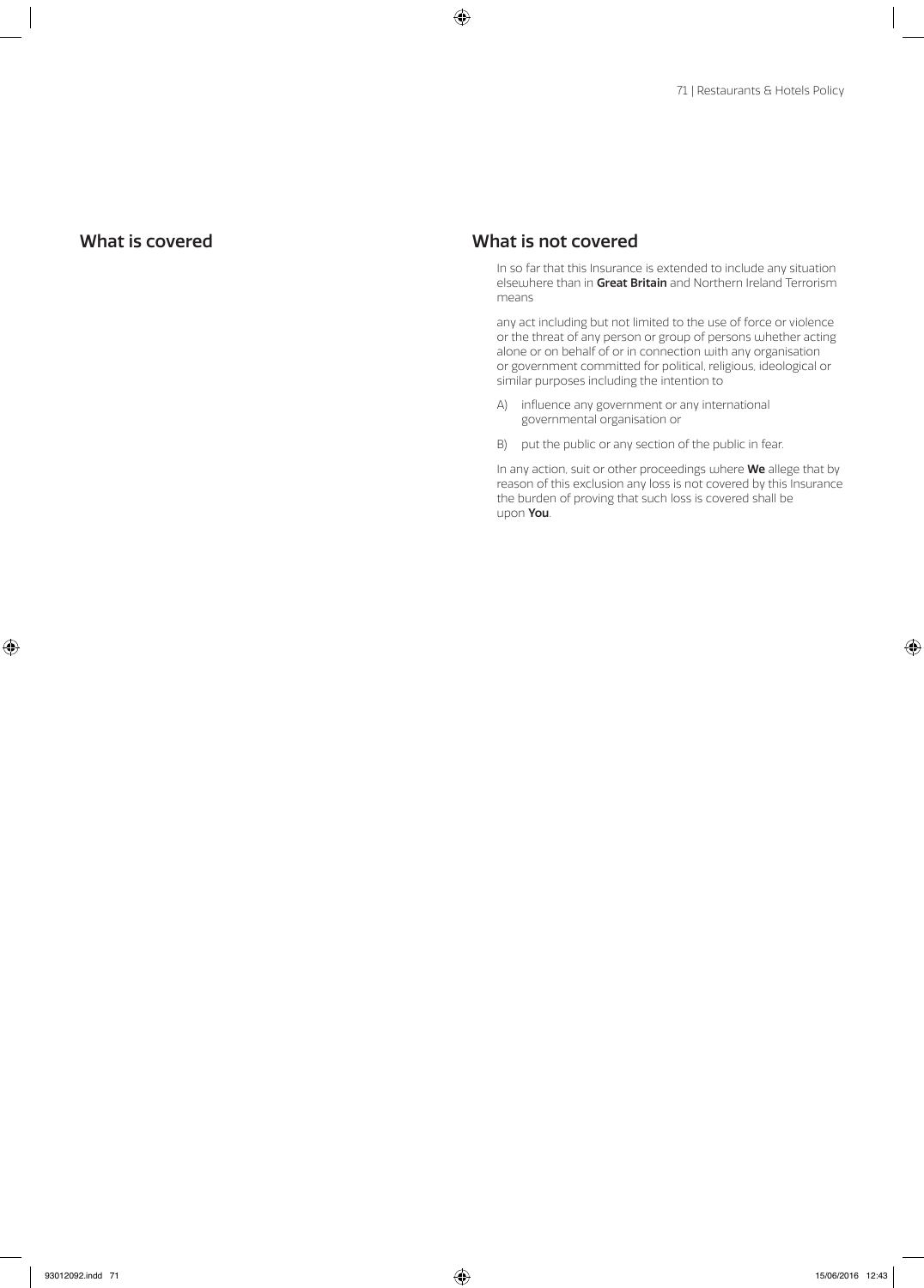# Fidelity Insurance - how We settle claims

If You incur loss of Money, Securities or Property covered by any of the Events insured in this Fidelity Insurance We will pay You the amount of the loss.

### The most We will pay

In respect of Any One Claim the most We will pay is the Limit of Indemnity stated in the Schedule.

In respect of all loss Discovered during the Period of Insurance and any applicable **Discovery** period the most **We** will pay is the **Limit of** Indemnity.

## Your Contribution

Your Contribution shoum in the Schedule does not form part of the Limit of Indemnity and is payable by You before the Limit of Indemnity is applied to any loss.

## Single Insured

- Discovery made by one Policyholder shown in the Schedule is deemed to be **Discovery** by every Policyholder shown in the Schedule.
- 2 The Limit of Indemnity shown in the Schedule shall apply once and not individually to each Policyholder shown in the Schedule.
- 3 We will not pay for any loss incurred by one Policyholder shown in the **Schedule** to the advantage of any other Policyholder shown in the **Schedule**.
- 4 Our liability in respect of loss incurred by any or all Policyholders shown in the **Schedule** shall not exceed the amount for which **We** would be liable if all loss had been incurred by one Policyholder shown in the **Schedule** alone.
- 5 If a loss from the same source is incurred by more than one Policyholder shown in the **Schedule We** will pay the agreed amount of loss in a single sum. We will not be responsible for the distribution of the loss paid between Policyholders shown in the **Schedule** and payment of the single sum shall release Us from all liability to all Policyholders shown in the **Schedule** in relation to the loss.

### Contribution by other Insurances

If a loss covered under this **Policy** is also partly covered under a policy issued by another insurer, provided that payment for the loss has been agreed by the other insurer, any **Contribution** applicable to the loss under this **Policy** will be reduced by the contribution applied under the other insurer's policy.

# Other considerations when settling claims under this Insurance

### Recoveries

If any recovery of Money, Securities or Property lost following a Fraudulent Act is made by You or Us the recovery will be held for **Our** benefit. The amount recovered less the reasonable costs of recovery will be allocated in the following order

1 to You in respect of any amount in excess of the total amount of the Limit of Indemnity plus Your Contribution where applicable

- 2 to Us in respect of all sums paid in settlement of loss made under this **Policy**
- to You in respect of the amount of Your Contribution.

## Valuation

We will not be liable for more than

1 A) the actual market value of **Securities** at the close of business on the business day immediately preceding the day on which the loss was **Discovered** 

or

- B) the actual cost of replacing the **Securities** whichever is the less
- 2 A) the cost of blank materials as stationery
	- B) the cost of clerical labour and computer time spent in reproducing Information
- 3 the value of foreign currency calculated in pounds sterling at the rate of exchange published in the Financial Times as the closing mid-point rate on the day of **Discovery**
- 4 the value of **Property** at the time of the loss or at **Our** option the cost of repairing, re-instating or replacing the Property whichever is the less.

# Requirements which You must comply with to prevent loss under this Insurance

### References Condition

It is a requirement of this Insurance that **You** shall obtain satisfactory references to confirm the honesty of each **Employee** who will be responsible for duties in respect of money, goods, accounts, computer operations or computer programming employed after the effective date of this Policy.

These references shall be obtained directly from the **Employee's** former employers for the three years immediately prior to the start date of the employment and before the **Employee** is allowed to work without supervision.

References need not be obtained in respect of **Employees** who have satisfactorily and continuously served You for at least one year in another capacity before being entrusted with the duties referred to above.

In respect of **Employees** joining directly from school or government sponsored youth training schemes one character reference shall be obtained.

A written record of any verbal reference shall be made at the time it is obtained.

The original copy of each written reference and the record of any verbal reference shall be retained by You and shall be made available for inspection by Us on request.

Failure to comply with any of these requirements may result in Us not paying Your Fidelity claim.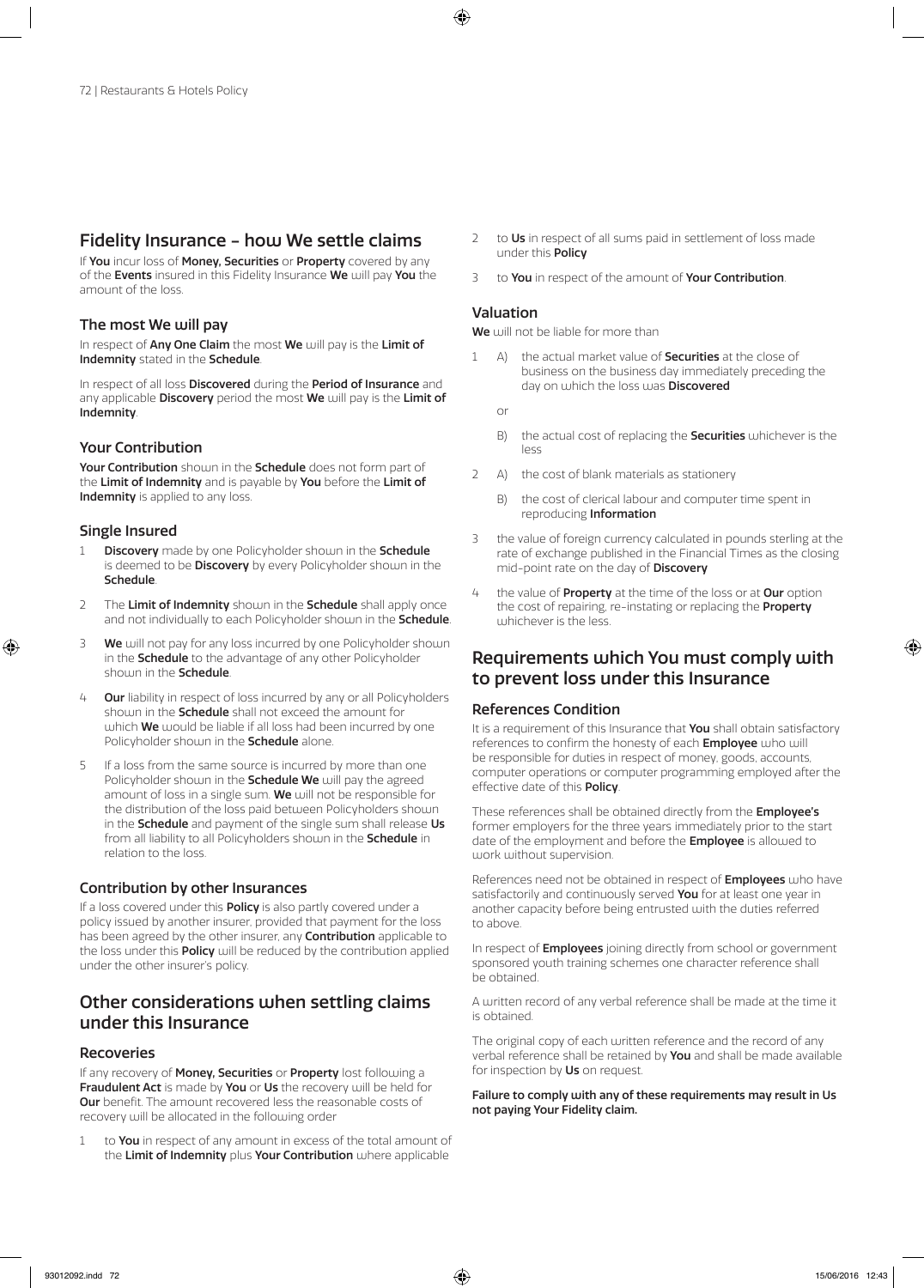#### Minimum Standards of Control

It is a requirement of this Insurance that You must ensure that the Minimum Standards of Control shown below are in force and operated by You and are not altered by You unless We agree to the change in writing.

If You do not operate the Minimum Standards of Control We may refuse to pay **Your** Fidelity claim.

#### 1 Auditors

Your accounts shall be examined by external auditors every twelve months.

 All recommendations or alternatives acceptable to the auditors shall be implemented without delay.

#### 2 Cash receipts

**Employees** receiving cash and cheques in the course of their duties are required to remit all monies received and/or bank in full on the day of receipt or next banking day.

#### 3 Reconciliation

 Independently of the Employees responsible bank statements, receipts, counterfoils and supporting documents are checked at least monthly against cash book entries and the balance reconciled against cash and unpresented cheques.

#### 4 Cheque signing and telephone and facsimile transfers

 All cheques, transfer instructions or other bank instruments drawn for more than £25,000 shall require two manually applied signatures to be added after the amount has been inserted.

 No cheque, transfer instruction or other instrument shall be signed until one signatory has examined the documentation supporting the request. Your bankers must be advised of the above requirements in respect of signatures.

In respect of telephone or facsimile instructions

- A) Your bank must be required to call back to an authorised **Employee** to verify instructions before the transaction is processed.
- B) Transfer instructions must be verified in all cases by a password or code.
- C) Each authorised **Employee** must use a password or code unique to them.
- D) You will confirm the transfer instruction in writing within 24 hours of the transaction commencing.

#### 5 Cash and petty cash

 Cash in hand and petty cash shall be checked independently of the **Employees** responsible at least monthly and additionally without warning every six months.

#### 6 Payroll

In respect of **Employees** not paid by crossed cheque or credit transfer the payroll documentation will be subject to an independent check before payment to ensure that the total amount drawn is correct.

At least quarterly and independently of the Employees responsible the payroll will be checked to minimise the possibility that fictitious names and enhanced payments have been included.

#### 7 Stocktaking

There will be a physical check on all **Stock** held against verified Stock records independently of the Employees responsible at intervals of not more than 12 months.

#### 8 Ordering goods

The ordering of **Stock**, the recording of receipts of **Stock** and the authorisation of payment for **Stock** will be separate actions and each action will be carried out by different **Employees** acting independently of each other.

#### Statements of account

 Statements of account for all amounts due will be issued at least monthly and direct to customers independently of **Employees** receiving or collecting monies.

 Action by management shall be taken if an account becomes three months overdue.

#### 10 Computer security and Electronic Funds Transfer

 Security checks will be built into all computer functions and reconciliations made as necessary.

 Responsibility for the authorisation of transactions, processing of transactions and handling of output will be separate actions and each action will be carried out by different Employees acting independently of each other.

In respect of electronic funds transfer one **Employee** must not be permitted to release transfer authorities to the bank. A second **Employee** with higher authority must check and authorise the instructions before release. Entries by each Employee must be authorised by password and each Employee authorised to undertake these activities must be allocated a password unique to them.

The appropriate authority limits per **Employee** must be built in to the computer program.

#### Failure to comply with any of these requirements may result in Us not paying Your Fidelity claim.

#### 20/80 Extension

In the event that any claim results from or is contributed to by the failure of any **Employee** or **Employees** to observe any part of the Minimum Standards of Control provided that You can prove

A) that You have complied with the Minimum Standards of Control condition stated above

and

B) such failure was without Your knowledge or consent or that of any Responsible Official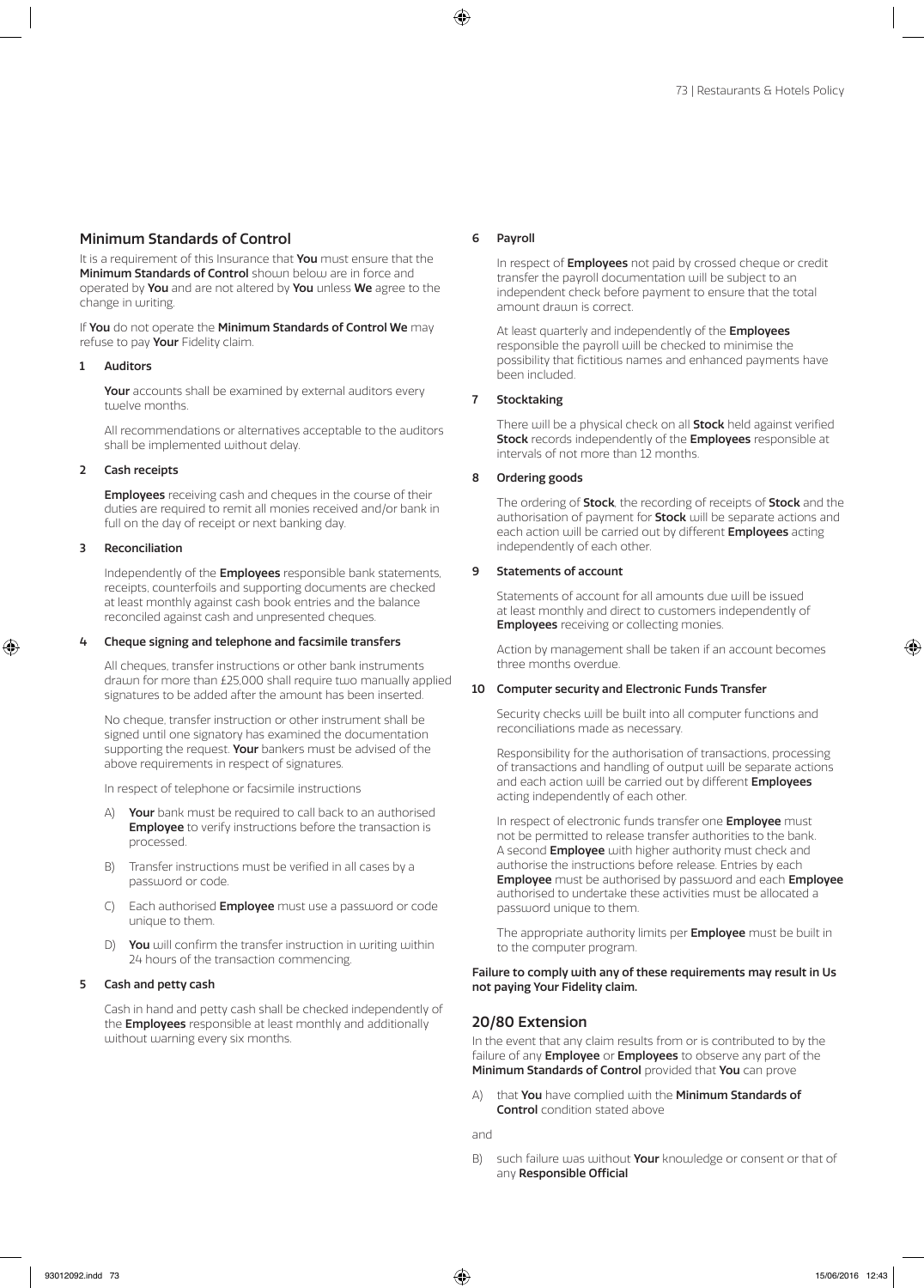then We will pay any claim resulting therefrom but subject to You agreeing to pay

- i) in addition to the amount of **Your Contribution** 20% of the amount which **We** would otherwise have been liable for
- or
- ii) £2,500 in all

whichever is the greater.

If the Minimum Standards of Control are avoided by the actual Employee or Employees committing the Fraudulent Act without Your knowledge or that of a Responsible Official the claim will be payable without deduction subject otherwise to the terms of this Policy.

#### Termination of Employment

It is a requirement of this Insurance that if the employment of an Employee is terminated You must take all reasonable precautions to prevent fraud or dishonesty by that **Employee**.

Failure to comply with this requirement may result in Us not paying Your Fidelity claim.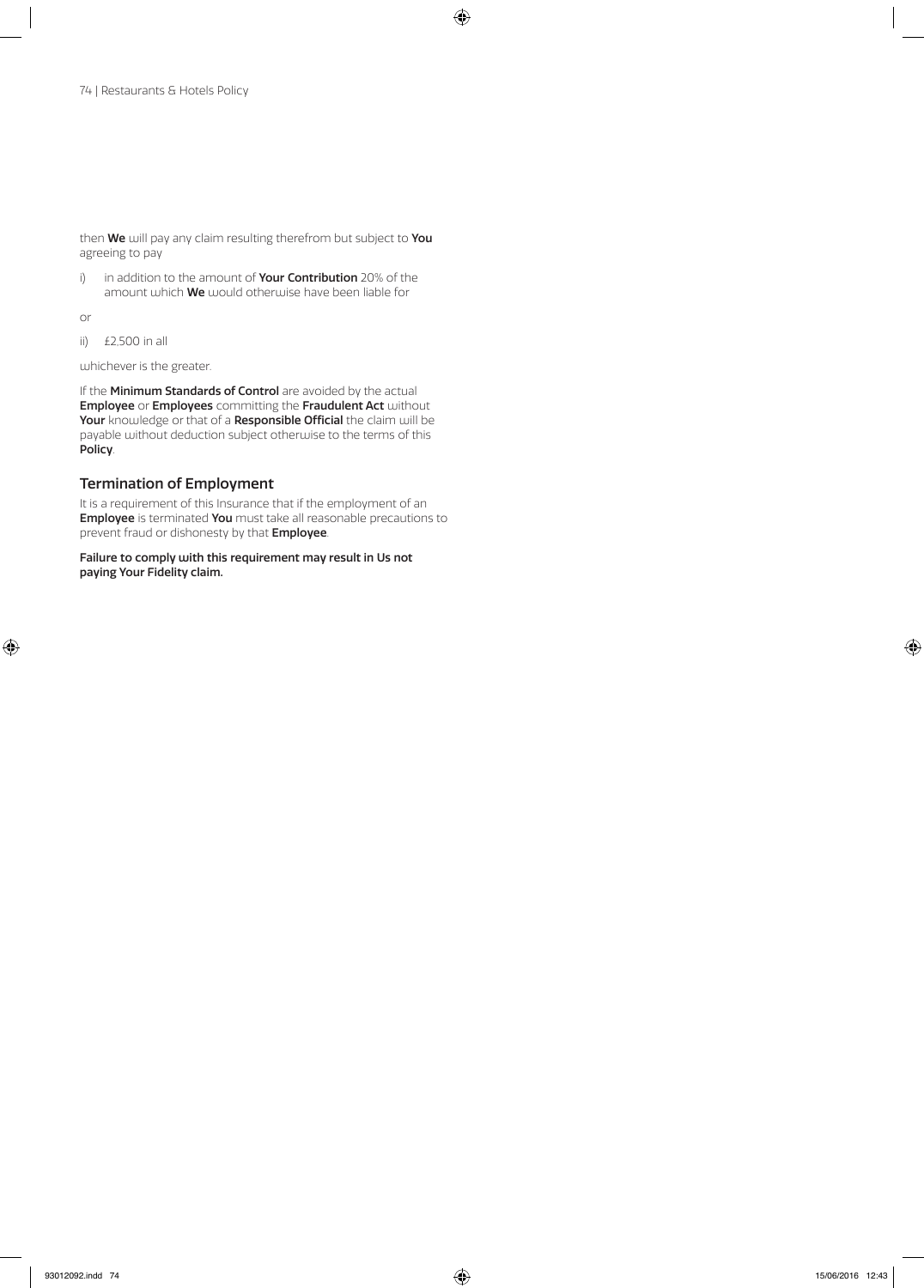# Personal Accident Insurance

# THIS INSURANCE ONLY APPLIES WHERE SHOWN AS INCLUDED IN THE SCHEDULE

We will pay You the appropriate Benefit if during the Operative Time as shown in the Schedule an Insured Person sustains bodily injury following an **Accident** which within two years is the sole and independent cause of Death or **Disablement**.

The appropriate Benefit below is payable in accordance with the amounts per Employee Type detailed in the Schedule, subject to the Aircraft Accumulation Limits and Maximum Incident Limit shoum.

#### Benefits

- 1 Death
- 2 Loss of Limb or Loss of Eye
	- A) two or more limbs or both eyes or one of each
	- B) one limb or one eye
- 3 A) Permanent total loss of speech
	- B) Permanent total loss of hearing in both ears
	- C) Permanent total loss of hearing in one ear
- 4 Permanent Total Disablement from gainful employment of any and every kind
- 5 Temporary Total Disablement from the Insured Person's usual occupation in the Business
- 6 Temporary Partial Disablement from at least 50% of the Insured Person's usual occupation in the Business.

### What is covered What is not covered

We will not pay any Benefit where bodily injury following an Accident is the result of or is contributed to by

#### **Activities**

the Insured Person engaging in or practicing for any of the following excluded activities

- A) flying other than as a passenger
- B) motorcycling as a rider or passenger
- C) parachuting
- D) racing other than on foot or in dinghies
- E) winter sports other than curling or skating

#### 2 Conditions

- A) the **Insured Person** committing or attempting to commit suicide or as a result of self inflicted injury
- B) post traumatic stress disorder or any psychological or psychiatric condition (not resulting from bodily injury following an Accident)
- C) the **Insured Person** having a physical or mental defect of any sort which was known to them when the **Policy** was issued or at renewal unless the defect has been notified to and been accepted in writing by Us
- D) any sickness or disease or any naturally occurring condition or degenerative process or the result of a gradually operating cause

#### 3 War and Allied Risks

war, invasion, act of foreign enemy, hostilities (whether war be declared or not), civil war, rebellion, revolution, insurrection or military or usurped power

#### 4 Terrorism

any act including but not limited to the use of force or violence and/or threat thereof of any person or group(s) of persons whether acting alone or on behalf of or in connection with any organisation(s) or government(s) committed for political, religious, ideological or similar purposes including the intention to influence any government and/or to put the public or any section of the public in fear

#### 5 Radioactive Contamination

radioactive contamination (not resulting from bodily injury following an **Accident**).

- 6 A) the Insured Person being permanently seconded overseas or seconded to the UK from overseas on a temporary basis
	- B) any **Business** trip exceeding 31 days in duration
	- C) regular visits to overseas installations
	- D) any manual work undertaken whilst travelling
	- E) Business travel to an area of unrest (where the Foreign & Commonwealth Office advise against all travel to a particular country or an area within that country)
	- F) the **Insured Person** being 75 years or older.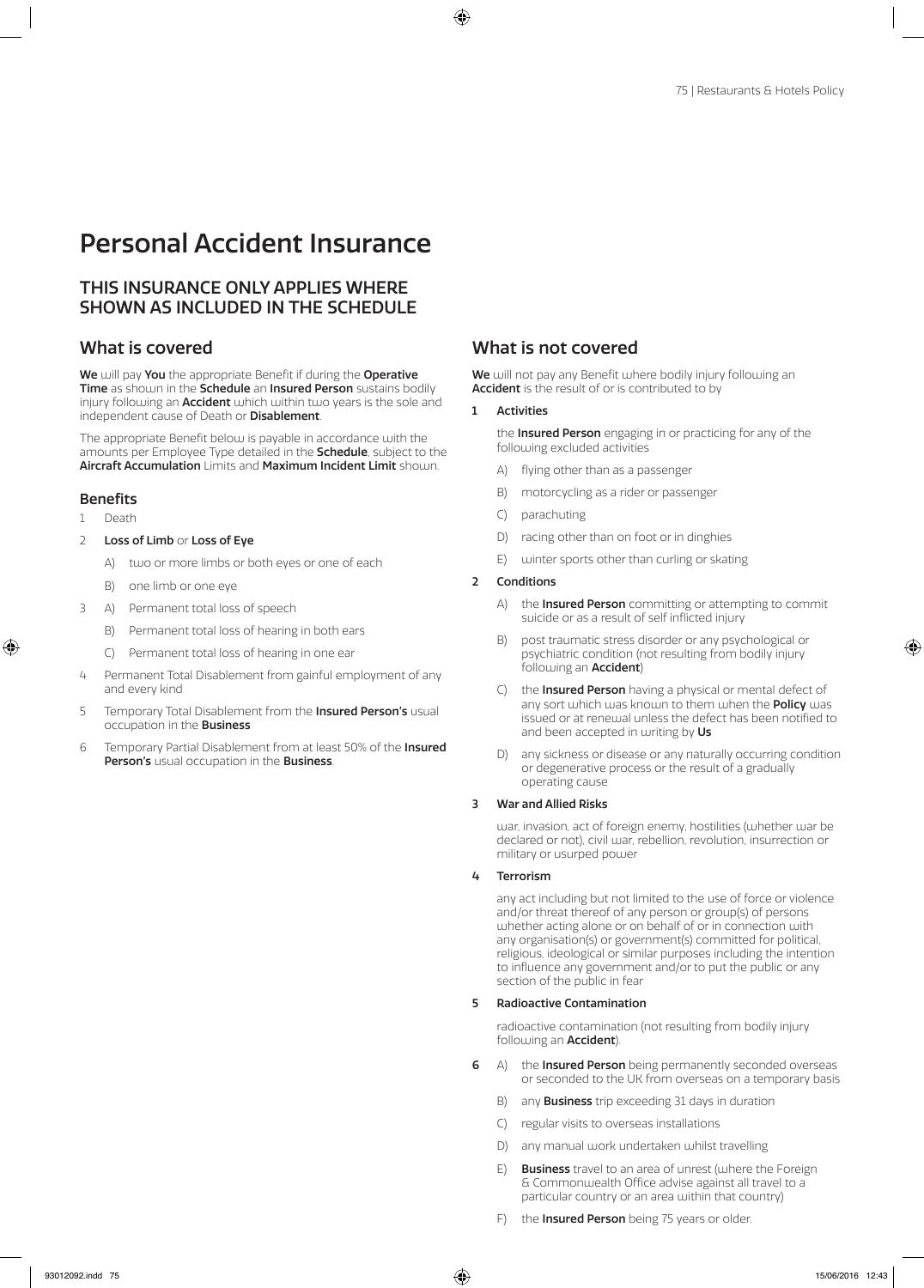# Extensions to Cover

# THIS INSURANCE ALSO COVERS

The following extensions are payable in addition to any Benefit paid under Benefits 1- 6 of the Insurance subject to the Maximum Incident Limit shown in the Schedule.

#### 1 Medical Expenses

If during the Operative Time the Insured Person sustains bodily injury following an **Accident** which within two years is the sole and independent cause of the incurring of **Medical Expenses** in the treatment of the Insured Person We will pay up to 25% of any amount paid under Benefits 1 – 6 subject to a limit of £3,000 any one Insured Person.

#### 2 Coma Benefit

If during the Operative Time the Insured Person sustains bodily injury following an **Accident** which within 90 days is the sole and independent cause of the **Insured Person** being in a continuous unconscious state We will pay £25 per full 24 hours up to a maximum of 52 weeks any one **Insured Person** while they remain in a continuous unconscious state.

#### 3 Commuting Expenses

If during the Operative Time the Insured Person sustains bodily injury following an **Accident** which within two years is the sole and independent cause of the **Insured Person** sustaining disablement from at least 50% of the **Insured Person's** usual occupation in the **Business We** will pay expenses for additional commuting costs necessitated to aid the **Insured Person's** return to work at Your request up to £50 per week up to a maximum £250 any one **Insured Person**.

#### 4 Dependents Benefit

If during the Operative Time the Insured Person sustains bodily injury following an **Accident** which within two years is the sole and independent cause of Death for which Benefit 1 is paid We will pay an additional 2% per child provided they are

A) unmarried and dependent

and

B) under 18 years of age or under 25 years of age if in full-time education

subject to a maximum of £5,000.

#### 5 Hospitalisation

If during the **Operative Time** the **Insured Person** sustains bodily injury following an **Accident** which within 2 years is the sole and independent cause of the **Insured Person** being admitted to Hospital on the recommendation of a Medical Practitioner We will pay £25 per full 24 hours up to a maximum of 52 weeks any one Insured Person while they are a Hospital in-patient.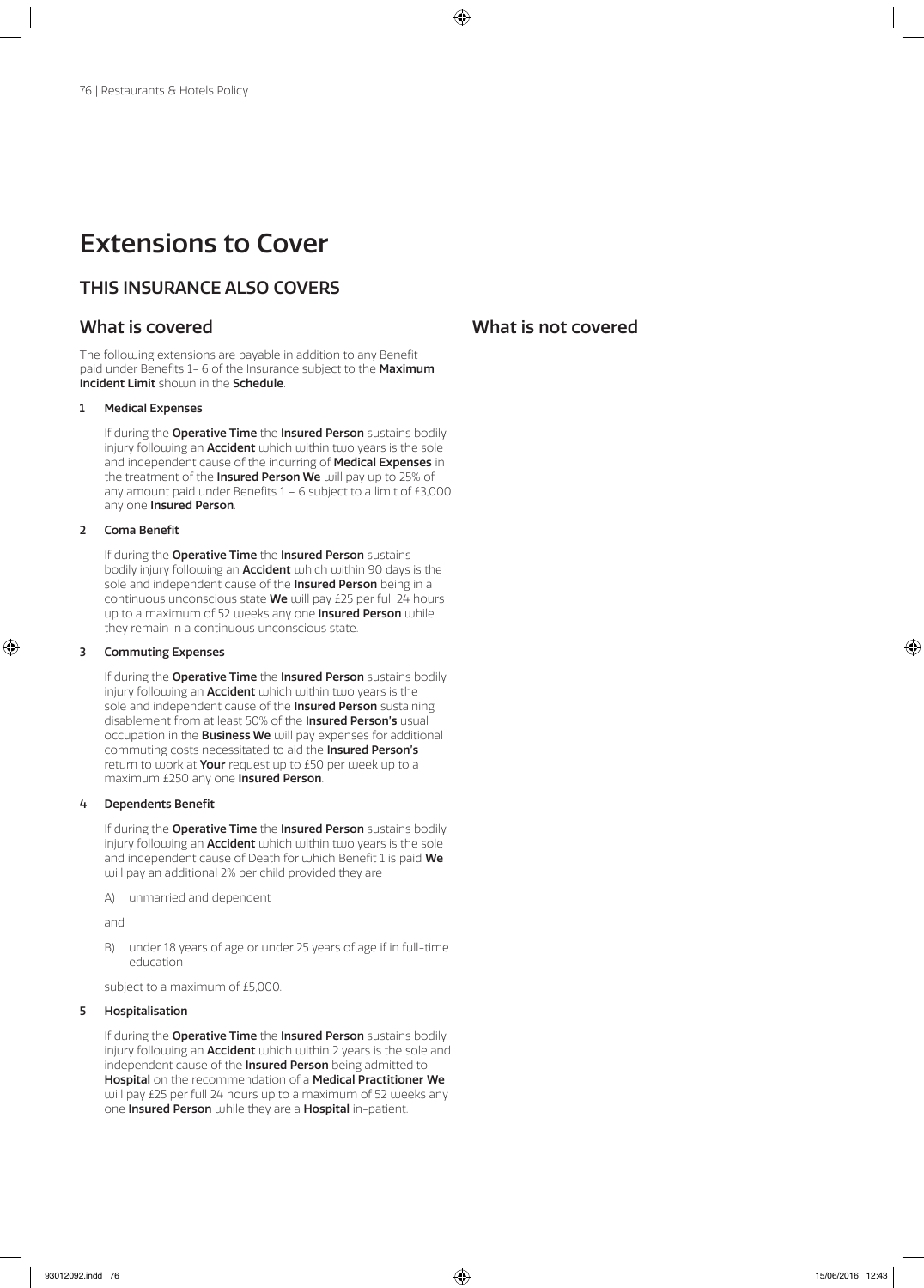# What is covered What is not covered

#### 6 Paralysis

If during the Operative Time the Insured Person sustains bodily injury following an **Accident** which within two years is the sole and independent cause of the Insured Person suffering paralysis We will pay the following Benefit

- A) total loss of use of all four limbs, bladder and rectum an additional 20% of the amount paid under Benefits 2 or 4
- B) total loss of use of two legs, bladder and rectum an additional 10% of the amount paid under Benefit 2 or 4.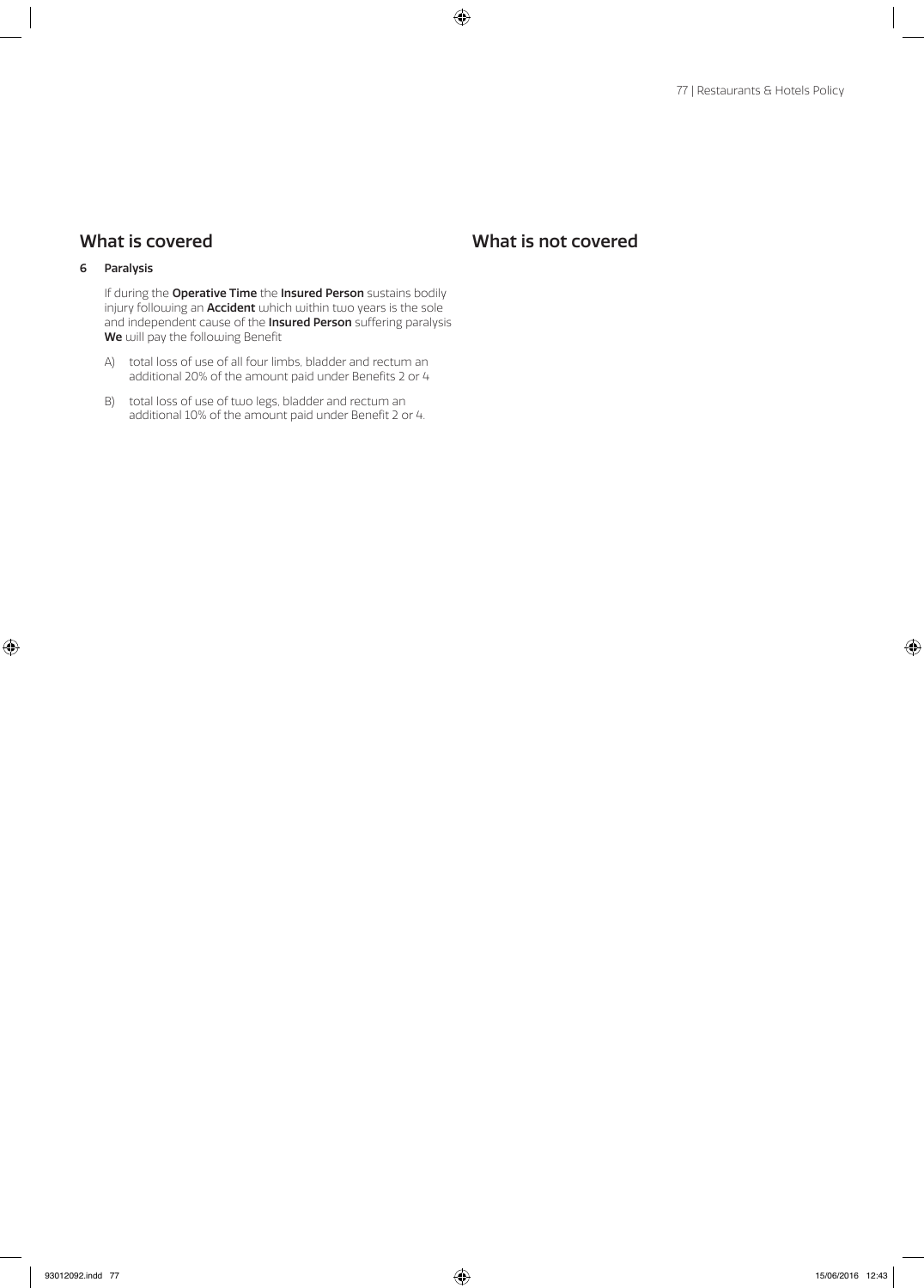### Personal Accident Insurance - how We settle claims

Benefit shall not be payable in respect of any one Insured Person under more than one of the Benefits 1 – 4 in connection with the same Accident.

No claim for **Disablement** shall be payable under Benefits 2 to 4 until such time as reasonable evidence has been provided to Us to show that such Disablement is permanent and that there is no reasonable expectation of recovery.

We will pay any amount claimed for Benefits 5 or 6 in addition to any amount claimed under Benefits 1 – 4 in connection with the same **Accident** 

Any payment under Benefits 5 or 6 will cease as soon as any Benefit is paid under Benefits 1 – 4.

If an **Insured Person** suffers Death or **Disablement** as a result of exposure to the elements **We** will consider that as having been caused by bodily injury following an Accident.

#### The most We will pay in respect of Benefits 5 and 6

Benefits 5 and 6 are payable per week for a maximum of 104 weeks in all not necessarily consecutive.

We will not pay more per week than

- the Insured Person's average weekly wage in respect of Benefit 5
- B 50% of the Insured Person's average weekly wage in respect of Benefit 6.

#### **Disappearance**

In the event of disappearance of the Insured Person if after a reasonable period of time it is believed based on reasonable evidence available at the relevant time that death has occurred as a result of bodily injury following an **Accident** the benefit amount of Benefit 1 shall become payable subject to a signed undertaking that if the belief is subsequently found to be wrong such amount shall be refunded to Us.

#### **Minors**

If the Insured Person is under the age of 16

- A the maximum amount **We** will pay in respect of Benefit 1 will be limited to a maximum of £10,000
- B no amount will be payable under Benefit 5 or 6.

## Other considerations when settling claims under this Insurance

#### Assignment

We will not be bound to accept or be affected by any trust, charge, lien, assignment or other dealing with or relating to this Insurance.

#### Interest

Interest will not be added to any amount paid under this Insurance.

#### Other Interests

Your receipt shall discharge Our liability to pay any amount in respect of a claim. The Insured Person or the Insured Person's personal representatives shall have no right to claim from or sue Us. If there is more than one Policyholder specified in the **Schedule** having an interest in the **Insured Person** the settlement made by Us shall represent the total amount payable in respect of that **Insured Person** for all interests covered by this Insurance.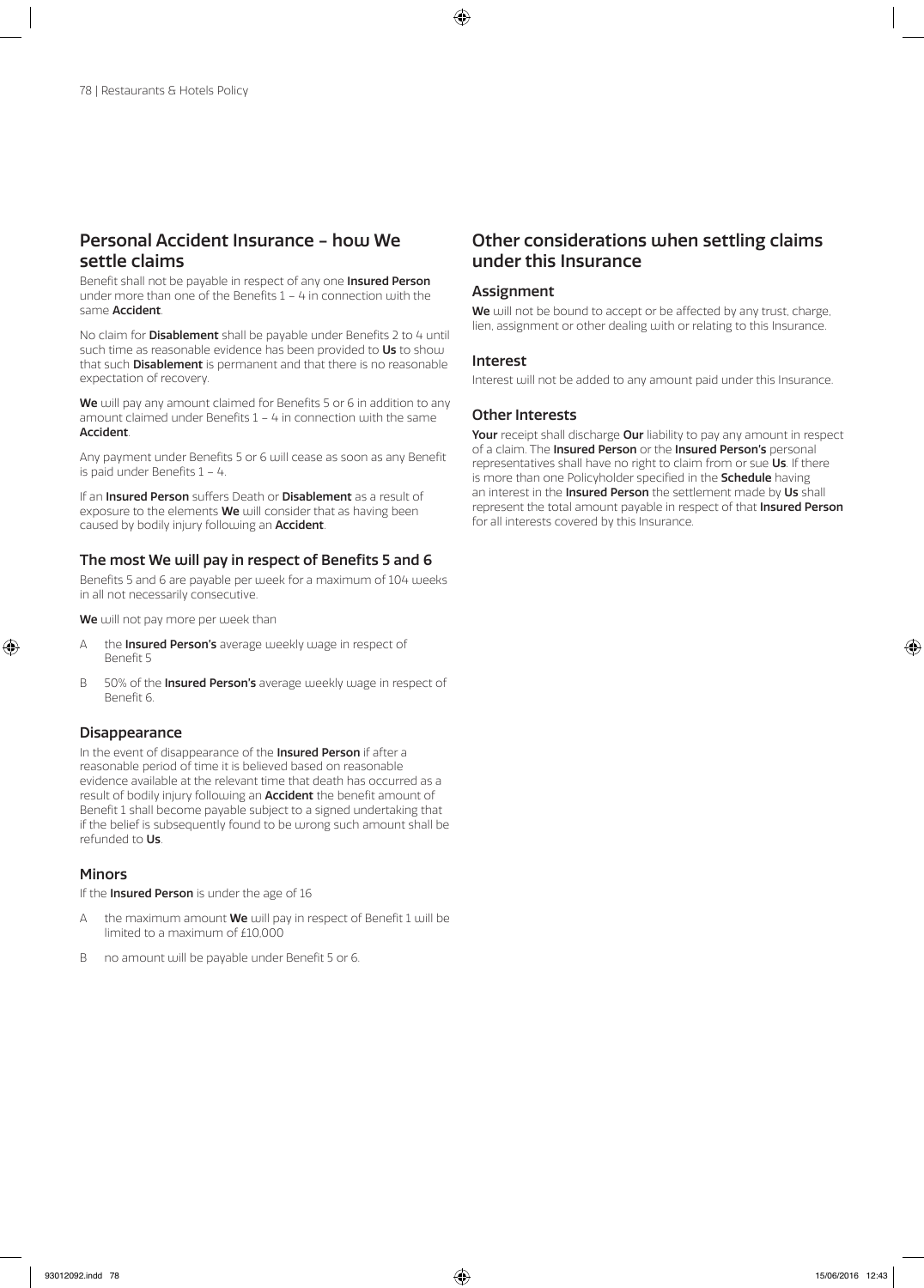# Legal Expenses Insurance

THIS INSURANCE ONLY APPLIES WHERE SHOWN AS INCLUDED IN THE SCHEDULE

# Section 1 – Employment

- The defence of any Legal Proceedings, brought in an employment tribunal, arising from a dispute with an **Employee**, ex-Employee or prospective Employee relating to
	- A) the contract of employment with You
	- B) actual or alleged breaches of their statutory rights under employment legislation
- 2 The pursuit of any Legal Proceedings to recover possession of premises which are owned by You but occupied by Your Employee or ex-Employee

#### provided that

- i) You have sought and followed advice from Our Legal Advice service (details of which are contained in the Customer Care page) before materially changing or attempting to change the particulars of an **Employee's** contract of employment or dismissing an **Employee** (whether or not by reason of redundancy)
- ii) You agree to appoint Our Administrator's approved consultant as Your Appointed Representative in accordance with Requirement 4 A) i).

- 1 Any amount in excess of the Limit of Indemnity for Any One Claim shown in the Schedule.
- 2 Legal Expenses arising from or relating to
	- A) any benefit due under a contract of employment
	- B) any payment made in respect of redundancy
	- C) the Transfer of Undertakings (Protection of Employment) Regulations 1981 or the Equal Pay Act 1970
	- D) any claim where **You** do not appoint the **Appointed Representative** in accordance with Requirement 4 A) i)
	- E) any dispute that arises within three months of the inception of the Insurance
	- F) a dispute within the first six months of the Insurance where a warning was given to an **Employee** six months prior to the inception of the Insurance
	- G) any compensatory award made against You relating to
		- i) trade union activities including membership or non-membership
		- pregnancy, maternity or paternity rights
	- H) any award made because of **Your** failure to provide written reasons for dismissal
	- I) any compensatory award specified in a reinstatement or re-engagement order or made because of Your failure to provide written reasons for a dismissal
	- J) any awards to the extent that they relate to contractual rights accruing to the **Employee**, ex **Employee** or prospective **Employee** prior to the actual or alleged breach of the actual or alleged contract of employment
	- K) a matter which is more specifically covered by another Insurance section of this **Policy** or would have been had it not been for an exclusion or proviso applying to that Insurance
	- L) any cause, event or circumstance occurring prior to or existing at the inception of this Policy and which You knew, or ought reasonably to have known, may give rise to a claim by or against You.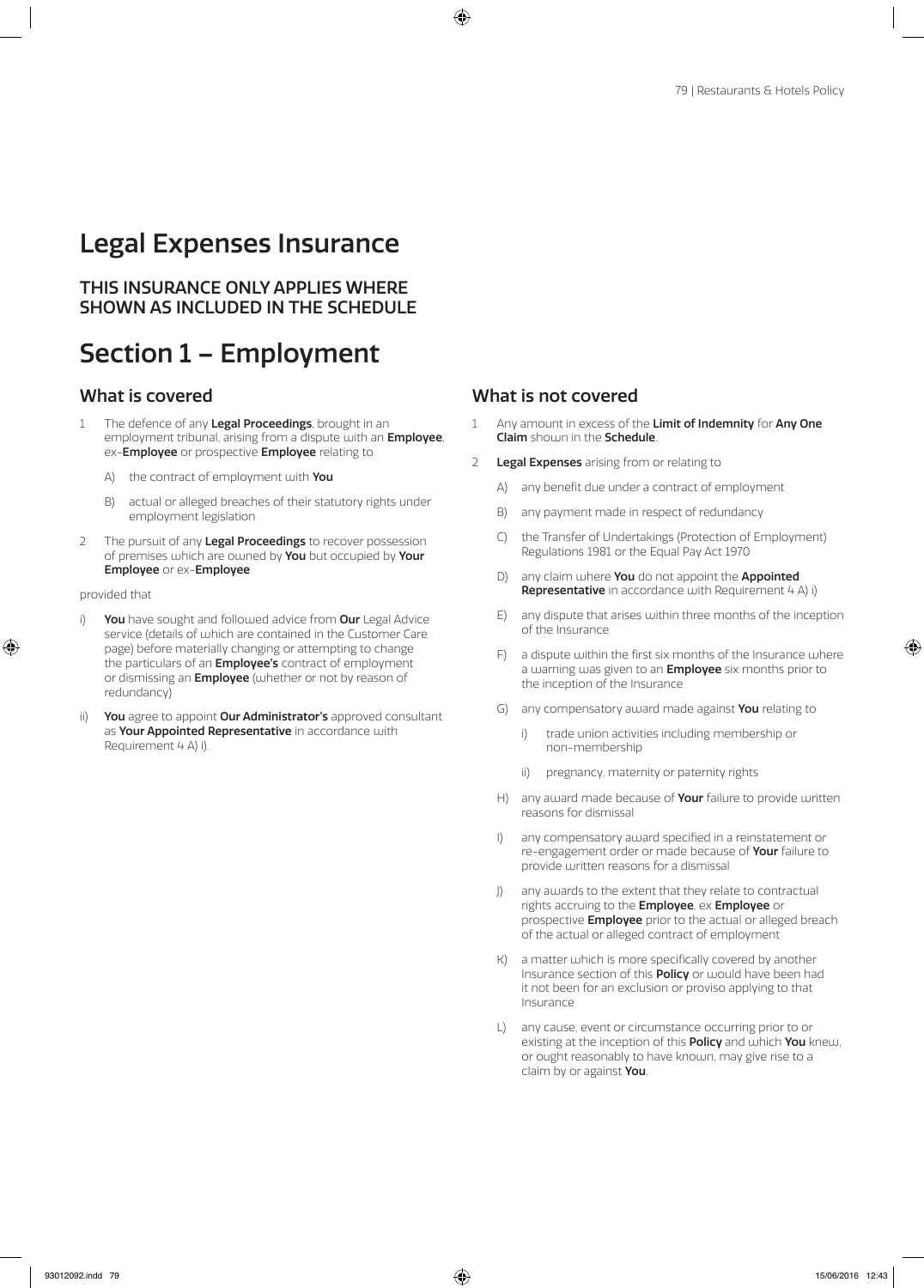# Section 2 – Prosecution

The defence of any Legal Proceedings arising from

- 1 any actual or alleged act or omission by You relating to an appeal against the service of an improvement, prohibition or suspension notice under the
	- A) Health and Safety at Work etc. Act 1974 or the Health and Safety (Northern Ireland) Order 1978
	- B) Food Safety Act 1990
	- C) Consumer Protection Act 1987
- 2 civil action taken against You for
	- A) wrongful arrest in respect of an accusation of theft
	- B) any activities as a trustee of a pension fund set up for the benefit of Your Employees
- 3 Your prosecution in a Court of criminal jurisdiction.

The cover provided under this Section will apply to any other Insured Person in like manner to You at Your request.

#### What is covered What is not covered

1 Any amount in excess of the Limit of Indemnity for Any One Claim shown in the Schedule.

#### 2 Legal Expenses

- A) arising from or relating to any Legal Proceedings involving the ownership, possession, hiring or use of a motor vehicle, aircraft or water craft
- B) arising from or relating to any Legal Proceedings relating to any alleged deliberate or intentional act unless charges are dismissed or You are acquitted
- C) incurred in a Magistrates' Court that are in excess of what would be allowed if a full Representation Order had been granted
- D) incurred in the Crown Court that are in excess of any contribution required under the terms of the Representation Order
- E) in respect of a claim where it is alleged that You have breached the terms and conditions of a Representation Order
- F) arising from or relating to a matter which is more specifically covered by another Insurance section of this Policy or would have been had it not been for an exclusion or proviso applying to that Insurance
- G) any cause, event or circumstance occurring prior to or existing at the inception of this **Policy** and which **You** knew, or ought reasonably to have known, may give rise to a claim by or against You.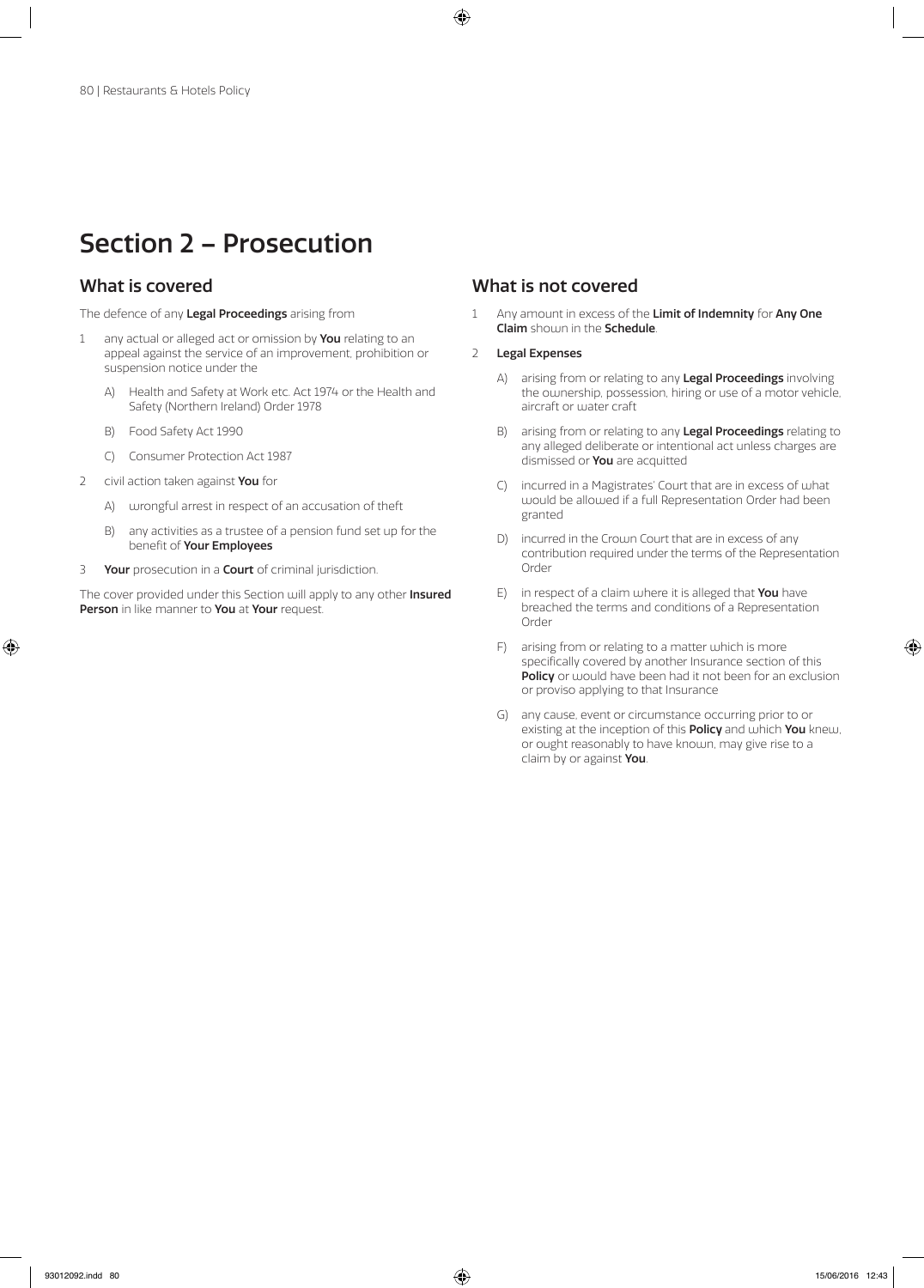# Section 3 – Property

The pursuit or defence of Legal Proceedings relating to

- 1 the possession of freehold or leasehold **Property** owned or occupied by You
- 2 any negligent act, omission or nuisance caused by a third party relating to **Property** owned by **You** or for which You are legally responsible other than motor vehicles, aircraft or watercraft

provided that

- A) You have suffered or could suffer a financial loss if Legal Proceedings are not pursued or defended
- B) You agree to use alternative dispute resolution to attempt to settle any dispute if **Our Administrator** considers it to be appropriate
- C) the Property has been disclosed to Us in writing.

#### What is covered What is not covered

- 1 Any amount in excess of the Limit of Indemnity for Any One Claim shown in the Schedule.
- 2 Legal Expenses arising from or relating to
	- A) any review of the Rent payable for leasehold Property
	- B) the recovery of **Rent** payable
	- C) freehold title, lease, tenancy or licence disputes
	- D) mining or other subsidence or heave
	- E) a matter which is more specifically covered by another Insurance section of this Policy or would have been had it not been for an exclusion or proviso applying to that Insurance
	- F) a contract entered into by You
	- G) any dispute
		- i) arising from the compulsory purchase, confiscation, nationalisation, requisition or **Damage** to any freehold or leasehold Property
		- ii) over restrictions or controls placed on any freehold or leasehold Property
		- iii) arising from actual, planned, or proposed construction, closure, adaptation or repair of roads, buildings, housing or other works

by or on behalf of any government, public or local authority, except in so far as the claim relates to **Damage** arising from such activities

- H) any dispute relating to
	- i) goods in transit
	- ii) goods lent or hired to third parties
	- iii) goods at premises other than those occupied by You unless they are at such premises for the purpose of installation or use in work to be carried out by You
- I) any cause, event or circumstance occurring prior to or existing at the inception of this **Policy** and which **You** knew, or ought reasonably to have known, may give rise to a claim by or against You.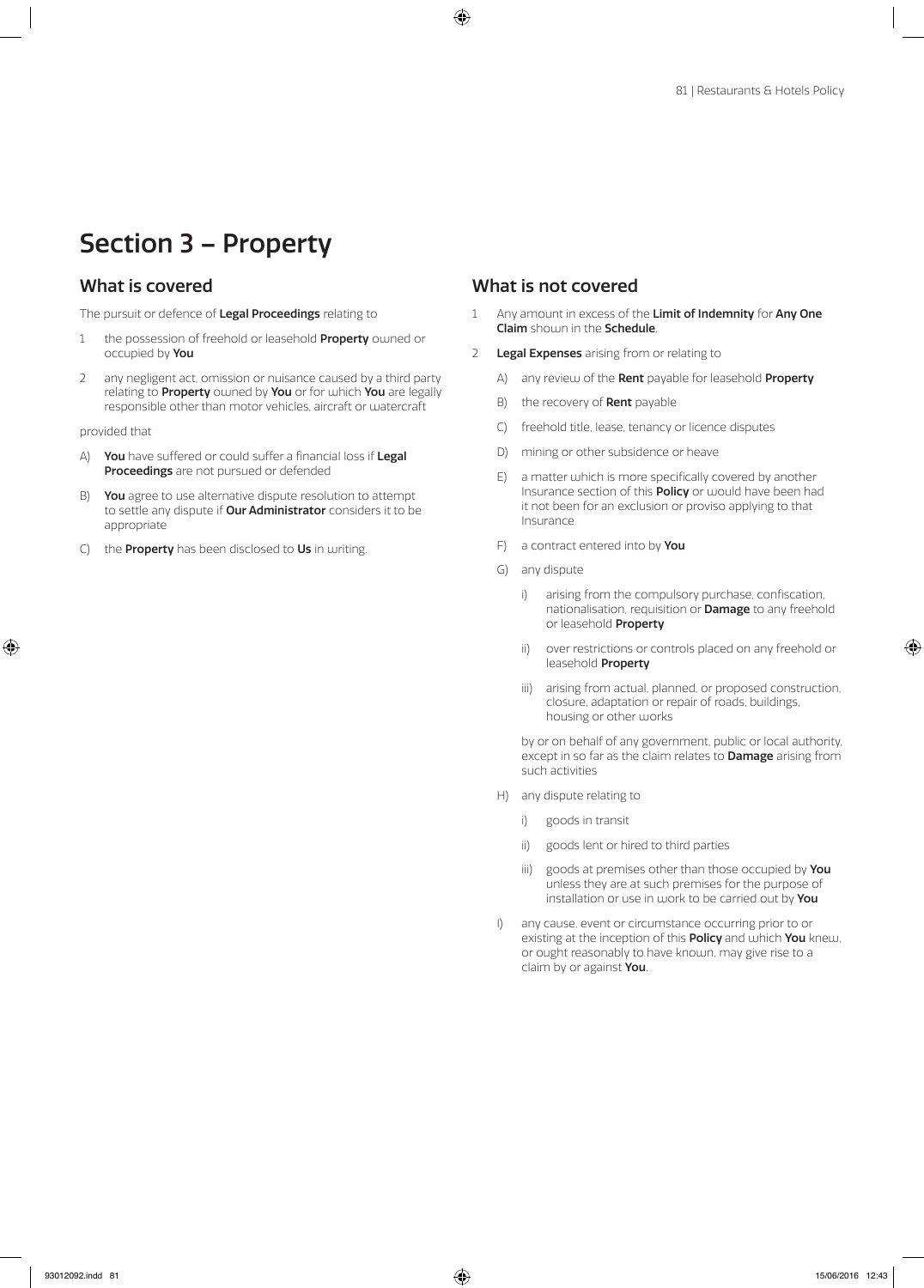# Section 4 – Taxation

- 1 Entering a response to a full enquiry by HM Revenue & Customs into a self-assessment tax return following the issue of a notice under Section 9A or 12AC of the Taxes Management Act 1970 or Schedule 18 paragraph 24 of the Finance Act 1998. This includes responding at a tribunal hearing.
- 2 Entering a response to an examination by HM Revenue & Customs following an Employer Compliance Review which arose from and related to an expression of dissatisfaction with Your PAYE or National Insurance Contribution affairs.
- 3 An appeal against a written VAT decision or assessment issued by HM Revenue & Customs. This includes the local review procedure and any VAT Tribunal.

- 1 Any amount in excess of £25,000 for **Any One Claim**.
- 2 Legal Expenses arising from or relating to
	- A) any tax avoidance scheme undertaken by You
	- B) an enquiry undertaken under Section 60 or 61 of the VAT Act 1994 or any investigation or enquiry by the Investigations Division of HM Revenue & Customs, the HM Revenue & Customs Internal Governance or Criminal Investigations
	- C) any investigation or inspection by HM Revenue & Customs that commenced prior to the inception of this Insurance
	- D) any work in connection with the normal reconciliation of annual accounts and VAT returns where such reconciliation has not been undertaken prior to the dispute or investigation arising
	- E) Your actual or alleged misstatement with intent to deceive contained in any relevant business books, records or returns. If such intent to deceive is shown We shall be entitled to recover any claim settlement made in this respect
	- F) any issue of law practice, or procedure not directly connected with the particular investigation, dispute or Legal Proceedings which are otherwise covered under this Insurance
	- G) any enquiry arising from an enquiry into earlier year's tax return(s) or a tax return already under enquiry
	- H) enquiries into tax returns that were filed after the statutory filing date and where no reasonable excuse has been accepted by HM Revenue & Customs for late filing
	- I) any criminal prosecution
	- J) a matter which is more specifically covered by another Insurance section of this Policy or would have been had it not been for an exclusion or proviso applying to that Insurance
	- K) any cause, event or circumstance occurring prior to or existing at the inception of this **Policy** and which **You** knew, or ought reasonably to have known, may give rise to a claim by or against You.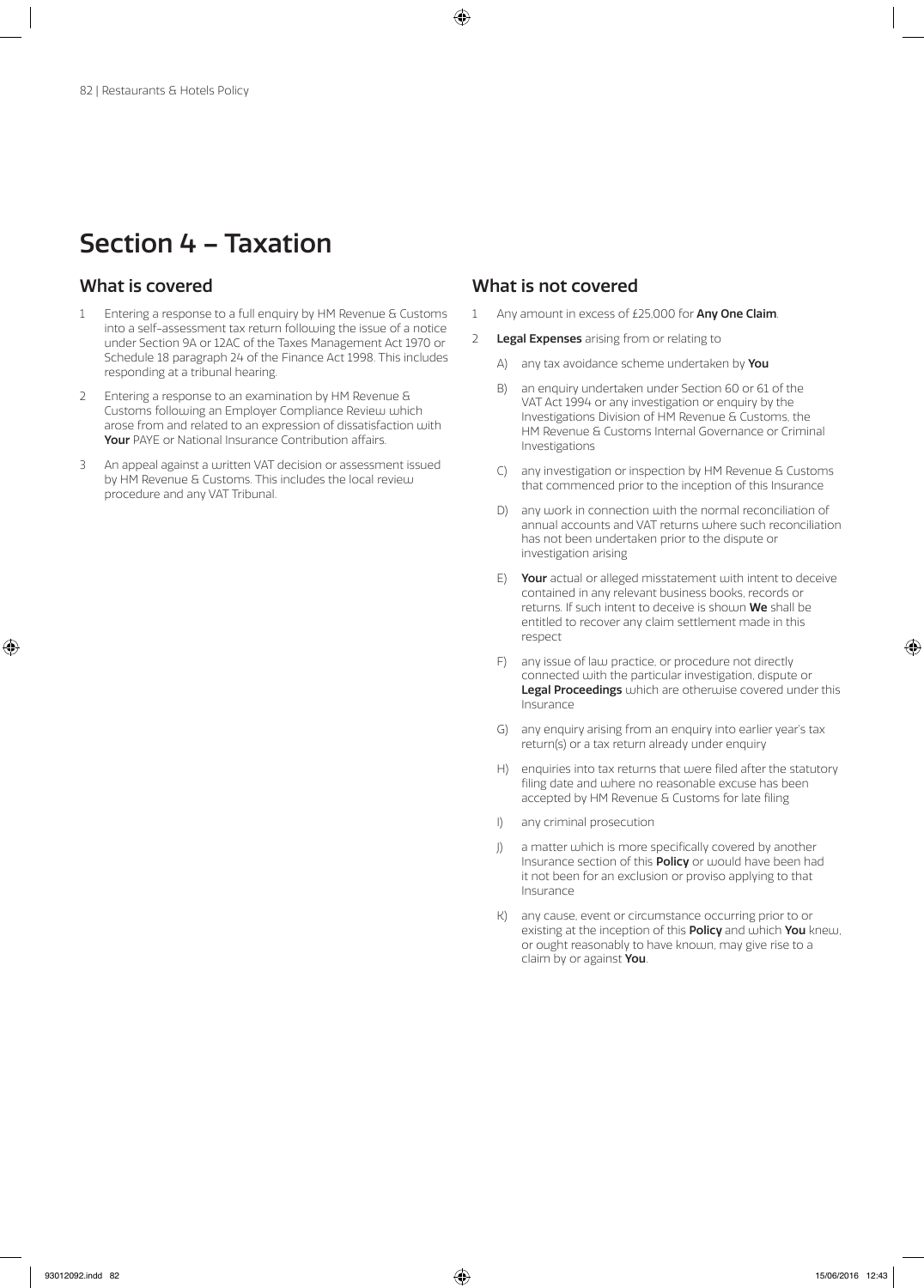# Section 5 – Data Protection

- 1 The defence of any Legal Proceedings brought against You for compensation under Section 13 of the Data Protection Act 1998 provided that You are already registered with the Data Protection Commissioner
- 2 An appeal by **You** against
	- A) the refusal of **Your** application for registration by the Data Protection Commissioner
	- B) the refusal of an application for alteration of registered particulars by the Data Protection Commissioner
	- C) an enforcement notice
	- D) a de-registration notice
	- E) a transfer prohibition notice

provided that You agree to appoint Our Administrator's approved consultant as Your Appointed Representative in accordance with Requirement 4 A) i).

- 1 Any amount in excess of the Limit of Indemnity for Any One Claim shown in the Schedule.
- 2 Legal Expenses arising from or relating to
	- A) any criminal prosecution
	- B) any legal action concerning the grant and/or execution of a warrant of entry
	- C) any claim where You do not appoint Our Administrator's approved consultant as the Appointed Representative in accordance with Requirement 4 A) i)
	- D) a matter which is more specifically covered by another Insurance section of this **Policy** or would have been had it not been for an exclusion or proviso applying to that Insurance
	- E) any cause, event or circumstance occurring prior to or existing at the inception of this Policy and which You knew, or ought reasonably to have known, may give rise to a claim by or against You.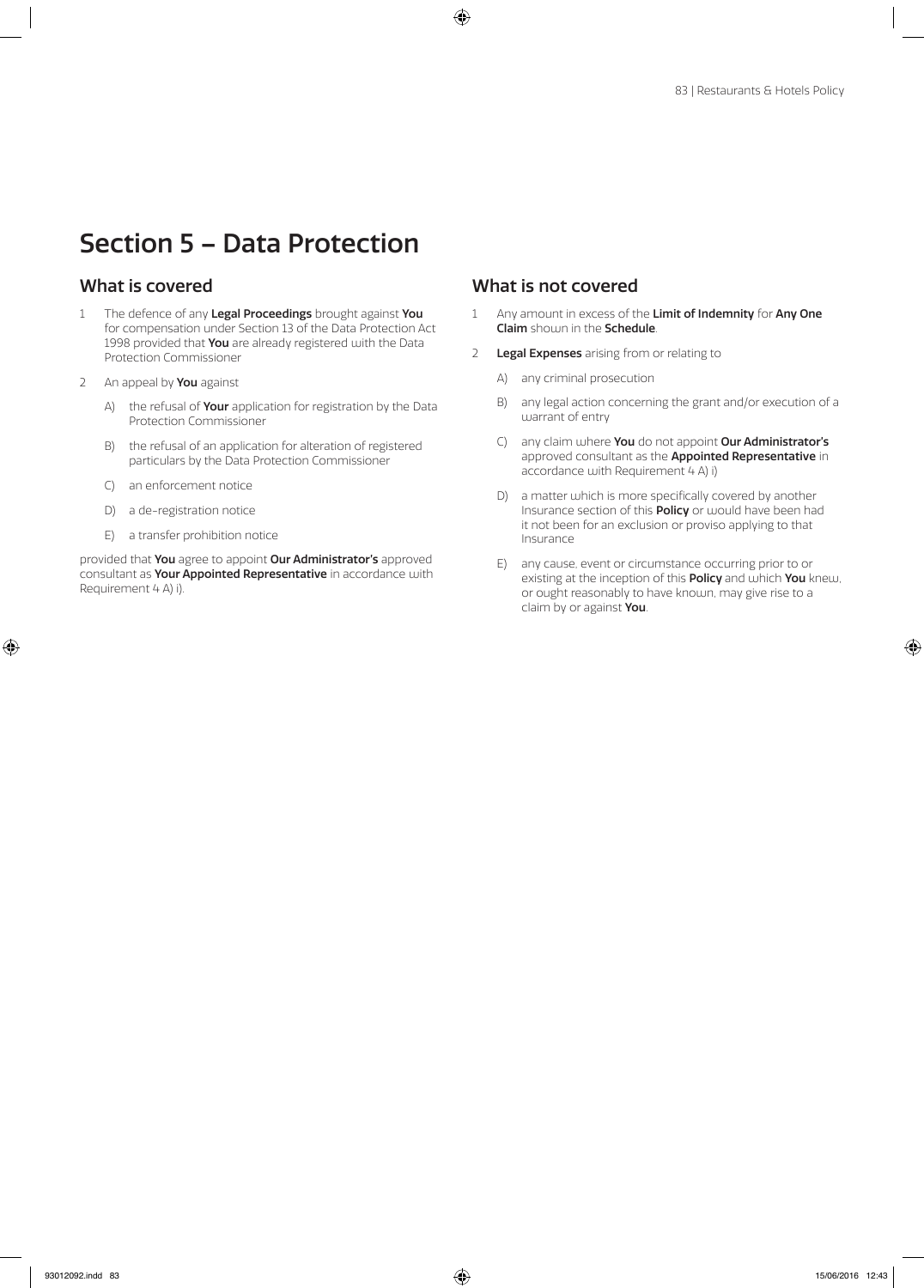# Section 6 – Bodily Injury

The pursuit of compensation following an **Event** which causes death of or bodily injury to any Insured Person if requested by You.

This cover also extends to include members of the Insured Person's family who suffer bodily injury following an Event that also causes bodily injury to the Insured Person.

- 1 Any amount in excess of the Limit of Indemnity for Any One Claim shown in the Schedule.
- 2 Legal Expenses arising from or relating to
	- A) any illness or bodily injury which develops gradually or is not caused by a specific or sudden accident
	- B) the defence of any claim for bodily injury
	- C) a matter which is more specifically covered by another Insurance section of this **Policy** or would have been had it not been for an exclusion or proviso applying to that Insurance
	- D) any cause, event or circumstance occurring prior to or existing at the inception of this **Policy** and which You knew, or ought reasonably to have known, may give rise to a claim by or against You.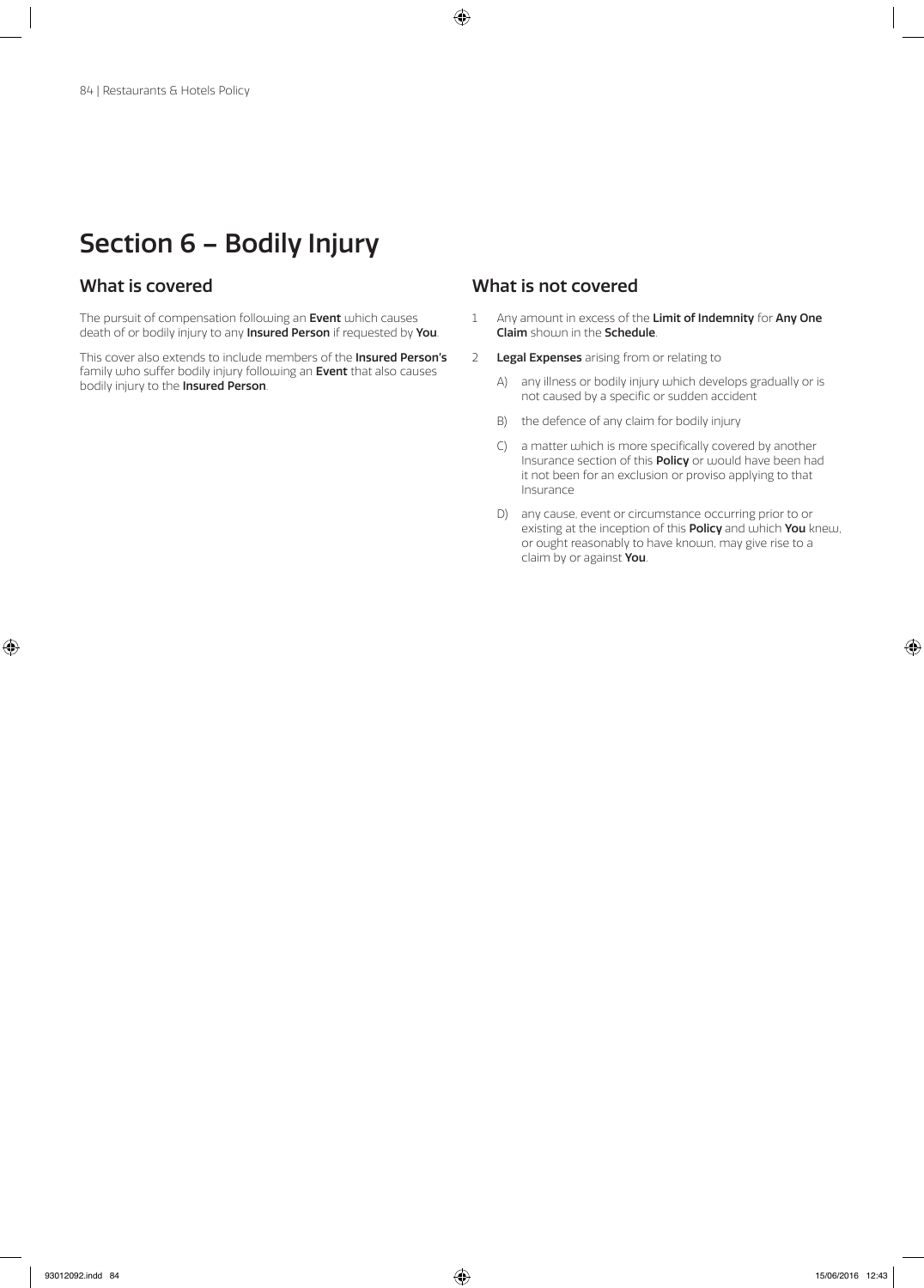# Section 7 – Contract

The pursuit or defence of Legal Proceedings arising from a dispute with a customer or supplier in respect of a contract with that customer or supplier for the sale, purchase, hire or supply of goods or services

#### provided that

- 1 the amount in dispute exceeds £1,000
- 2 You entered into the contract or alleged contract during the Period of Insurance.

- 1 Any amount in excess of £5,000 for **Any One Claim**.
- 2 Legal Expenses arising from or relating to
	- A) an undisputed debt owed to You
	- B) any licence or franchise agreements
	- C) a dispute about either the amount an insurance company should pay to settle an insurance claim or the way a claim should be settled
	- D) the letting or tenancy of **Property**
	- E) any computer software or hardware that has been tailored by or on behalf of a supplier or You
	- F) the construction, extension, alteration, demolition, repair, renovation or refurbishment of any **Property**
	- G) the ownership, possession, hiring or use of a motor vehicle, aircraft or water craft
	- H) any cause, event or circumstance occurring prior to or existing at the inception of this **Policy** and which **You** knew, or ought reasonably to have known, may give rise to a claim by or against You.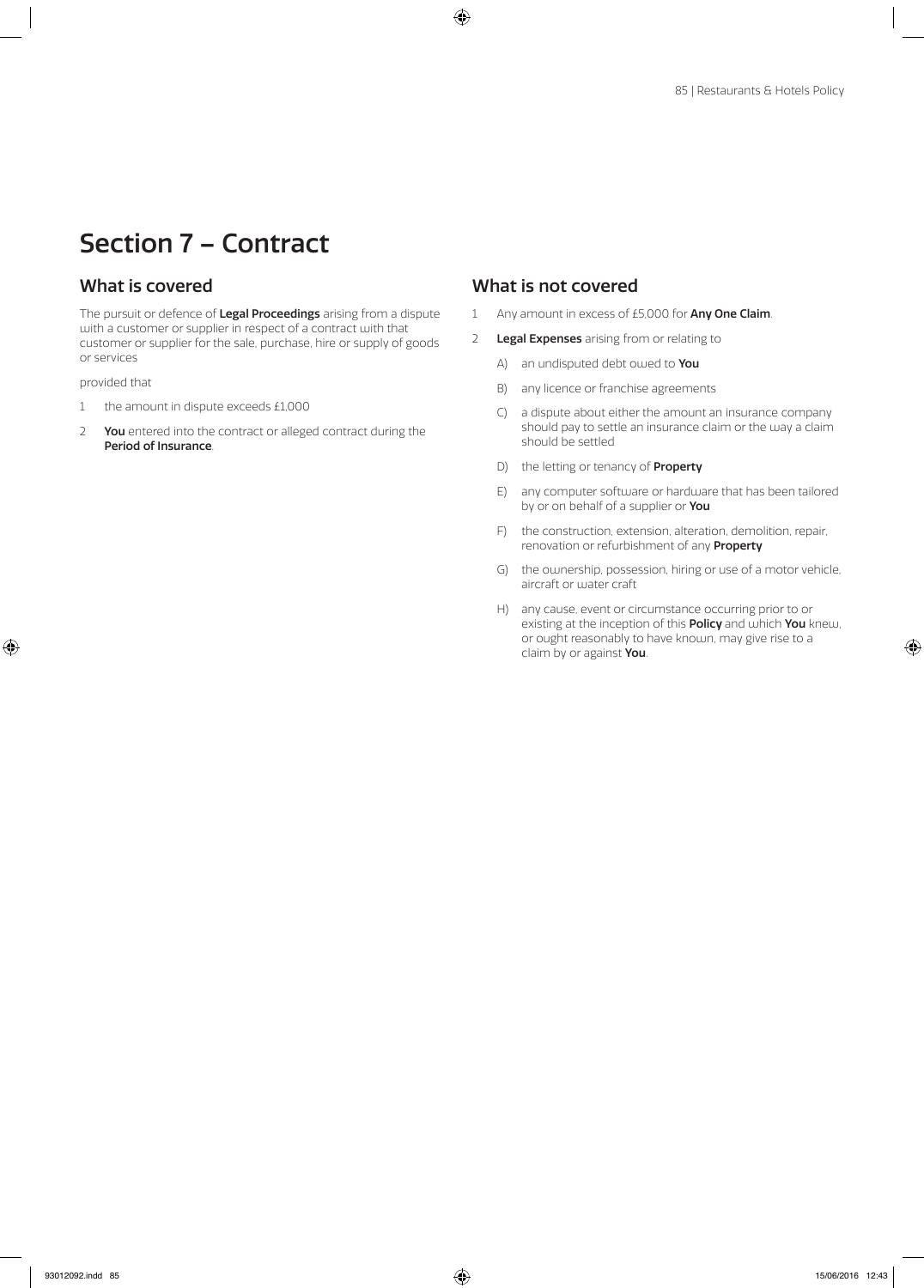# Extensions to Cover

# THIS INSURANCE ALSO COVERS

#### 1 **Jury Service Allowance**

The loss of income, salary or wages of any **Insured Person** in respect of that person's obligation to attend **Court** for jury service insofar as it is not recoverable from the relevant **Court** 

provided that such attendance commences during the Period of Insurance and within Great Britain, Northern Ireland, the Channel Islands or the Isle of Man.

Limit of Indemnity - £150 per person per day.

#### 2 Witness Attendance Allowance

The actual loss of earnings incurred when any Insured Person is absent from work attending **Court** as

- A) a witness for **You** at the request of the **Appointed** Representative
- or
- B) a defendant

provided that a claim has been admitted under 'What is covered'.

Limit of Indemnity - £150 per person per day.

### What is covered What is not covered

1 Any amount in excess of £10,000 in any one Period of Insurance.

#### THIS INSURANCE ALSO DOES NOT COVER (IN RESPECT OF ALL SECTIONS AND EXTENSIONS)

Legal Expenses in respect of

- 1 any matter to which **Our Administrator** has not given their written consent
- 2 the defence of any civil Legal Proceedings made or brought against You arising from any actual or alleged
	- A) death, bodily injury, disease or illness of any person
	- B) Damage to any Property including loss of use of such Property
	- C) breach of any professional duty
	- D) breach of any duty owed as a director or officer of any company. This does not apply where the breach or alleged breach relates to taxation disputes covered under Section 4 – Taxation
- 3 any non-contentious matters
- 4 any fees that are in excess of the **Standard Legal Expenses** where You have nominated Your own representative to act as the Appointed Representative
- 5 any Legal Proceedings brought or transferred outside Great Britain, Northern Ireland, the Channel Islands or the Isle of Man or Legal Expenses incurred outside such territories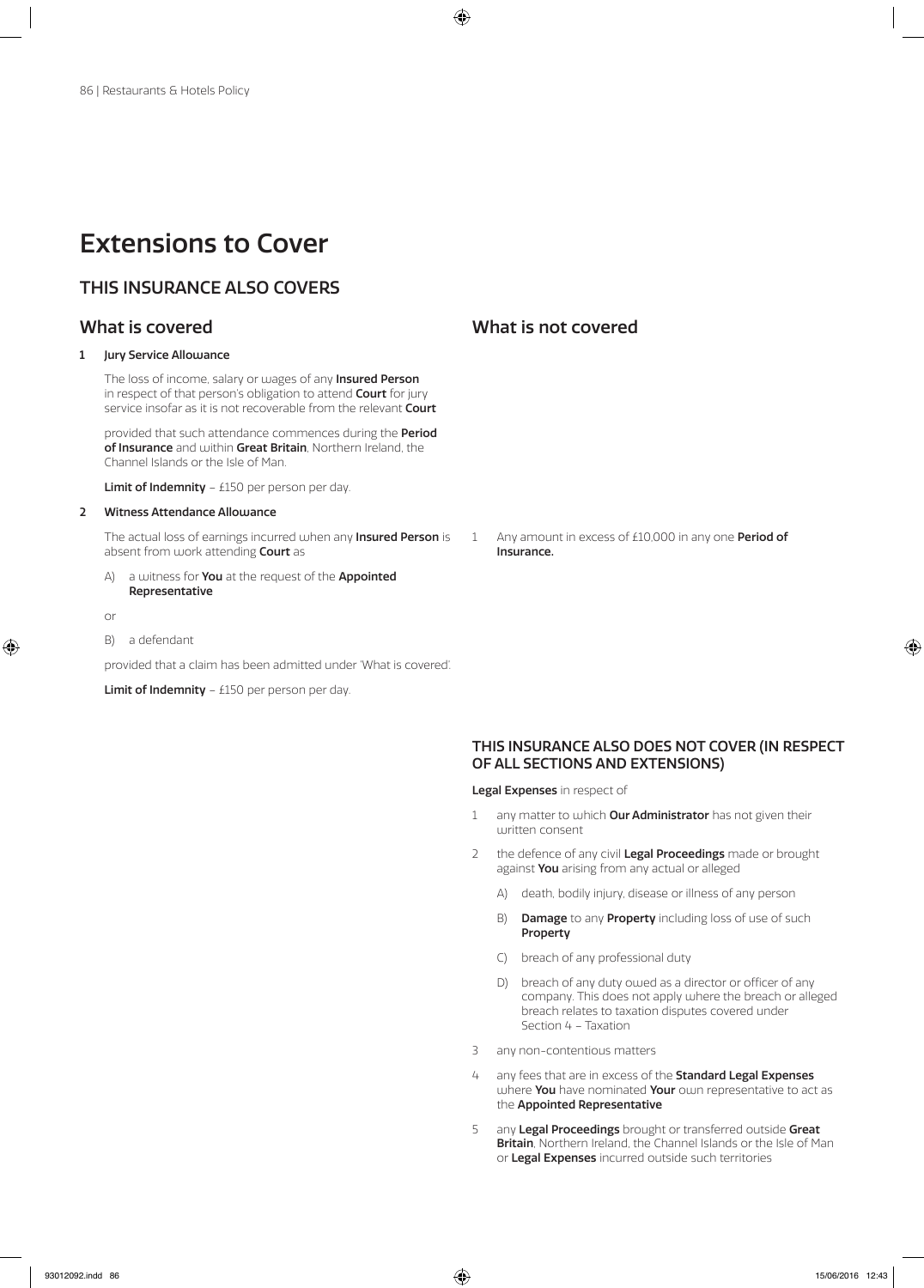#### What is covered What is not covered

- 6 any Legal Proceedings where a reasonable estimate of the likely irrecoverable element of any Legal Expenses to be paid would exceed a realistic financial valuation of **Your** claim
- 7 any Legal Proceedings for which You are covered or entitled to be covered under any other insurance policy or any policy which You are required to hold by law
- 8 any actual or alleged act, omission or dispute occurring prior to, or existing at inception or renewal of this Policy and which You knew (or ought reasonably to have known) was likely to give rise to Legal Proceedings
- 9 any Legal Proceedings arising from
	- A) Your intentional wrongdoing
	- B) an act or omission with reckless disregard as to its consequences
- 10 any dispute between You and any subsidiary, parent, associated or sister company or between shareholders, directors, partners or any other person who is or would be entitled to cover at Your request
- 11 damages, fines or penalties of any nature incurred by You in Legal Proceedings
- 12 any VAT attaching to Legal Expenses incurred with Our Administrator's consent which is recoverable by You
- 13 the defence of any Legal Proceedings arising from or relating to Your actual or alleged dishonesty, fraud or malicious conduct unless such proceedings are successfully defended
- 14 the pursuit or defence of any action alleging defamation or malicious falsehood
- 15 the pursuit or defence of any Legal Proceedings relating to patents, copyrights, design rights, moral rights, trade or service marks, registered designs, passing off, trade secrets or confidential information
- 16 the pursuit or defence of Legal Proceedings between You and a central or local government authority concerning the imposition of statutory charges except where an appeal is allowed at law
- 17 an application for judicial review
- 18 the defence of any Legal Proceedings arising from or relating to seepage, pollution or contamination of any kind
- 19 any Legal Proceedings arising directly or indirectly from
	- A) the transmission or impact of any **Virus**

#### B) Failure of a System

but this does not apply to any claim relating to compensation for bodily injury

- 20 any Legal Proceedings directly or indirectly caused by or contributed to or arising from
	- A) ionising radiations or contamination by radioactivity from an irradiated nuclear fuel or from any nuclear waste from the combustion of nuclear fuel
	- B) the radioactive toxic explosive or other hazardous properties of any explosive nuclear assembly or nuclear component thereof.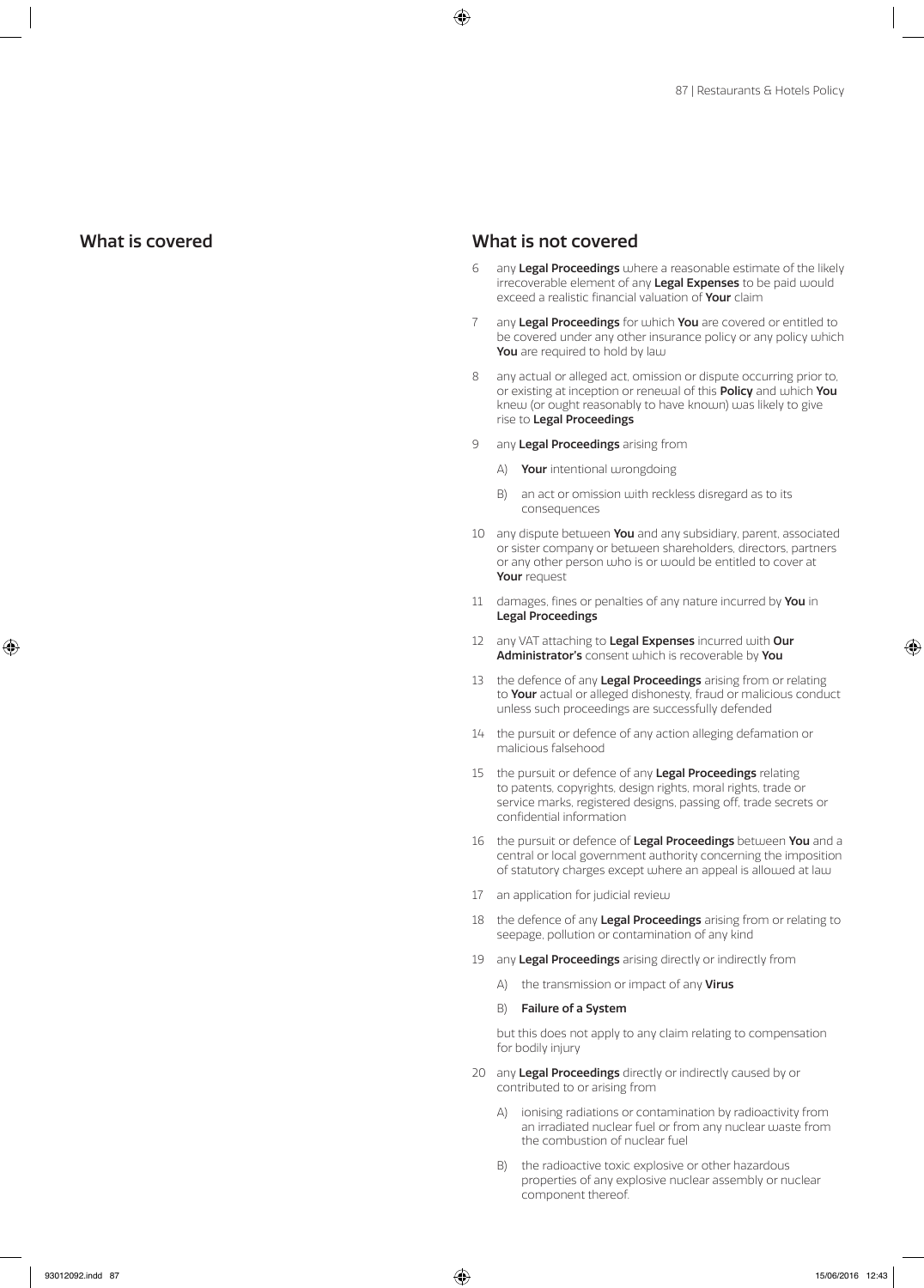### Legal Expenses Insurance - how We settle claims

We will pay the amount of Legal Expenses arising from any Legal Proceedings covered by this Insurance that

A are notified to Us during the Period of Insurance

and

B arise from the conduct of **Your Business** 

and

C are made by or brought against You or any other Insured Person, within the jurisdiction of a Court within Great Britain, Northern Ireland, the Isle of Man and the Channel Islands.

We may elect to pay You a reasonable sum not exceeding the realistic estimated value of any claim instead of paying the Legal Expenses. Such a decision will be entirely at Our Administrator's discretion and will be in full and final settlement of Your claim.

In circumstances where **Our Administrator** has chosen a representative to act on Your behalf as detailed in Requirement 4 A) We will pay Legal Expenses incurred for providing the initial assessment of the claim irrespective of the prospects of success or whether the claim is covered under this Insurance.

Where You have chosen Your own Appointed Representative

- i) any Legal Expenses incurred in providing initial assessment will only be covered where there are reasonable prospects of successfully pursuing or defending the Legal Proceedings and the claim is covered under all other terms and conditions of this Insurance
- We will not pay more than Standard Legal Expenses.

#### Acts of Parliament

All Acts of Parliament and regulations referred to in this Insurance include any subsequent amendments or re-enactments of those Acts or regulations and any equivalent legislation which is enforceable within Great Britain, Northern Ireland, the Channel Islands or the Isle of Man.

### Requirements which You must comply with to benefit from cover under this Insurance

#### 1 Notification of Claims

It is a requirement of this Insurance that You must notify Us in writing immediately **You** are aware of any actual or alleged act, omission or dispute which has given or may give rise to any Legal Proceedings involving You. We will pass notification to **Our Administrator** who will then administer claims settlement.

Where such notification has been given We agree to treat any subsequent Legal Proceedings in respect of the circumstances notified as though the Legal Proceedings had been made or brought during the Period of Insurance.

If You fail to notify Us of any actual or alleged act, omission or dispute during the Period of Insurance any claim arising from such actual or alleged act, omission or dispute will not be admitted.

#### SPECIAL PROCEDURE

If a form ET1 (Originating Application) is received from an employment tribunal You must immediately forward it to **Our Administrator** with form ET3 (Notice of Appearance By Respondent) which should be left blank.

In view of the 28 days statutory time limit this must be done immediately.

Failure to comply with this Special Procedure may result in Us not paying Your Legal Expenses claim.

#### 2 Consent

**Our Administrator's consent to pay Legal Expenses must** be obtained in writing. Legal Expenses incurred before such consent is given will not be covered.

Consent will be given if You can satisfy Our Administrator that

there are reasonable prospects of successfully pursuing or defending the Legal Proceedings

and

B) it is reasonable in all the specific circumstances of the case for Legal Expenses to be provided.

The decision to grant consent will take into account the advice of Your Appointed Representative as well as that of Our Administrator's own advisers. Our Administrator may require, at Your expense, an opinion of Counsel on the merits of the Legal Proceedings. If the claim is subsequently admitted Your costs in obtaining such an opinion and providing such advice will be covered under this Insurance.

If during the course of Legal Proceedings You no longer satisfy requirements 2 A) and B) above **We** may discontinue cover in respect of this claim.

If You decide to commence or continue Legal Proceedings for which **Our Administrator** has denied support under 2 A) above and You are successful, We will pay Legal Expenses as if Our Administrator had given their consent in the first instance.

#### 3 Minimising Claims or Legal Proceedings

It is a requirement of this Insurance that You must take all reasonable measures to minimise the risk or likelihood of claims and the cost of Legal Proceedings. This includes, but is not limited to, You and Your agent or Appointed Representative complying with any pre-action protocol, costs protocol or other protocol that applies to any Legal Proceedings which form the basis of a claim under this Insurance.

#### Failure to comply with this requirement may result in Us not paying Your Legal Expenses claim.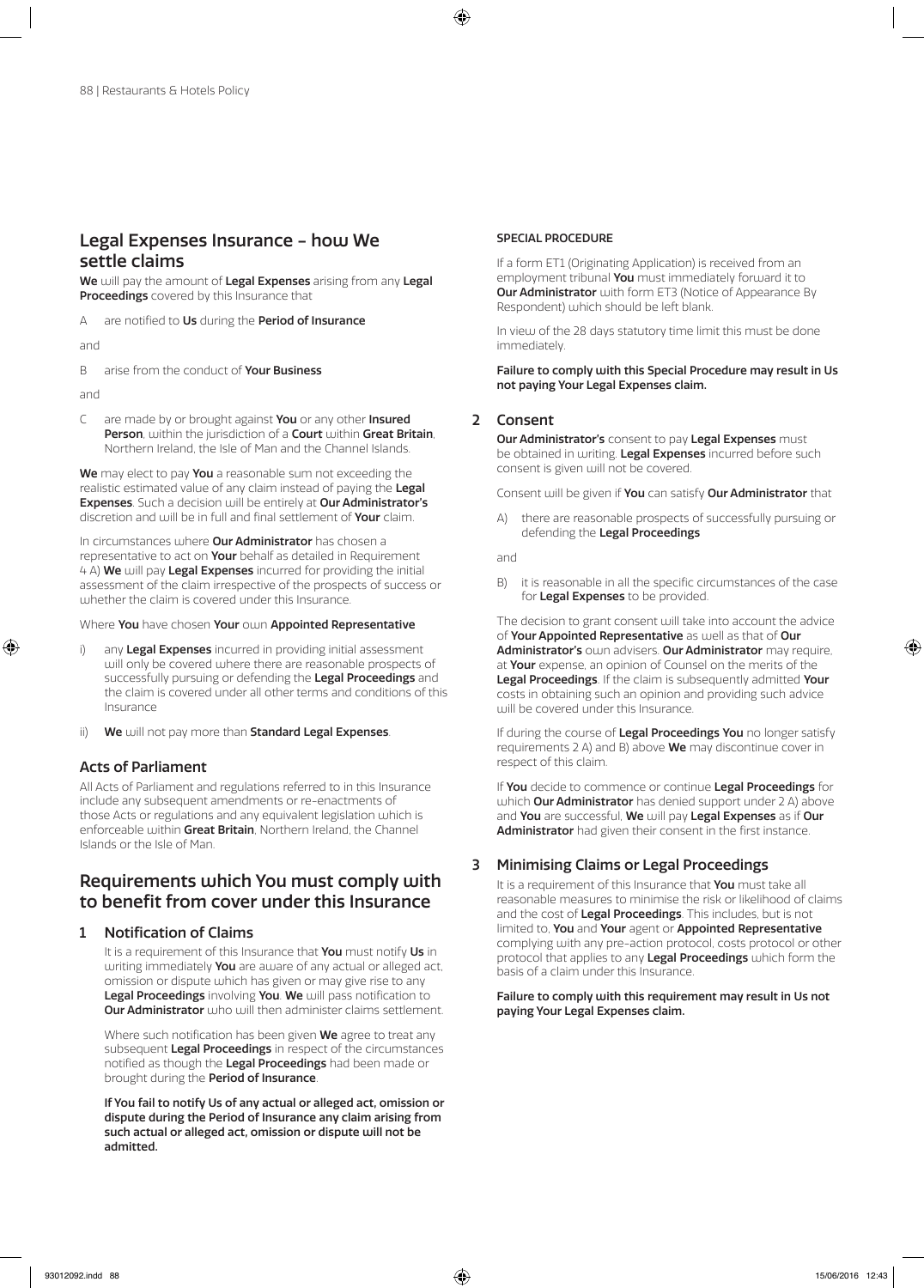#### 4 Conduct of Legal Proceedings

#### A) Nomination of the Appointed Representative

- In respect of any claim where  $We$  may be liable to pay an award of compensation under Section 1 or Section 5 Our Administrator has the right to choose the Appointed Representative.
- ii) In respect of all other claims covered by this Insurance

At the point where **Court** papers need to be issued or have been received or where there is a conflict of interest You are free to choose a suitably qualified Appointed Representative.

Where You have selected an Appointed Representative of Your own choice We will only pay Standard Legal Expenses. Any amount in excess of Standard Legal Expenses will be Your own responsibility.

In selecting the **Appointed Representative You** have a duty to minimise the cost of Legal Proceedings.

If Your choice of representative has to undertake work to familiarise themselves with the work already undertaken on the case We will not pay for this work to be done.

If there is any disagreement as to whether Legal Proceedings are necessary You can take the matter to an independent arbitrator as detailed in Requirement 4 J).

iii) In the period before **Our Administrator** agrees that Legal Proceedings are necessary Our Administrator reserves the right to seek to obtain a settlement on Your behalf. The settlement will be subject to Your agreement which You will not unreasonably refuse.

Any representative is appointed in **Your** name to act for **You**.

#### B) All information to be given to the Appointed Representative

The **Appointed Representative** must be given all information and assistance required. This must include a complete and truthful account of the facts of the case and all relevant documentary or other evidence in Your possession. You must obtain or execute all documents as may be necessary and attend any meetings or conferences when requested. You owe the same obligations to Our Administrator as to the Appointed Representative.

#### C) Access to the Appointed Representative

Our Administrator is entitled to obtain from Your Appointed Representative any information, document or advice relating to a claim under this Insurance whether or not privileged. On request You will give any instructions necessary to ensure such access.

#### D) Instruction of counsel or appointment of expert witnesses

If the **Appointed Representative** wishes to instruct counsel or appoint expert witnesses Our Administrator will not unreasonably withhold their consent. The names of counsel or the expert witnesses must be submitted to them together with an explanation of the necessity for such action.

#### E) Claims below the small claims track limit

Where a claim for Legal Expenses is unlikely to exceed the small claims track limit **Our Administrator** may carry out their own investigation and may attempt to negotiate a settlement. You will not unreasonably withhold agreement to any such settlement.

#### F) Offer of settlement

You must inform Our Administrator in writing as soon as an offer to settle Legal Proceedings is received or a payment into Court is made. You will not unreasonably withhold consent to the **Appointed Representative** making an offer to settle the Legal Proceedings.

You must not enter or offer to enter into any agreement to settle without **Our Administrator's** prior written consent. Any such agreement must take into account **Our** interest in the recovery of costs.

If You unreasonably withhold agreement to a settlement Our Administrator reserves the right to withdraw Our support.

#### G) Withdrawal by You

Where We have provided cover for Legal Expenses and You withdraw from the Legal Proceedings without Our Administrator's agreement We shall be entitled to reimbursement for all Legal Expenses paid.

#### H) Payment of legal expenses

All bills relating to any Legal Proceedings which You receive from the **Appointed Representative** should be forwarded to Our Administrator without undue delay.

Bills must be certified by You to the effect that the charges have been properly incurred and that **Our Administrator** is authorised to settle on Your behalf. Gross sum bills must be accompanied by a breakdown setting out the work done and rates applied.

If requested You must ask the Appointed Representative to submit the bill of costs for assessment or certification by the appropriate Law Society or **Court** in accordance with the provisions of the Solicitors Act 1974 and/or the Solicitors Remuneration Order 1994.

The provision of cover for any Legal Expenses does not imply that all Legal Expenses will be paid. If You are in doubt Our Administrator should be consulted.

You must not, without Our Administrator's written consent, enter into any agreement with the **Appointed** Representative as to the payment of Legal Expenses.

#### I) Recovery of costs and expenses

You, through the Appointed Representative, will be responsible for the repayment to Us of any

i) awards of costs in favour of  $You$ 

or

ii) costs agreed to be paid to **You** as part of any settlement.

When the total amount of Legal Expenses incurred is within the Limit of Indemnity You and We will share any Legal Expenses that are recovered according to the proportion paid.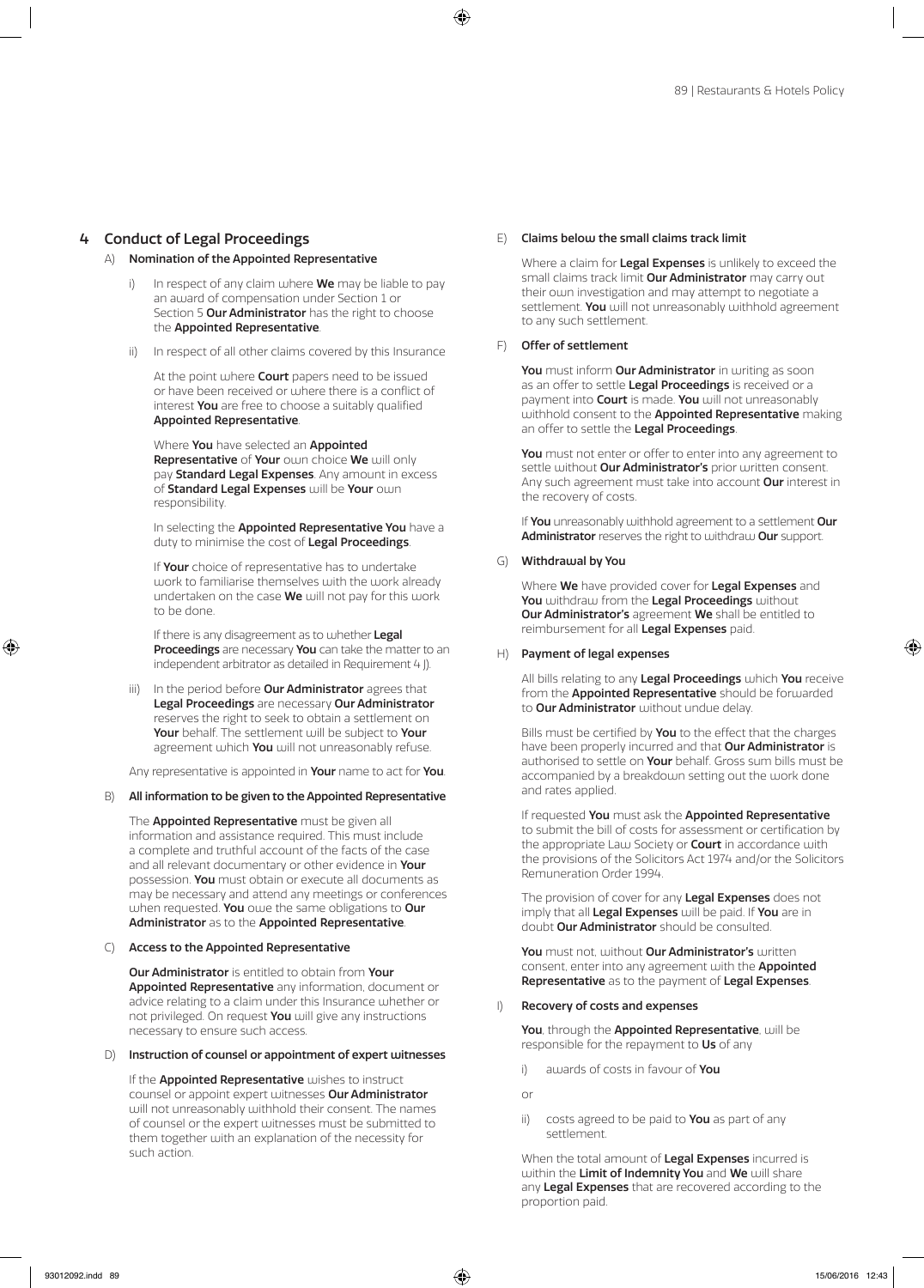Where the total cost of the legal action exceeds the Limit of Indemnity You and We will have priority over any other parties with an interest in any costs recovery. You and We shall share such recovery according to the proportion paid, subject to Our right of recovery being restricted to the Limit of Indemnity.

#### J) Arbitration

Any dispute between You and Us in respect of this Insurance may be referred to a single arbitrator who shall be a solicitor or barrister agreed upon by both parties. Failing agreement the arbitrator will be nominated by the President of the appropriate Law Society, Bar Council or professional body within Great Britain, Northern Ireland, the Channel Islands or the Isle of Man.

The party against whom the decision is made shall meet all the costs of the arbitration in full.

If the decision is not clearly made against either party the arbitrator shall have the power to apportion costs.

If the decision is made in **Our** favour **Your** costs shall not be recoverable under this Insurance.

#### 5 Appeal Procedure

Our Administrator's consent must be obtained if You wish to appeal against the judgment of a **Court**. A written application must be submitted to them by recorded delivery at least ten working days before the final date for lodging the appeal and the application must state the reasons for bringing the appeal. Our Administrator will inform You of their decision.

You must co operate in an appeal against the judgment of a Court at Our Administrator's request.

#### 6 Record Keeping

It is a requirement of this Insurance that **You** must take all reasonable care in keeping business books, records and accounts. Tax returns are to be submitted without undue delay and accounts and related taxation computations are to be submitted to the proper government department within the statutory period laid down at the end of the relevant period of account.

#### Failure to comply with this requirement may result in Us not paying Your Legal Expenses claim.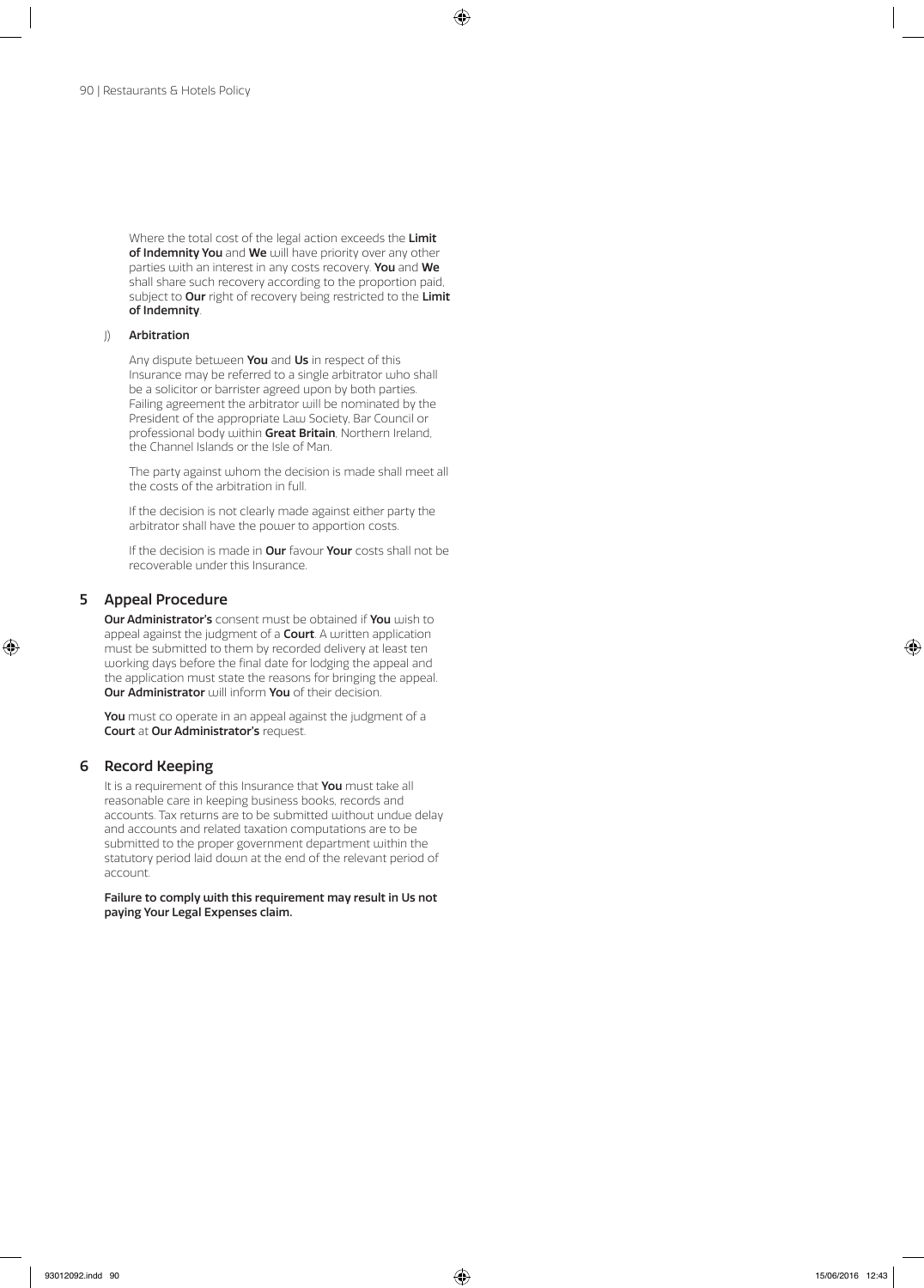# Claims Conditions

The following conditions apply except where otherwise detailed under "Requirements which You must comply with" in respect of Legal Expenses Insurance.

#### 1 Making a Claim

Where an Event which could give rise to a claim under this Policy happens You will

- A) tell Us as soon as reasonably practicable and no later than
	- i) 30 days of **Your** becoming aware of the **Event** or occurrence
	- or
	- ii) 7 days in the case of **Damage** caused by riot, civil commotion, strikers, locked out workers, persons taking part in labour disturbances or malicious persons

provide Us with all information and help We reasonably require in respect of the claim and where requested by Us and at Your expense, written details containing as much information as possible on the Event, Damage, accident or Injury including (to the extent possible) the amount of the claim

- B) notify the police within  $24$  hours of **Damage** caused by malicious persons or thieves
- C) take all reasonable action to minimise or eliminate any interruption of or interference with the **Business**
- D) not admit or deny liability nor make any offer, compromise, promise or payment, enter into any agreement or give any undertaking in respect of the claim without **Our** written consent
- E) pass to Us immediately, unanswered, all communications from third parties in relation to any Event which may result in a claim under this **Policy**
- F) tell Us immediately of any impending prosecution, inquest or fatal inquiry or civil proceedings and send to Us immediately every relevant document You receive in relation to any such matter
- G) provide Us with such books of account or other business books or documents or such proofs as may reasonably be required by Us for investigating or verifying the claim
- H) provide to  $Us$  (if required) a statutory declaration of the truth of the claims and any related matter
- I) in respect of Personal Injury (Robbery) under Money Insurance and Personal Accident Insurance provide Us at Your expense with all detailed particulars, certificates and evidence required by Us. Any Insured Person covered under these Insurances shall, as often as required by Us, submit to medical examination at **Our** expense in connection with any claim.

#### Failure to comply with any of these conditions may result in Us not paying Your claim.

#### 2 Our Control Of Claims

We will be entitled

- A) on the happening of any **Damage** to the property insured to enter, take and keep possession of the building where **Damage** has happened, to take and keep possession of the property insured, to deal with the salvage in a reasonable manner without thereby incurring any liability, without diminishing **Our** right to rely on any conditions of this Policy. This Policy will be proof of leave and license for such purpose
- B) at Our discretion to take over and conduct in Your name the defence or settlement of any claim and to take proceedings at **Our** own expense and for **Our** own benefit but in Your name to recover compensation or secure indemnity from any third party in respect of any Event insured by this **Policy. You** will give all information and assistance reasonably required
- C) to any property for the loss of which a claim is paid hereunder and You will execute all such assignments and assurances of such property as may be reasonably practicable but **You** will not be entitled to abandon any property to Us
- $D)$  at **Our** option to repair or replace the property or any part of the property for which We may be liable under this Policy, provided that **We** will not be bound to reinstate exactly or completely but only as circumstances permit and in reasonably sufficient manner. We shall not in any case be bound to expend in respect of any one of the items insured more than the sum insured.

#### 3 Other Insurance

If You claim under this Policy for something which is also covered by another policy, We will only pay Our proportionate share of the claim. You should give Us full details of the other policy.

This condition does not apply to Money Insurance, the Contingent Motor Liability cover under Liabilities Insurance – Section 2 Public Liability/Product Liability or to Personal Accident Insurance.

#### 4 Arbitration (not applicable to Liabilities Insurance, Personal Injury (Robbery) cover under Money Insurance or Legal Expenses Insurance)

If there is any disagreement between **You** and **Us** as to the amount to be paid under this Policy, liability being otherwise admitted, the disagreement shall be referred to an arbitrator in accordance with the Arbitration Act 1996 or any subsequent legislation replacing that Act.

The party against whom the decision is made shall meet all costs of the arbitration in full.

If the decision is not clearly made against either party the arbitrator shall have the power to apportion costs.

If the decision is made in **Our** favour **Your** costs shall not be recoverable under this Policy. This procedure does not prejudice any right of recourse **You** have to any other complaints procedure to which **We** subscribe or to the courts.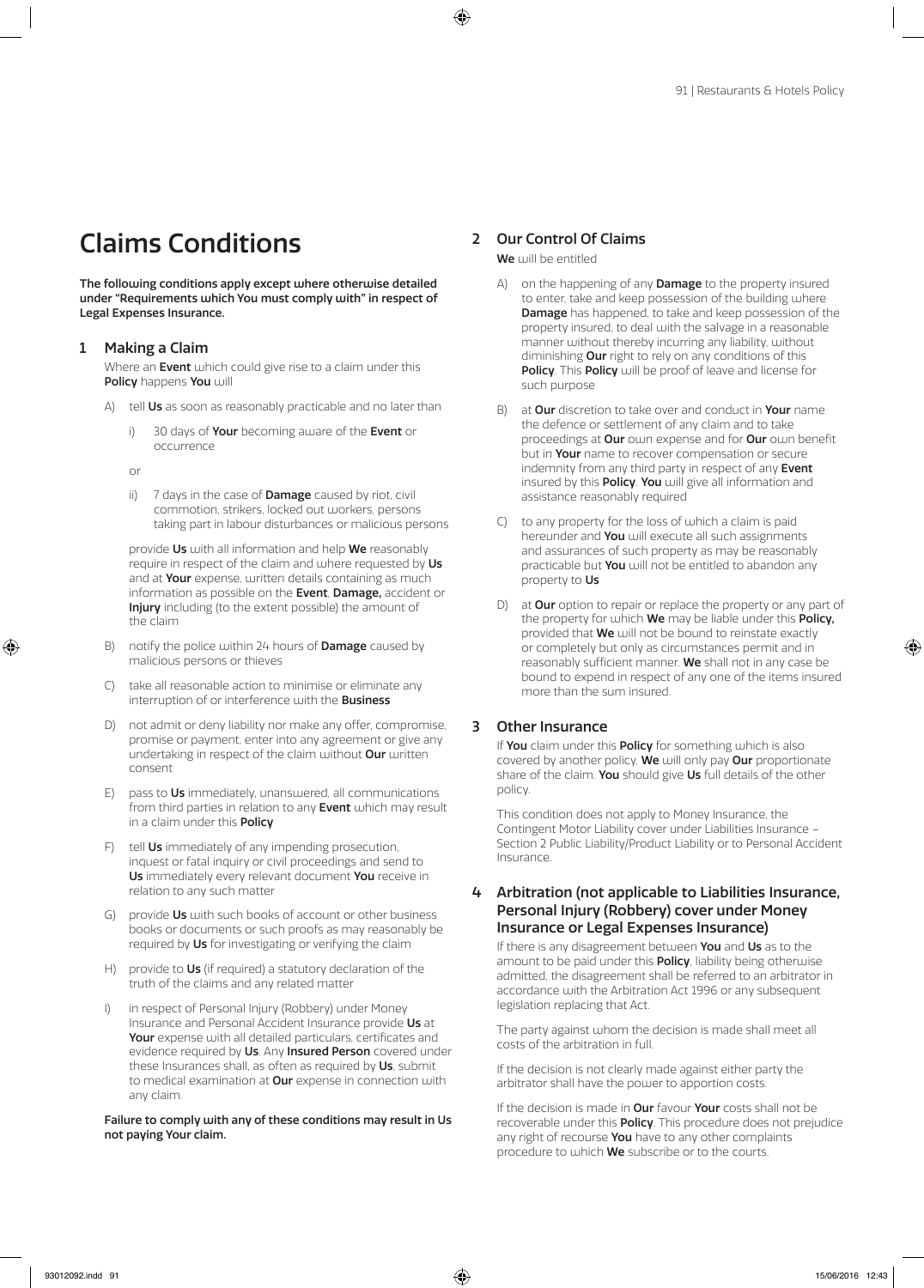# Policy Conditions

#### 1 Alteration of Risk

No cover shall be provided under this **Policy** if and to the extent that any Damage arises as a result of any material alteration to or of

- A) the Business
- B) the Premises
- C) Property within the Premises or
- D) the occupation of the Premises by You or Your Employees

during the Period of Insurance of this Policy.

#### 2 Change of Status

This Policy shall be automatically terminated if and when

A) the **Business** is wound up or carried on by a liquidator or receiver or permanently discontinued

or

B) You cease to have an interest that is insurable for example: the Premises have been sold to a third party. However this right to avoid the Policy does not apply in the event of Your death.

#### 3 Cancelling the Policy

You may cancel this Policy by informing Us in writing, and cancellation will be effective from the date of receipt of Your instructions. If a Certificate of Insurance has been issued as a statutory requirement to provide evidence of cover, the cancellation will only be effective from the date of return of the Certificate(s) to Us.

We may cancel this Policy by sending 30 days written notice to Your last known address.

In the event of cancellation, We will refund the premium You paid for the rest of the insurance period. We will do this only if You have not made a claim during the Period of Insurance.

#### 4 Cancellation of Your Fixed Sum Loan Agreement

Where We have agreed to You paying Your premium by monthly instalments, then in the event that there is a default in the instalments due under the payment schedule, We reserve the right to terminate Your Policy and You will no longer be insured by Us.

If Your monthly premium payment has a Fixed Sum Loan Agreement regulated by The Consumer Credit Act 1974, then this shall be deemed to be a linked loan agreement. In the event that there is a default in the instalments due under the payment schedule, We reserve the right to also terminate that linked loan agreement.

#### 5 Contracts (Rights of Third Parties) Act 1999

A person or company who was not a party to this **Policy** has no right under the Contracts (Rights of Third Parties) Act 1999 to enforce any term of this **Policy** but this does not affect any right or remedy of a third party which exists or is available apart from that Act.

#### 6 Law Applicable

Under the laws of the United Kingdom (England, Scotland, Wales and Northern Ireland) both You and We may choose the law which applies to this contract, to the extent permitted by those laws. Unless You and We agree otherwise in writing, We have agreed with You that the law which applies to this contract is the law which applies to the part of the United Kingdom in which You are based, or, if You are based in the Channel Islands or the Isle of Man, the law of whichever of those two places in which **You** are based.

We and You have agreed that any legal proceedings between You and Us in connection with this contract will only take place in the courts of the part of the United Kingdom in which You are based, or, if **You** are based in either the Channel Islands or the Isle of Man, the courts of whichever of those two places in which You are based.

#### 7 Observance of Terms

Failure to comply with any of the terms and conditions of the Policy where they are material or relevant to any loss may entitle Us to reduce or avoid Your claim.

#### 8 Our Liability

All the sums insured, Limits of Indemnity and any other restrictions on the amount of **Our** liability stated in this **Policy**, will apply as maximum limits to **Our** liability irrespective of the number of persons entitled to indemnity under this Policy.

For all purposes, including but not limited to, the application of sums insured, Limits of Indemnity and any other restrictions on the amount of **Our** liability stated in this **Policy**, the definition of You shall constitute one insured party, and there shall only be one contract of insurance between that insured party and Us.

#### 9 Reasonable Precautions

You must at Your own expense take all reasonable steps to prevent or minimise any Damage or any Injury to Employees or the public.

If You discover any defect or danger, You must make it good as soon as practicable and in the meantime take such additional precautions as circumstances reasonably require.

#### 10 Asbestos

Unless agreed by Us in writing to the contrary, You must ensure that **You** only undertake visual inspections in relation to **Asbestos** and when coming into contact with **Asbestos**, Asbestos Dust or Asbestos Containing Materials You always stop work and employ a licensed **Asbestos** contractor.

Failure to comply with any of these requirements may result in Us not paying Your claim.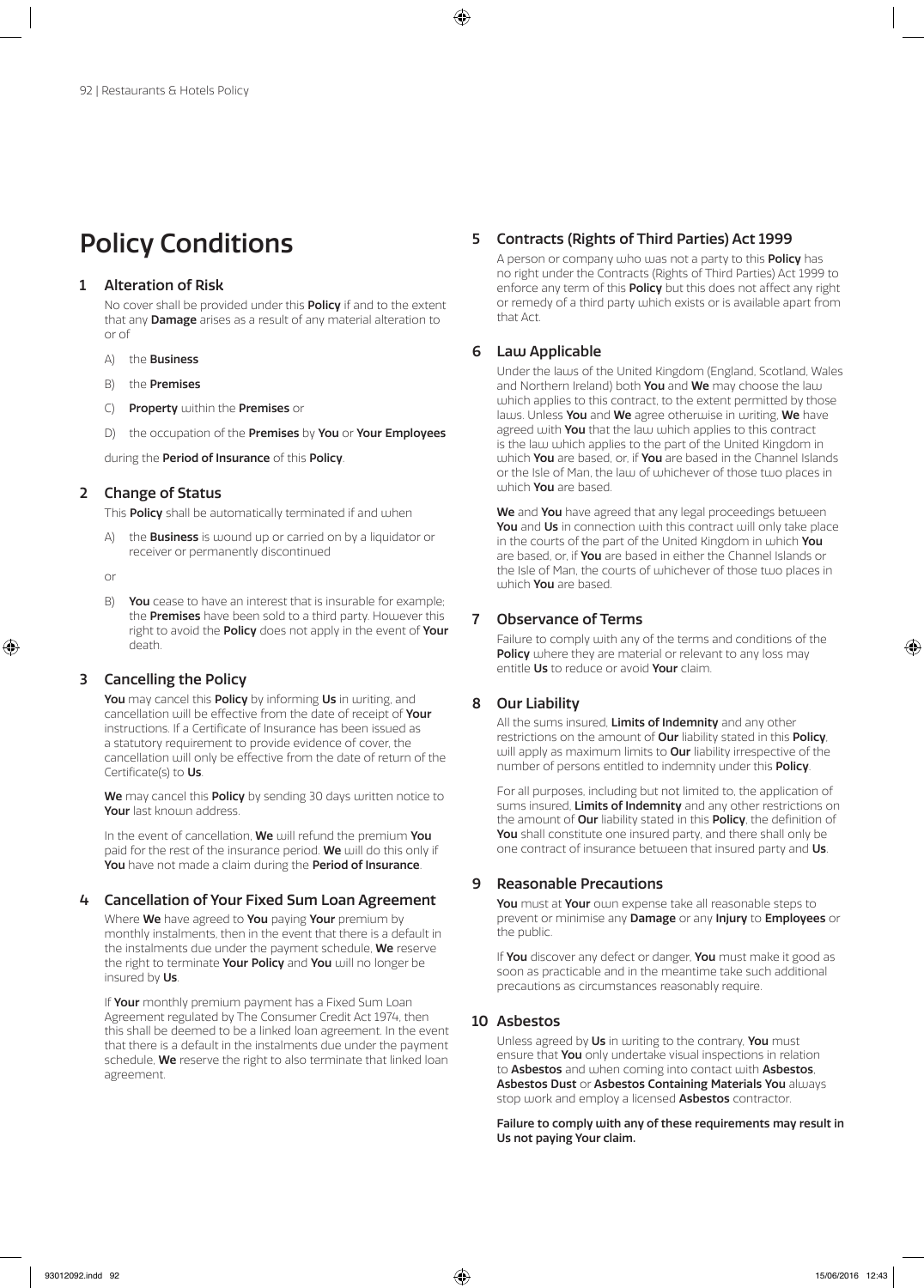#### 11 Financial or Trade Sanctions

We shall not provide coverage or be liable to provide any indemnity or payment or other benefit under this Policy if and to the extent that doing so would breach any prohibition or restriction imposed by law or regulation.

If any such prohibition or restriction takes effect during the Period of Insurance We or You may cancel that part of this Policy which is prohibited or restricted with immediate effect by giving written notice to the other at their last known address.

If the whole or any part of the **Policy** is cancelled **We** will give You a full refund of premium for any unexpired period of cover. We will do this only if You have not made a claim during the Period of Insurance.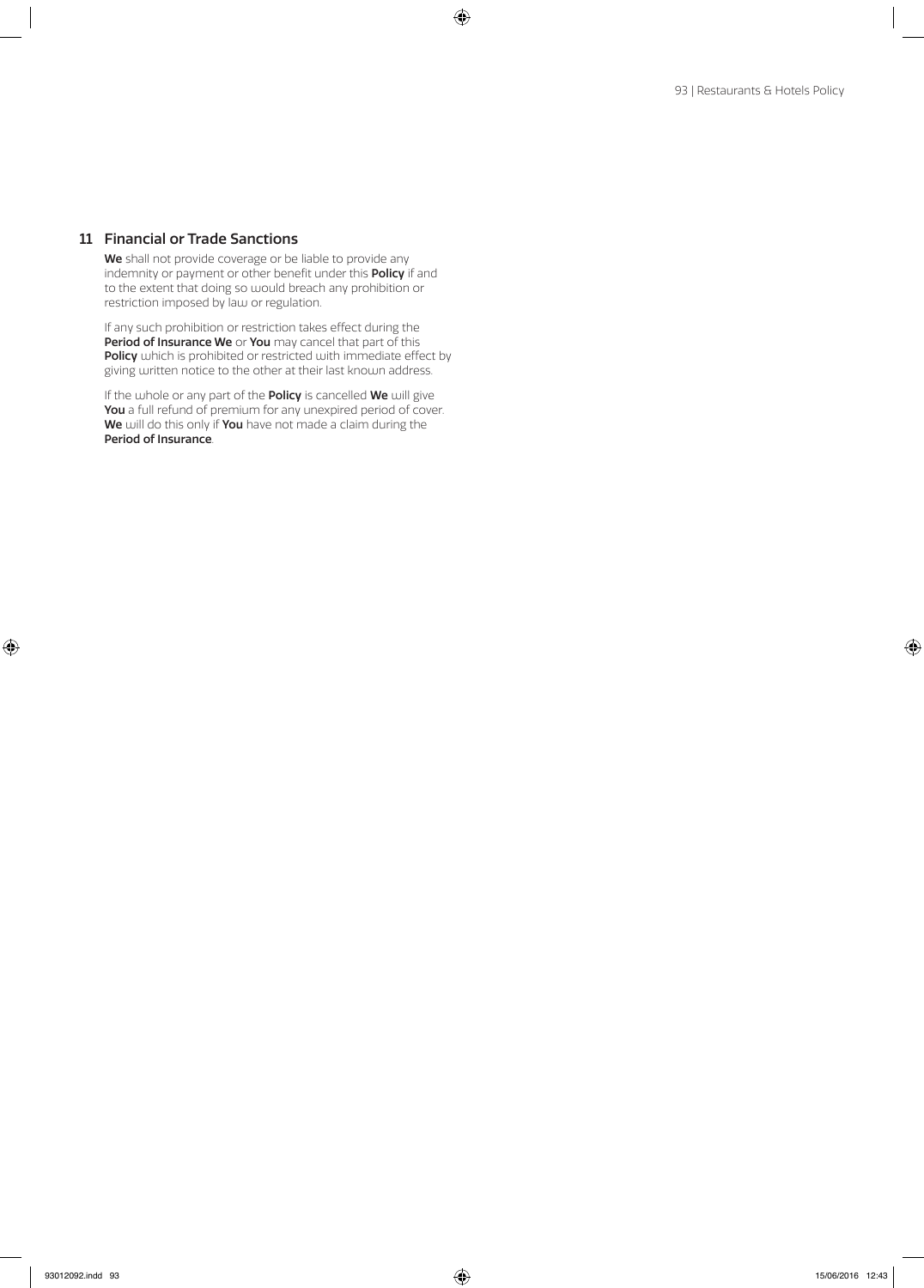# Definitions – Words with special meanings

## Accident

A sudden unexpected unforeseen and identifiable **Incident.** 

# Additional Expenditure

The additional expenditure necessarily and reasonably incurred for the sole purpose of avoiding or diminishing the Shortage in Turnover which would have occurred but for that expenditure during the Indemnity Period (Loss of Liquor Insurance) in consequence of the loss of the **Premises Licence** but not exceeding the amount of the reduction in Gross Profit thereby avoided.

# Administrator

A third party provider appointed by Us to administer claims in respect of Legal Expenses Insurance on Our behalf.

# Aircraft Accumulation

All **Insured Persons** travelling in any aircraft or airship.

# Aircraft Products

Aircraft or any aerial device (including missiles or spacecraft) and any other goods or products manufactured, sold, handled or distributed or services provided or recommended by You or by others trading under Your name for use in the manufacture, repair, operation, maintenance or use of any aircraft or aerial device.

# Any One Claim

All Legal Proceedings (including any appeal against judgment) arising from or relating to the same Event.

# Appointed Representative

A solicitor, consultant or any other appropriately qualified person nominated to act in a professional capacity for You in accordance with the terms and conditions of Legal Expenses Insurance.

# Asbestos

Asbestos, crocidolite, amosite, chrysotile, fibrous actinolite, fibrous anthophyllite or fibrous tremolite or any mixture containing any of those minerals.

# Asbestos Containing Materials

Any material containing **Asbestos** or **Asbestos Dust**.

# Asbestos Dust

Fibres or particles of **Asbestos**.

# Building(s)

Buildings (being built mainly of brick, stone, concrete or other noncombustible materials unless stated differently in the Schedule or **Statement of Fact**) and including

- the **Shop Front** (except where more specifically insured)
- landlord's fixtures and fittings in and on the **Buildings**
- outside buildings, extensions, annexes and gangways
- walls, gates and fences
- services which shall mean telephone, gas and water mains, electrical instruments, meters, piping, cabling and the like and any accessories extending from the **Buildings** to the perimeter of the Premises or to the public mains (including those underground).

# Business

That shown in the **Schedule** and conducted solely from premises in **Great Britain**, Northern Ireland, the Channel Islands or the Isle of Man and shall include

- 1 ownership, repair and maintenance of **Your** own property
- 2 provision and management of canteen, social, sports and welfare organisations and first aid, ambulance and medical services for the benefit of any **Person Employed**
- 3 fire and security services maintained solely for the protection of premises which You own or occupy
- 4 private work undertaken by any **Person Employed** for any of Your directors, partners or **Employees** with Your prior consent
- 5 attendance at or participation in Exhibitions by any Employee or director in connection with their employment

but in respect of Section 1 of Liabilities Insurance shall not include any work undertaken **Offshore**.

# Business Premises

That part of the **Premises** solely occupied by **You** for the purpose of the **Business** described in the **Schedule**.

# Commuting

While in the course of daily travel directly between residence (normal or temporary) and place of **Business** (normal or temporary).

# Contribution

The first part of each and every claim as shown in the **Schedule** which You and We have agreed will be paid by You.

If cover is provided in respect of an **Event** under more than one item under the "What is covered" heading within an Insurance or under more than one Insurance section and if a **Contribution** as defined above applies under more than one such item or Insurance then only the **Contribution** which is the highest of those which would have applied separately will be deducted from the total claim payment.

# Court

A Court or other competent authority.

# Credit Card(s)

Credit cards, debit cards, charge cards, bank cards, or cash dispensing machine cards issued in Great Britain, Northern Ireland, the Channel Islands or the Isle of Man to You or to any members of Your family permanently residing with You.

### Damage

Accidental loss, destruction or damage.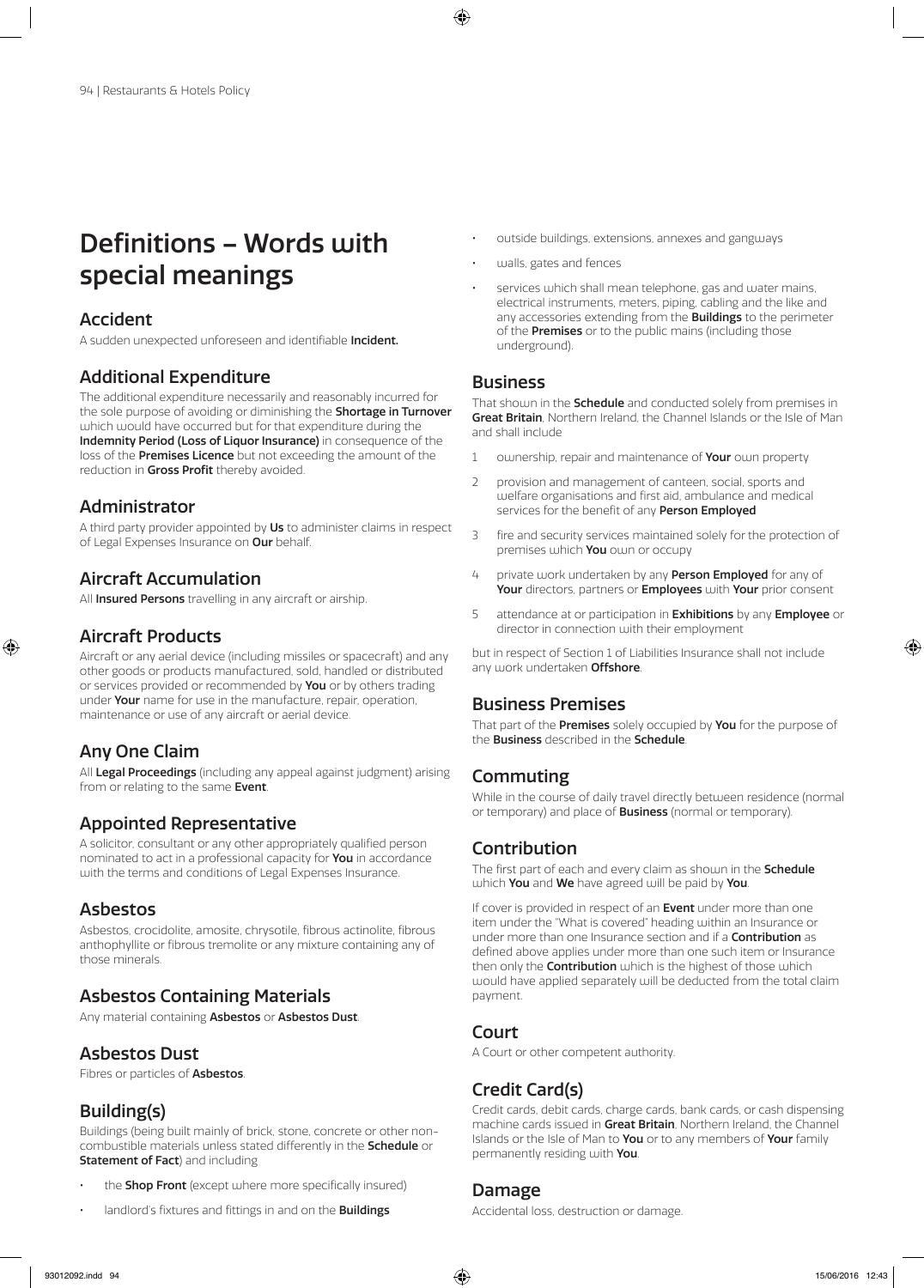### Data

Information represented or stored electronically including but not limited to code or series of instructions, operating systems, software programs and firmware.

# Declared Value

The base value shown against the item in the **Schedule** which You consider to represent the cost of reinstating the Property at the level of costs applying at the start of the **Period of Insurance** without any provision for inflation.

# Denial of Service Attack (Terrorism Insurance)

Any actions or instructions constructed or generated with the ability to damage interfere with or otherwise affect the availability of networks or network services or network connectivity or information systems.

The Definition of Denial of Service Attack includes but is not limited to the generation of excess traffic into network addresses and the exploitation of system or network weaknesses and the generation of excess or non-genuine traffic between and amongst networks.

# Disablement

In respect of Personal Injury (Robbery) under Money Insurance

• as detailed in Benefits 2 to 4.

In respect of Personal Accident Insurance

• as detailed in Benefits 2 to 6.

# Employee(s)

Any individual under a contract of service or apprenticeship with You.

# Event(s)

One occurrence or all occurrences of a series consequent on or attributable to one source or original cause.

# Exhibition(s)

Includes demonstration, trade fair or show.

# Failure of a System

The complete or partial failure or inability whether in terms of availability, functionality and/or performance or otherwise of a System whether or not owned by You to operate at any time as desired as specified or as required in the circumstances of Your Business activities.

# General Contents

In so far as they are not otherwise insured

- machinery, plant, fixtures, fittings and other trade equipment
- all office equipment and other contents
- patterns, models, moulds, plans and designs
- documents and business books for an amount not exceeding £25,000 in respect of any one loss
- directors', partners' and **Employees'** personal effects (excluding **Owner's Personal Effects**) including clothing, pedal cycles, tools, instruments and the like for an amount not exceeding £1,500 per person
- but any cover granted under this Insurance for **Damage** by theft shall not apply to personal effects partly or wholly of precious metal, jewellery, watches, furs, contact lenses, portable electronic entertainment equipment, cameras, Money and securities of any description
- motor vehicles, motor chassis and their contents
- closed circuit television equipment, alarm system equipment, television or radio receiving aerials and satellite dishes for which You are responsible and which are securely fixed to the external structure of the **Building**
- Glass, sanitary ware, neon and illuminated signs and electric light fitments.

### Glass

- Normal flat annealed glass including lettering on it.
- Toughened and laminated glass including lettering on it.
- Mirrors.
- Bent, tinted, stained or fired glass.
- Decoration or protective film or alarm foil on glass.

### Goods

Property (not including Unspecified Equipment and Specified Equipment) which belongs to You or for which You are responsible and is incidental to the **Business**.

### Great Britain

England and Wales and Scotland but not the territorial seas adjacent thereto (as defined by the Territorial Sea Act 1987).

# Gross Profit

The amount by which the sum of the amount of the Turnover and the amounts of the closing stock and work in progress shall exceed the sum of the amounts of the opening stock and work in progress and the amount of the Uninsured Variable Costs.

- Note 1 Value Added Tax is excluded to the extent that You are accountable to the tax authorities.
	- 2 Any adjustment implemented in current cost accounting is disregarded.
	- 3 The amounts of the opening and closing stocks and work in progress shall be arrived at in accordance with Your normal accounting methods due provision being made for depreciation.

### Gross Revenue

The **Money** paid or payable to **You** for works done and for services rendered in course of the Business at the Premises.

- Note 1 Value Added Tax is excluded to the extent that You are accountable to the tax authorities.
	- 2 Any adjustment implemented in current cost accounting is disregarded.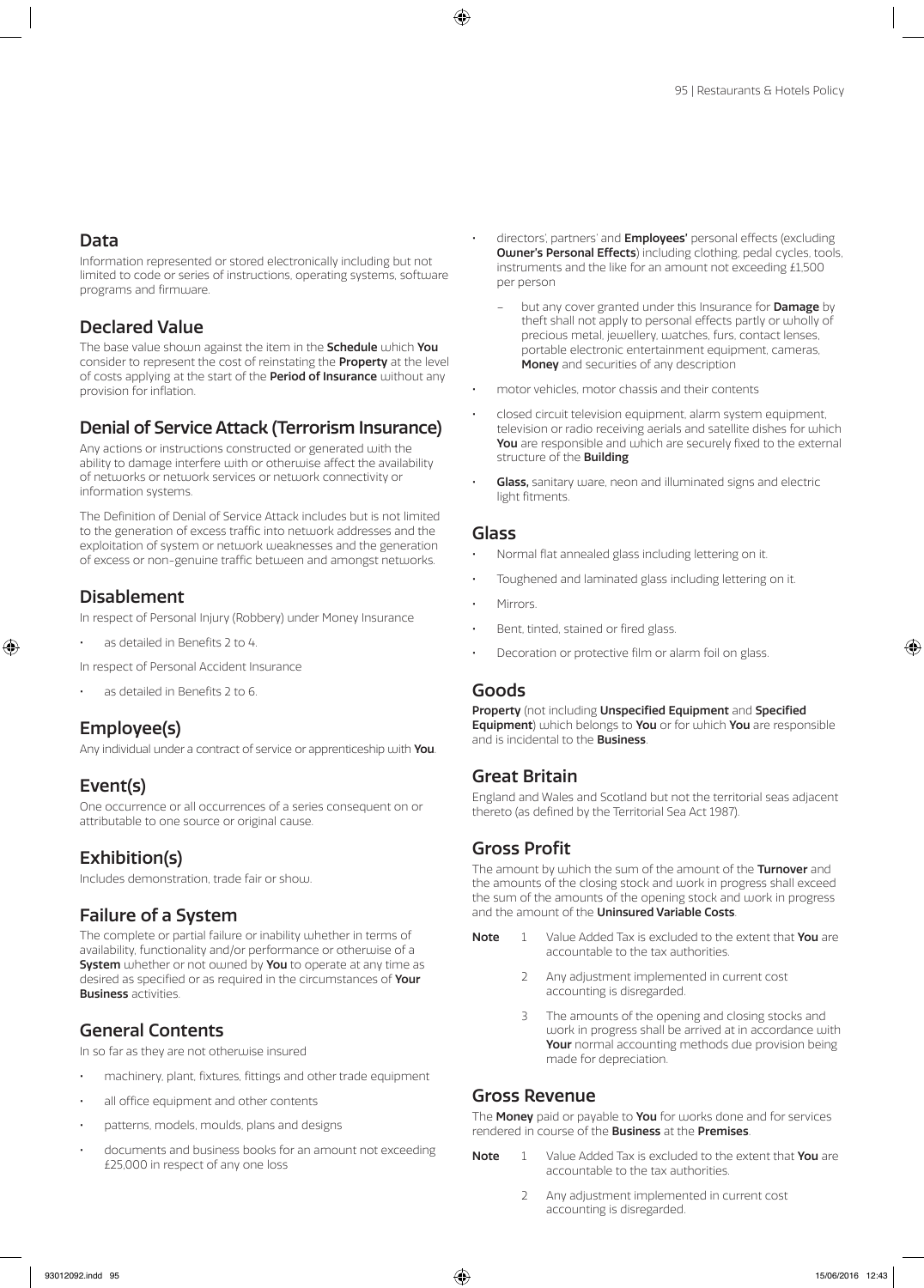### Ground Heave

Upward or lateral movement of the site on which Your Buildings stand caused by swelling of the ground.

# Guests' Personal Effects

Personal effects belonging to **Your** guests for which You are responsible or for which You have accepted responsibility under contract

excluding

- 1 property which is covered under another policy
- 2 **Money**, securities, motor vehicles, animals, certificates and documents of any kind.

# Hacking (Terrorism Insurance)

Unauthorised access to any computer or other equipment or component or system or item which processes stores or retrieves data whether Your property or not.

# **Hospital**

Any institution which meets fully every one of the following criteria

- 1 maintains permanent and full time facilities for the care of overnight resident patients and
- 2 has diagnostic and therapeutic facilities for surgical and medical diagnosis treatment and care of injured and sick persons by or under the supervision of a staff of Medical Practitioners and
- 3 continuously provides a 24 hours a day nursing service supervised by state registered nurses or by persons with equivalent qualifications and
- 4 is not other than incidentally an institution which provides full time facilities for
	- A) mentally ill or mentally handicapped persons
	- B) nursing or convalescing
	- C) aged persons of 70 years or more
	- D) drug addicts
	- E) alcoholics.

#### Incident

All individual losses arising out of and directly occasioned by one sudden unexpected specific event occurring at an identifiable time and place.

# Indemnity Period (Business Interruption Insurance)

The period beginning when the **Damage** occurs and ending when the results of the **Business** cease to be affected by the **Damage** but not exceeding the Maximum Indemnity Period (as shown in the Schedule).

# Indemnity Period (Loss of Liquor Licence Insurance)

The period beginning with the loss of the **Premises Licence** and ending not later than twelve months thereafter during which the results of the **Business** shall be affected in consequence of the loss of licence provided that if the **Premises** are disposed of within twelve months after the loss of licence the Indemnity Period shall terminate upon disposal.

# Injury (Liabilities Insurance)

#### In respect of Liabilities Insurance Section 1 and 3 (Part A)

• Bodily injury, death, disease or illness.

#### In respect of Liabilities Insurance Sections 2 and 3 (Part B)

• Bodily injury, mental injury, death, disease or illness.

# Insured Person (not applicable to Personal Accident Insurance)

You or Your directors, partners or **Employees**.

# Insured Person (Personal Accident Insurance)

Any person described under Employee Type in the **Schedule** resident in Great Britain, Northern Ireland, the Channel Islands or the Isle of Man.

Cover applies until the expiry of the **Period of Insurance** in which the Insured Person attains the age of 75 years.

# Intruder Alarm System(s)

Includes all lines and equipment used to transmit the signals to and from the Premises.

# Keyholder

Any person or keyholding company authorised by You who is available at all times when the Intruder Alarm System is set to accept notification of faults or alarm signals or messages relating to the Intruder Alarm System.

### Landslip

Downward movement of sloping ground.

# Legal Expenses

1 Fees

Any fees and disbursements reasonably and properly incurred by the **Appointed Representative** or by **Our Administrator** in connection with any Legal Proceedings.

Where You have chosen Your own Appointed Representative We will not pay more than Standard Legal Expenses.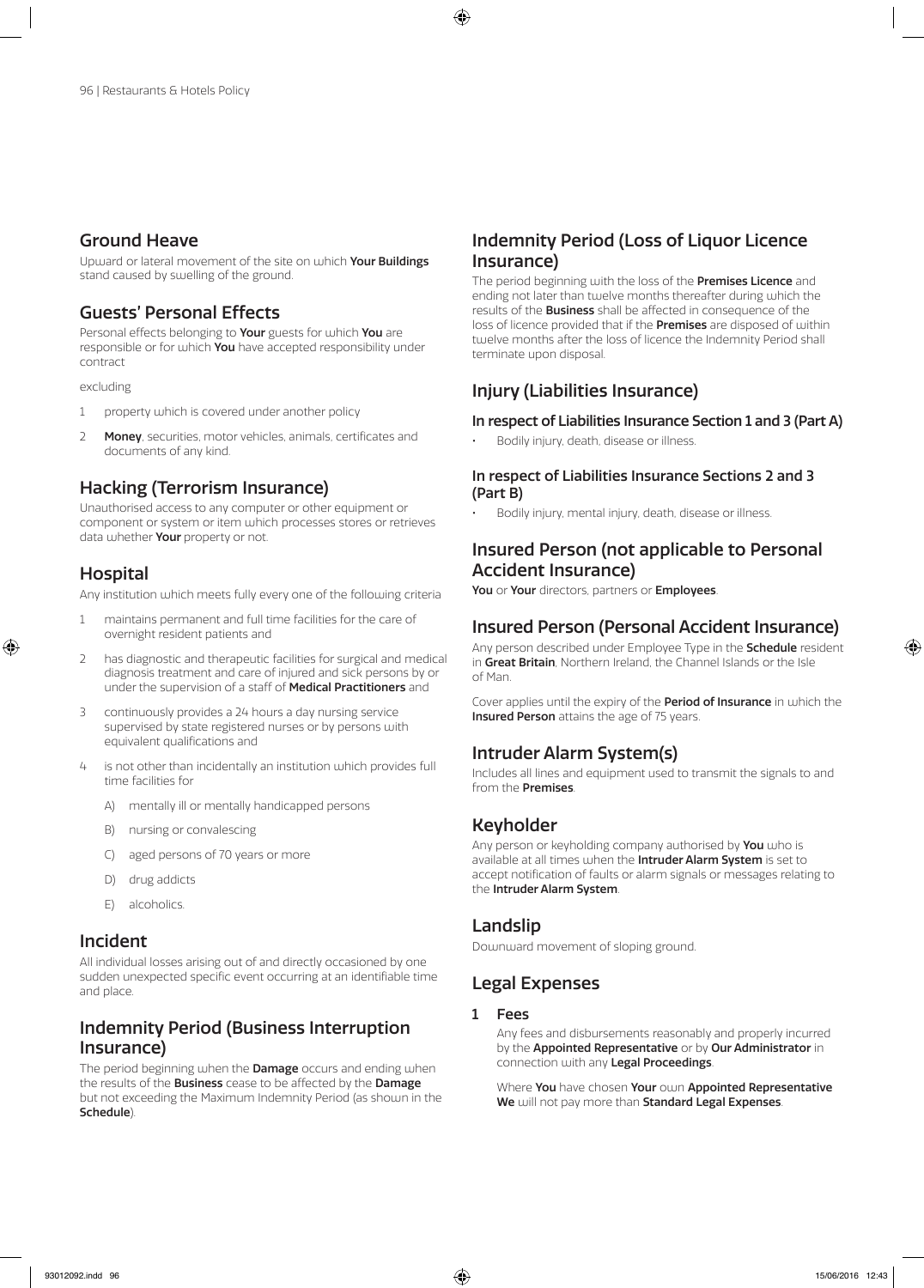#### 2 Costs

Any costs payable by **You** following

A) an award of costs by any **Court** 

or

B) an out-of-court settlement made in connection with any Legal Proceedings. You must have obtained Our Administrator's agreement to any such settlement in accordance with Requirement 4 F).

#### 3 Basic and Compensatory Awards (in respect of Section 1 of Legal Expenses Insurance)

A basic or compensatory award of compensation which You must pay as a result of judgment in a dispute under employment legislation

or

B) an out-of-court settlement of a claim under 3 A) above to which Our Administrator has given their prior written consent.

#### 4 Data Protection Awards (in respect of Section 5 of Legal Expenses Insurance)

An award of compensation made against You under Section 13 of the Data Protection Act 1998

or

B) an out-of-court settlement of a claim under 4 A) above to which Our Administrator has given their prior written consent.

# Legal Proceedings

The pursuit or defence of legal or taxation disputes.

# Licensing Act

The Licensing Act 2003 in England and Wales, the Licensing (Scotland) Act 2005 or the Licencing (Northern Ireland) Order 1996.

# Limit of Indemnity

The maximum amount payable by Us in respect of the cover provided as shown in the **Schedule** or **Policy** wording.

# Limit of Liability

The maximum amount payable by **Us** in respect of the cover provided as shown in the **Schedule** or **Policy** wording.

# Loss of Eye

Permanent and total loss of sight which will be considered as having occurred

- in both eyes if the Insured Person's name is added to the Register of Blind Persons on the authority of a fully qualified ophthalmic specialist
- in one eye if the degree of sight remaining after corrections is 3/60 or less on the Snellen scale (meaning seeing at 3 feet what the **Insured Person** should see at 60 feet).

# Loss of Limb

In the case of a leg loss by physical severance at or above the ankle or permanent total loss of use of a complete foot or leg and in the case of an arm loss by physical severance of the entire four fingers through or above the meta carpo phalangeal joints (where the fingers join the palm of the hand) or permanent total loss of use of a complete arm or hand.

# Maximum Incident Limit

The maximum amount **We** will pay under this Insurance or any other policy of Personal Accident insurance issued by Us in Your name in respect of all losses and all **Insured Persons** arising out of the same Incident, inclusive of the Aircraft Accumulation Limits shown in the **Schedule** 

The duration of any one **Incident** is limited to 72 consecutive hours and no loss which occurs outside this period will be included in that Incident.

# Medical Expenses

The cost of medical surgical or other remedial attention treatment or appliances given or prescribed by a Registered Medical Practitioner and all hospital, nursing home and ambulance charges.

# Medical Practitioner

Any legally qualified medical practitioner other than

- 1 an Insured Person
- 2 a member of the immediate family of an Insured Person
- 3 Your Employee.

# Microchip

A unit of packaged computer circuitry manufactured in small scale and made for program logic and/or computer memory purposes and expressly includes integrated circuits and microcontrollers.

#### Money

Being both Negotiable Money and Non-Negotiable Money.

# Negotiable Money

Cash, bank notes, currency notes, uncrossed cheques (including travellers cheques but excluding pre-signed blank cheques), uncrossed bankers' drafts, uncrossed giro cheques and drafts, uncrossed postal orders, uncrossed money orders, current postage and revenue stamps, National Insurance stamps (not fixed to cards), National Savings stamps, bills of exchange, luncheon vouchers, consumer redemption vouchers, Holiday with Pay stamps, gift tokens and trading stamps.

# Non-Negotiable Money

Crossed cheques (other than pre-signed blank cheques), crossed banker's drafts, crossed giro cheques and drafts, crossed postal orders, crossed money orders, unused units in franking machines, National Savings certificates, Premium Bonds, credit company sales vouchers and VAT purchase invoices.

# North America

The United States of America or Canada or any other territory within the jurisdiction of either such country.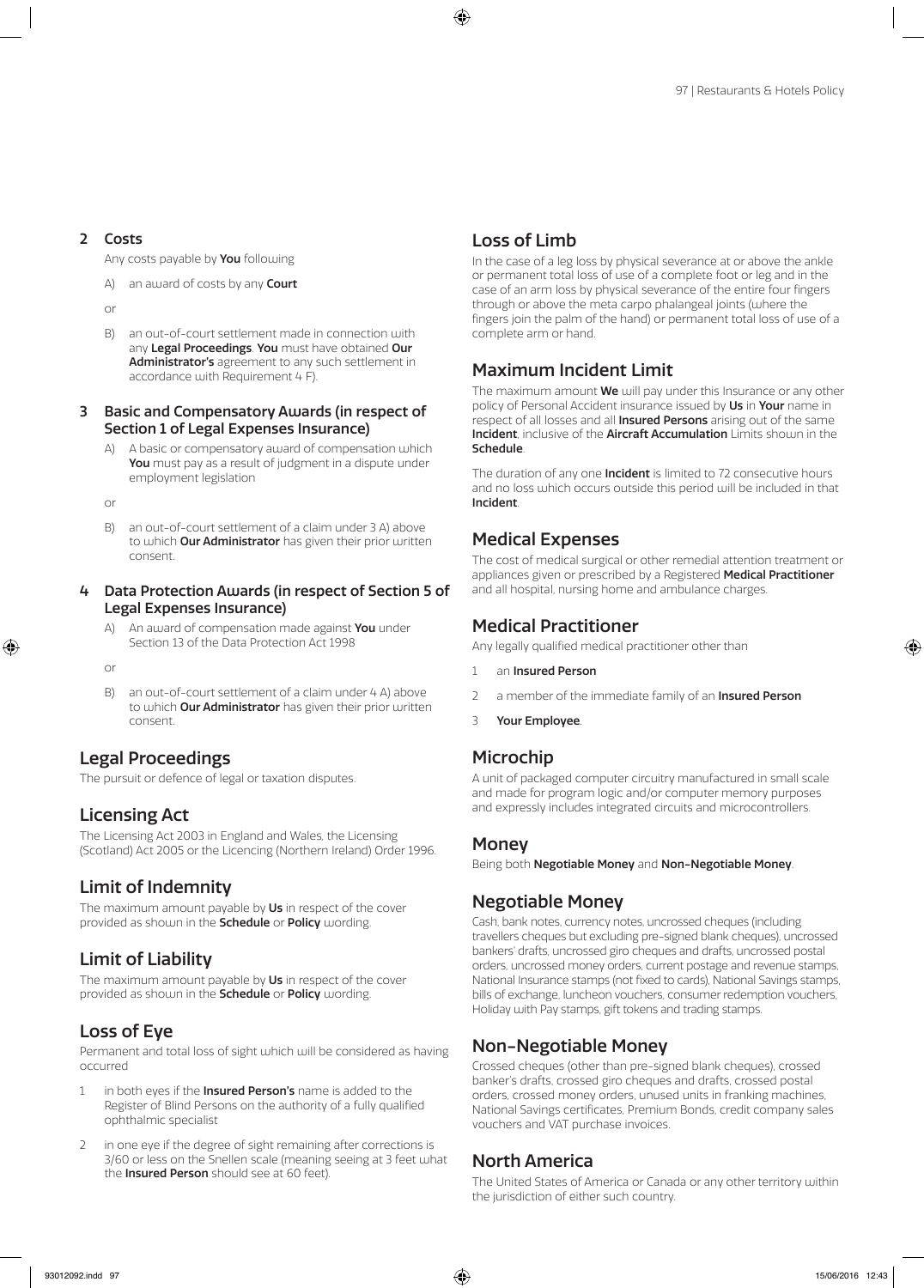## Nuclear Installation (Terrorism Insurance)

Any installation of such class or description as may be prescribed by regulations made by the relevant Secretary of State from time to time by statutory instrument being an installation designed or adapted for

- 1 the production or use of atomic energy or
- 2 the carrying out of any process which is preparatory or ancillary to the production or use of atomic energy and which involves or is capable of causing the emission of ionising radiations or
- 3 the storage processing or disposal of nuclear fuel or of bulk quantities or other radioactive matter being matter which has been produced or irradiated in the course of the production or use of nuclear fuel.

## Nuclear Reactor (Terrorism Insurance)

Any plant (including any machinery equipment or appliance whether affixed to land or not) designed or adapted for the production of atomic energy by a fission process in which a controlled chain reaction can be maintained without an additional source of neutrons.

## **Offshore**

Embarkation on to a vessel or aircraft for conveyance to an offshore rig or platform until disembarkation from the conveyance on to land upon return from such offshore rig or platform.

### Operative Time

#### 1 24 hour

At any time.

#### 2 Employment Only

A) While engaged on the Insured Person's occupation in Your **Business** 

or

B) While the Insured Person is engaged upon duties incidental to the **Business** and as a direct result of assault other than by the explosion of any bomb or explosive device. Cover will also apply where the assault is a direct consequence of the **Insured Person's** employment with You

or

C) At any time while travelling on **Your Business**.

Insurance operates from the departure of the **Insured Person** from residence or normal place of **Business** (whichever occurs first) until arrival back at such residence or normal place of **Business** (whichever occurs last) at the end of the journey excluding Commuting.

#### 3 Employment including Commuting

A) While engaged on the **Insured Person's** occupation in **Your** Business

or

B) While the Insured Person is engaged upon duties incidental to the **Business** and as a direct result of assault other than by the explosion of any bomb or explosive device. Cover will also apply where the assault is a direct consequence of the **Insured Person's** employment with You

or

C) At any time while travelling on **Your Business**.

Insurance operates from the departure of the Insured Person from residence or normal place of **Business** (whichever occurs first) until arrival back at such residence or normal place of **Business** (whichever occurs last) at the end of the journey including Commuting.

### Outstanding Debit Balances

The total recorded under Duplicate Records (as detailed in 'Requirements which You must comply with to minimise loss of Outstanding Debit Balances') adjusted for

- 1 bad debts
- 2 amounts debited (or invoiced but not debited) and credited (including credit notes and cash not passed through the books at the time of the **Damage**) to the credit accounts of the **Business** in the period between the date to which the last monthly record relates and the date of the Damage

and

3 any abnormal condition of trade which had or could have had a material effect on the **Business** 

so that the figures thus adjusted shall represent as nearly as reasonably practicable those which would have been obtained at the date of the **Damage** had the **Damage** not occurred.

- Note 1 Value Added Tax is excluded to the extent that You are accountable to the tax authorities.
	- 2 Any adjustment implemented in current cost accounting is disregarded.

### Owner's Personal Effects

Personal effects, household contents and pedal cycles belonging to

- 1 You
- 2 members of **Your** family permanently residing with **You**

or for which they are responsible under contract excluding

#### A Guests' Personal Effects

- B **Money** and securities
- C Motor vehicles and children's motor vehicles whether licensed for road use or not (other than motorised or electric wheelchairs)
- D Mechanically propelled or assisted vehicles (other than garden machinery and pedestrian controlled vehicles)
- E Aircraft, trains and boats (other than models), gliders, hang gliders, wet-bikes, hovercraft and other mechanically propelled or assisted watercraft
- F Caravans, trailers or parts or accessories for any of them whether attached or detached other than removable entertainment equipment whilst removed
- G Animals
- H Any equipment or other property used for purposes of the **Business** or any other business.

For the purposes of this definition where the Policyholder is a private limited company the definition of You/Your will be deemed to be those of **Your** directors who were permanently residing at the Premises at the time of the Damage.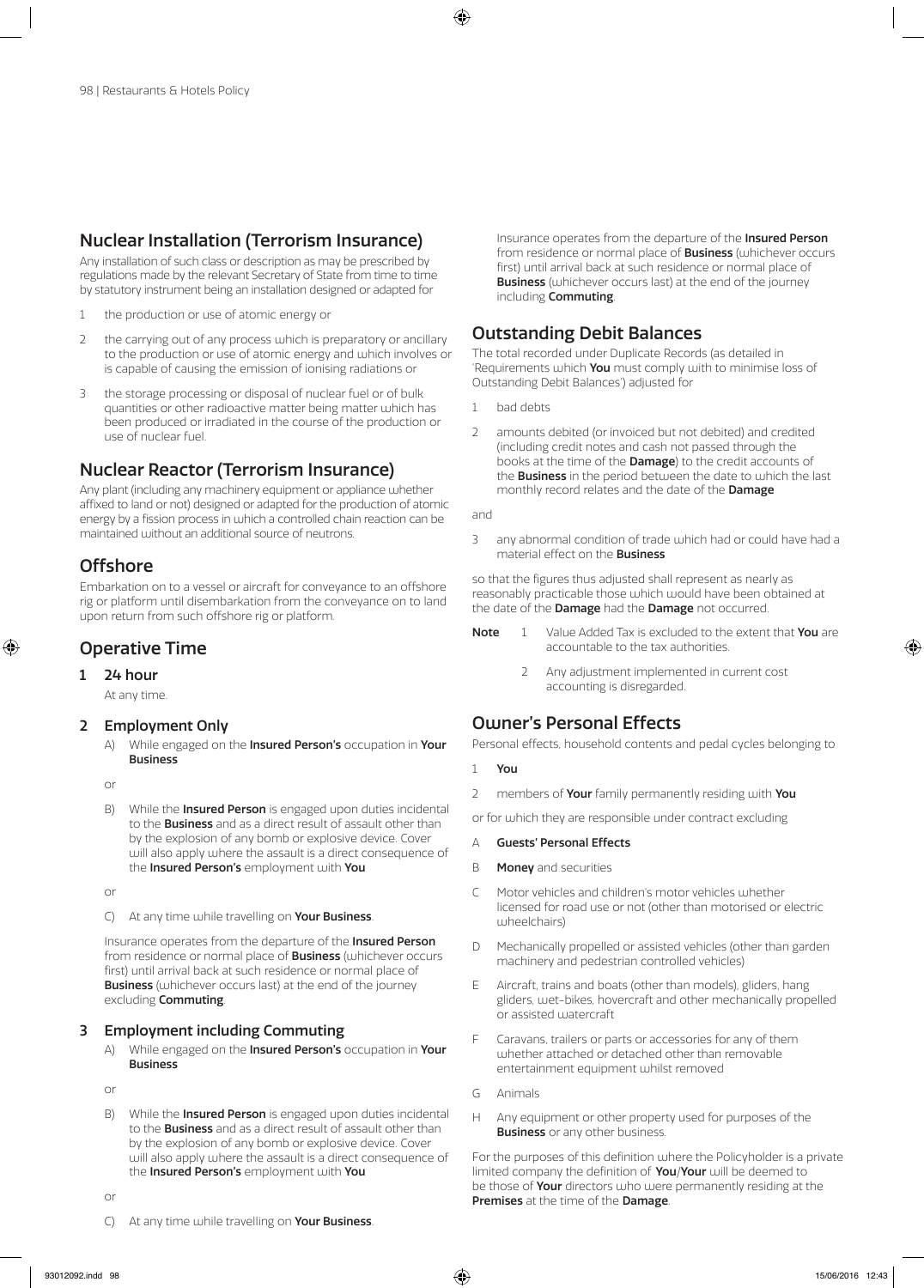# Period of Insurance

The period beginning with the "From" date and ending with the "To" date shown in the **Schedule** and any other period for which We accept Your Premium.

# Period of Rent

The maximum period from the date of Damage for which We are liable to pay any loss of Rent.

# Person Employed

#### 1 Employee

- 2 labour master and individuals supplied by him
- 3 individual employed by labour only sub-contractors
- 4 self-employed individual (not being in partnership with You)
- 5 individual hired to or borrowed by You
- 6 individual undertaking study or work experience while under Your supervision

# Person Entitled to Indemnity

#### 1 You

- Your personal representatives in respect of legal liability incurred by You
- 3 at Your request
	- A) any principal
	- B) any of **Your** directors or partners

#### C) any Person Employed

against legal liability in respect of which You would have been entitled to indemnity under this **Policy** if the claim had been made against You

- D) the officers, committees and members of Your canteen, social, sports and welfare organisations and first aid, fire, ambulance, medical and security services in their respective capacities as such but this shall not include medical or dental practitioners in relation to medical services provided
- E) any of Your directors or partners or **Employees** in respect of private work undertaken by any Person Employed for such directors partners or **Employees** with **Your** prior consent

provided that such people shall keep to the terms, conditions and limitations of this **Policy** so far as they can apply.

# Phishing

Any access or attempted access to data or information made by means of misrepresentation or deception.

# **Policy**

The policy wording (along with the Schedule and Statement of Fact) which forms part of the legal contract between You and Us.

#### Premises

The address as shown in the **Schedule**.

## Premises Licence

The Premises Licence from time to time in force and granted pursuant to the relevant Licensing Act authorising the sale of alcohol by retail.

# Private Individual (Terrorism Insurance)

Any person other than

- 1 a Trustee or body of Trustees where insurance is arranged under the terms of a trust
- 2 a person who owns **Residential Property** for the purpose of their business as a sole trader.

This definition only applies to **Property** held in trust or as part of a sole trader's business and not their private residence(s).

The Definition of Private Individual includes two or more persons where insurance is arranged in their several names and/or **Your** title includes the name of a bank or building society or other financial institution for the purpose of noting their interest in the Property Insured.

#### Property

while under Your direct control and supervision

Material property but shall not include Data.

### Property Insured

Buildings

Shop Front

Tenant's Improvements

General Contents

Owners' Personal Effects

Guests' Personal Effects

Stock

Other Property

all as defined in the **Policy** or more fully described in the **Schedule** and all being **Your Property** or for which **You** are responsible but excluding

exclusions)

at the **Premises** including within the open yards forming part of the Premises (subject to any specific

- Property which is more specifically insured
- unless specifically notified to and accepted by Us as insured
	- 1 **Property** in transit
	- 2 vehicles licensed for road use (including accessories thereon), caravans, trailers, railway locomotives, rolling stock, watercraft and aircraft
	- 3 land, piers, jetties, bridges, culverts and excavations,
	- 4 livestock, growing crops and trees
	- 5 Property or structures in course of construction or erection and materials or supplies in connection with all such Property in course of construction or erection

6 overhead transmission lines.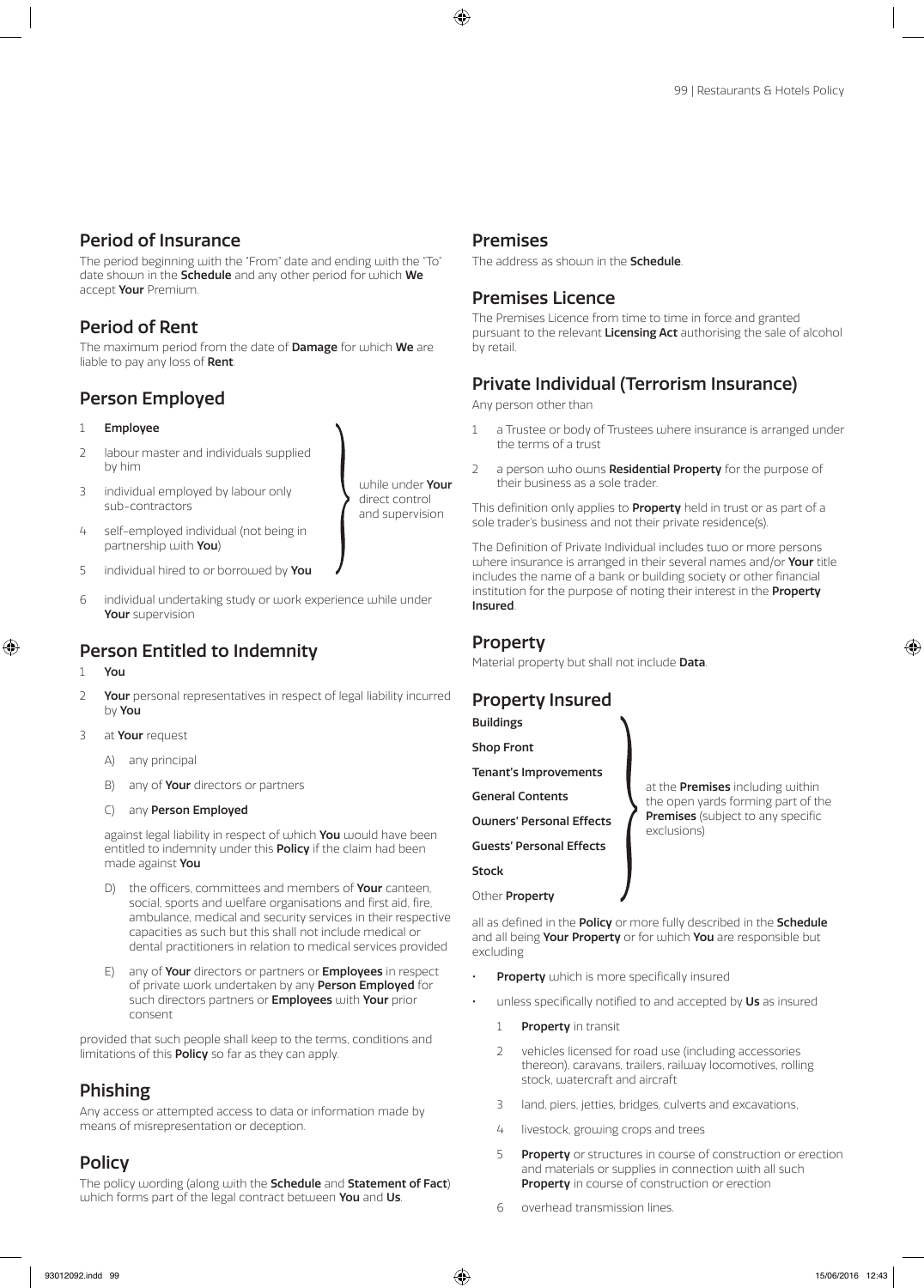# Rate of Gross Profit (Business Interruption Insurance)

The rate which Gross Profit would have borne to Turnover during the Indemnity Period (Business Interruption Insurance) had the Damage not occurred after account has been taken of the trends of the **Business** and of the variations in or other circumstances affecting the **Business** either before or after the **Damage** or which would have affected the **Business** had the **Damage** not occurred (subject to the proviso that the amount of Gross Profit shall be proportionately increased to correspond with the maximum Indemnity Period (Business Interruption Insurance) where it exceeds twelve months).

- Note 1 Value Added Tax is excluded to the extent that You are accountable to the tax authorities.
	- 2 Any adjustment implemented in current cost accounting is disregarded.

# Rate of Gross Profit (Loss of Liquor Licence Insurance)

The rate which but for the loss of the Premises Licence Gross Profit would have borne to Turnover during the Indemnity Period (Loss of Liquor Licence Insurance) but subject to any trend of the Business and other circumstances affecting the **Business** either before or after the loss of the **Premises Licence** or which would have affected the **Business** had the loss of the **Premises Licence** not occurred.

### Rent

Any money in the nature of rent including service charges which You receive or pay.

# Residential Property (Terrorism Insurance)

Houses and blocks of flats and other dwellings (including household contents and personal effects of every description).

# Savings in Costs

Any sum saved during the Indemnity Period (Loss of Liquor Licence Insurance) in respect of the charges and expenses of the **Business** payable out of **Gross Profit** as may cease or be reduced in consequence of the loss of the Premises Licence.

# Schedule

The document providing details of the various Insurances which are included in Your Policy together with the levels of cover applying under each.

# Shop Front

The frontage of the **Building** including all fixed Glass and shutters, blinds, neon and illuminated signs, closed circuit television and alarm system equipment provided that these are securely fixed to the structure of the frontage.

# Shortage in Turnover

The amount by which the Turnover during the Indemnity Period (Loss of Liquor Licence Insurance) shall in consequence of the forfeiture, suspension or withdrawal of the Premises Licence fall short of the Turnover which but for the loss of licence would have been achieved during the Indemnity Period (Loss of Liquor Licence Insurance).

# Specified Equipment

The individual items of **Business** equipment owned by You or for which You are legally responsible all as detailed in the Schedule.

# Standard Gross Revenue

The Gross Revenue which would have been obtained during the Indemnity Period had the Damage not occurred after account has been taken of the trends of the **Business** and of the variations in or other circumstances affecting the **Business** either before or after the Damage or which would have affected the Business had the Damage not occurred (subject to the proviso that the amount of **Gross Revenue** shall be proportionately increased to correspond with the maximum (Indemnity Period) where it exceeds twelve months).

- Note 1 Value Added Tax is excluded to the extent that You are accountable to the tax authorities.
	- 2 Any adjustment implemented in current cost accounting is disregarded.

# Standard Legal Expenses

The usual fees that would be incurred by Us in nominating Our Administrator's choice of Appointed Representative.

# Standard Turnover

The Turnover which would have been obtained during the Indemnity Period (Business Interruption Insurance) had the Damage not occurred after account has been taken of the trends of the **Business** and of the variations in or other circumstances affecting the **Business** either before or after the **Damage** or which would have affected the **Business** had the **Damage** not occurred (subject to the proviso that the amount of Gross Profit shall be proportionately increased to correspond with the maximum Indemnity period (Business Interruption Insurance) where it exceeds twelve months).

- Note 1 Value Added Tax is excluded to the extent that You are accountable to the tax authorities.
	- 2 Any adjustment implemented in current cost accounting is disregarded.

# Statement of Fact

The document setting out information provided by You or Your representative as being relevant to the cover that has been applied for. It also includes assumptions We have made about factual circumstances relevant to the cover and which are confirmed by You as true and correct.

# **Stock**

Stock and materials in trade, work in progress and finished goods (including telephone cards, lottery tickets, scratch cards and postage stamps intended for sale).

# Stock in the Cold Chamber

**Stock in the Cold Chamber** also includes **Stock** which at the time of the **Damage** giving rise to such deterioration or putrefaction would normally be placed in the cold chamber but is elsewhere on the Premises.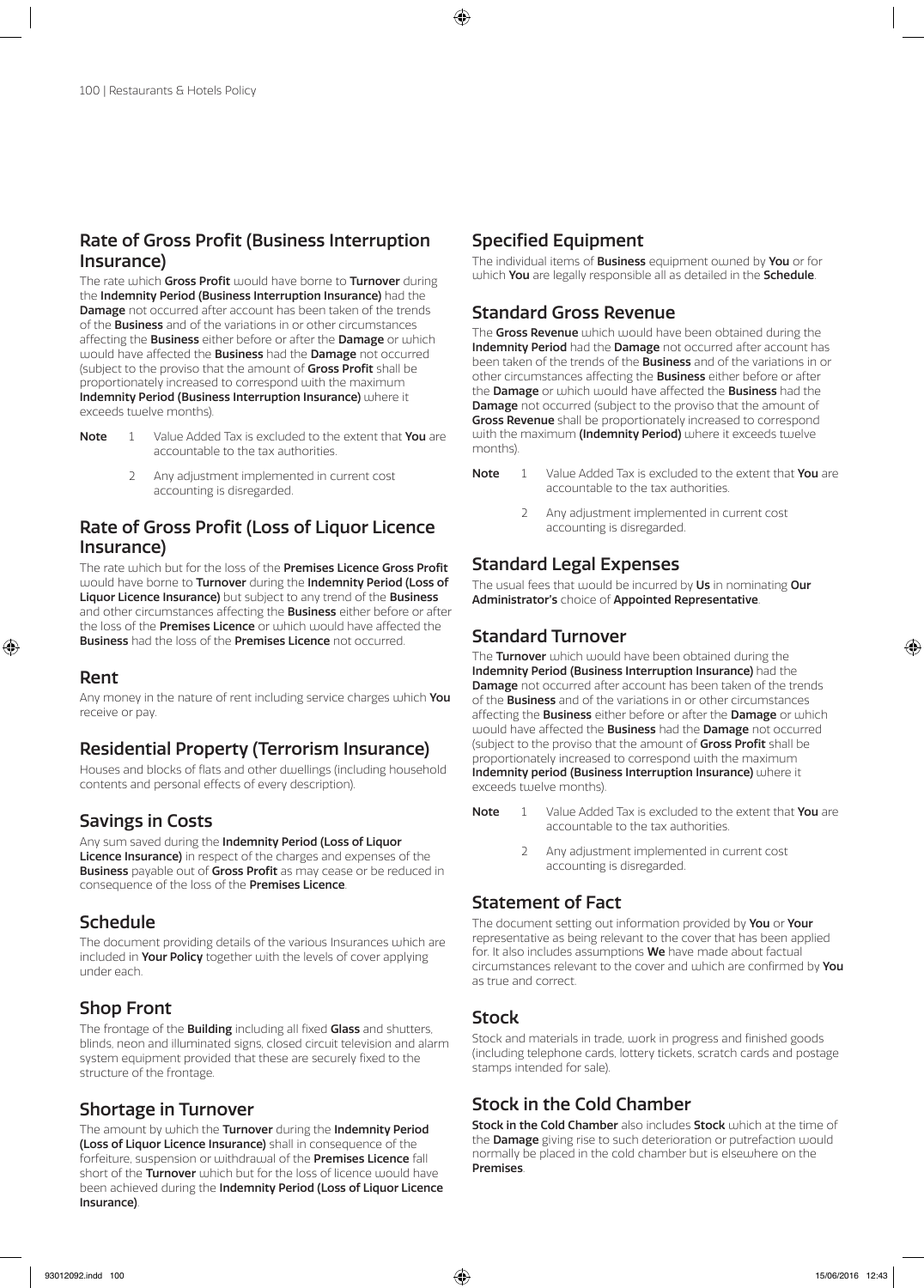### Subsidence

Downward movement of the site on which Your Buildings stand by a cause other than the weight of the **Buildings** themselves.

## System

Computers, other computing and electronic equipment linked to a computer hardware electronic data processing equipment, Microchips and anything which relies on a Microchip for any part of its operation and includes for the avoidance of doubt any computer installation.

# Tenant's Improvements

All tenant's improvements, alterations, additions and decorations belonging to **You** or for which **You** are responsible.

## Territorial Limits

The territories covered by this **Policy** as shown in the **Schedule.** 

#### Turnover

The money paid or payable to You for goods sold and delivered and for services rendered in course of the **Business** at the **Premises**.

# Turnover From Alternative Trading

The money paid or payable for goods sold and delivered and for services rendered during the Indemnity Period (Loss of Liquor Licence Insurance) elsewhere than at the Premises either by or on Your behalf for the benefit of the **Business** 

### Uninsured Variable Costs

- Purchases and related discounts
- Bad debts

unless otherwise shown in the Schedule.

Note The meaning of these Costs will be that usually attached to them in **Your** accounts.

# Unspecified Equipment

Electronic and photographic **Business** equipment owned by You or for which You are legally responsible as shown in the Schedule.

### **Unoccupancy**

Any period when the Premises are closed for Business and are not slept in frequently by any of the following

- 1 You or a member of your family or
- 2 Your director or partner or **Employee** or
- 3 any other person with **Your** permission.

# Valuables

Televisions, audio and video entertainment equipment, CDs, DVDs and computer games, personal computer equipment, photographic equipment, binoculars, jewellery, watches, articles of precious metal, clocks, paintings, works of art, musical instruments, stamp, medal and coin collections.

# Virus (not applicable to Terrorism Insurance)

Programming code designed to achieve an unexpected, unauthorised and/or undesirable effect or operation when loaded onto a **System** transmitted between **Systems** by transfer between computer systems via networks, extranets and internet or electronic mail or attachments thereto or via floppy diskettes or CD-ROMS or otherwise and whether involving self-replication or not.

# Virus or Similar Mechanism (Terrorism Insurance only)

Any program, code, programming instruction or any set of instructions intentionally constructed with the ability to damage, interfere with or otherwise adversely affect computer programs, data files or operations whether involving self-replication or not.

The Definition of Virus or Similar Mechanism includes but is not limited to trojan horses, worms and logic bombs.

# Water Table Level

The level below which the ground is completely saturated with water.

# We/Us/Our

Royal & Sun Alliance Insurance plc St Mark's Court Chart Way Horsham West Sussex RH12 1XL

# Working Hours

The period during which the **Premises** are actually occupied for Business purposes and during which You or Your Employees who are entrusted with Money are in the Premises.

# You/Your/Yours/Yourselves

The Policyholder shown in the **Schedule**.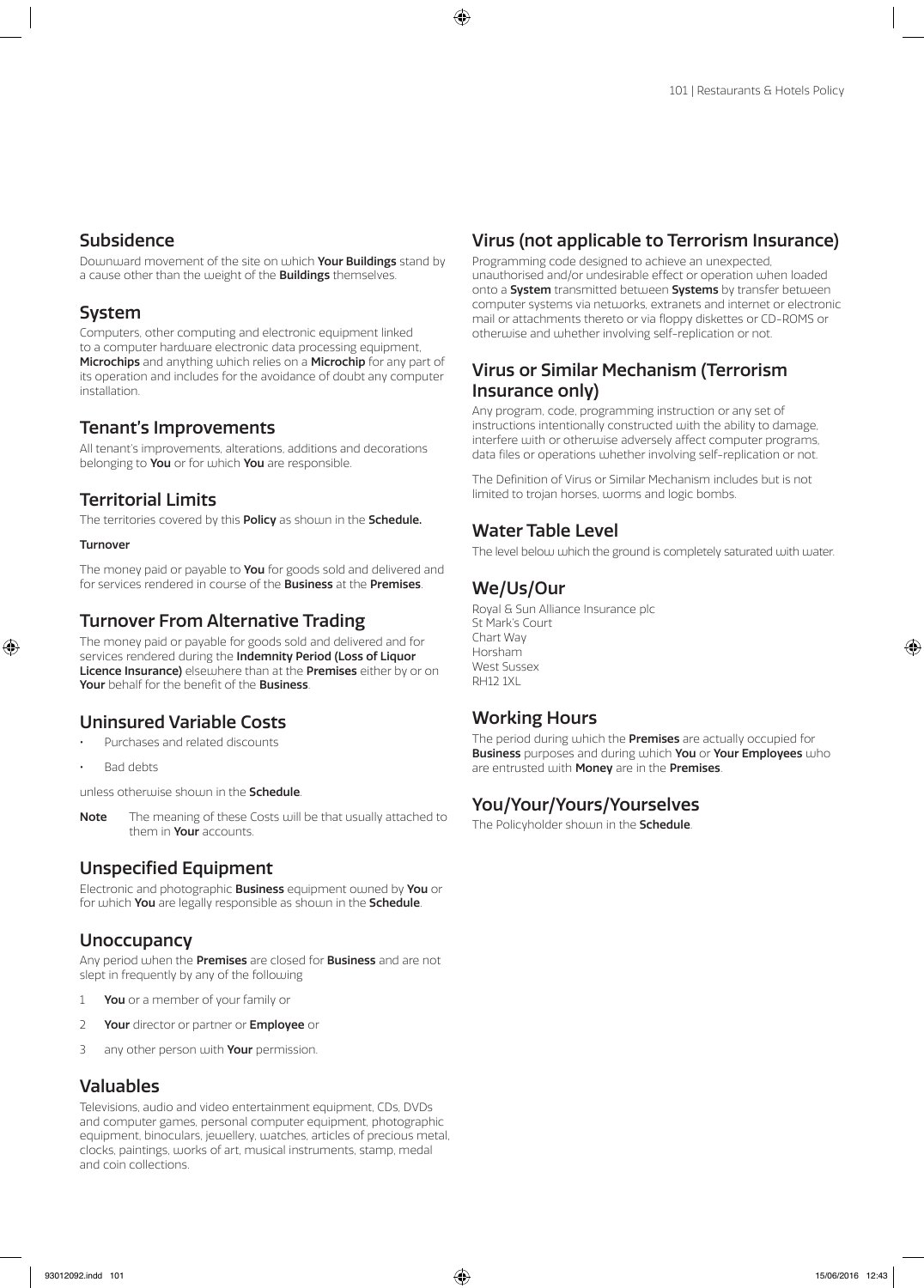# Complaints Procedure

## Our Commitment To Customer Service

At RSA we are committed to going the extra mile for Our customers. If You believe that We have not delivered the service You expected, We want to hear from You so that We can try to put things right. We take all complaints seriously and following the steps below will help Us understand Your concerns and give You a fair response.

#### Step 1

If Your complaint relates to Your Policy then please raise this with Your Insurance Adviser. If Your complaint relates to a claim then please call the Claims Helpline number shown in the Customer Care Services page of the **Policy** wording.

We aim to resolve Your concerns by close of the next business day. Experience tells Us that most difficulties can be sorted out within this time.

#### Step 2

In the unlikely event that Your concerns have not been resolved within this time, Your complaint will be referred to Our Customer Relations Team who will arrange for an investigation on behalf of our Chief Executive. Their contact details are as follows:

Post: RSA Customer Relations Team P O Box 255 Wymondham NR18 8DP

Email: crt.halifax@uk.rsagroup.com

# Our promise to You

We will:

- Acknowledge all complaints promptly
- Investigate quickly and thoroughly
- Keep You informed of progress
- Do everything possible to resolve Your complaint
- Use the information from Your complaint to proactively improve **Our** service in the future.

Once We have reviewed Your complaint We will issue Our final decision in writing within 8 weeks of the date We received Your complaint.

# If You are still not happy

If You are still unhappy after Our review, or You have not received a written offer of resolution within 8 weeks of the date We received Your complaint, You may be eligible to refer Your case to the Financial Ombudsman Service. The Financial Ombudsman Service is an independent body that arbitrates on complaints. They can be contacted at:

| Post: | Financial Ombudsman Service<br>Exchange Tower<br>Harbour Exchange Square<br>London<br><b>E14 9SR</b> |
|-------|------------------------------------------------------------------------------------------------------|
|       | <b>Telephone:</b> 0800 0234567 (free from standard landline, mobiles<br>الممحبيم وامتموا يتممو       |

|          | may be charged)<br>0300 1239123 (same rate as 01 or 02 numbers, on<br>mobile phone tariffs) |
|----------|---------------------------------------------------------------------------------------------|
| Email:   | complaint.info@financial-ombudsman.org.uk                                                   |
| Website: | www.financial-ombudsman.org.uk                                                              |

You have six months from the date of Our final response to refer Your complaints to the Financial Ombudsman Service. This does not affect Your right to take legal action, however, the Financial Ombudsman Service will not adjudicate on any case where litigation has commenced.

# Thank you for Your feedback

We value Your feedback and at the heart of Our brand We remain dedicated to treating **Our** customers as individuals and giving them the best possible service at all times. If We have fallen short of this promise, We apologise and aim to do everything possible to put things right.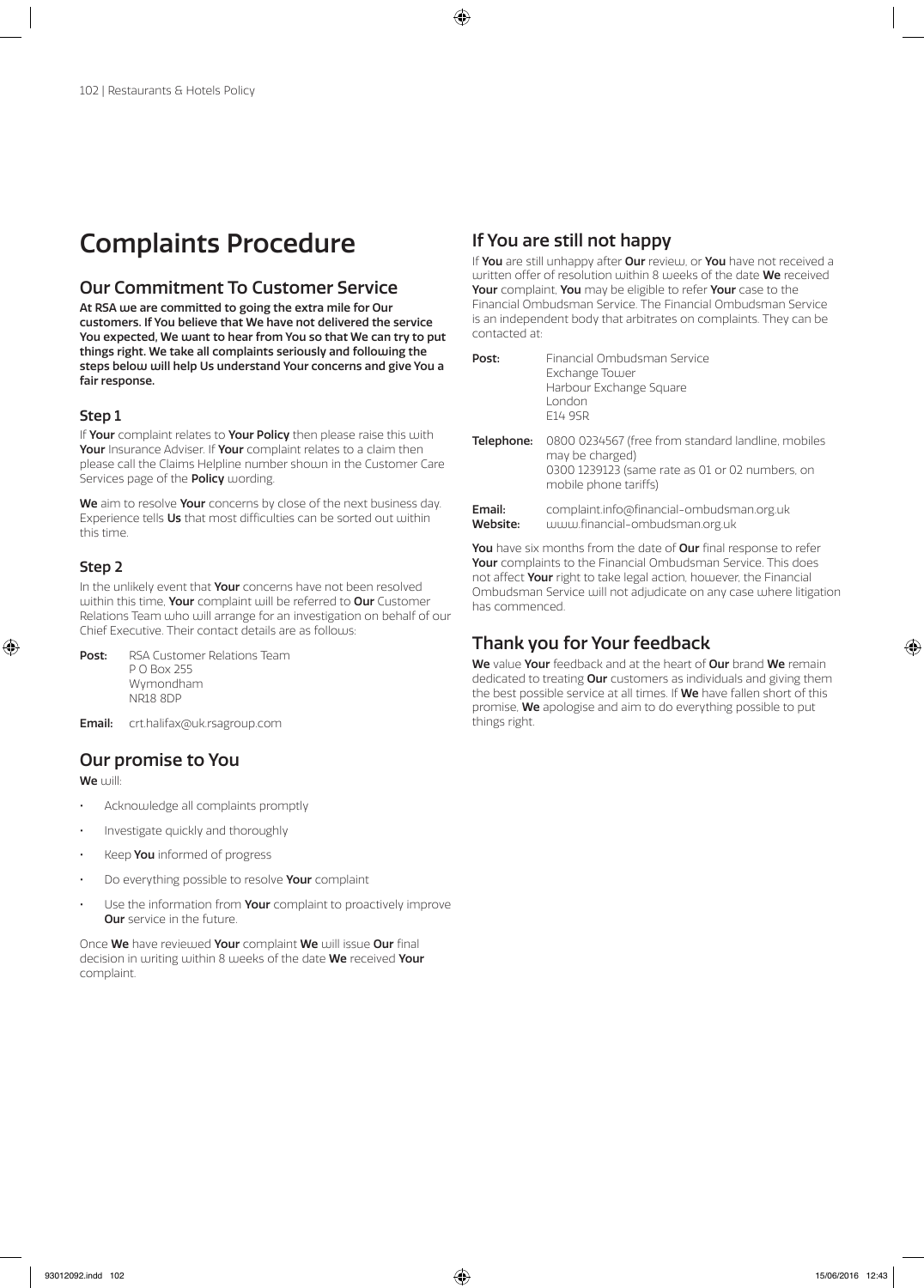# **B** How We Use Your Information

Please read the following carefully as it contains important information relating to the details that You have given Us. You should show this notice to any other party related to this insurance.

### Who We are

Restaurants & Hotels is underwritten by Royal & Sun Alliance Insurance plc.

You are giving Your information to Royal & Sun Alliance Insurance plc, which is a member of the RSA Group of companies (the Group). In this information statement 'We' 'Us' and 'Our' refers to the Group unless otherwise stated.

# How Your information will be used and who We share it with

Your information comprises of all the details We hold about You and **Your** transactions and includes information obtained from third parties.

If You contact Us electronically, We may collect Your electronic information identifier e.g. Internet Protocol (IP) address or telephone number supplied by **Your** service provider.

We may use and share Your information with other members of the Group to help Us and them

- Assess financial and insurance risks
- Recover debt
- Prevent and detect crime
- Develop Our services, systems and relationships with You
- Understand Our customers' requirements
- Develop and test products and services.

We do not disclose Your information to anyone outside the Group except

- Where We have Your permission, or
- Where We are required or permitted to do so by law, or
- To credit reference and fraud prevention agencies and other companies that provide a service to Us, Our partners or You, or
- Where **We** may transfer rights and obligations under this agreement.

We may transfer Your information to other countries on the basis that anyone **We** pass it to provides an adequate level of protection. In such cases the Group will ensure it is kept securely and used only for the purpose for which You provided it. Details of the companies and countries involved can be provided on request.

From time to time We may change the way We use Your information. Where **We** believe **You** may not reasonably expect such a change We shall write to You. If You do not object, You will consent to that change.

We will not keep Your information for longer than is necessary.

# Sensitive Information

Some of the information We ask You for may be sensitive personal data, as defined by the Data Protection Act 1998 (such as information about health or criminal convictions). We will not use such sensitive personal data about You or others except for the specific purpose for which You provide it and to carry out the services described in Your Policy documents. Please ensure that You only provide Us with sensitive information about other people with their agreement.

### How to contact Us

On payment of a small fee You are entitled to receive a copy of the information We hold about You. If You have any questions or You would like to find out more about this notice You can write to

Data Protection Liaison Officer Customer Relations Office RSA Bowling Mill Dean Clough Industrial Estate Halifax HX3 5WA

## Employers' Liability Tracing Office

Certain information relating to **Your Policy** including, without limitation, the **Policy** number(s), employers' names and addresses (including subsidiaries and any relevant changes of name), coverage dates, employer's reference numbers provided by Her Majesty's Revenue and Customs and Companies House Reference Numbers (if relevant) will be provided to the Employers' Liability Tracing Office (the ELTO) and added to an electronic database (the Database).

This information will be made available in a specified and readily accessible form as required by the Employers' Liability Insurance: Disclosure By Insurers Instrument 2010. This information will be subject to regular periodic updating and certification and will be audited on an annual basis.

The Database will assist individual consumer claimants who have suffered an employment related injury or disease arising out of their course of employment in the UK for employers carrying on, or who carried on, business in the UK and who are covered by the employers' liability insurance of their employers (the Claimants):

- to identify which insurer (or insurers) was (or were) providing employers' liability cover during the relevant periods of employment; and
- to identify the relevant employers' liability insurance policies.

The Database will be managed by the ELTO.

The Database and the data stored on it may be accessed and used by the Claimants, their appointed representatives, insurers with potential liability for UK commercial lines employers' liability insurance cover and any other persons or entities permitted by law.

By entering into this insurance **Policy You** will be deemed to specifically consent to the use of Your Policy data in this way and for these purposes.